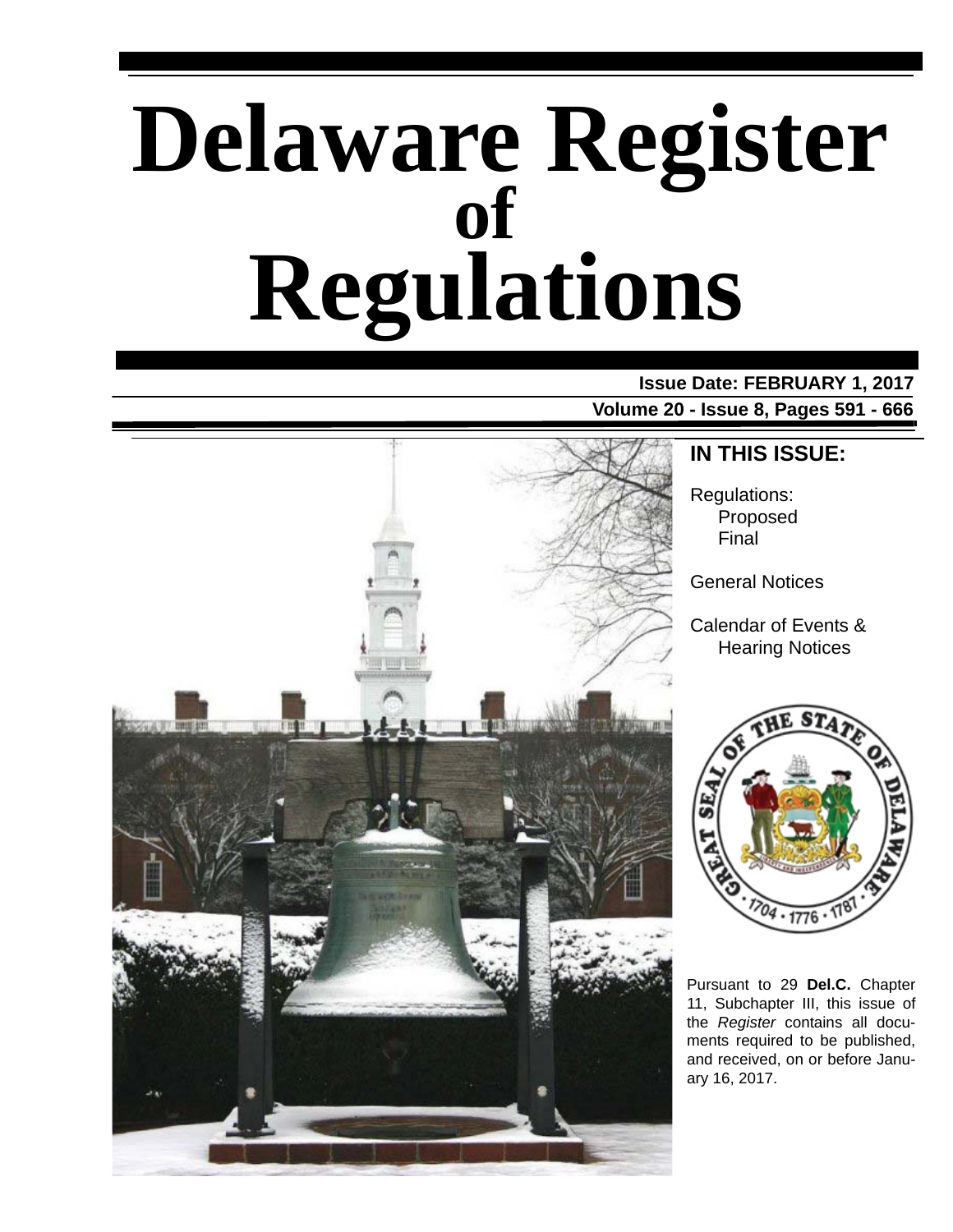THIS PAGE INTENTIONALLY LEFT BLANK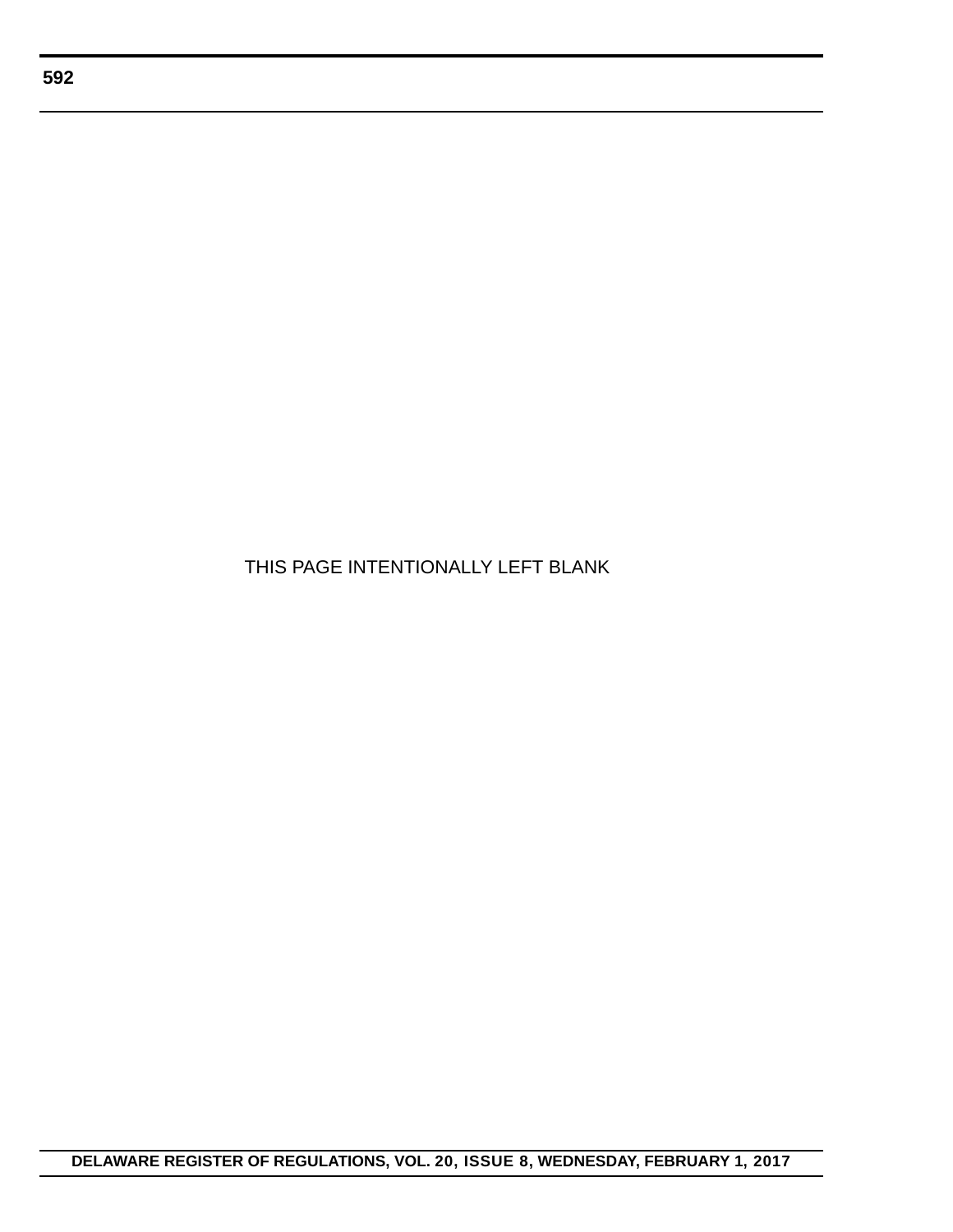# **INFORMATION ABOUT THE DELAWARE REGISTER OF REGULATIONS**

# **DELAWARE REGISTER OF REGULATIONS**

The *Delaware Register of Regulations* is an official State publication established by authority of 69 *Del. Laws*, c. 107 and is published on the first of each month throughout the year.

The *Delaware Register* will publish any regulations that are proposed to be adopted, amended or repealed and any emergency regulations promulgated.

The *Register* will also publish some or all of the following information:

- Governor's Executive Orders
- Governor's Appointments
- Agency Hearing and Meeting Notices
- Other documents considered to be in the public interest.

# **CITATION TO THE DELAWARE REGISTER**

The *Delaware Register of Regulations* is cited by volume, issue, page number and date. An example would be:

19 **DE Reg.** 1100 (06/01/16)

Refers to Volume 19, page 1100 of the *Delaware Register* issued on June 1, 2016.

# **SUBSCRIPTION INFORMATION**

The cost of a yearly subscription (12 issues) for the *Delaware Register of Regulations* is \$135.00. Single copies are available at a cost of \$12.00 per issue, including postage. For more information contact the Division of Research at 302-744-4114 or 1-800-282-8545 in Delaware.

# **CITIZEN PARTICIPATION IN THE REGULATORY PROCESS**

Delaware citizens and other interested parties may participate in the process by which administrative regulations are adopted, amended or repealed, and may initiate the process by which the validity and applicability of regulations is determined.

Under 29 **Del.C.** §10115 whenever an agency proposes to formulate, adopt, amend or repeal a regulation, it shall file notice and full text of such proposals, together with copies of the existing regulation being adopted, amended or repealed, with the Registrar for publication in the *Register of Regulations* pursuant to §1134 of this title. The notice shall describe the nature of the proceedings including a brief synopsis of the subject, substance, issues, possible terms of the agency action, a reference to the legal authority of the agency to act, and reference to any other regulations that may be impacted or affected by the proposal, and shall state the manner in which persons may present their views; if in writing, of the place to which and the final date by which such views may be submitted; or if at a public hearing, the date, time and place of the hearing. If a public hearing is to be held, such public hearing shall not be scheduled less than 20 days following publication of notice of the proposal in the *Register of Regulations*. If a public hearing will be held on the proposal, notice of the time, date, place and a summary of the nature of the proposal shall also be published in at least 2 Delaware newspapers of general circulation. The notice shall also be mailed to all persons who have made timely written requests of the agency for advance notice of its regulation-making proceedings.

**DELAWARE REGISTER OF REGULATIONS, VOL. 20, ISSUE 8, WEDNESDAY, FEBRUARY 1, 2017**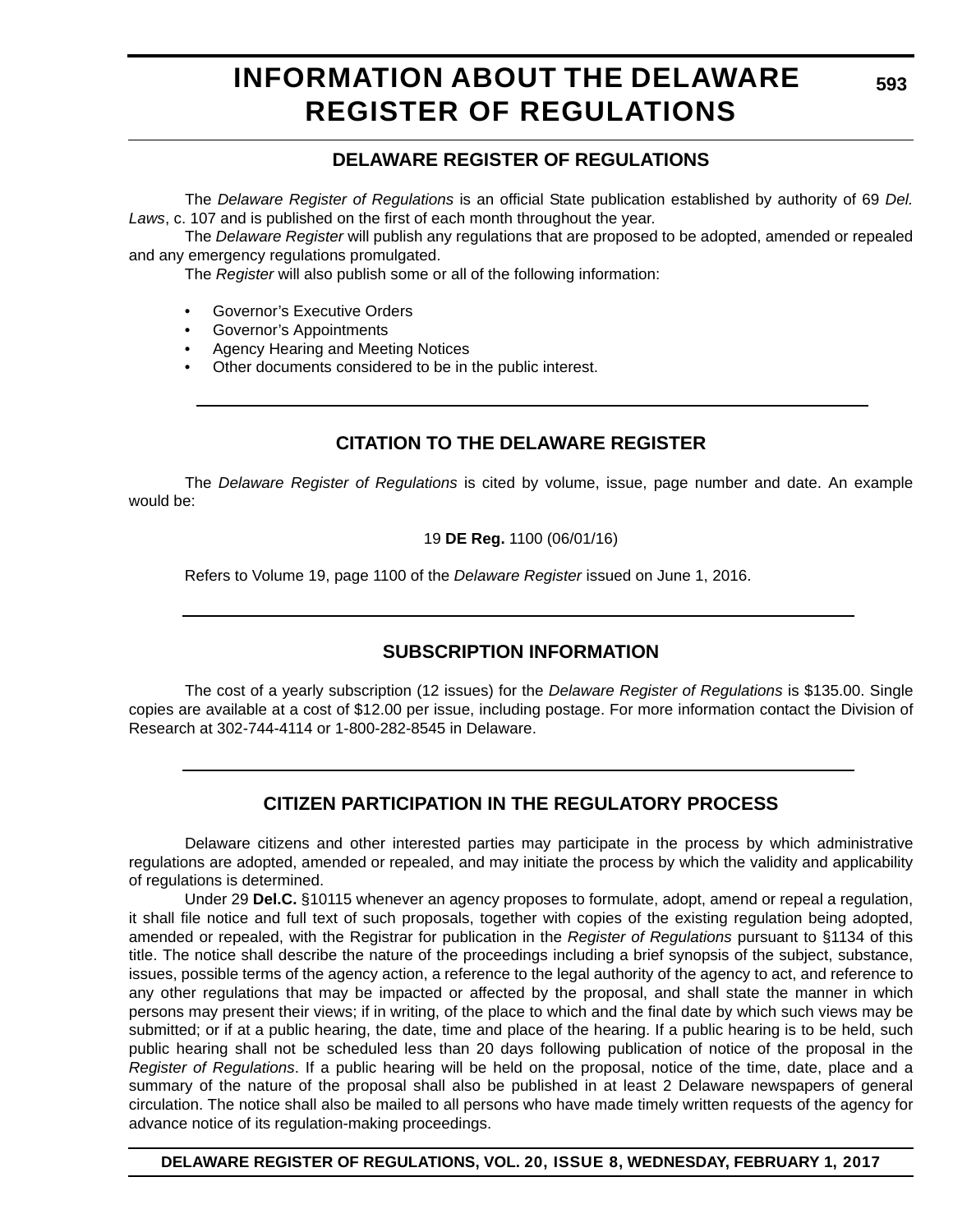**594**

# **INFORMATION ABOUT THE DELAWARE REGISTER OF REGULATIONS**

The opportunity for public comment shall be held open for a minimum of 30 days after the proposal is published in the *Register of Regulations*. At the conclusion of all hearings and after receipt, within the time allowed, of all written materials, upon all the testimonial and written evidence and information submitted, together with summaries of the evidence and information by subordinates, the agency shall determine whether a regulation should be adopted, amended or repealed and shall issue its conclusion in an order which shall include: (1) A brief summary of the evidence and information submitted; (2) A brief summary of its findings of fact with respect to the evidence and information, except where a rule of procedure is being adopted or amended; (3) A decision to adopt, amend or repeal a regulation or to take no action and the decision shall be supported by its findings on the evidence and information received; (4) The exact text and citation of such regulation adopted, amended or repealed; (5) The effective date of the order; (6) Any other findings or conclusions required by the law under which the agency has authority to act; and (7) The signature of at least a quorum of the agency members.

The effective date of an order which adopts, amends or repeals a regulation shall be not less than 10 days from the date the order adopting, amending or repealing a regulation has been published in its final form in the *Register of Regulations*, unless such adoption, amendment or repeal qualifies as an emergency under §10119.

Any person aggrieved by and claiming the unlawfulness of any regulation may bring an action in the Court for declaratory relief.

No action of an agency with respect to the making or consideration of a proposed adoption, amendment or repeal of a regulation shall be subject to review until final agency action on the proposal has been taken.

When any regulation is the subject of an enforcement action in the Court, the lawfulness of such regulation may be reviewed by the Court as a defense in the action.

Except as provided in the preceding section, no judicial review of a regulation is available unless a complaint therefor is filed in the Court within 30 days of the day the agency order with respect to the regulation was published in the *Register of Regulations*.

# **CLOSING DATES AND ISSUE DATES FOR THE DELAWARE REGISTER OF REGULATIONS**

| <b>ISSUE DATE</b> | <b>CLOSING DATE</b> | <b>CLOSING TIME</b> |
|-------------------|---------------------|---------------------|
| March 1           | February 15         | $4:30$ p.m.         |
| April 1           | March 15            | 4:30 p.m.           |
| May 1             | April 17            | 4:30 p.m.           |
| June 1            | May 15              | 4:30 p.m.           |
| July 1            | June 15             | 4:30 p.m.           |

# **DIVISION OF RESEARCH STAFF**

**Lori Christiansen**, Director; **Mark J. Cutrona**, Deputy Director; **Tara Donofrio**, Administrative Specialist II; **Julie Fedele**, Joint Sunset Research Analyst; **Bethany Fiske**, Assistant Registrar of Regulations; **Deborah Gottschalk**, Legislative Attorney; **Robert Lupo**, Print Shop Technician; **Kathleen Morris**, Human Resources/ Financial Manager; **Victoria Schultes,** Administrative Specialist II; **Don Sellers,** Print Shop Supervisor; **Yvette W. Smallwood**, Registrar of Regulations; **Holly Vaughn Wagner**, Legislative Attorney; **Rochelle Yerkes**, Office Manager; **Sara Zimmerman**, Legislative Librarian.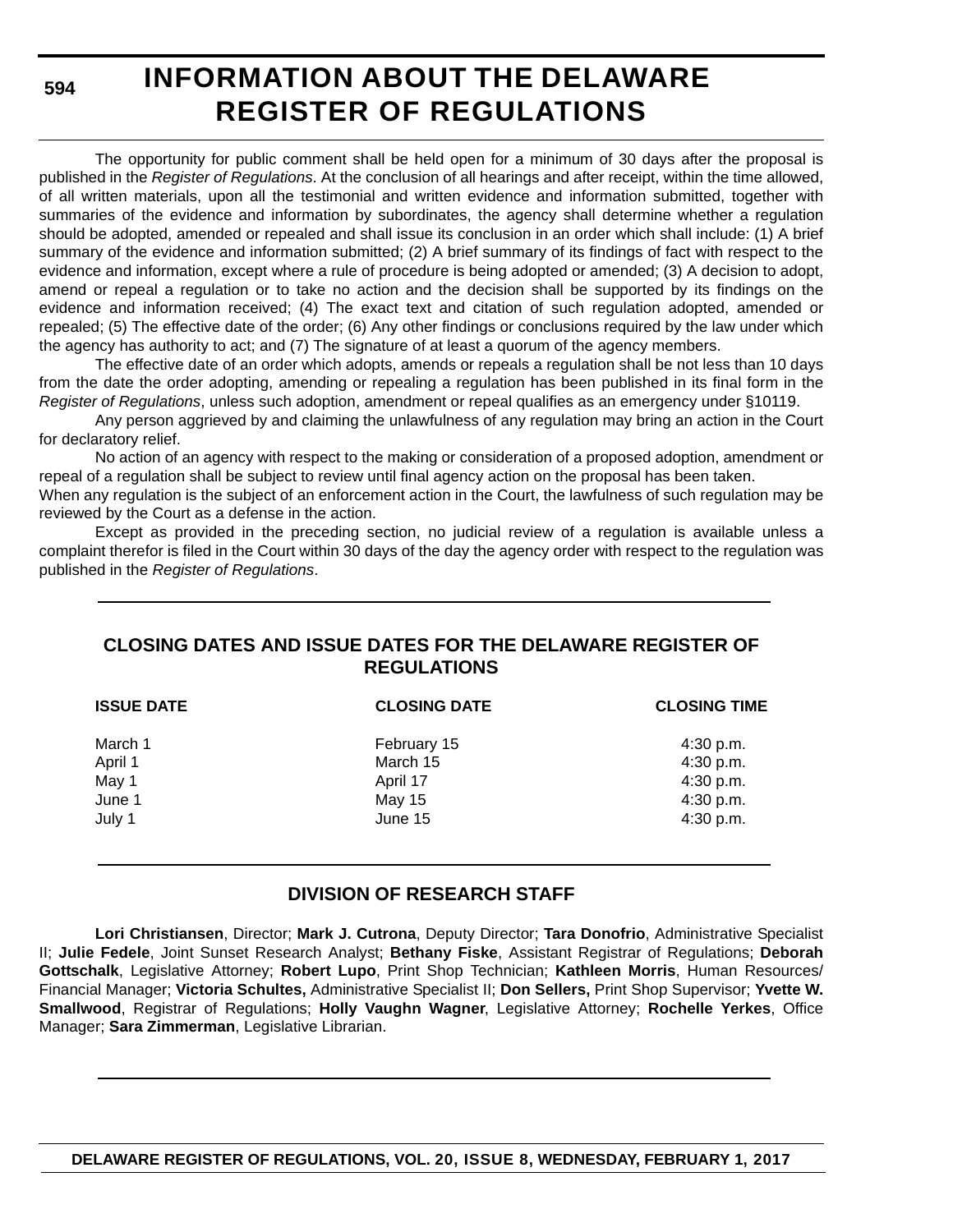# **TABLE OF CONTENTS**

**595**

<span id="page-4-0"></span>[Cumulative Tables............................................................................................................................. ............ 597](#page-6-0)

# **PROPOSED**

| <b>DEPARTMENT OF EDUCATION</b>                                                                                 |            |
|----------------------------------------------------------------------------------------------------------------|------------|
| <b>Office of the Secretary</b>                                                                                 |            |
|                                                                                                                | 602        |
| 716 Maintenance of Local School District and Charter School Personnel Records                                  | 603        |
|                                                                                                                | 605        |
|                                                                                                                | 607        |
| <b>DEPARTMENT OF HEALTH AND SOCIAL SERVICES</b>                                                                |            |
| <b>Division of Medicaid and Medical Assistance</b>                                                             |            |
| Delaware Healthy Children Program State Plan - Health Services Initiative: Vision to Learn                     | 610<br>612 |
| <b>Division of Social Services</b>                                                                             |            |
|                                                                                                                | 614        |
|                                                                                                                |            |
| DEPARTMENT OF NATURAL RESOURCES AND ENVIRONMENTAL CONTROL<br><b>Division of Waste and Hazardous Substances</b> |            |
|                                                                                                                | 617        |
| <b>DEPARTMENT OF SAFETY AND HOMELAND SECURITY</b>                                                              |            |
| <b>Division of State Police</b>                                                                                |            |
| 1300 Board of Examiners of Private Investigators & Private Security Agencies                                   | 618        |
| <b>DEPARTMENT OF STATE</b>                                                                                     |            |
| <b>Division of Professional Regulation</b>                                                                     |            |
|                                                                                                                | 619        |
|                                                                                                                | 621        |
|                                                                                                                | 621        |
|                                                                                                                | 624        |
| <b>Controlled Substance Advisory Committee</b>                                                                 |            |
|                                                                                                                | 624        |

# **FINAL**

| <b>DELAWARE RIVER BASIN COMMISSION</b>        |
|-----------------------------------------------|
| Amondmonte to the Pulse of Practice and Proce |

| Amendments to the Rules of Practice and Procedure Concerning Regulatory Program Fees and to                                                                                    | 627 |
|--------------------------------------------------------------------------------------------------------------------------------------------------------------------------------|-----|
| <b>DEPARTMENT OF EDUCATION</b>                                                                                                                                                 |     |
| <b>Office of the Secretary</b>                                                                                                                                                 |     |
| 260 General Administrative Review Procedures for the Child and Adult Care Food Programs of                                                                                     | 632 |
| 262 General Administrative Appeal Procedures for National School Lunch Programs (NSLP),<br>the School Breakfast Program (SBP) and the After School Snack Program (ASSP) of the |     |
|                                                                                                                                                                                | 633 |
| 264 General Administrative Appeal Procedures for the Summer Food Service Programs of the                                                                                       |     |
|                                                                                                                                                                                | 634 |
|                                                                                                                                                                                | 635 |
|                                                                                                                                                                                |     |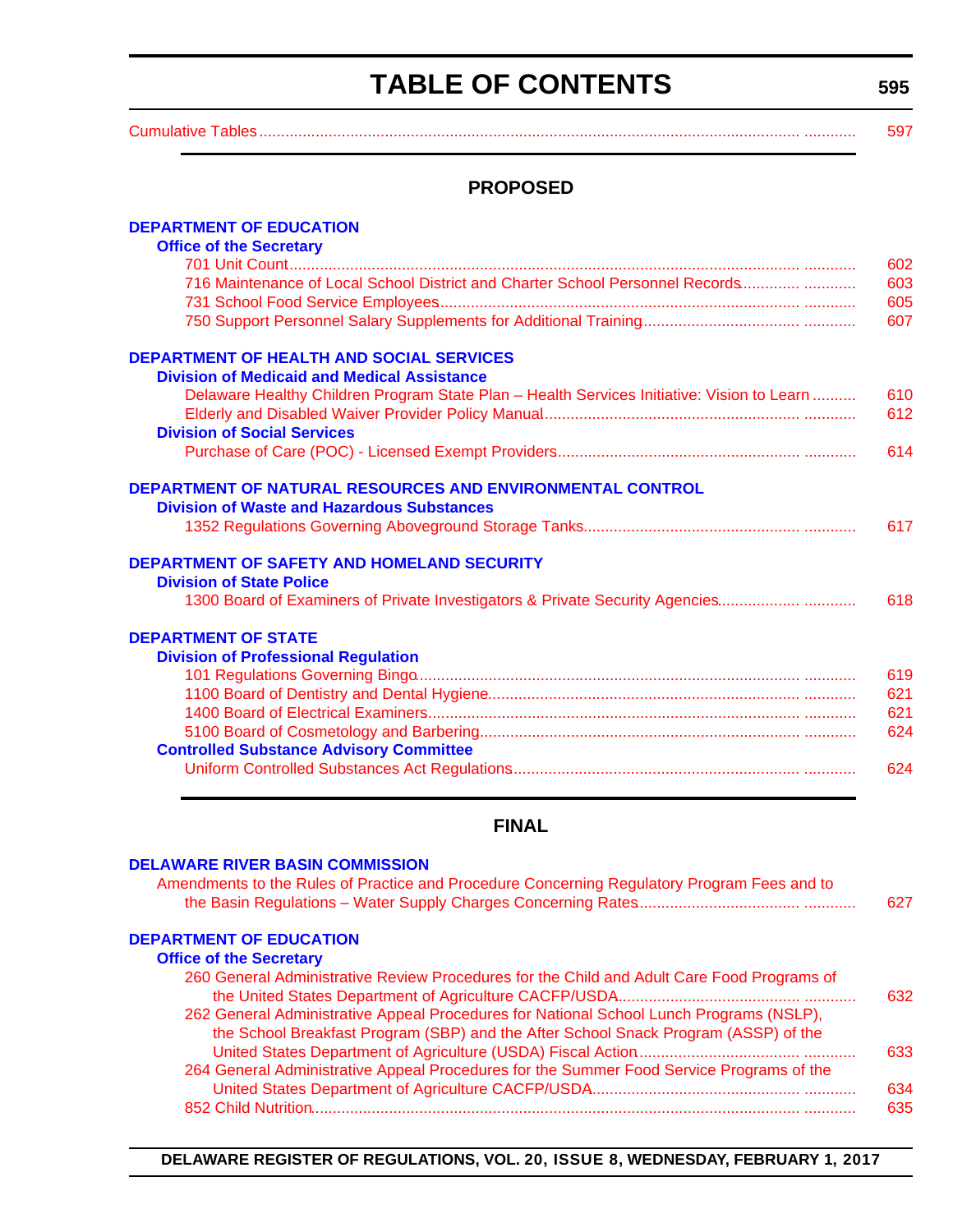#### **596**

# **TABLE OF CONTENTS**

| <b>DEPARTMENT OF HEALTH AND SOCIAL SERVICES</b><br><b>Division of Medicaid and Medical Assistance</b>             | 636        |
|-------------------------------------------------------------------------------------------------------------------|------------|
| Title XXI Delaware Healthy Children Program State Plan - Premium Requirements<br><b>Division of Public Health</b> | 639<br>641 |
| <b>DEPARTMENT OF INSURANCE</b>                                                                                    |            |
| <b>Office of the Commissioner</b>                                                                                 |            |
|                                                                                                                   | 645        |
| DEPARTMENT OF NATURAL RESOURCES AND ENVIRONMENTAL CONTROL<br><b>Division of Waste and Hazardous Substances</b>    |            |
|                                                                                                                   | 648        |
| <b>DEPARTMENT OF STATE</b>                                                                                        |            |
| <b>Division of Professional Regulation</b>                                                                        |            |
|                                                                                                                   | 651        |
|                                                                                                                   | 653        |
| <b>Office of the State Bank Commissioner</b>                                                                      |            |
| Final Amendments to Regulations 1103, 1104, 1105, 1106, 1107, 1108, 1109, 1110, 1111, 1112                        | 654        |
| <b>EXECUTIVE DEPARTMENT</b>                                                                                       |            |
| <b>Delaware Economic Development Authority</b>                                                                    |            |
|                                                                                                                   | 655        |
|                                                                                                                   | 657        |
|                                                                                                                   | 658        |
|                                                                                                                   | 659        |
| <b>Office of Management and Budget</b><br><b>Statewide Benefits Office</b>                                        |            |
|                                                                                                                   | 660        |
|                                                                                                                   |            |

# **GENERAL NOTICES**

**[DEPARTMENT OF HEALTH AND SOCIAL SERVICES](http://www.dhss.delaware.gov/dhss/dms/index.html)**

| <b>Division of Management Services</b>                                                                                                                                                                                                                                                      | 662         |
|---------------------------------------------------------------------------------------------------------------------------------------------------------------------------------------------------------------------------------------------------------------------------------------------|-------------|
| <b>CALENDAR OF EVENTS/HEARING NOTICES</b>                                                                                                                                                                                                                                                   |             |
| Delaware River Basin Commission, Notice of Public Hearing and Business Meeting                                                                                                                                                                                                              | 663<br>663  |
| Dept. of Health and Social Services, Div. of Medicaid and Medical Assistance; Div. of Social Services,                                                                                                                                                                                      | 663 - 664   |
| Dept. of Natural Resources and Environmental Control, Div. of Waste and Hazardous Substances,<br>Dept. of Safety and Homeland Security, Div. of State Police, Notice of Public Comment Period                                                                                               | 664<br>664  |
| Dept. of State, Div. of Professional Regulation, Board of Charitable Gaming; Board of Dentistry and Dental<br>Hygiene; Board of Electrical Examiners; Board of Cosmetology and Barbering; Controlled Substance<br>Advisory Committee, Notices of Public Hearings and Public Comment Periods | $665 - 666$ |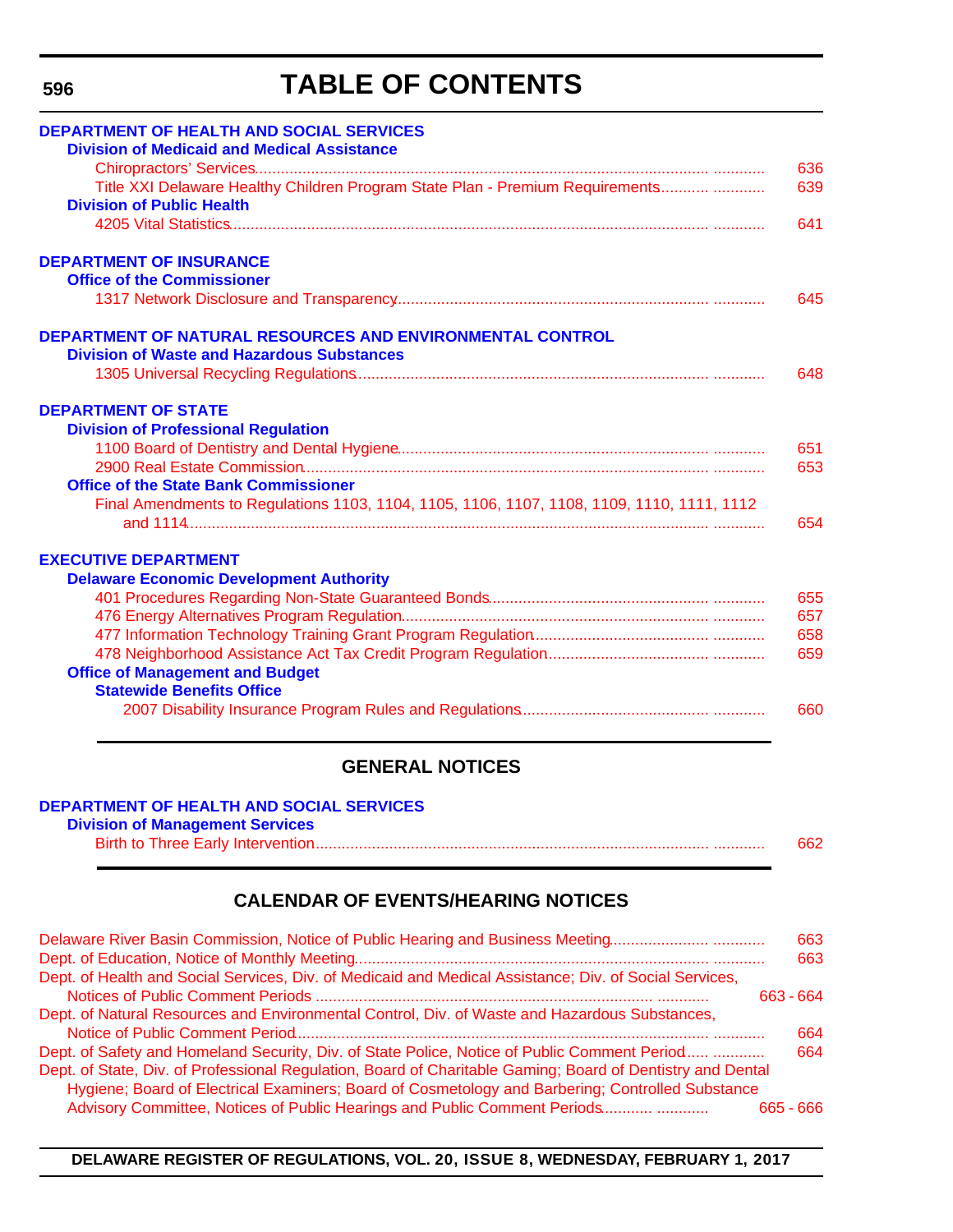<span id="page-6-0"></span>The table printed below lists the regulations that have been proposed, adopted, amended or repealed in the preceding issues of the current volume of the *Delaware Register of Regulations*.

The regulations are listed alphabetically by the promulgating agency, followed by a citation to that issue of the *Register* in which the regulation was published. Proposed regulations are designated with (Prop.); Final regulations are designated with (Final); Emergency regulations are designated with (Emer.); and regulations that have been repealed are designated with (Rep.).

#### **DEPARTMENT OF AGRICULTURE Harness Racing Commission**

| 502 Delaware Standardbred Breeders' Fund Regulations                                                                                                                                                          | 20 DE Reg. 219 (Prop.)                                                               |
|---------------------------------------------------------------------------------------------------------------------------------------------------------------------------------------------------------------|--------------------------------------------------------------------------------------|
| <b>DEPARTMENT OF EDUCATION</b>                                                                                                                                                                                |                                                                                      |
| <b>Office of the Secretary</b>                                                                                                                                                                                |                                                                                      |
| 255 Definition of Public School, Private School and Nonpublic School                                                                                                                                          | 20 DE Reg.<br>$9$ (Prop.)<br>20 DE Reg. 338 (Prop.)<br>20 <b>DE Reg.</b> 547 (Final) |
| 260 General Administrative Review Procedures for the Child and Adult Care<br>Food Programs of the United States Department of Agriculture                                                                     |                                                                                      |
| 262 General Administrative Appeal Procedures for National School Lunch<br>Programs (NSLP), the School Breakfast Program (SBP) and the After<br>School Snack Program (ASSP) of the United States Department of | 20 DE Reg. 396 (Prop.)                                                               |
| 264 General Administrative Appeal Procedures for the Summer Food Service                                                                                                                                      | 20 DE Reg. 399 (Prop.)                                                               |
| Programs of the United States Department of Agriculture CACFP/USDA.                                                                                                                                           | 20 DE Reg. 402 (Prop.)                                                               |
|                                                                                                                                                                                                               | 20 DE Reg. 220 (Prop.)                                                               |
|                                                                                                                                                                                                               | 20 DE Reg. 435 (Final)                                                               |
| 612 Possession, Use or Distribution of Drugs and Alcohol                                                                                                                                                      | 20 <b>DE Reg.</b> 223 (Prop.)                                                        |
| 616 Uniform Due Process Procedures for Alternative Placement Meetings                                                                                                                                         | 20 DE Reg. 436 (Final)                                                               |
|                                                                                                                                                                                                               | 20 DE Reg. 277 (Final)                                                               |
| 706 Credit for Experience for Full Time Active Duty Service in the Armed                                                                                                                                      |                                                                                      |
|                                                                                                                                                                                                               | 20 DE Reg. 89 (Prop.)                                                                |
|                                                                                                                                                                                                               | 20 DE Reg. 281 (Final)                                                               |
|                                                                                                                                                                                                               | 20 DE Reg. 517 (Prop.)                                                               |
|                                                                                                                                                                                                               | 20 DE Reg. 519 (Prop.)                                                               |
| 804 Immunizations                                                                                                                                                                                             | 20 DE Reg. 227 (Prop.)                                                               |
|                                                                                                                                                                                                               | 20 <b>DE Reg.</b> 441 (Final)                                                        |
|                                                                                                                                                                                                               | 20 DE Reg. 231 (Prop.)                                                               |
|                                                                                                                                                                                                               | 20 DE Reg. 445 (Final)                                                               |
|                                                                                                                                                                                                               | 20 DE Reg. 405 (Prop.)                                                               |
| 922 Children with Disabilities Subpart A, Purposes and Definitions<br>925 Children with Disabilities Subpart D, Evaluations, Eligibility Determination,                                                       | 20 DE Reg. 116 (Final)                                                               |
|                                                                                                                                                                                                               | 20 DE Reg. 172 (Final)                                                               |
|                                                                                                                                                                                                               | 20 DE Reg. 233 (Prop.)                                                               |
|                                                                                                                                                                                                               | 20 <b>DE Reg.</b> 549 (Final)                                                        |
| 926 Children with Disabilities Subpart E Procedural Safeguards for Parents                                                                                                                                    |                                                                                      |
|                                                                                                                                                                                                               | 20 DE Reg. 234 (Prop.)                                                               |
|                                                                                                                                                                                                               | 20 DE Reg. 550 (Final)                                                               |
| 1105 Standards for School Buses Placed in Production on or after January                                                                                                                                      |                                                                                      |
|                                                                                                                                                                                                               | 20 DE Reg. 141 (Prop.)                                                               |
|                                                                                                                                                                                                               | 20 DE Reg. 365 (Final)                                                               |
|                                                                                                                                                                                                               | 20 DE Reg. 237 (Prop.)                                                               |
|                                                                                                                                                                                                               | 20 DE Reg. 446 (Final)                                                               |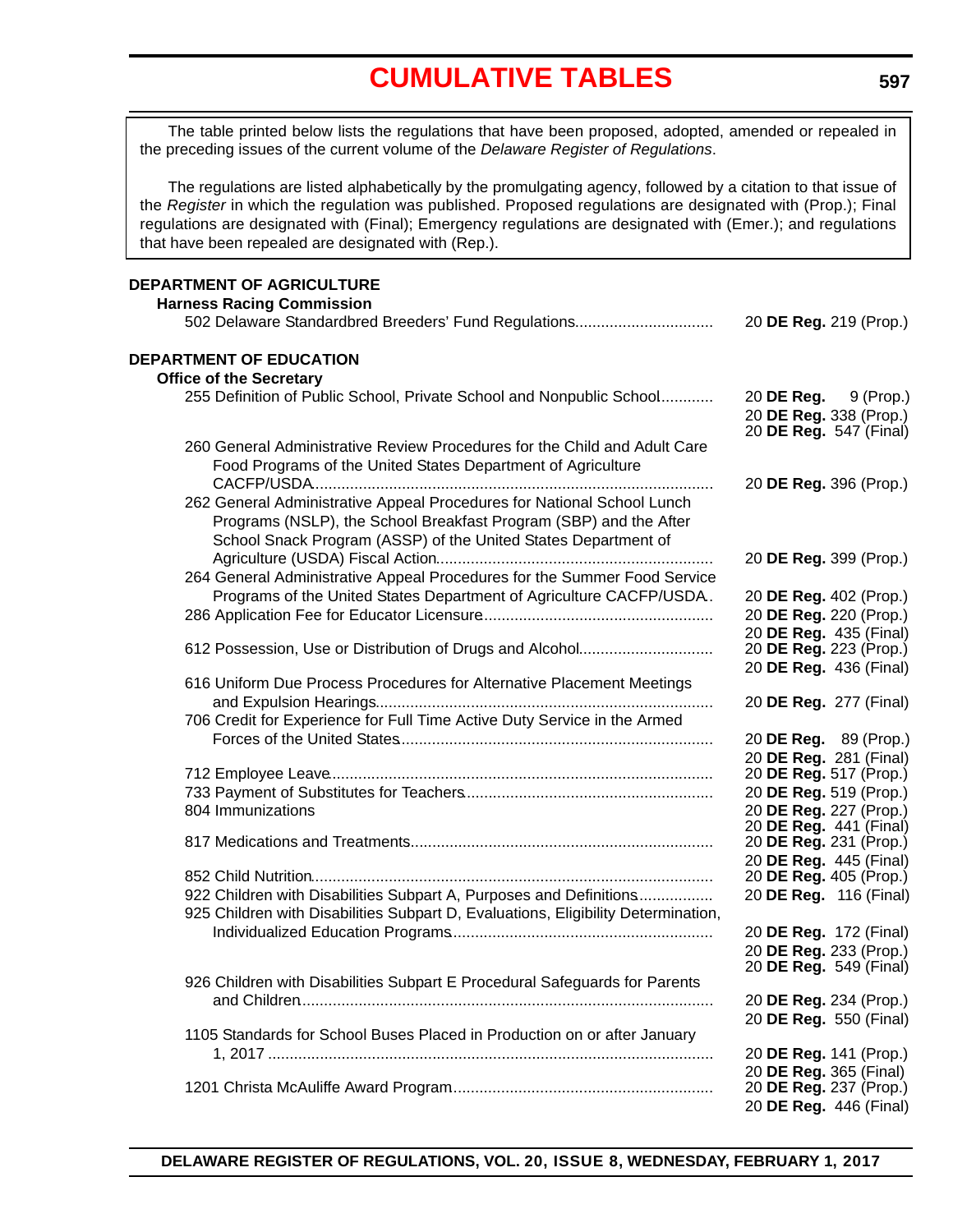| <b>Professional Standards Board</b>                                              |                        |                                                   |
|----------------------------------------------------------------------------------|------------------------|---------------------------------------------------|
|                                                                                  | 20 DE Reg. 520 (Prop.) |                                                   |
|                                                                                  |                        | 20 DE Reg. 174 (Final)                            |
|                                                                                  |                        | 20 DE Reg. 522 (Prop.)                            |
|                                                                                  |                        | 20 <b>DE Reg.</b> 42 (Final)                      |
|                                                                                  |                        | 20 <b>DE Reg.</b> 45 (Final)                      |
|                                                                                  | 20 DE Reg. 240 (Prop.) |                                                   |
|                                                                                  |                        | 20 DE Reg. 447 (Final)                            |
| 1562 English to Speakers of Other Languages (ESOL) Teacher                       | 20 DE Reg. 142 (Prop.) |                                                   |
|                                                                                  |                        | 20 DE Reg. 366 (Final)                            |
|                                                                                  | 20 DE Reg. 244 (Prop.) |                                                   |
|                                                                                  |                        | 20 DE Reg. 448 (Final)<br>20 DE Reg. $49$ (Final) |
|                                                                                  |                        |                                                   |
| <b>DEPARTMENT OF FINANCE</b>                                                     |                        |                                                   |
| <b>Office of the State Lottery</b>                                               |                        |                                                   |
|                                                                                  | 20 DE Reg. 370 (Final) |                                                   |
|                                                                                  |                        |                                                   |
| DEPARTMENT OF HEALTH AND SOCIAL SERVICES                                         |                        |                                                   |
| <b>Division of Medicaid and Medical Assistance</b>                               |                        |                                                   |
|                                                                                  |                        | 20 DE Reg. 407 (Prop.)                            |
| Covered Outpatient Drugs for the Categorically Needy - Nonprescription Drug      |                        |                                                   |
|                                                                                  |                        | 20 DE Reg. 83 (Emer.)                             |
| Federally Qualified Health Centers - Long-Acting Reversible Contraceptives       |                        | 20 DE Reg. 91 (Prop.)<br>20 DE Reg. 523 (Prop.)   |
| Financial Institution Accounts - Delaware Achieving a Better Life Experience     |                        |                                                   |
|                                                                                  |                        | 20 DE Reg. 283 (Final)                            |
| Long-Term Care Eligibility; Spousal Impoverishment Undue Hardship                | 20 DE Reg.             | 52 (Final)                                        |
| Long-Term Care Facilities-Eligibility Determinations and Post-Eligibility Treat- |                        |                                                   |
|                                                                                  |                        | 20 DE Reg. 117 (Final)                            |
|                                                                                  |                        | 20 DE Reg. 526 (Prop.)                            |
| Patient Pay Calculation for Division of Developmental Disabilities Services      |                        |                                                   |
|                                                                                  |                        | 20 DE Reg. 340 (Prop.)                            |
|                                                                                  |                        | 20 DE Reg. 552 (Final)                            |
| Pharmaceutical Services - Reimbursement of Covered Outpatient Drugs              |                        | 20 <b>DE Reg.</b> 342 (Prop.)                     |
|                                                                                  |                        | 20 DE Reg. 412 (Prop.)                            |
| Target Case Management Services for Individuals with Intellectual and            |                        |                                                   |
|                                                                                  | 20 DE Reg. 247 (Prop.) |                                                   |
|                                                                                  |                        | 20 DE Reg. 452 (Final)                            |
| Title XIX Medicaid State Plan: Medical Care and Other Types of Remedial          |                        |                                                   |
| Care - Behavioral Interventions to Treat Autism Spectrum Disorder                | 20 DE Reg.             | 11 (Prop.)                                        |
| Title XXI Delaware Healthy Children Program State Plan - Premium                 |                        | 20 DE Reg. 291 (Final)                            |
|                                                                                  |                        | 20 DE Reg. 416 (Prop.)                            |
| <b>Division of Public Health</b>                                                 |                        |                                                   |
|                                                                                  |                        | 20 DE Reg. 528 (Prop.)                            |
|                                                                                  |                        | 20 DE Reg 346 (Prop.)                             |
|                                                                                  | 20 DE Reg. 176 (Final) |                                                   |
|                                                                                  |                        | 20 DE Reg. 249 (Prop.)                            |
|                                                                                  | 20 DE Reg. 555 (Final) |                                                   |
| 4463 Licensing and Registration of Operators of Public Water Supply Systems      |                        | 20 <b>DE Reg.</b> 531 (Prop.)                     |
| <b>Health Care Commission</b>                                                    |                        |                                                   |
|                                                                                  |                        | 20 DE Reg. 347 (Prop.)                            |
|                                                                                  |                        | 20 DE Reg. 395 (Errata)                           |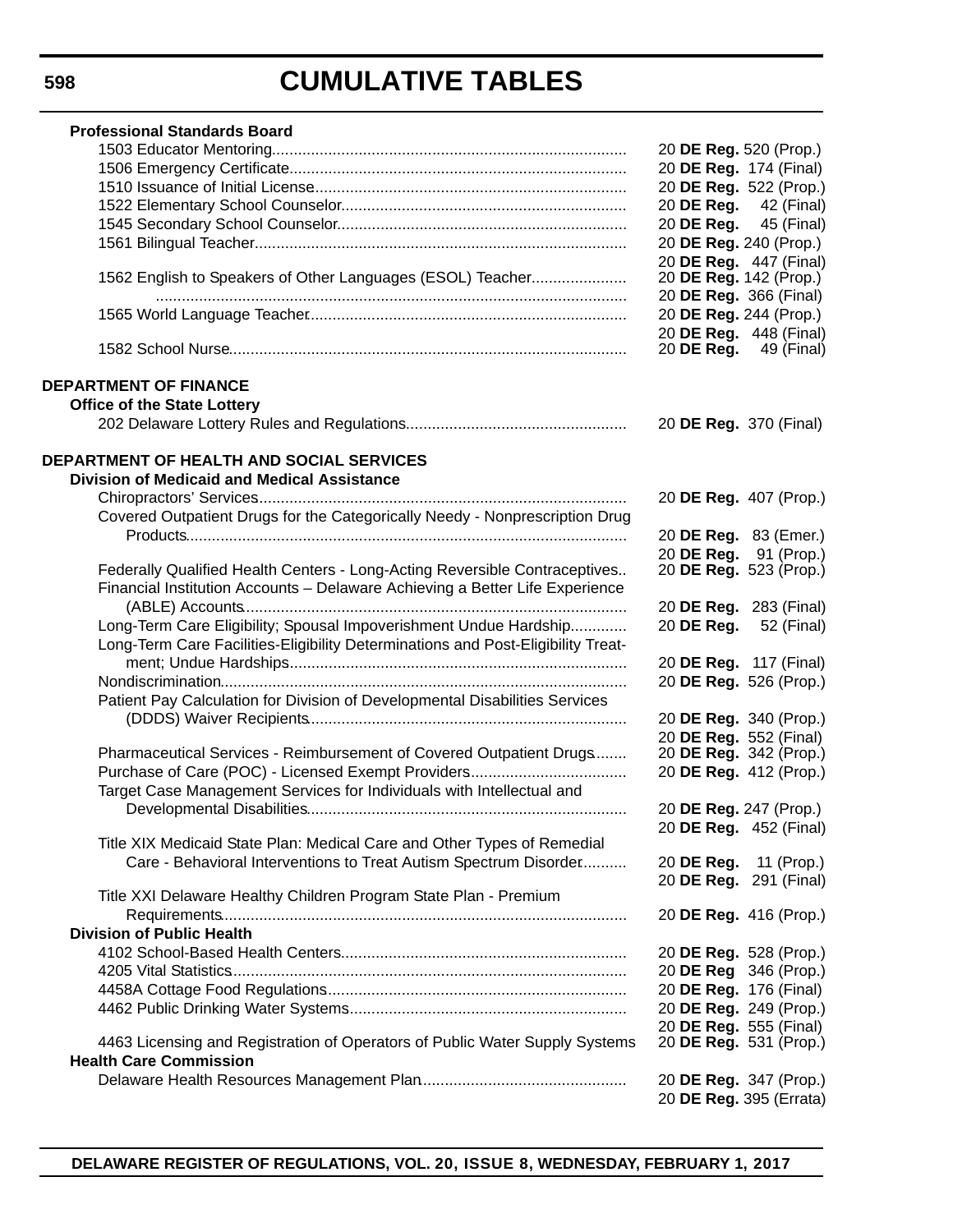| <b>DEPARTMENT OF INSURANCE</b><br><b>Office of the Commissioner</b>                         |                                                  |                                                  |
|---------------------------------------------------------------------------------------------|--------------------------------------------------|--------------------------------------------------|
| 304 Standards and Commissioner's Authority for Companies Deemed to be                       |                                                  |                                                  |
|                                                                                             | 20 DE Reg. 146 (Prop.)                           |                                                  |
|                                                                                             | 20 DE Reg. 371 (Final)<br>20 DE Reg. 149 (Prop.) |                                                  |
|                                                                                             | 20 DE Reg. 456 (Final)                           |                                                  |
| 1313 Arbitration of Health Insurance Disputes Between Carriers and Providers                | 20 DE Reg. 150 (Prop.)                           |                                                  |
|                                                                                             | 20 DE Reg. 372 (Final)                           |                                                  |
|                                                                                             | 20 <b>DE Reg.</b> 457 (Final)                    |                                                  |
|                                                                                             | 20 DE Reg. 155 (Prop.)                           |                                                  |
|                                                                                             |                                                  | 20 DE Reg. 420 (Prop.)                           |
| <b>DEPARTMENT OF JUSTICE</b>                                                                |                                                  |                                                  |
| <b>Fraud and Consumer Protection Division</b>                                               |                                                  |                                                  |
| 104 Privacy Policies For Commercial Online Sites, Services and Applications                 | 20 DE Reg. 55 (Final)                            |                                                  |
|                                                                                             | 20 DE Reg. 348 (Prop.)                           |                                                  |
|                                                                                             |                                                  |                                                  |
| DEPARTMENT OF NATURAL RESOURCES AND ENVIRONMENTAL CONTROL<br><b>Division of Air Quality</b> |                                                  |                                                  |
|                                                                                             | 20 DE Reg. 458 (Final)                           |                                                  |
|                                                                                             | 20 DE Reg. 512 (Errata)                          |                                                  |
| 1104 Particulate Emissions from Fuel Burning Equipment                                      | 20 DE Reg. 250 (Prop.)                           |                                                  |
| 1105 Particulate Emissions from Industrial Process Operations                               | 20 DE Reg. 556 (Final)<br>20 DE Reg. 251 (Prop.) |                                                  |
|                                                                                             | 20 DE Reg. 556 (Final)                           |                                                  |
|                                                                                             |                                                  | 20 DE Reg. 256 (Prop.)                           |
|                                                                                             | 20 DE Reg. 556 (Final)                           |                                                  |
|                                                                                             | 20 DE Reg. 257 (Prop.)                           |                                                  |
|                                                                                             | 20 DE Reg. 461 (Final)                           |                                                  |
| 1141 Limiting Emissions of Volatile Organic Compounds from Consumer and                     |                                                  |                                                  |
|                                                                                             | 20 DE Reg. 21 (Prop.)                            |                                                  |
|                                                                                             | 20 DE Reg. 465 (Final)<br>20 DE Reg. 258 (Prop.) |                                                  |
|                                                                                             | 20 DE Reg. 556 (Final)                           |                                                  |
| <b>Division of Energy and Climate</b>                                                       |                                                  |                                                  |
| 2105 Evaluation, Measurement and Verification Procedures and Standards                      |                                                  | 20 DE Reg. 95 (Prop.)                            |
|                                                                                             |                                                  | 20 DE Reg. 558 (Final)                           |
| <b>Division of Fish and Wildlife</b>                                                        |                                                  |                                                  |
| 3503 Striped Bass Recreational Fishing Seasons; Methods of Take; Creel                      |                                                  |                                                  |
|                                                                                             | 20 DE Reg. 265 (Prop.)                           |                                                  |
|                                                                                             |                                                  | 20 DE Reg. 467 (Final)                           |
| 3504 Striped Bass Possession Size Limit; Exceptions                                         | 20 DE Reg.                                       | $6$ (Emer.)                                      |
|                                                                                             |                                                  | 20 DE Reg. 216 (Emer.)<br>20 DE Reg. 265 (Prop.) |
|                                                                                             | 20 <b>DE Reg.</b> 467 (Final)                    |                                                  |
| 3505 Striped Bass Commercial Fishing Seasons; Quotas; Tagging and                           |                                                  |                                                  |
|                                                                                             | 20 DE Reg. 265 (Prop.)                           |                                                  |
|                                                                                             |                                                  | 20 DE Reg. 467 (Final)                           |
|                                                                                             | 20 <b>DE Reg.</b> 58 (Final)                     |                                                  |
| <b>Division of Waste and Hazardous Substances</b>                                           |                                                  |                                                  |
|                                                                                             | 20 DE Reg. 82 (Errata)                           |                                                  |
|                                                                                             | 20 DE Reg. 296 (Final)<br>20 DE Reg. 353 (Prop.) |                                                  |
| 1352 Regulations Governing Aboveground Storage Tanks                                        | 20 DE Reg. 355 (Prop.)                           |                                                  |
| <b>Division of Water</b>                                                                    |                                                  |                                                  |
| 7301 Regulations Governing the Construction and Use of Wells                                | 20 DE Reg. 180 (Final)                           |                                                  |
|                                                                                             |                                                  |                                                  |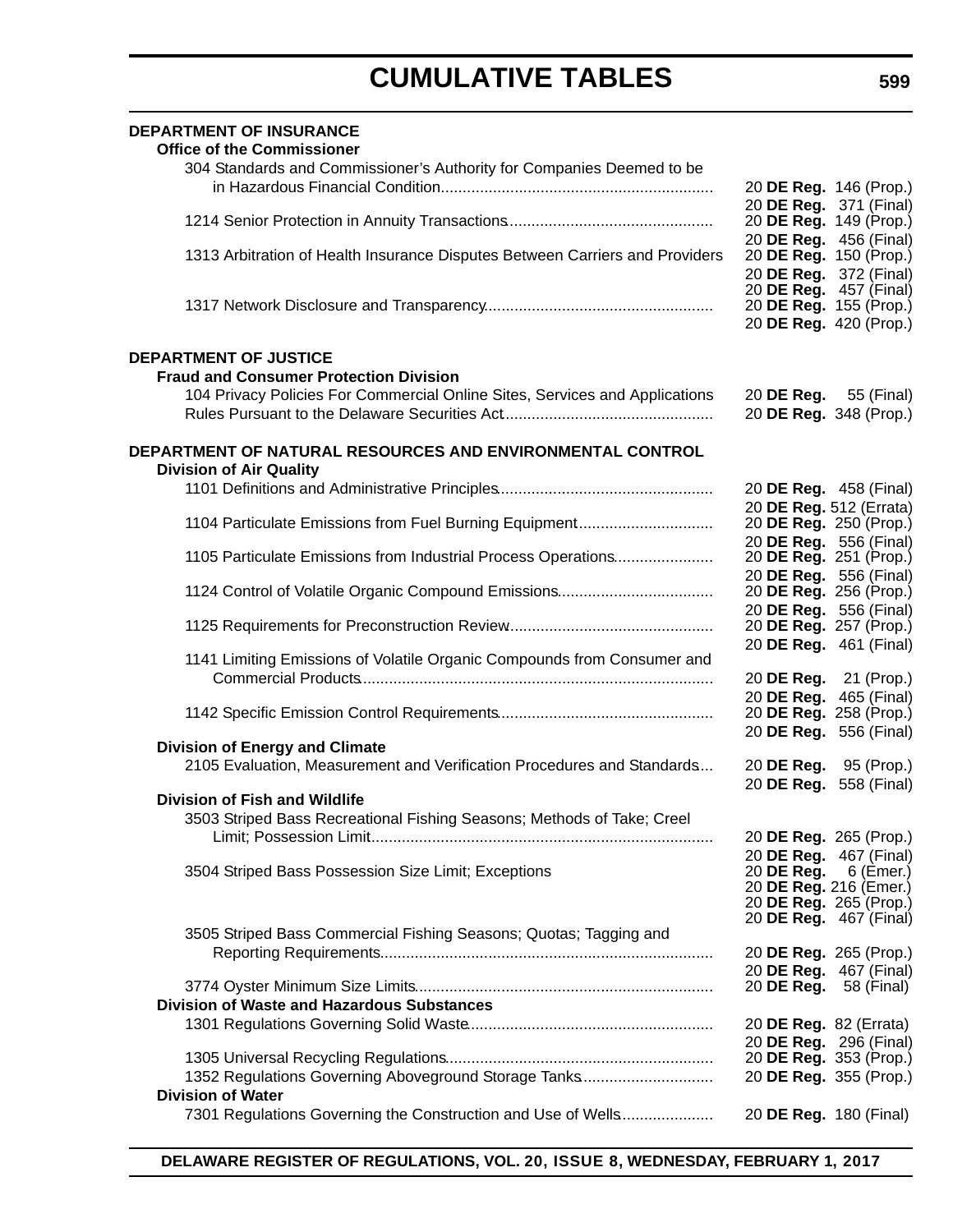# **600**

# **CUMULATIVE TABLES**

| 7301 Regulations Governing the Construction and Use of Wells<br><b>Division of Watershed Stewardship</b> | 20 DE Reg. 374 (Final)                           |             |
|----------------------------------------------------------------------------------------------------------|--------------------------------------------------|-------------|
|                                                                                                          | 20 DE Reg. 87 (Emer.)                            |             |
| 5102 Regulation Governing Beach Protection and the Use of Beaches                                        | 20 DE Reg. 120 (Final)                           |             |
|                                                                                                          | 20 DE Reg. 533 (Prop.)                           |             |
|                                                                                                          | 20 DE Reg. 183 (Final)                           |             |
| DEPARTMENT OF SAFETY AND HOMELAND SECURITY<br><b>Division of State Police</b>                            |                                                  |             |
| 1300 Board of Examiners of Private Investigators & Private Security Agencies,                            |                                                  |             |
|                                                                                                          | 20 DE Reg. 159 (Prop.)                           |             |
|                                                                                                          | 20 DE Reg. 470 (Final)                           |             |
|                                                                                                          | 20 DE Reg. 162 (Prop.)                           |             |
|                                                                                                          | 20 DE Reg. 472 (Final)                           |             |
|                                                                                                          | 20 DE Reg.                                       | 61 (Final)  |
| Section 4.0 Firearms Policy                                                                              | 20 DE Reg. 166 (Prop.)<br>20 DE Reg.             | 473 (Final) |
|                                                                                                          | 20 DE Reg.                                       | 22 (Prop.)  |
|                                                                                                          | 20 DE Reg. 299 (Final)                           |             |
|                                                                                                          | 20 DE Reg. 421 (Prop.)                           |             |
| DEPARTMENT OF SERVICES FOR CHILDREN, YOUTH AND THEIR FAMILIES<br><b>Division of Family Services</b>      |                                                  |             |
|                                                                                                          | 20 DE Reg. 270 (Prop.)                           |             |
|                                                                                                          | 20 DE Reg. 474 (Final)                           |             |
|                                                                                                          | 20 DE Reg. 271 (Prop.)                           |             |
|                                                                                                          | 20 DE Reg. 484 (Final)<br>20 DE Reg. 271 (Prop.) |             |
|                                                                                                          | 20 DE Reg. 485 (Final)                           |             |
| <b>DEPARTMENT OF STATE</b>                                                                               |                                                  |             |
| <b>Division of Professional Regulation</b>                                                               |                                                  |             |
|                                                                                                          | 20 DE Reg. 422 (Prop.)                           |             |
| 103 Regulations Governing Charitable Gambling Other Than Raffles                                         | 20 DE Reg. 123 (Final)                           |             |
|                                                                                                          | 20 DE Reg. 375 (Final)                           |             |
|                                                                                                          | 20 DE Reg.                                       | 186 (Final) |
|                                                                                                          | 20 DE Reg.                                       | 300 (Final) |
|                                                                                                          | 20 DE Reg.                                       | 23 (Prop.)  |
|                                                                                                          | 20 DE Reg. 356 (Prop.)                           |             |
|                                                                                                          | 20 <b>DE Reg.</b> 187 (Final)                    |             |
|                                                                                                          | 20 DE Reg.                                       | 62 (Final)  |
|                                                                                                          | 20 DE Reg. 190 (Final)                           |             |
|                                                                                                          | 20 DE Reg. 301 (Final)                           |             |
|                                                                                                          | 20 DE Reg. 423 (Prop.)                           |             |
| 2600 Examining Board of Physical Therapists and Athletic Trainers                                        | 20 DE Reg. 535 (Prop.)                           |             |
| 2700 Board of Registration for Professional Land Surveyors                                               | 20 DE Reg. 536 (Prop.)                           |             |
|                                                                                                          | 20 DE Reg. 357 (Prop.)                           |             |
|                                                                                                          | 20 DE Reg. 65 (Final)                            |             |
| 3000 Board of Professional Counselors of Mental Health and Chemical                                      |                                                  |             |
|                                                                                                          | 20 DE Reg.                                       | 25 (Prop.)  |
|                                                                                                          | 20 DE Reg. 376 (Final)<br>20 DE Reg. 540 (Prop.) |             |
|                                                                                                          | 20 DE Reg. 168 (Prop.)                           |             |
|                                                                                                          | 20 DE Reg. 562 (Final)                           |             |
|                                                                                                          | 20 DE Reg. 543 (Prop.)                           |             |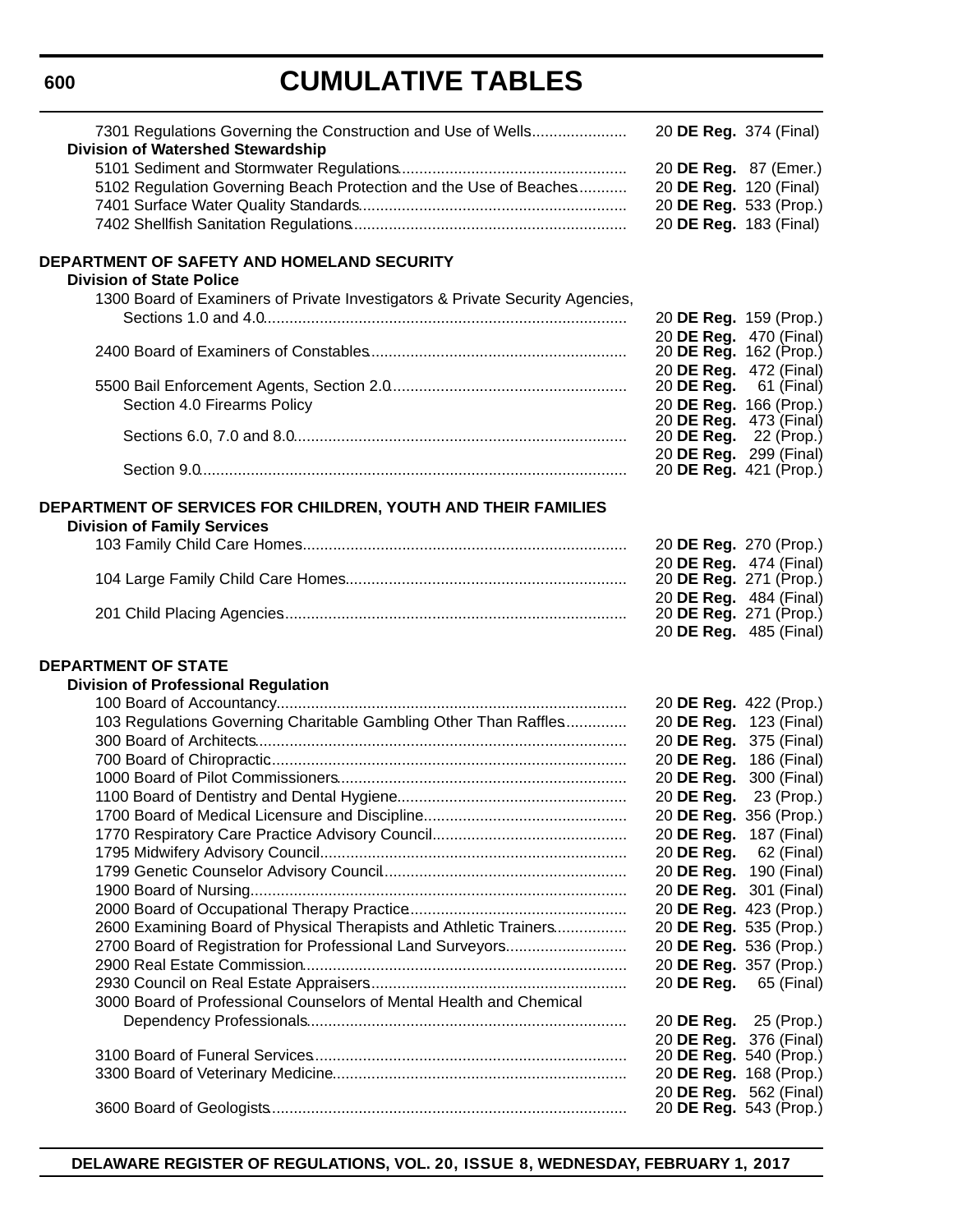3700 Board of Speech/Language Pathologists, Audiologists and Hearing Aid

|                                                                              | 20 DE Reg. 107 (Prop.)  |            |
|------------------------------------------------------------------------------|-------------------------|------------|
|                                                                              | 20 DE Reg. 169 (Prop.)  |            |
|                                                                              | 20 DE Reg. 490 (Final)  |            |
|                                                                              | 20 DE Reg. 545 (Prop.)  |            |
|                                                                              | 20 DE Reg.              | 31 (Prop.) |
|                                                                              | 20 DE Reg. 124 (Final)  |            |
|                                                                              | 20 DE Reg. 513 (Emer.)  |            |
|                                                                              | 20 DE Reg. 564 (Final)  |            |
| Office of the State Bank Commissioner                                        |                         |            |
|                                                                              | 20 DE Reg. 304 (Final)  |            |
|                                                                              | 20 DE Reg. 308 (Final)  |            |
|                                                                              | 20 DE Reg. 309 (Final)  |            |
|                                                                              | 20 DE Reg. 310 (Final)  |            |
| Notice of Proposed Amendments to Regulations 1103, 1104, 1105, 1106,         |                         |            |
|                                                                              | 20 DE Reg. 423 (Prop.)  |            |
| <b>Public Service Commission</b>                                             |                         |            |
| 3001 Rules for Certification and Regulation of Electric Suppliers            | 20 DE Reg. 272 (Prop.)  |            |
|                                                                              | 20 DE Reg. 425 (Prop.)  |            |
|                                                                              |                         |            |
| <b>DEPARTMENT OF TRANSPORTATION</b>                                          |                         |            |
| <b>Division of Motor Vehicles</b>                                            |                         |            |
| 2217 Driver License and Identification Card Application Procedures for       |                         |            |
| Delaware Compliant and Delaware Non-Compliant Identification                 |                         |            |
|                                                                              | 20 DE Reg. 546 (Prop.)  |            |
| 2224 Defensive Driving Course, Providers, and Instructors                    | 20 DE Reg. 125 (Final)  |            |
|                                                                              | 20 DE Reg.              | 66 (Final) |
| <b>Division of Transportation Solutions</b>                                  |                         |            |
| 2405 Oversize/Overweight Hauling Permit Policy and Procedures Manual         | 20 DE Reg.              | 41 (Prop.) |
|                                                                              | 20 DE Reg. 194 (Final)  |            |
|                                                                              | 20 DE Reg. 213 (Errata) |            |
|                                                                              |                         |            |
| <b>EXECUTIVE DEPARTMENT</b>                                                  |                         |            |
| <b>Delaware Economic Development Authority</b>                               |                         |            |
| 401 Procedures Regarding Non-State Guaranteed Bonds                          | 20 DE Reg. 362 (Prop.)  |            |
|                                                                              | 20 DE Reg. 364 (Prop.)  |            |
| 477 Information Technology Training Grant Program Regulation                 | 20 DE Reg. 364 (Prop.)  |            |
| 478 Neighborhood Assistance Act Tax Credit Program Regulation                | 20 DE Reg. 364 (Prop.)  |            |
| <b>Office of Management and Budget</b>                                       |                         |            |
| <b>Statewide Benefits Office</b>                                             |                         |            |
| 2007 Disability Insurance Program Rules and Regulations                      | 20 DE Reg.              | 70 (Final) |
|                                                                              |                         |            |
| OFFICE OF THE STATE TREASURER                                                |                         |            |
| <b>Investments and Cash Management</b>                                       |                         |            |
| 1201 Objectives and Guidelines for the Investment of State of Delaware Funds | 20 DE Reg. 275 (Prop.)  |            |
|                                                                              | 20 DE Reg. 491 (Final)  |            |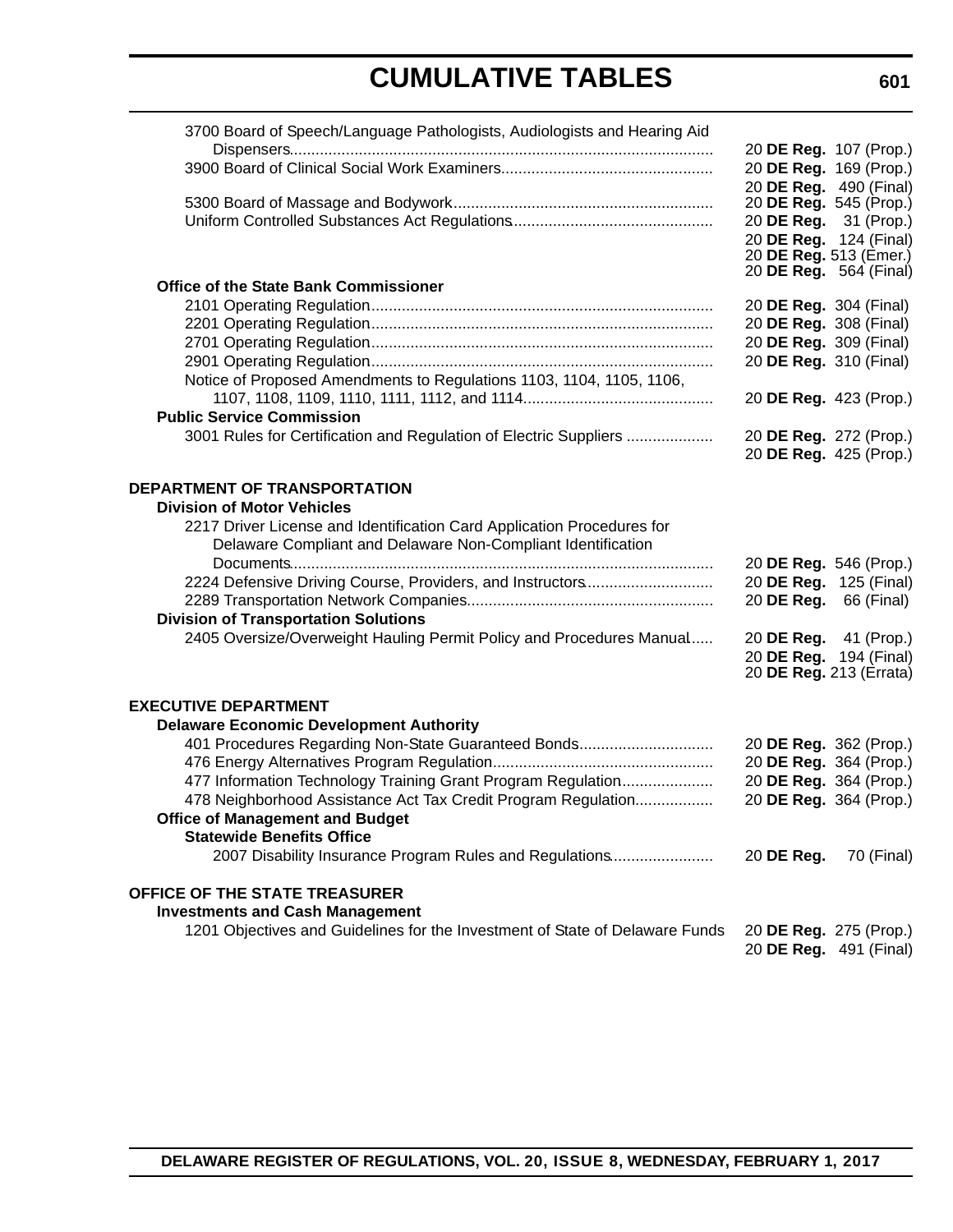<span id="page-11-0"></span>**602**

# **PROPOSED REGULATIONS**

# **Symbol Key**

Arial type indicates the text existing prior to the regulation being promulgated. Underlined text indicates new text. Language which is stricken through indicates text being deleted.

# **Proposed Regulations**

Under 29 **Del.C.** §10115 whenever an agency proposes to formulate, adopt, amend or repeal a regulation, it shall file notice and full text of such proposals, together with copies of the existing regulation being adopted, amended or repealed, with the Registrar for publication in the *Register of Regulations* pursuant to §1134 of this title. The notice shall describe the nature of the proceedings including a brief synopsis of the subject, substance, issues, possible terms of the agency action, a reference to the legal authority of the agency to act, and reference to any other regulations that may be impacted or affected by the proposal, and shall state the manner in which persons may present their views; if in writing, of the place to which and the final date by which such views may be submitted; or if at a public hearing, the date, time and place of the hearing. If a public hearing is to be held, such public hearing shall not be scheduled less than 20 days following publication of notice of the proposal in the *Register of Regulations*. If a public hearing will be held on the proposal, notice of the time, date, place and a summary of the nature of the proposal shall also be published in at least 2 Delaware newspapers of general circulation. The notice shall also be mailed to all persons who have made timely written requests of the agency for advance notice of its regulation-making proceedings.

# **[DEPARTMENT OF EDUCATION](http://www.doe.k12.de.us/)**

**OFFICE OF [THE SECRETARY](https://pubapps.doe.k12.de.us/EducationalDirectoryPublic/pages/DDOE/Branches.aspx?page=branches&BID=1)**

Statutory Authority: 14 Delaware Code, Section 122(b) (14 **Del.C.** §122(b)) 14 **DE Admin. Code** 701

# **PUBLIC NOTICE**

# **Education Impact Analysis Pursuant To 14 Del.C. Section 122(d)**

# **[701 Unit Count](#page-4-0)**

# **A. TYPE OF REGULATORY ACTION REQUIRED**

Reauthorization of Existing Regulation

# **B. SYNOPSIS OF SUBJECT MATTER OF THE REGULATION**

The Secretary of Education intends to amend 14 **DE Admin. Code** 701 Unit Count. The Department of Education reviewed this and other regulations which were four years or older as part of the 2016 Regulation Review as required by 29 **Del.C.** §10407. Public comment was received for this regulation in which the Department of Education was asked to include language that provides more control over how local education agencies use the units they receive. The Department cannot mandate the requested change. Therefore, the regulation is being readopted in its original form.

Persons wishing to present their views regarding this matter may do so in writing by the close of business on or before March 7, 2017 to Tina Shockley, Education Associate, Department of Education, Regulatory Review, at 401 Federal Street, Suite 2, Dover, Delaware 19901. A copy of this regulation may be viewed online at the Registrar of Regulation's website, [http://regulations.delaware.gov/services/current\\_issue.shtml](http://regulations.delaware.gov/services/current_issue.shtml), or obtained at the Department of Education, Finance Office located at the address listed above.

# **C. IMPACT CRITERIA**

1. Will the amended regulation help improve student achievement as measured against state achievement standards? The amended regulation is intended to help improve student achievement as measured against state achievement standards by ensuring that the unit count is correctly documented.

2. Will the amended regulation help ensure that all students receive an equitable education? The amended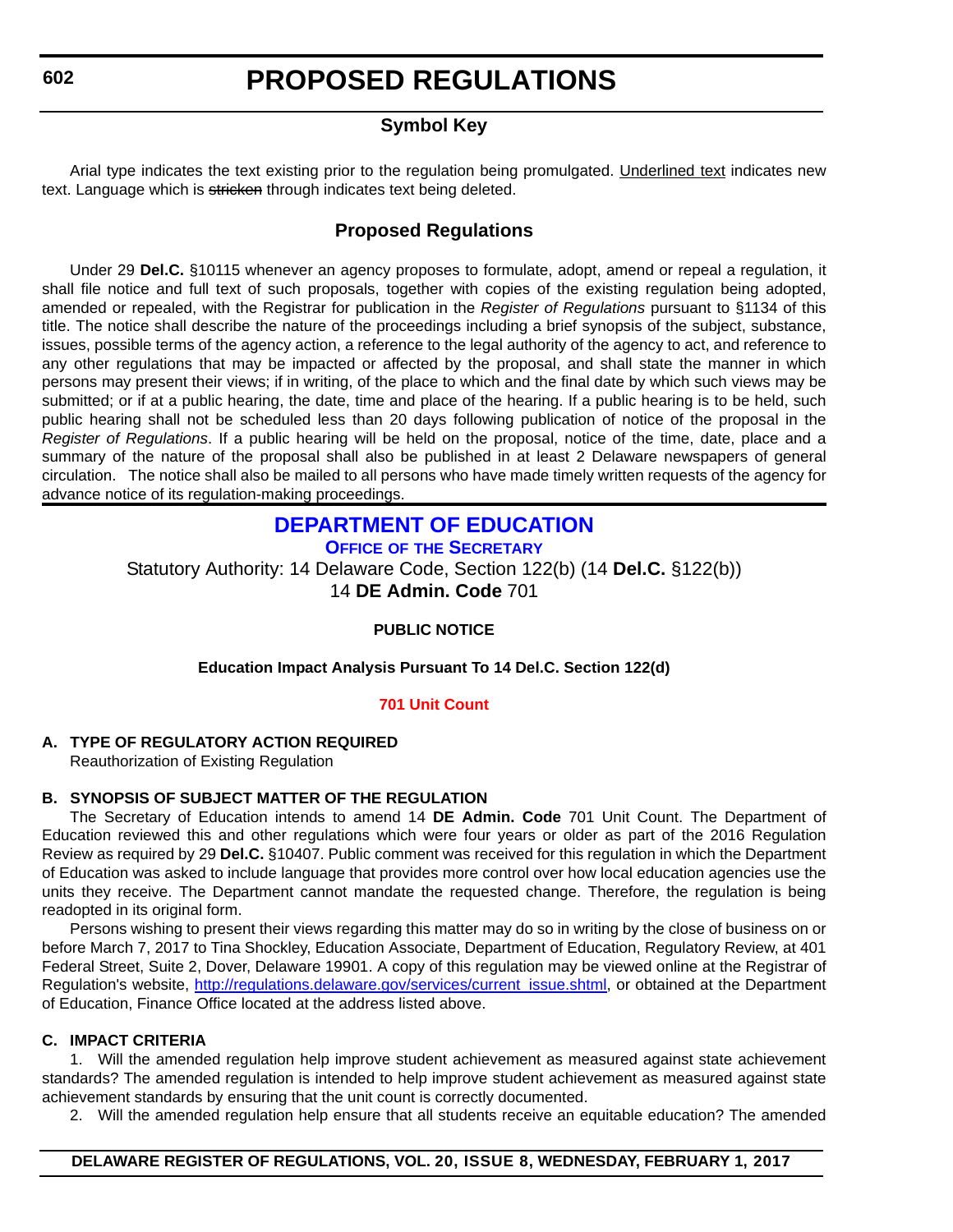<span id="page-12-0"></span>regulation is intended to continue to help ensure all students receive an equitable education by ensuring the unit count is correct.

3. Will the amended regulation help to ensure that all students' health and safety are adequately protected? The amendments do not address students' health and safety.

4. Will the amended regulation help to ensure that all students' legal rights are respected? The amended regulation continues to help ensure that all student's legal rights are respected.

5. Will the amended regulation preserve the necessary authority and flexibility of decision making at the local board and school level? The amended regulation does not change the decision making at the local board and school level.

6. Will the amended regulation place unnecessary reporting or administrative requirements or mandates upon decision makers at the local board and school levels? The amended regulation does not place any unnecessary reporting or administrative requirements on decision makers.

7. Will the decision making authority and accountability for addressing the subject to be regulated be placed in the same entity? The decision making authority and accountability for addressing the subject to be regulated does not change because of the amendment.

8. Will the amended regulation be consistent with and not an impediment to the implementation of other state educational policies, in particular to state educational policies addressing achievement in the core academic subjects of mathematics, science, language arts and social studies? The amendment is consistent with and not an impediment to the implementation of other state educational policies.

9. Is there a less burdensome method for addressing the purpose of the regulation? There is not a less burdensome method for addressing the purpose of the regulation.

10. What is the cost to the State and to the local school boards of compliance with the regulation? There is no expected cost to implementing this amended regulation.

# **\*Please Note:**

**(1) The Regulatory Flexibility Analysis and Impact Statement for this regulation, as required by 29 Del.C. Ch. 104, is available at:**

**<http://regulations.delaware.gov/register/february2017/proposed/20 DE Reg 602RFA 02-01-17.pdf>**

**(2) Due to the size of the proposed regulation, it is not being published here. A copy of the regulation is available at:**

# **[701 Unit Count](http://regulations.delaware.gov/register/february2017/proposed/20 DE Reg 602 02-01-17.htm)**

# **OFFICE OF [THE SECRETARY](https://pubapps.doe.k12.de.us/EducationalDirectoryPublic/pages/DDOE/Branches.aspx?page=branches&BID=1)**

Statutory Authority: 14 Delaware Code, Section 122(b) (14 **Del.C.** §122(b)) 14 **DE Admin. Code** 716

**PUBLIC NOTICE**

# **Education Impact Analysis Pursuant To 14 Del.C. Section 122(d)**

# **[716 Maintenance of Local School District and Charter School Personnel Records](#page-4-0)**

# **A. TYPE OF REGULATORY ACTION REQUIRED**

Amendment to Existing Regulation

# **B. SYNOPSIS OF SUBJECT MATTER OF THE REGULATION**

The Secretary of Education intends to amend 14 **DE Admin. Code** 716 Maintenance of Local School District and Charter School Personnel Records. The Department of Education reviewed this and other regulations which were four years or older as part of the 2016 Regulation Review as required by 29 **Del.C.** §10407. An internal review of this regulation was done to confirm it procedurally aligns with guidance from the Division of Public Archives relative to school personnel records. Therefore, only a few minor edits were made for clarity and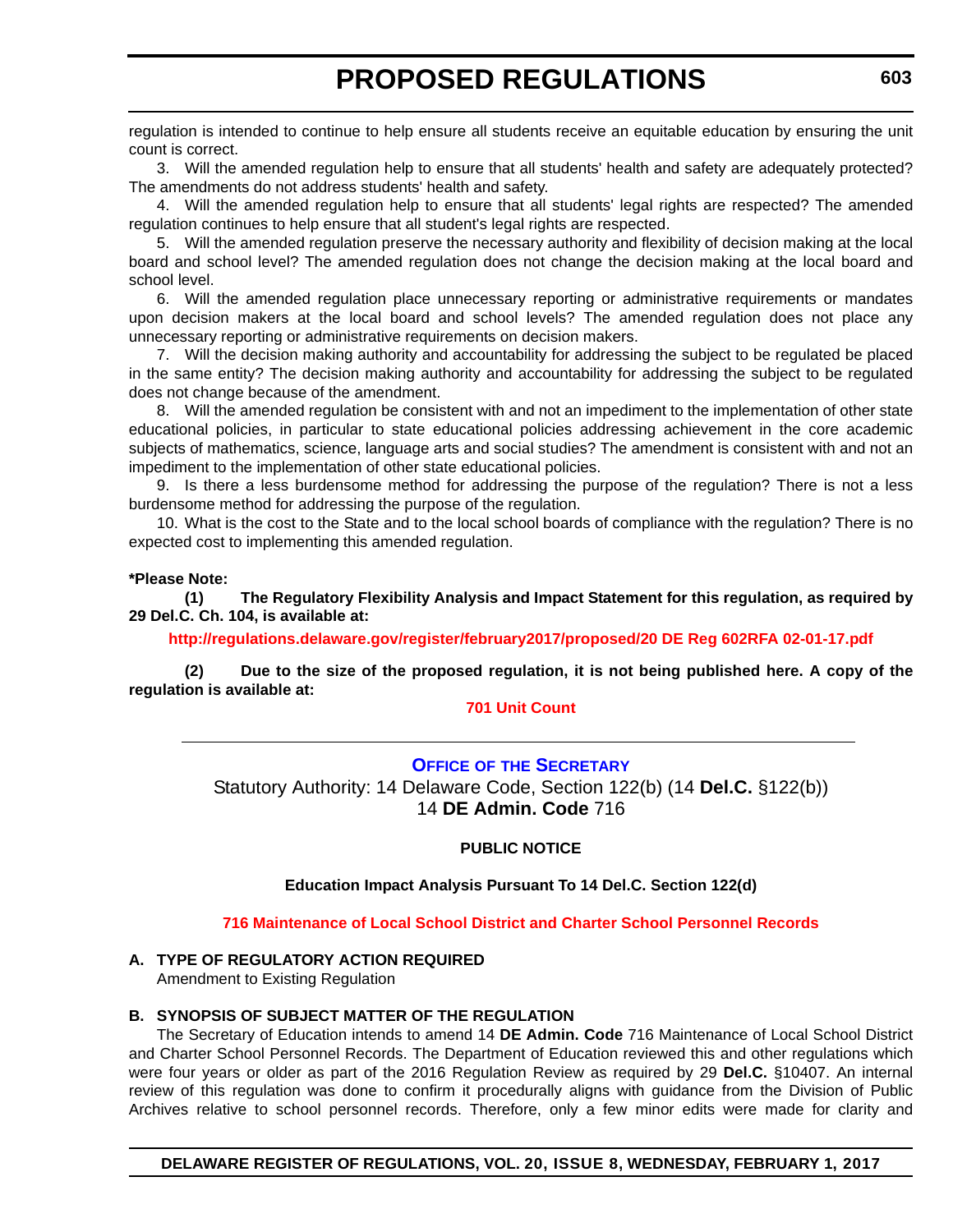```
604
```
continuity with other regulations.

Persons wishing to present their views regarding this matter may do so in writing by the close of business on or before March 7, 2017 to Tina Shockley, Education Associate, Department of Education, Regulatory Review, at 401 Federal Street, Suite 2, Dover, Delaware 19901. A copy of this regulation may be viewed online at the Registrar of Regulation's website, [http://regulations.delaware.gov/services/current\\_issue.shtml](http://regulations.delaware.gov/services/current_issue.shtml), or obtained at the Department of Education, Finance Office located at the address listed above.

# **C. IMPACT CRITERIA**

1. Will the amended regulation help improve student achievement as measured against state achievement standards? The amended regulation does not directly address student achievement as measured against state achievement standards.

2. Will the amended regulation help ensure that all students receive an equitable education? The amended regulation does not address an equitable education for students.

3. Will the amended regulation help to ensure that all students' health and safety are adequately protected? The amendments do not address students' health and safety.

4. Will the amended regulation help to ensure that all students' legal rights are respected? The amended regulation does not address student's legal rights.

5. Will the amended regulation preserve the necessary authority and flexibility of decision making at the local board and school level? The amended regulation does not change the decision making at the local board and school level.

6. Will the amended regulation place unnecessary reporting or administrative requirements or mandates upon decision makers at the local board and school levels? The amended regulation does not place any unnecessary reporting or administrative requirements on decision makers.

7. Will the decision making authority and accountability for addressing the subject to be regulated be placed in the same entity? The decision making authority and accountability for addressing the subject to be regulated does not change because of the amendment.

8. Will the amended regulation be consistent with and not an impediment to the implementation of other state educational policies, in particular to state educational policies addressing achievement in the core academic subjects of mathematics, science, language arts and social studies? The amendment is consistent with and not an impediment to the implementation of other state educational policies.

9. Is there a less burdensome method for addressing the purpose of the regulation? There is not a less burdensome method for addressing the purpose of the regulation.

10. What is the cost to the State and to the local school boards of compliance with the regulation? There is no expected cost to implementing this amended regulation.

# **\*Please Note: The Regulatory Flexibility Analysis and Impact Statement for this regulation, as required by 29 Del.C. Ch. 104, is available at:**

# **<http://regulations.delaware.gov/register/february2017/proposed/20 DE Reg 603RFA 02-01-17.pdf>**

# **716 Maintenance of Local School District and Charter School Personnel Records**

# **1.0 Definitions**

- **"Delaware Public Archives (DPA)"** means the division within the Department of State that is charged with administering, implementing and enforcing all provisions of the Delaware Public Records Law.
- **"Employee"** shall in this case mean means any person whose terms of employment are adequate to qualify the employee for the earning of credit toward pension.

**"Termination"** in this case does means, not refer only to retirement, but to any reason for the employee to leave leaves the district.

# **2.0 Records Retention**

2.1 Records for all school district and charter school employees shall be kept up to date including: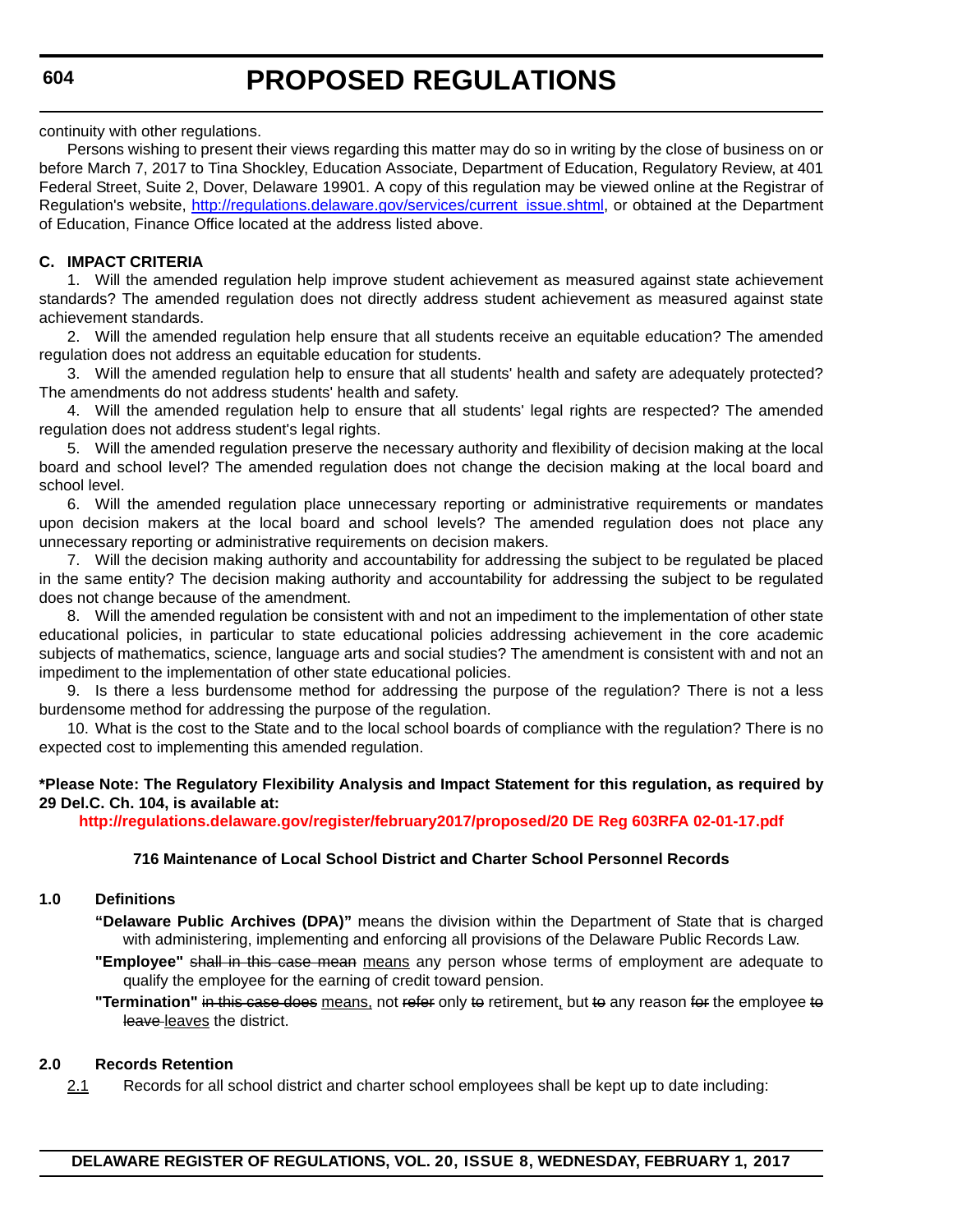- <span id="page-14-0"></span>2.1.1 Salary data records for each year of employment in the school district or charter school. (Total salary paid identified as fiscal or calendar year); and
- 2.1.2 Records that show sick leave days earned and used and the number of days available at any time; and
- 2.1.3 The record of vacation time for those employees whose terms of employment provide for earned vacation.
- 2.1.4 All forms and documents that become part of the Delaware Performance Appraisal System II (DPAS II) shall be retained in the individual's personnel file until there are at least five (5) complete summatives. The oldest complete set of evaluation forms and documents may be purged from the personnel file once the sixth set is complete.

# **3.0 Records Retention**

- 3.1 Each school district and charter school shall keep the records referred to in sSection 2.0 above for all employees' inactive personnel files for at least fifty (50) years following termination of employment.
- 3.12 For the security of records and the protection of the personnel for whom the information is recorded, it is recommended that original records are to be maintained at the school district or charter school for three (3) years after termination of an employee and a successful audit of such records. Records shall be purged in accordance with the *Delaware Public Archives School Districts General Records Retention Schedule* and prepared for storage according to the *"Delaware Public Archives Records Management Handbook Preparation of Records for Short-Term Storage"*. Records shall remain in their original format and shall then be transferred to DPA and retained in storage for the balance of the fifty (50) required years. Local District and charter school records officers and authorized agents may request files from storage in accordance with DPA's procedures for requesting files. At the end of the retention period, the documents will be destroyed in accordance with DPA's destruction procedures.
- 3.23 The style and form of the records shall be at the discretion of the local school districts or charter schools, except that records transferred to the Delaware Public Archives for storage shall be in a format acceptable to DPA. Individual local school districts and charter schools may elect to have their records recorded onto a different type of media at district expense, in accordance with DPA guidelines.
	- 3.23.1 The information referred to above shall be maintained and available for any employee or former employee seeking information concerning their own employment records for a period of fifty (50) years after termination of employment. (It is recommended that for the convenience of employees and former employees that school districts and charter schools develop an alphabetically arranged file showing the name of each employee and the disposition of his or her records.)

# **OFFICE OF [THE SECRETARY](https://pubapps.doe.k12.de.us/EducationalDirectoryPublic/pages/DDOE/Branches.aspx?page=branches&BID=1)**

Statutory Authority: 14 Delaware Code, Section 122(b) (14 **Del.C.** §122(b)) 14 **DE Admin. Code** 731

**PUBLIC NOTICE**

**Education Impact Analysis Pursuant To 14 Del.C. Section 122(d)**

# **[731 School Food Service Employees](#page-4-0)**

# **A. TYPE OF REGULATORY ACTION REQUIRED** Amendment to Existing Regulation

# **B. SYNOPSIS OF SUBJECT MATTER OF THE REGULATION**

The Secretary of Education intends to amend 14 **DE Admin. Code** 731 School Food Service Employees. The Department of Education reviewed this and other regulations which were four years or older as part of the 2016 Regulation Review as required by 29 **Del.C.** §10407. While no public comment was received for this regulation,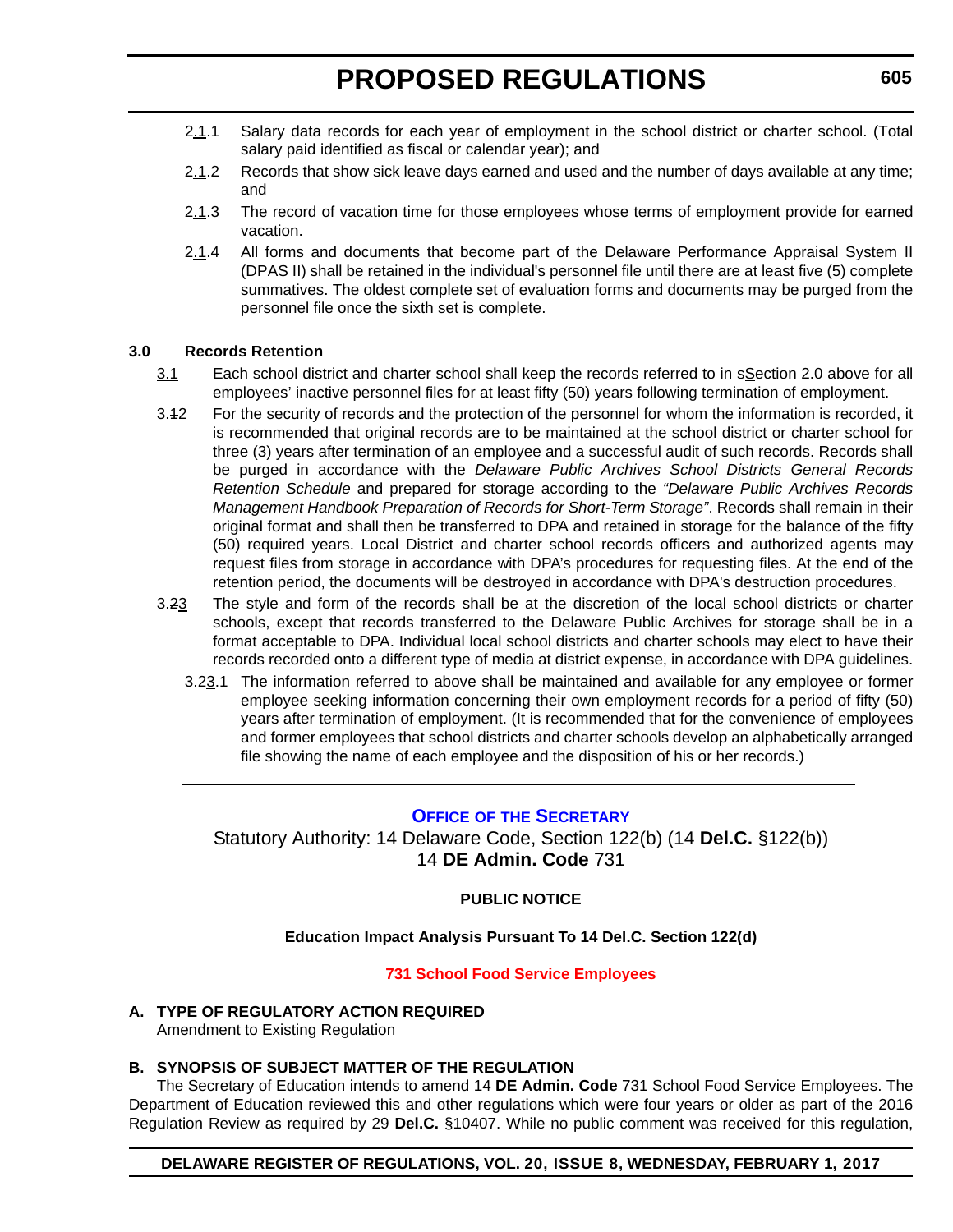**606**

# **PROPOSED REGULATIONS**

internal staff reviewed the regulation per the required five year review cycle. A few minor edits were made for the purpose of clarification and continuity with other regulations.

Persons wishing to present their views regarding this matter may do so in writing by the close of business on or before March 7, 2017 to Tina Shockley, Education Associate, Department of Education, Regulatory Review, at 401 Federal Street, Suite 2, Dover, Delaware 19901. A copy of this regulation may be viewed online at the Registrar of Regulation's website, [http://regulations.delaware.gov/services/current\\_issue.shtml](http://regulations.delaware.gov/services/current_issue.shtml), or obtained at the Department of Education, Finance Office located at the address listed above.

# **C. IMPACT CRITERIA**

1. Will the amended regulation help improve student achievement as measured against state achievement standards? The amended regulation does not address student achievement as measured against state achievement standards.

2. Will the amended regulation help ensure that all students receive an equitable education? The amended regulation does not address an equitable education for students.

3. Will the amended regulation help to ensure that all students' health and safety are adequately protected? The amendments do not address students' health and safety.

4. Will the amended regulation help to ensure that all students' legal rights are respected? The amended regulation does not address student's legal rights.

5. Will the amended regulation preserve the necessary authority and flexibility of decision making at the local board and school level? The amended regulation does not change the decision making at the local board and school level.

6. Will the amended regulation place unnecessary reporting or administrative requirements or mandates upon decision makers at the local board and school levels? The amended regulation does not place any unnecessary reporting or administrative requirements on decision makers.

7. Will the decision making authority and accountability for addressing the subject to be regulated be placed in the same entity? The decision making authority and accountability for addressing the subject to be regulated does not change because of the amendment.

8. Will the amended regulation be consistent with and not an impediment to the implementation of other state educational policies, in particular to state educational policies addressing achievement in the core academic subjects of mathematics, science, language arts and social studies? The amendment is consistent with and not an impediment to the implementation of other state educational policies.

9. Is there a less burdensome method for addressing the purpose of the regulation? There is not a less burdensome method for addressing the purpose of the regulation.

10. What is the cost to the State and to the local school boards of compliance with the regulation? There is no expected cost to implementing this amended regulation.

# **\*Please Note: The Regulatory Flexibility Analysis and Impact Statement for this regulation, as required by 29 Del.C. Ch. 104, is available at:**

**<http://regulations.delaware.gov/register/february2017/proposed/20 DE Reg 605RFA 02-01-17.pdf>**

# **731 School Food Service Employees**

# **1.0 Experience**

School food service employees may be granted one (1) year's year of experience for each creditable year of experience in similar employment.

# **2.0 Determination of Employee Staffing and Formula**

2.1 School districts shall determine the salaries paid to cafeteria workers as follows:

2.1.1 Of the total number of full time workers assigned to a food preparing cafeteria, a maximum of two may be paid as a cook and baker. Satellite schools are eligible for state State funded positions as set forth in 14 **Del.C.** §1322 (e)(a).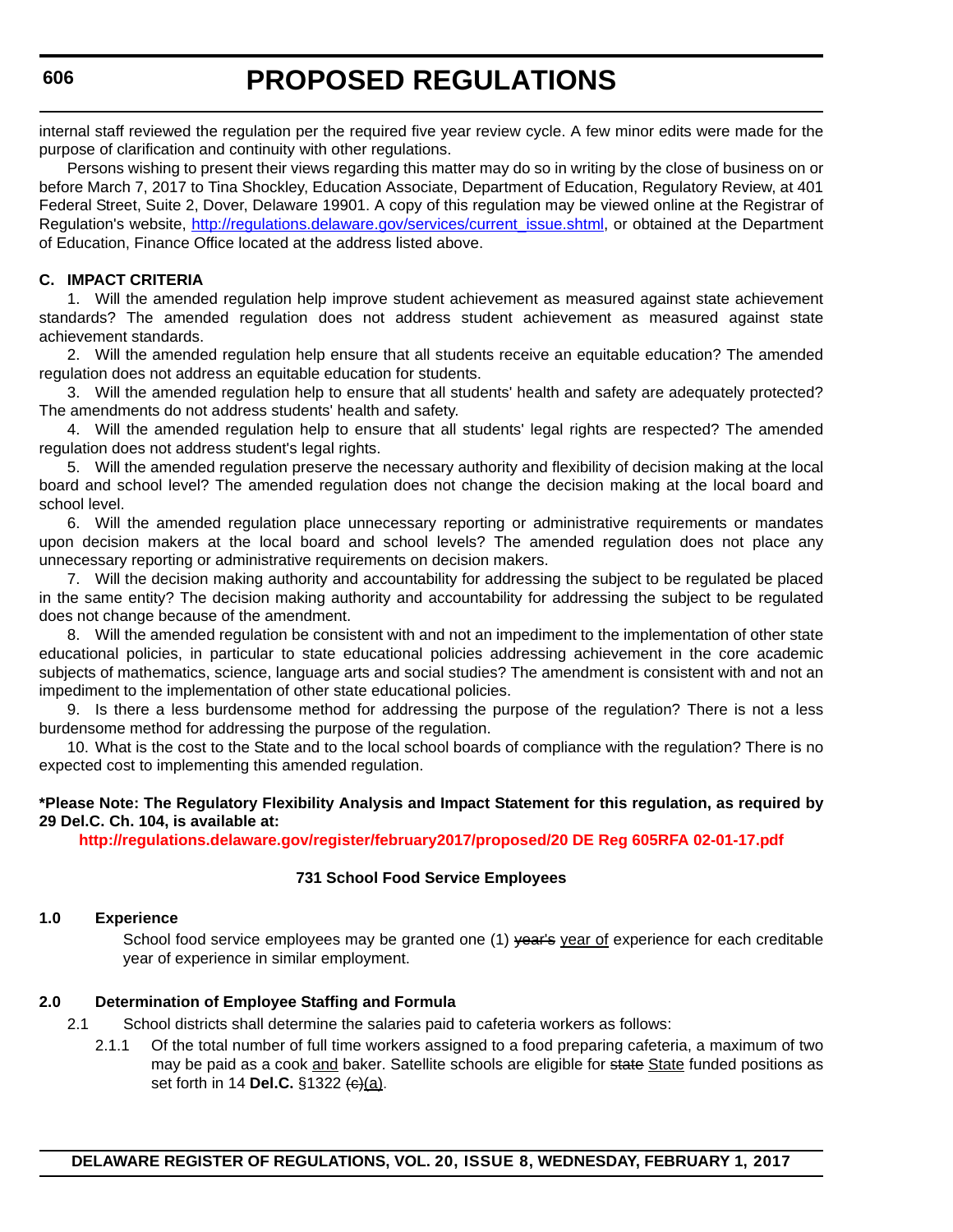# <span id="page-16-0"></span>**3.0 Salary Formula**

- 3.1 The salaries prescribed in 14 Del.C. §1322(e)(c) for general workers, cooks and bakers shall be paid by the State from funds not derived from local food service operations as determined by the formula:
	- 3.1.1 Seven (7) hours of labor per 100 meals determined as follows:
		- 3.1.1.1 Total number of reimbursable lunches served in the base month; plus
		- 3.1.1.2 Total number of reimbursable breakfasts served in the base month; plus
		- 3.1.1.3 Total of all other meals served in the base month determined by aggregating all income.
			- 3.1.1.3.1 The number of meals prepared and served shall be based on the average reported for the month of October on the monthly reimbursement claim.
- 3.2 Each school district shall submit to the Department of Education a computation sheet for cafeteria workers with data showing hourly rate and hours worked not to exceed the maximum allowed under state formula.
- 3.3 Each school district shall submit a roster of cafeteria managers to the Department of Education showing names of managers and the salaries prescribed in 14 **Del.C.** §1322(a). Each district shall also submit a computation sheet as prescribed by the Department of Education to determine the number of meals served according to the state formula.

# **OFFICE OF [THE SECRETARY](https://pubapps.doe.k12.de.us/EducationalDirectoryPublic/pages/DDOE/Branches.aspx?page=branches&BID=1)**

Statutory Authority: 14 Delaware Code, Section 122(b) (14 **Del.C.** §122(b)) 14 **DE Admin. Code** 750

**PUBLIC NOTICE**

**Education Impact Analysis Pursuant To 14 Del.C. Section 122(d)**

# **[750 Support Personnel Salary Supplements for Additional Training](#page-4-0)**

# **A. TYPE OF REGULATORY ACTION REQUIRED**

Amendment to Existing Regulation

# **B. SYNOPSIS OF SUBJECT MATTER OF THE REGULATION**

The Secretary of Education intends to amend 14 **DE Admin. Code** 750 Support Personnel Salary Supplements for Additional Training. The Department of Education reviewed this and other regulations which were four years or older as part of the 2016 Regulation Review as required by 29 **Del.C.** §10407. While no public comment was received for this regulation, internal staff reviewed the regulation per the required five year review cycle. A few minor formatting changes were made for the purpose of clarification and continuity with other regulations.

Persons wishing to present their views regarding this matter may do so in writing by the close of business on or before March 7, 2017 to Tina Shockley, Education Associate, Department of Education, Regulatory Review, at 401 Federal Street, Suite 2, Dover, Delaware 19901. A copy of this regulation may be viewed online at the Registrar of Regulation's website, [http://regulations.delaware.gov/services/current\\_issue.shtml,](http://regulations.delaware.gov/services/current_issue.shtml) or obtained at the Department of Education, Finance Office located at the address listed above.

# **C. IMPACT CRITERIA**

1. Will the amended regulation help improve student achievement as measured against state achievement standards? The amended regulation does not address improving student achievement as measured against state achievement standards.

2. Will the amended regulation help ensure that all students receive an equitable education? The amended regulation does not relate to ensuring all students receive an equitable education.

3. Will the amended regulation help to ensure that all students' health and safety are adequately protected? The amended regulation does not address students' health and safety.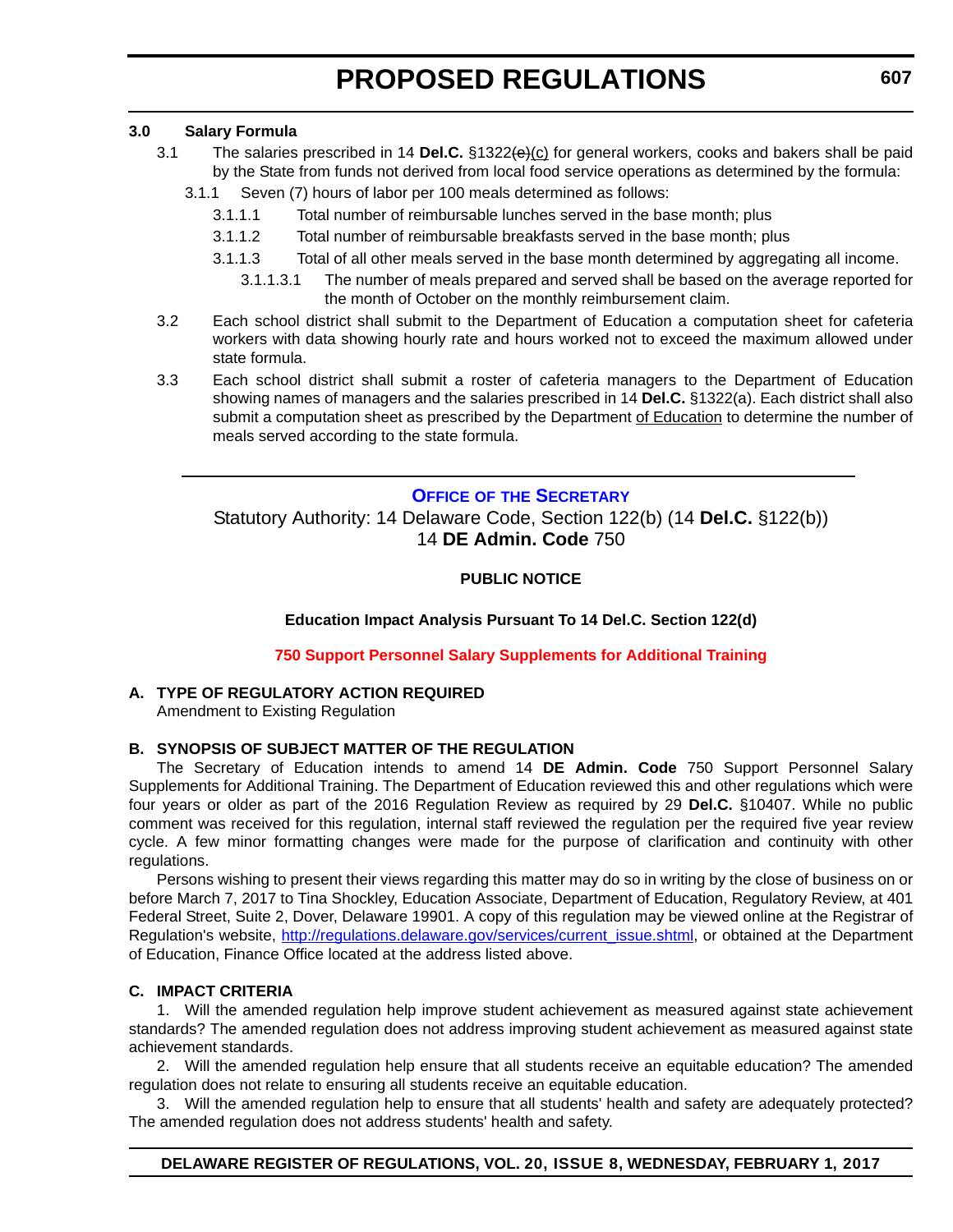4. Will the amended regulation help to ensure that all students' legal rights are respected? The amended regulation does not address student's legal rights.

5. Will the amended regulation preserve the necessary authority and flexibility of decision making at the local board and school level? The amended regulation does not change the decision making at the local board and school level.

6. Will the amended regulation place unnecessary reporting or administrative requirements or mandates upon decision makers at the local board and school levels? The amended regulation does not place any unnecessary reporting or administrative requirements on decision makers.

7. Will the decision making authority and accountability for addressing the subject to be regulated be placed in the same entity? The decision making authority and accountability for addressing the subject to be regulated does not change because of the amendment.

8. Will the amended regulation be consistent with and not an impediment to the implementation of other state educational policies, in particular to state educational policies addressing achievement in the core academic subjects of mathematics, science, language arts and social studies? The amendment is consistent with and not an impediment to the implementation of other state educational policies.

9. Is there a less burdensome method for addressing the purpose of the regulation? There is not a less burdensome method for addressing the purpose of the regulation.

10. What is the cost to the State and to the local school boards of compliance with the regulation? There is no expected cost to implementing this amended regulation.

#### **\*Please Note: The Regulatory Flexibility Analysis and Impact Statement for this regulation, as required by 29 Del.C. Ch. 104, is available at:**

**<http://regulations.delaware.gov/register/february2017/proposed/20 DE Reg 607RFA 02-01-17.pdf>**

# **750 Support Personnel Salary Supplements for Additional Training**

#### **1.0 Definitions:**

**"Certificate"** means a document issued by the Department of Education that verifies completion of the additional training required for a Level I, Level II or Bachelor's degree status for support personnel.

**"Department"** means the Delaware Department of Education.

**"Secretary"** means the Secretary of the Delaware Department of Education.

**"Support Personnel"** means an administrative secretary, financial secretary, senior secretary, secretary or clerk employed by a school district, charter school or by the Department of Education.

#### **2.0 Supplements for Additional Training**

- 2.1 An administrative secretary, financial secretary, senior secretary, secretary or clerk shall receive as salary the amount that the employee qualifies for under 14 **Del.C.** §1308 plus an annual amount for additional training as defined in 14 **Del.C.** §1309(b). The following shall be the requirements for the salary supplements defined in 14 **Del.C.** §1309(b):
- 2.42 Professional Secretary Certificate, Level I Salary Supplement Qualifications
	- 2.42.1 Hold a high school diploma or certificate of equivalency; and
		- 2.12.1.1 Complete sixty (60) semester hours of course work from a regionally accredited post secondary institution in professional office training, accounting or other related areas; or
		- 2.12.1.2 Pass the Certified Administrative Professional (CAP) examination administered by the International Association of Administrative Professionals (IAAP); or
		- 2.42.1.3 Pass the National Association of Educational Office Professionals, Professional Standards Program (PSP), Certificate Level, Option I or Option II, BASIC or above.
- 2.23 Certified Secretary Certificate, Level II Salary Supplement Qualifications

2.23.1 Hold a high school diploma or certificate of equivalency; and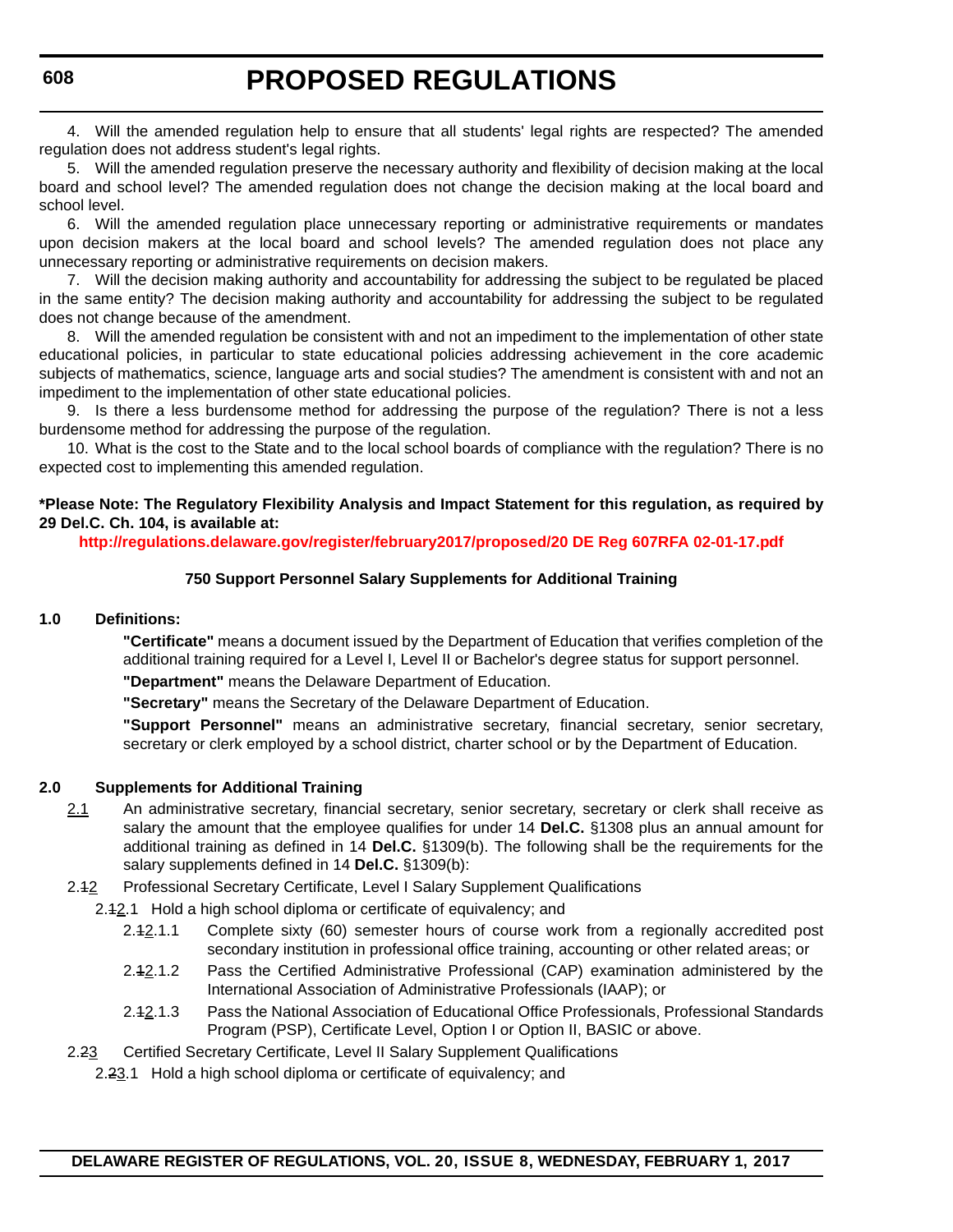- 2.23.1.1 Complete an associate degree in business, professional office training or, accounting from a regionally accredited post secondary institution; and have a minimum of five years successful experience as an office professional; or
- 2.23.1.2 Pass the Certified Administrative Professional (CAP) examination administered by the International Association of Administrative Professionals (IAAP); complete twelve (12) semester hours of course work from a regionally accredited post secondary institution in professional office training, accounting or other related area; and have a minimum of five years successful experience as an office professional; or
- 2.23.1.3 Pass the National Association of Educational Office Professionals, Professional Standards Program (PSP), Certificate Level, Option I; complete twelve (12) semester hours of course work from a regionally accredited post secondary institution in professional office training, accounting or other related area; and have a minimum of five years successful experience as an office professional; or
- 2.23.1.4 Pass the National Association of Educational Office Professionals, Professional Standards Program (PSP), Certificate Level, Option II which includes the completion of at least twelve (12) semester hours of course work from a regionally accredited post secondary institution in professional office training, accounting or other related area; and have a minimum of five years successful experience as an office professional;
- 2.34 Bachelor's Degree Certificate, Level III Salary Supplement Qualifications

2.34.1 An individual shall hold a Bachelor's degree from a regionally accredited College.

#### **3.0 Requirements for a Certificate**

The Department shall issue Certificates to Support Personnel in local school districts, charter schools and in the Department of Education who have met the requirements for additional training in 2.1, 2.2 and 2.3 subsections 2.2, 2.3, and 2.4.

#### **4.0 Application Procedures**

- 4.1 Applicants for a Certificate for additional training shall submit to the Department the appropriate evidence required to meet the requirements for the type of Certificate requested in 2.1, 2.2 and 2.3 subsections 2.2, 2.3, and 2.4 as described in subsections 4.1.1 through 4.1.3.
	- 4.1.1 Official transcripts forwarded directly from the issuing institution or by the applicant in an unopened, unaltered envelope.
	- 4.1.2 Evidence of passing scores on the Certified Administrative Professional (CAP) examination as administered by the International Association of Administrative Professionals (IAAP) or passing scores on the Associate Professional Certificate from the Professional Standards Program (PSP), Options I or II, as administered by the National Association of Educational Office Professionals.
	- 4.1.3 Documentation of years of experience if appropriate.
	- 4.1.4 Reapplication is not required unless an applicant intends to apply for a different level of certification under Section 2.0.

#### **5.0 Denial of Certificate**

- 5.1 An applicant may be denied a Certificate for an additional training supplement upon a finding that the applicant has failed to meet the requirements set forth herein or is found to have made a materially false or misleading statement on his or her application or supporting materials.
- 5.2 The Secretary shall give written notice to the applicant of the denial and the reasons therefore. The notice of denial shall be sent by certified mail and shall give notice that a full and fair hearing may be requested before the Secretary or his or her designee within 10 days of the receipt of the notice of denial. The Secretary's decision shall be final.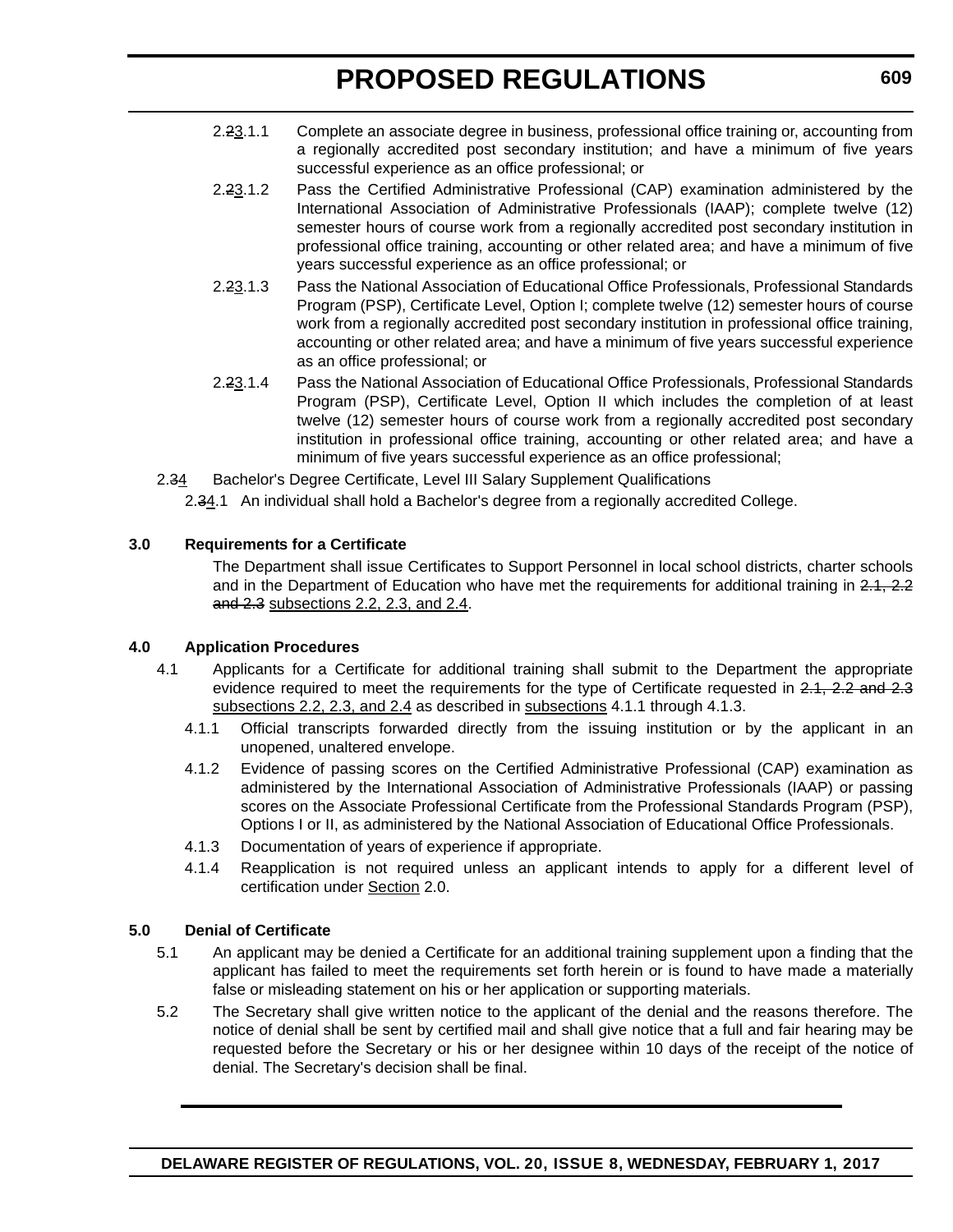# <span id="page-19-0"></span>**[DEPARTMENT OF HEALTH AND SOCIAL SERVICES](http://www.dhss.delaware.gov/dhss/index.html) DIVISION OF MEDICAID [AND MEDICAL ASSISTANCE](http://www.dhss.delaware.gov/dhss/dmma/)**

Statutory Authority: 31 Delaware Code, Section 512 (31 **Del.C.** §512)

### **PUBLIC NOTICE**

#### **[Delaware Healthy Children Program State Plan – Health Services Initiative: Vision to Learn](#page-4-0)**

In compliance with the State's Administrative Procedures Act (APA - Title 29, Chapter 101 of the Delaware Code), 42 CFR §447.205, and under the authority of Title 31 of the Delaware Code, Chapter 5, Section 512, Delaware Health and Social Services (DHSS) / Division of Medicaid and Medical Assistance is proposing to amend the Title XXI Delaware Healthy Children Program State Plan regarding health service initiatives, specifically, *to increase access for low-income children to needed vision services and glasses.*

Any person who wishes to make written suggestions, compilations of data, testimony, briefs or other written materials concerning the proposed new regulations must submit same to: Planning, Policy and Quality Unit, Division of Medicaid and Medical Assistance, 1901 North DuPont Highway, P.O. Box 906, New Castle, Delaware 19720-0906, Attention: Kimberly Xavier; by email to Kimberly.xavier@state.de.us; or by fax to 302-255-4425 by March 3, 2017. Please identify in the subject line: CHIP – Health Services Initiative: Vision to Learn.

The action concerning the determination of whether to adopt the proposed regulation will be based upon the results of Department and Division staff analysis and the consideration of the comments and written materials filed by other interested persons.

# **SUMMARY OF PROPOSAL**

The purpose of this notice is to advise the public that Delaware Health and Social Services (DHSS)/Division of Medicaid and Medical Assistance (DMMA) is proposing to amend the Title XXI Delaware Healthy Children Program State Plan regarding health service initiatives, specifically, *to increase access for low-income children to needed vision services and glasses.*

#### **Statutory Authority**

- 42 CFR §457.140; *State Plans for Child Health Insurance Programs and Outreach, Budgets*
- 42 CFR §457.618(2); *State Plans for Child Health Insurance Programs and Outreach, Non-primary Expenditures*
- 42 CFR §457.622(2)(i); *State Plans for Child Health Insurance Programs and Outreach, Rate of FFP for State Expenditures*
- Section 2105(a)(1)(D)(ii) of the Social Security Act; *Payments to states for expenditures for health service initiatives*

# **Background**

Under Title XXI of the Social Security Act, a State is eligible for Federal matching funds on certain expenditures only to the extent that those expenditures do not exceed 10% of the State's total computable expenditures on health benefits through the state's Child Health Insurance Program (CHIP). As specified in Section 2105(a)(1)(D)(ii), these capped expenditures must be used for child health assistance under the plan and be targeted toward low-income children in the form of providing health benefits coverage that meets the requirements of section 2103 of the Act. These capped expenditures include those related to health services initiatives under the plan for improving the health of children (including targeted low-income children and other low-income children); outreach activities under the plan, as provided in section 2102(c)(1) of the Act; translation or interpretation services in connection with the enrollment of, retention of, and use of services under this Title XXI of the Act by, individuals for whom English is not their primary language (as found necessary by the Secretary for the proper and efficient administration of the State plan); and for other reasonable costs incurred by the State to administer the plan.

For the purposes of Title XXI, health services initiatives (either new or ongoing) include activities designed to: protect the public health, protect the health of individuals, improve or promote a State's capacity to deliver public health services, and/or strengthen the human and material resources necessary to accomplish public health goals.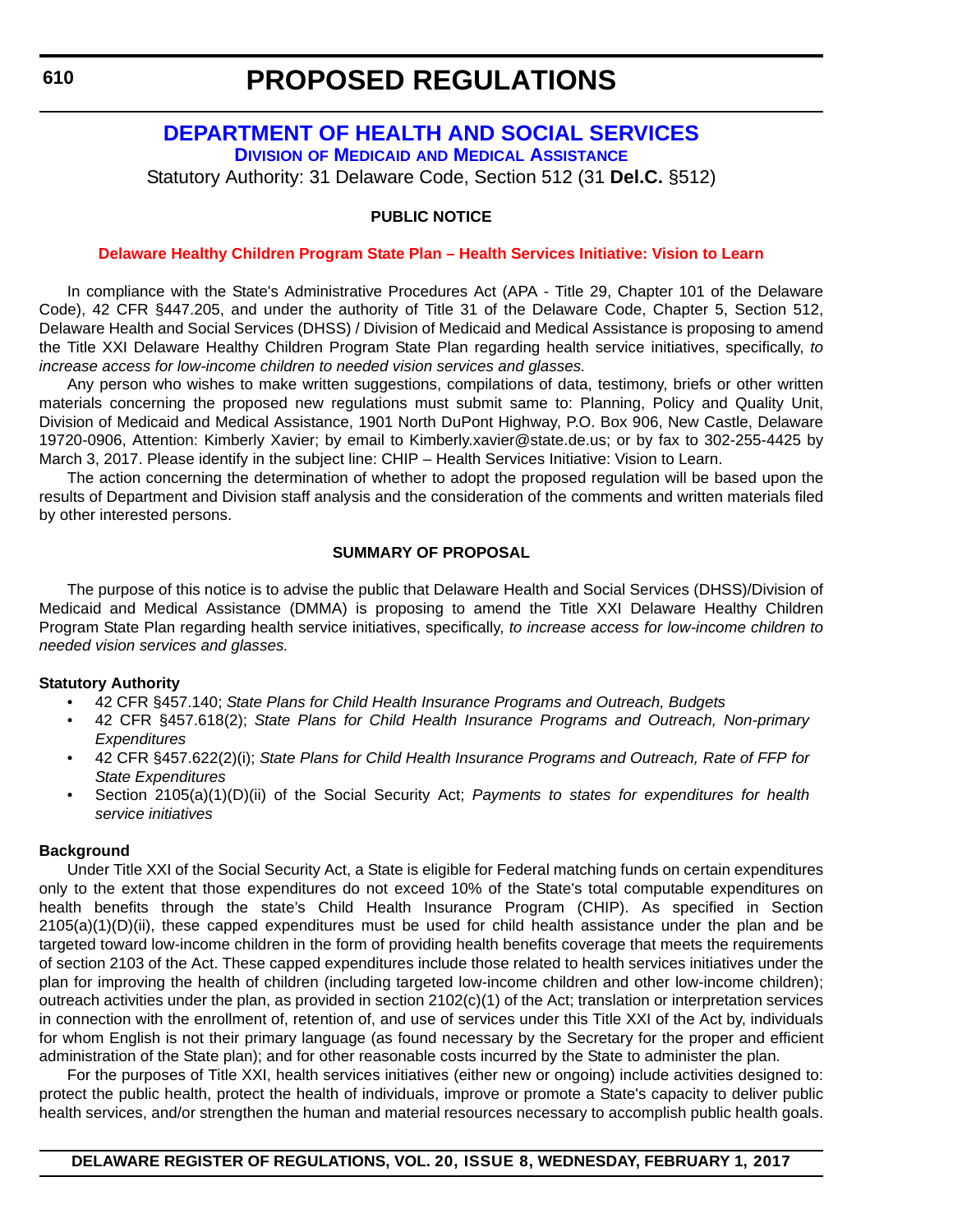These activities must be for the purposes of improving the health of children (including targeted low income children and other low income children.)

Access to vision exams and glasses is critical for students' educational achievements and health outcomes; 80% of all learning during a child's first 12 years is visual. It comes as no surprise that students with vision problems tend to have lower academic performance, as measured by test scores and grades, and that students' performance in school impacts future employment earnings, health behaviors, and life expectancy. As such, Delaware seeks to use the health services initiative (HIS) option to improve the health of low-income children by increasing their access to needed vision services and glasses through a targeted, school-based initiative.

### **Summary of Proposal**

#### *Purpose*

Delaware intends to contract with a non-profit Medicaid participating provider to offer these services on-site at certain Delaware schools. Delaware is currently engaged with Vision to Learn (VTL), which has been serving Delaware children since 2014 and is a certified Medicaid participating provider. VTL is a non-profit, philanthropically-funded entity that provides free eye exams and glasses to students at schools in low-income communities.

# *Summary of Proposed Changes*

If implemented as proposed, plan amendment will accomplish the following, effective January 1, 2017:

Provide a provision in Delaware Healthy Children Program State Plan regarding health service initiatives, specifically, to improve the health of low-income children by increasing their access to needed vision services and glasses through a targeted, school-based initiative. Delaware intends to contract with a community-based, nonprofit, Medicaid participating provider to offer these services on-site at Title I Delaware schools in which at least 51% of the student body receives free or reduced price meals.

# *Public Notice*

In accordance with the *federal* public notice requirements established at Section 1902(a)(13)(A) of the Social Security Act and 42 CFR 447.205 and the *state* public notice requirements of Title 29, Chapter 101 of the Delaware Code, Delaware Health and Social Services (DHSS)/Division of Medicaid and Medical Assistance (DMMA) gives public notice and provides an open comment period for thirty (30) days to allow all stakeholders an opportunity to provide input regarding this State Plan Amendment Comments must be received by 4:30 p.m. on March 3, 2017.

# *Centers for Medicare and Medicaid Services Review and Approval*

The provisions of this state plan amendment (SPA) relating to coverage and payment methodology for services are subject to approval by the Centers for Medicare and Medicaid Services (CMS). The draft SPA page(s) may undergo further revisions before and after submittal to CMS based upon public comment and/or CMS feedback. The final version may be subject to significant change.

# *Provider Manuals Update*

Also, upon CMS approval, the applicable Delaware Medical Assistance Program (DMAP) Provider Policy Specific Manuals will be updated. Manual updates, revised pages or additions to the provider manual are issued, as required, for new policy, policy clarification, and/or revisions to the DMAP program. Provider billing guidelines or instructions to incorporate any new requirement may also be issued. A newsletter system is utilized to distribute new or revised manual material and to provide any other pertinent information regarding manual updates. DMAP provider manuals and official notices are available on the DMAP website**:** http://www.dmap.state.de.us/home/ index.html

# **Fiscal Impact**

The following fiscal impact for this health service initiative, with effective date of January 1, 2017, was projected using the following assumptions:

- It is estimated that approximately 600 children will receive vision exams and refraction, with 408 children being provided glasses in FY 2017.
- The rate of client growth will increase an average of 6.4% each fiscal year, resulting in an estimated 851 children receiving vision exams and refraction, with 579 children being provided glasses in FY 2018.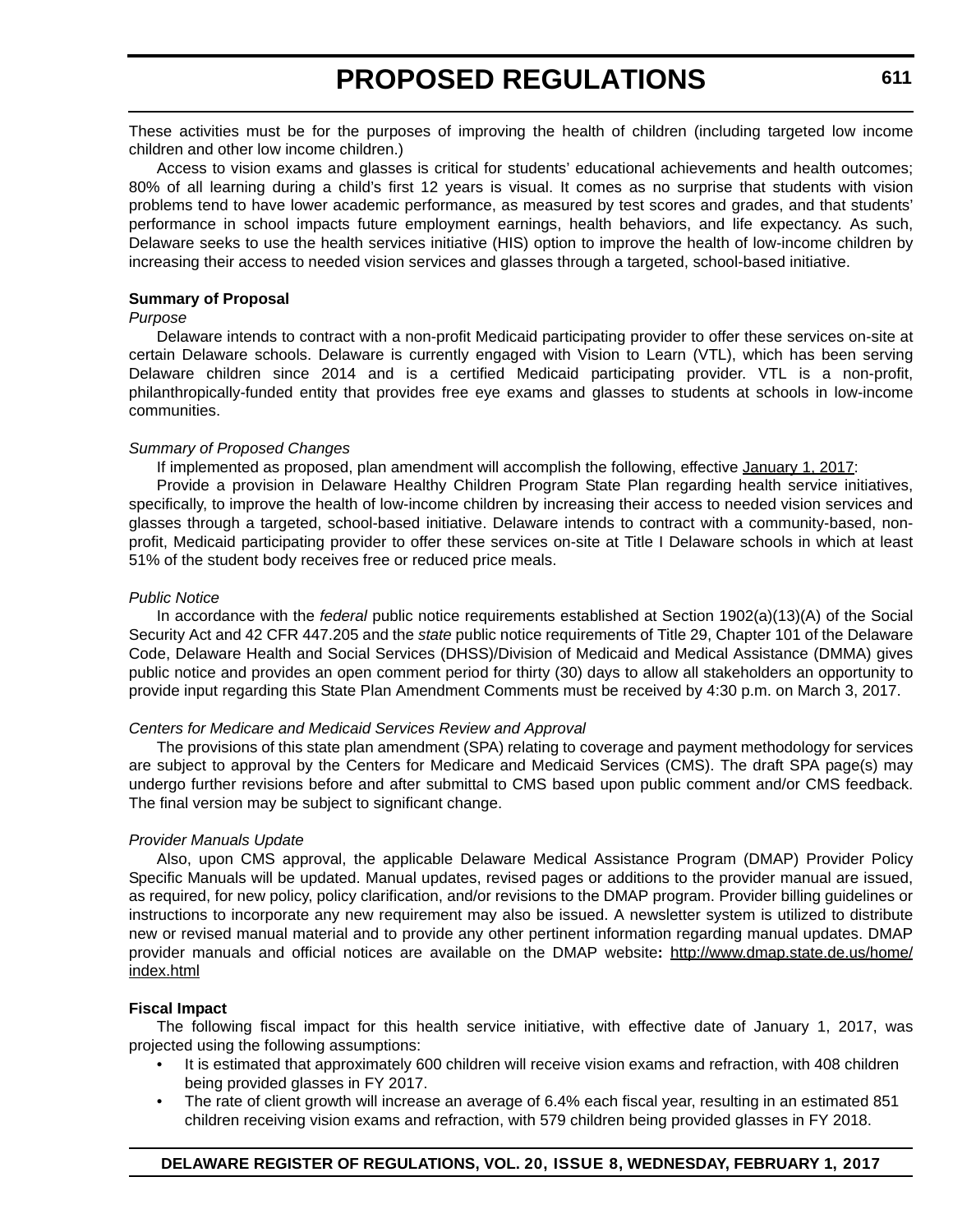<span id="page-21-0"></span>**612**

# **PROPOSED REGULATIONS**

• The current enhanced Federal Matching Assistance Percentage (FMAP) for CHIP is 90.94%.

The following fiscal impact is projected:

|                       | Federal Fiscal Year 2017 (1) | Federal Fiscal Year 2018 |
|-----------------------|------------------------------|--------------------------|
| General (State) funds | \$6.719                      | \$9,530                  |
| <b>IFederal funds</b> | \$ 67.441                    | \$95,660                 |

(1) Federal FY 2017 represents 9 months; January 2017 through September 2017

# **\*Please Note:**

**(1) The Regulatory Flexibility Analysis and Impact Statement for this regulation, as required by 29 Del.C. Ch. 104, is available at:**

**<http://regulations.delaware.gov/register/february2017/proposed/20 DE Reg 610RFA 02-01-17.pdf>**

**(2) Due to the size of the proposed regulation, it is not being published here. A copy of the regulation is available at:**

**[Delaware Healthy Children Program State Plan – Health Services Initiative: Vision to Learn](http://regulations.delaware.gov/register/february2017/proposed/20 DE Reg 610 02-01-17.htm)**

# **DIVISION OF MEDICAID [AND MEDICAL ASSISTANCE](http://www.dhss.delaware.gov/dhss/dmma/)**

Statutory Authority: 31 Delaware Code, Section 512 (31 **Del.C.** §512)

# **PUBLIC NOTICE**

# **[Elderly and Disabled Waiver Provider Policy Manual](#page-4-0)**

In compliance with the State's Administrative Procedures Act (APA - Title 29, Chapter 101 of the Delaware Code), 42 CFR §447.205, and under the authority of Title 31 of the Delaware Code, Chapter 5, Section 512, Delaware Health and Social Services (DHSS) / Division of Medicaid and Medical Assistance (DMMA) is proposing to amend the Elderly and Disabled Waiver Provider Policy Manual, specifically, *as it relates to Home and Community-Based Services Settings.*

Any person who wishes to make written suggestions, compilations of data, testimony, briefs or other written materials concerning the proposed new regulations must submit same to: Planning, Policy and Quality Unit, Division of Medicaid and Medical Assistance, 1901 North DuPont Highway, P.O. Box 906, New Castle, Delaware 19720-0906, Attention: Kimberly Xavier; by email to Kimberly.xavier@state.de.us; or by fax to 302-255-4425 by 4:30 PM on March 3, 2017. Please identify in the subject line: Elderly and Disabled Waiver Provider Policy Manual.

The action concerning the determination of whether to adopt the proposed regulation will be based upon the results of Department and Division staff analysis and the consideration of the comments and written materials filed by other interested persons.

# **SUMMARY OF PROPOSAL**

The purpose of this notice is to advise the public that Delaware Health and Social Services (DHSS)/Division of Medicaid and Medical Assistance (DMMA) is proposing to amend the Elderly and Disabled Waiver Provider Policy Manual, specifically, *as it relates to Home and Community-Based Services Settings.*

# **Statutory Authority**

- 42 CFR §441.530; *Home and Community-Based Settings*
- 42 CFR §441, Subpart G; *Home and Community-Based Services, Waiver Requirements*
- §1915(c) of the Social Security Act; *Home and Community-Based Services*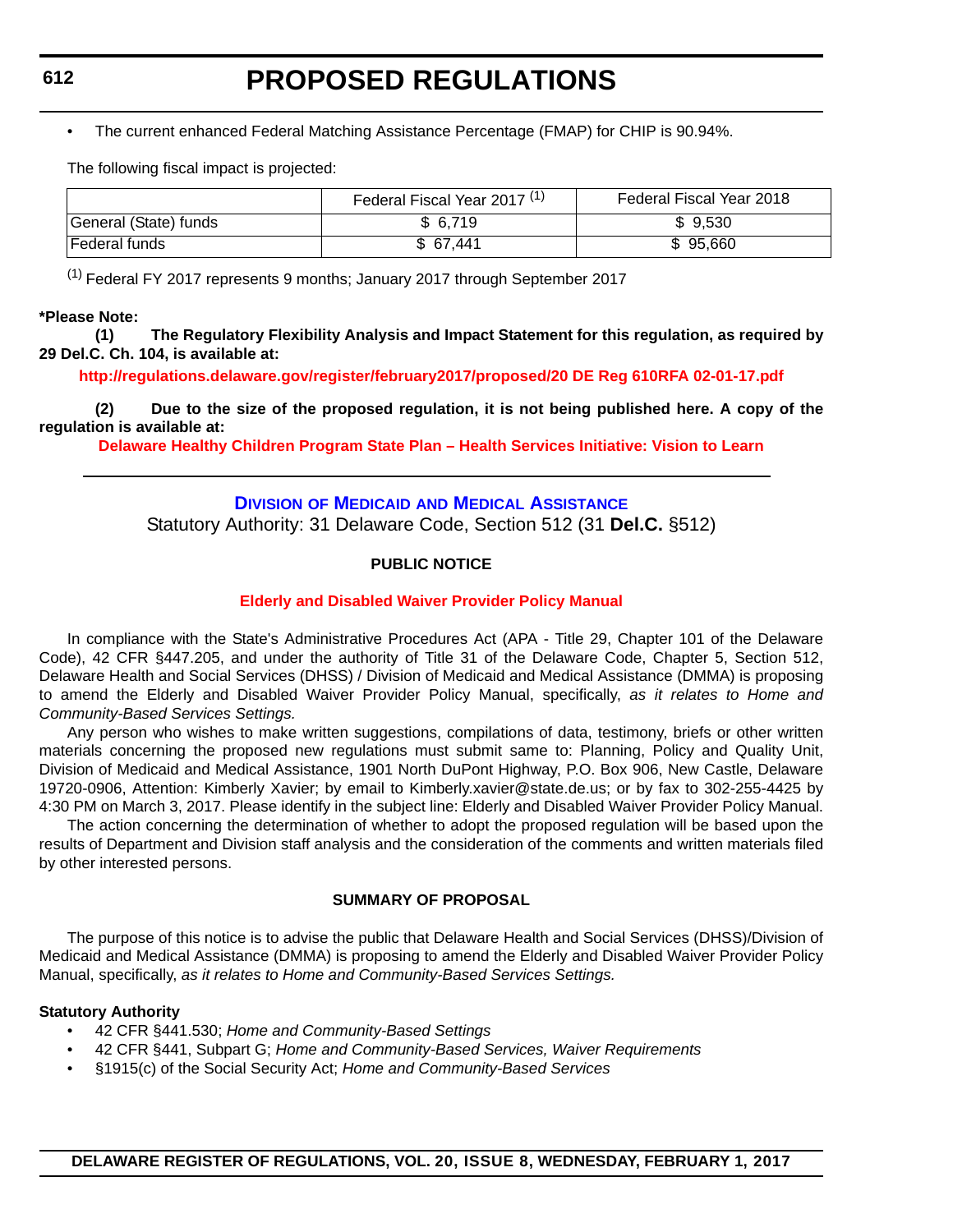#### **Background**

The Centers for Medicare and Medicaid Services (CMS) published regulations in the Federal Register on January 16, 2014, effective March 17, 2014, which changed the definition of Home and Community-Based Services (HCBS) settings. Delaware's 1115 Demonstration refers to the 1915(c) authority for HCBS services; therefore, the state must comply with these regulatory changes. The final rule provides for a five-year transition process that will allow states to implement this rule in a manner that supports continuity of services for Medicaid recipients and minimizes disruptions in service during implementation. Additionally, the HCBS Final Rule defines the qualities that must be present in all HCBS settings. It also provides expanded and more detailed guidance regarding the provision of HCBS, in particular the right for HCBS recipients to have the ability to exercise personal choice in all aspects of their care. In order to ensure compliance with all requirements of the HCBS Final Rule, DMMA has incorporated these requirements into our Long Term Care Community Services (LTCCS) Provider Policy. All states are required to be fully compliant with all of the requirements of the CMS HCBS Final Rule by March 17, 2019.

#### **Summary of Proposal**

#### *Purpose*

The purpose of this proposed rule is to revise Delaware's Elderly and Disabled Waiver Provider Policy Manual to include all of the mandatory provisions of the Centers for Medicare & Medicaid Services (CMS) Home and Community Based Services (HCBS) Final Rule.

#### *Public Notice*

In accordance with the *federal* public notice requirements established at Section 1902(a)(13)(A) of the Social Security Act and 42 CFR 447.205 and the *state* public notice requirements of Title 29, Chapter 101 of the Delaware Code, Delaware Health and Social Services (DHSS)/Division of Medicaid and Medical Assistance (DMMA) gives public notice and provides an open comment period for thirty (30) days to allow all stakeholders an opportunity to provide input on the revision of the Elderly and Disabled Waiver Provider Policy Manual. Comments must be received by 4:30 p.m. on March 3, 2017.

#### *Provider Manuals Update*

Also, there may be additional provider manuals that will require small updates as a result of these changes. The applicable Delaware Medical Assistance Program (DMAP) Provider Policy Specific Manuals will be updated. Manual updates, revised pages or additions to the provider manual are issued, as required, for new policy, policy clarification, and/or revisions to the DMAP program. Provider billing guidelines or instructions to incorporate any new requirement may also be issued. A newsletter system is utilized to distribute new or revised manual material and to provide any other pertinent information regarding manual updates. DMAP provider manuals and official notices are available on the DMAP website: http://www.dmap.state.de.us/home/index.html

#### **Fiscal Impact**

No fiscal impact is projected as this regulation is only updating the language in Delaware's Elderly and Disabled Waiver Provider Policy Manual to reflect current practices.

#### **\*Please Note:**

**(1) The Regulatory Flexibility Analysis and Impact Statement for this regulation, as required by 29 Del.C. Ch. 104, is available at:**

**<http://regulations.delaware.gov/register/february2017/proposed/20 DE Reg 612RFA 02-01-17.pdf>**

**(2) Due to the size of the proposed regulation, it is not being published here. A copy of the regulation is available at:**

**[Elderly and Disabled Waiver Provider Policy Manual](http://regulations.delaware.gov/register/february2017/proposed/20 DE Reg 612 02-01-17.htm)**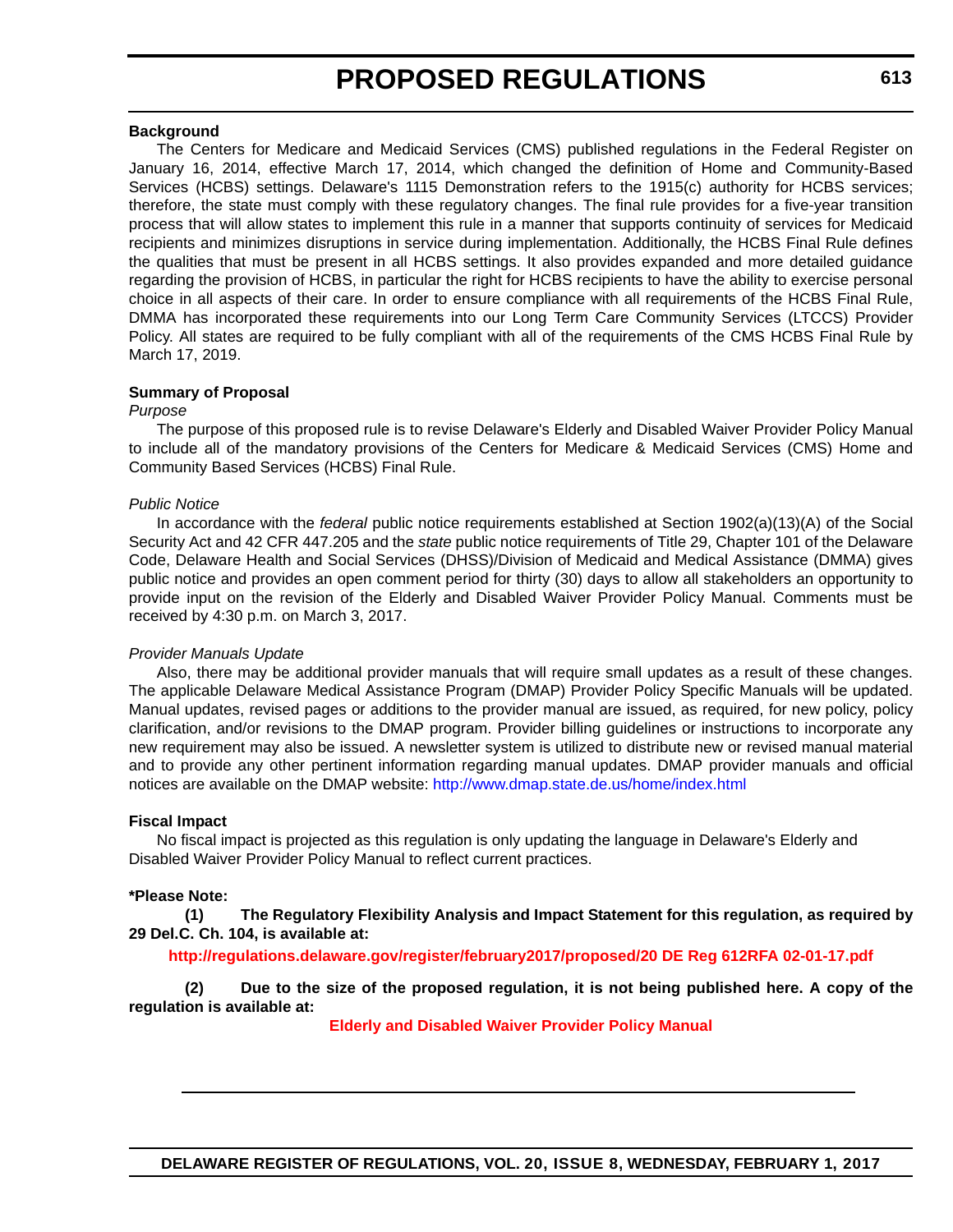# **DIVISION [OF SOCIAL SERVICES](http://www.dhss.delaware.gov/dhss/dss/)**

<span id="page-23-0"></span>Statutory Authority: 31 Delaware Code, Section 512 (31 **Del.C.** §512)

#### **PUBLIC NOTICE**

#### **[Purchase of Care \(POC\) - Licensed Exempt Providers](#page-4-0)**

In compliance with the State's Administrative Procedures Act (APA - Title 29, Chapter 101 of the Delaware Code), 42 CFR §447.205, and under the authority of Title 31 of the Delaware Code, Chapter 5, Section 512, Delaware Health and Social Services (DHSS) / Division of Social Services (DSS) proposes to amend the Delaware Social Services Manual (DSSM) regarding child care licensing requirements, specifically, *to revise the definition of licensed exempt child care providers receiving Purchase of Care (POC) funding*.

Any person who wishes to make written suggestions, compilations of data, testimony, briefs or other written materials concerning the proposed new regulations must submit same to: Planning, Policy and Quality Unit, Division of Medicaid and Medical Assistance, 1901 North DuPont Highway, P.O. Box 906, New Castle, Delaware 19720-0906, Attention: Kimberly Xavier; by email to Kimberly.xavier@state.de.us; or by fax to 302-255-4425 by 4:30pm on March 3, 2017. Please identify in the subject line: Purchase of Care (POC) - Licensed Exempt Providers.

The action concerning the determination of whether to adopt the proposed regulation will be based upon the results of Department and Division staff analysis and the consideration of the comments and written materials filed by other interested persons.

### **SUMMARY OF PROPOSAL**

The purpose of this notice is to advise the public that Delaware Health and Social Services (DHSS)/Division of Social Services (DSS) is proposing to amend the Delaware Social Services Manual (DSSM) regarding child care licensing requirements, specifically, *to revise the definition of licensed exempt child care providers receiving Purchase of Care (POC) funding*.

#### **Statutory Authority**

- Pub. L. 113-186; *Child Care and Development Block Grant (CCDBG) Act of 2014*
- 42 USC §9858; *Child Care and Development Block Grant, authorization of appropriations,*
- §418 of the Social Securities Act (42 USC §618); *Funding for child care*
- 45 CFR 98; *Child Care and Development Fund*
- 81 FR 67438; *Federal Register Child Care Development Fund*

#### **Background**

On November 19, 2014, President Barack Obama signed the (Pub. L. 113-186) into law. The Child Care and Development Block Grant (CCDBG) Act authorizes the Child Care and Development Fund (CCDF), which is the primary Federal funding source devoted to providing low-income families who are working or participating in education or training activities with help paying for child care and improving the quality of child care for all children. The CCDBG Act includes provisions to: (1) Protect the health and safety of children in child care; (2) help parents make informed consumer choices and access information to support child development; (3) provide equal access to stable, high quality child care for low-income children; and (4) enhance the quality of child care and the early childhood workforce. The law requires providers receiving CCDF funds (including those that are license-exempt) to be monitored, at least annually, to determine whether health and safety practices and standards are being followed in the child care setting, including a pre-licensure visit for licensed providers. Among other things, the law allows agencies to develop alternative monitoring requirements for CCDF-funded care provided in the child's home and to exempt relative caregivers from the monitoring requirement, if the agency chooses to do so.

The 2016 Child Care and Development Fund Final Rule updates regulations to incorporate, and in some cases clarify, changes made through the Child Care and Development Block Grant Act of 2014. The rule applies to states, territories and tribes administering CCDF and incorporates and clarifies changes made through the bipartisan CCDBG Act. It also is reflective of helpful comments received on the Notice of Proposed Rulemaking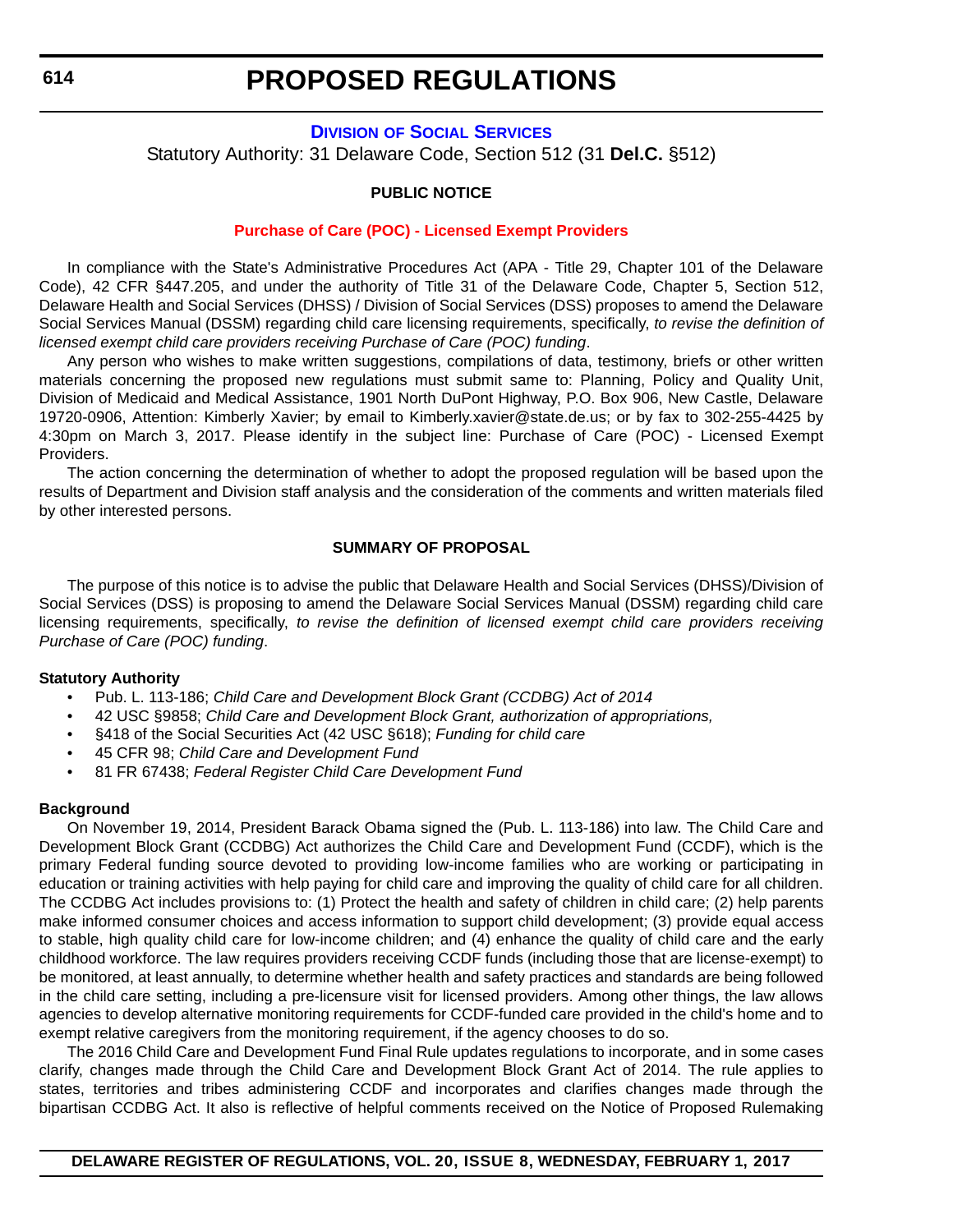(NPRM) published in December 2015. Throughout the final rule, ACF responds to the more than 150 comments received during the public comment period and makes changes where appropriate. Where possible, it also aligns child care requirements with new Head Start regulations, including certain requirements for background checks and health and safety trainings for staff.

#### **Summary of Proposal**

DSS published this proposed regulation in the December 2016 Delaware *Register*. These regulations were erroneously published under the Division of Medicaid and Medical Assistance. In order to promote transparency and ensure that all applicable parties have an opportunity to participate in the public comment process, DSS has chosen to republish these regulations for further public review and comment.

#### *Purpose*

The purpose of this proposal is to revise language in the Delaware Social Services Manual (DSSM) so as to be compliant with changes in the Child Care and Development Fund Final Rule. The final rule requires that all providers receiving Purchase of Care (POC) funding must now to be licensed, including those that were previously license exempt, in order to continue receiving POC funding.

#### *Summary of Proposed Changes*

If implemented as proposed, the amendment to the DSSM will accomplish the following, effective May 11, 2017:

Modify DSSM 11004.4.1, Explanation of Certificates, and DSSM 11004.9, Authorizing Child Care Services, to align with the final rule.

#### *Public Notice*

In accordance with the *federal* public notice requirements established at Section 1902(a)(13)(A) of the Social Security Act and 42 CFR 447.205 and the *state* public notice requirements of Title 29, Chapter 101 of the Delaware Code, Delaware Health and Social Services (DHSS)/Division of Social Services (DSS) gives public notice and provides an open comment period for thirty (30) days to allow all stakeholders an opportunity to provide input on the Delaware Social Services Manual provisions regarding Purchase of Care Licensing Requirements. Comments must be received by 4:30 p.m. on March 3, 2017.

#### **Fiscal Impact Statement**

Reauthorization of the Child Care Development Block Grant is requiring that child care providers that receive purchase of care funding to become licensed. A revision of current policy in regards to licensed exempt providers will be required. This is a revision of our current policies and will not require additional funding.

#### **\*Please Note: The Regulatory Flexibility Analysis and Impact Statement for this regulation, as required by 29 Del.C. Ch. 104, is available at:**

**<http://regulations.delaware.gov/register/february2017/proposed/20 DE Reg 614RFA 02-01-17.pdf>**

#### **DSS PROPOSED REGULATION #17-004a REVISION:**

#### **11004.4.1 Explanation of Certificates**

Use the following as a guide to explain the child care certificate package.

A. Parents/caretakers can use this package to select a child care provider of their choice. However, they must select care that is legal. Legal care is care that is licensed or that is exempt from licensing requirements.

B. Licensed Care: In Delaware, aAll family child care homes and child care centers must have a license to operate in Delaware. Do not allow a parent to select an unlicensed family, or center child care provider.

C. License-exempt Care: The following provider types are exempt from licensing requirements in Delaware:

1. persons who come into the child's own home to care for the parent/caretaker's child,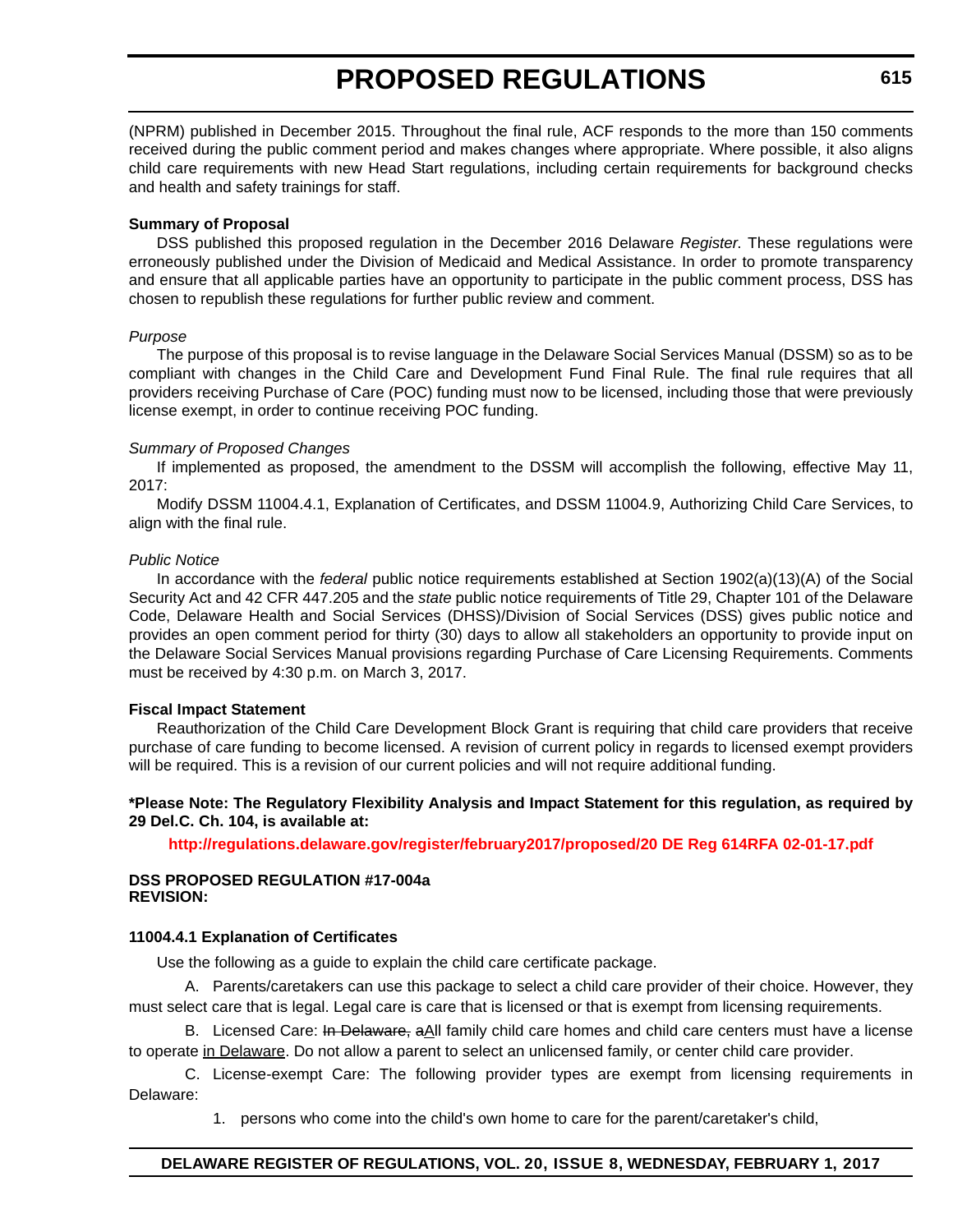- 2. relatives who provide care in their home for the parent/caretaker's child;
- 3. public or private school care,
- 4. preschools and kindergarten care, and
- 5. before and after school care programs.

6. Though the above provider types are exempt from licensing requirements, they are still required to meet certain health and safety standards. These standards are:

- 1. maintaining documentation of the child's immunization record,
- 2. safe and clean building premises,

3. providers and those 18 and older who live in the home where care is being provided must not have any record of child abuse or neglect (do not allow persons to provide care where there is a known record of abuse or neglect), and

4. relatives who provide care cannot be part of the welfare grant.

D. Once parents/caretakers know the appropriate provider to select, they also need to know how DSS will pay for the care provided. DSS has established rates above which it will not pay (see Appendix II for current reimbursement rates).

Parents/caretakers will need to know these rates and whether or not the provider is willing to accept them. If the provider is willing, the certificate will act just like a DSS contract and DSS will pay the provider directly less any child care fee. If the provider is not willing, the parent/caretaker will self-arrange care with the individual provider.

If the provider contracted purchase of care slots are full, the provider may offer the parent/caretaker the option of receiving service as a purchase of care plus client. The provider then receives the regular DSS subsidy from the Division, the DSS determined parent fee and any additional fee determined by the provider from the parent/caretaker.

If the provider is not willing to accept purchase of care plus, the parent/caretaker will self-arrange care with the individual provider. The parent/caretaker will pay the provider and submit an original receipt to DSS for reimbursement. The parent/caretaker, however, will only receive reimbursement up to the DSS statewide limit.

E. The provider will need to complete and return the original copy of the actual child care certificate before Case Managers can authorize care. Relative and non-relative providers will also complete and return the Child Abuse/ Neglect History Clearance Form or forms for all members 18 and older living in the home. If this form is not returned, discontinue care. Other exempt providers will need to keep a completed child/abuse and criminal history declaration statement on file for each child care staff member.

F. Service will not be delayed because of an incomplete child abuse clearance check, but remind parents/caretakers that DSS will not pay for care if, after authorization, the check should reveal a history of abuse or neglect.

G. Allow parents/caretakers one month to use a certificate. If the certificate is not used within that time, it no longer remains valid and the parents/caretakers will need to obtain a new certificate if they still wish to receive service.

H. The original copy of the child care certificate is completed and returned by the provider. The certificate package provides instructions for completion. The provider should keep a copy.

The client has 60 days from confirmation of eligibility to provide the DSS Case Manager with the name of his/her provider. If the client fails to provide this information his/her case will close.

### **DSS PROPOSED REGULATION #17-004b REVISION:**

# **11004.9 Authorizing Child Care Services**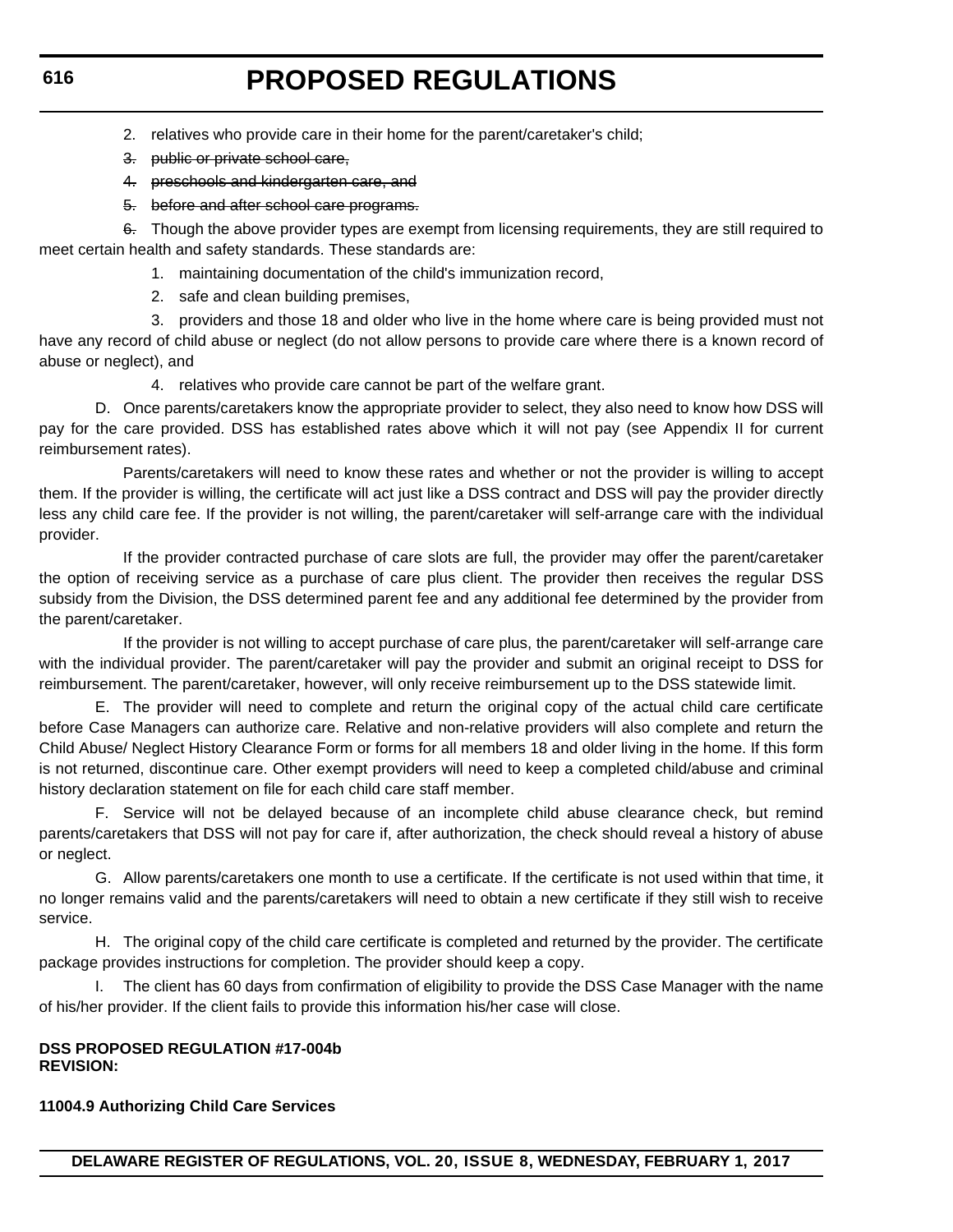#### <span id="page-26-0"></span>45 CFR 98.11

All child care services must be authorized before parents/caretakers can receive subsidized child care. Parents/ caretakers can choose any provider who is: either

- A. licensed, licensed exempt, or self arranged., and
- B. approved to receive purchase of care.

No parent/caretaker can receive POC funds to provide child care services to their own children in a home or any other child care facility where the parent/caretaker provides direct care to that child. These parents may be able to get child care assistance if their children are placed in another child care setting.

Authorizations always start after service has been approved. The exact date is selected by the parent/ caretaker. An authorization ends on the last day of the month of the authorization period. At no time can the authorization period exceed the review date. Child care may be authorized only for the days and hours that parents/caretakers need care. The types of care that can be authorized are part time (P), full day (X), and day and a half (T) and double time (D) which is two days. All licensed and licensed exempt child care providers can receive up to five (5) absent days, depending on the number of days the child is authorized to attend. Children in self arranged care and children authorized for seven (7) days do not receive absent days.

# **[DEPARTMENT OF NATURAL RESOURCES AND ENVIRONMENTAL](http://www.dnrec.delaware.gov/Pages/Portal.aspx)  CONTROL**

**DIVISION OF WASTE [AND HAZARDOUS SUBSTANCES](http://www.dnrec.delaware.gov/dwhs/Pages/default.aspx)**

Statutory Authority: 7 Delaware Code, Chapter 74A; (7 **Del.C.** Ch. 74A) 7 **DE Admin. Code** 1352

> **REGISTER NOTICE SAN#: 2016-14**

# **[1352 Aboveground Storage Tanks](#page-4-0)**

# **1. TITLE OF THE REGULATIONS:**

Administrative Code Section 1352, Regulations Governing Aboveground Storage Tanks

# **2. BRIEF SYNOPSIS OF THE SUBJECT, SUBSTANCE AND ISSUES:**

The DNREC-Tank Management Section has revised the proposed amendments to Delaware Administrative Code 1352: Regulations Governing Aboveground Storage Tanks (AST Regulations) following a thorough review. The proposed amendments to the AST Regulations were published in the November 1, 2016 Delaware *Register of Regulations*. These revisions to the proposed amendments to the AST Regulations address sections and language inadvertently excluded by both DNREC and the Registrar. The revisions also include amendments by DNREC resulting from comments received at the public hearing held December 6, 2016 and throughout the initial public comment period which ended December 21, 2016.

# **3. POSSIBLE TERMS OF THE AGENCY ACTION:**

There is not a sunset date related to the proposed regulations.

**4. STATUTORY BASIS OR LEGAL AUTHORITY TO ACT:**

The statutory basis for these regulations is Title 7 Delaware Code Chapter 74A, Section 7407A.

# **5. OTHER REGULATIONS THAT MAY BE AFFECTED BY THE PROPOSAL:**

None.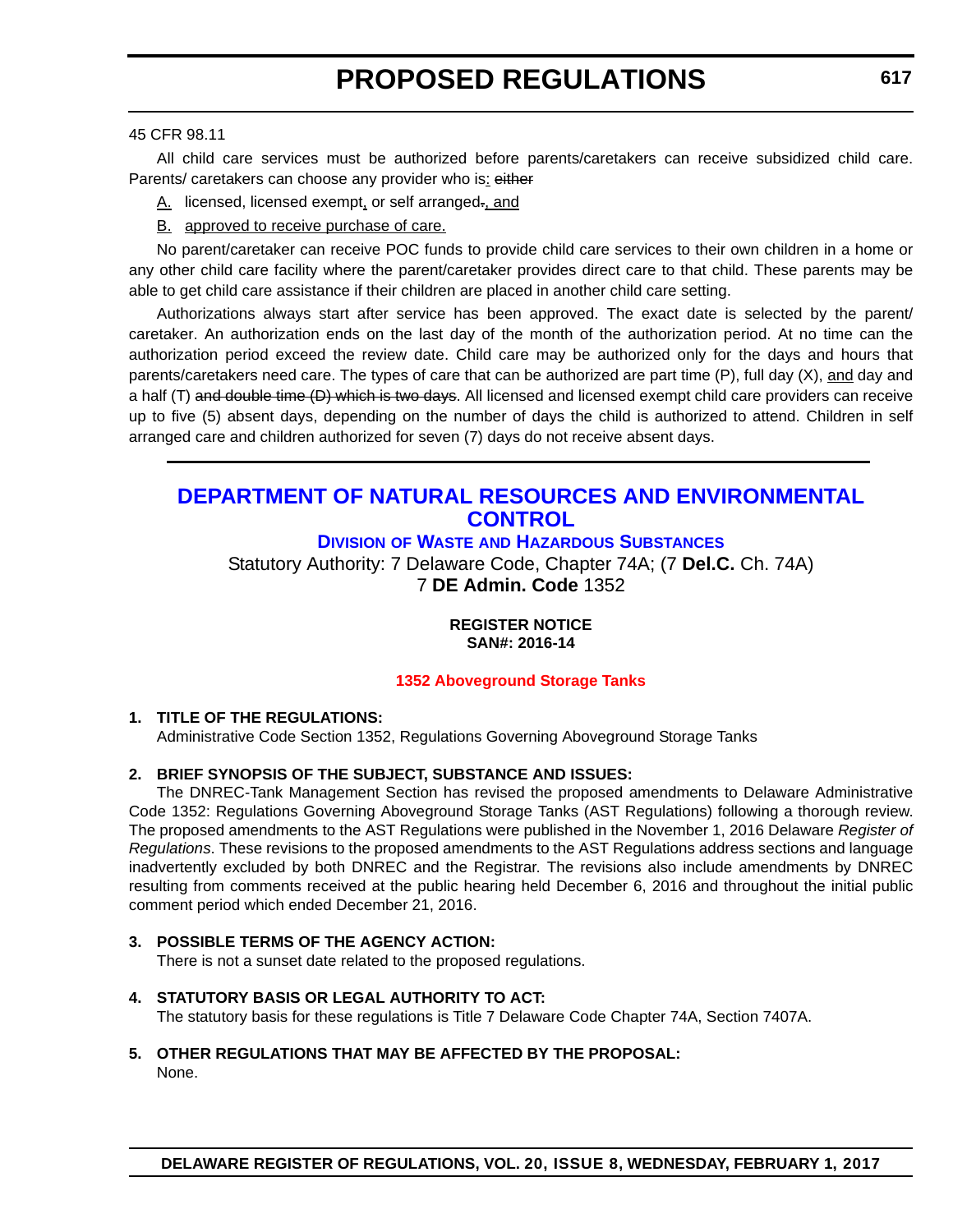<span id="page-27-0"></span>**618**

# **PROPOSED REGULATIONS**

# **6. NOTICE OF PUBLIC COMMENT:**

The hearing record on the proposed amendments to 7 **DE Admin Code** Section 1352: Regulations Governing Aboveground Storage Tanks will be re-opened February 1, 2017 for a 30-day public comment period ending March 3, 2017. Individuals may submit written comments regarding the proposed changes via e-mail to [Lisa.Vest@state.de.us](mailto:Lisa.Vest@state.de.us) or via the USPS to Lisa Vest, Hearing Officer, DNREC, 89 Kings Highway, Dover, DE 19901 (302) 739-9042.

# **7. PREPARED BY:**

Name/Phone: Alex Rittberg, 302-395-2500 Email: [Alex.Rittberg@state.de.us](mailto:Alex.Rittberg@state.de.us)

# **\*Please Note:**

**(1) The Regulatory Flexibility Analysis and Impact Statement for this regulation, as required by 29 Del.C. Ch. 104, is available at:**

**<http://regulations.delaware.gov/register/february2017/proposed/20 DE Reg 617RFA 02-01-17.pdf>**

**(2) Due to the size of the proposed regulation, it is not being published here. A copy of the regulation is available at:**

**[1352 Aboveground Storage Tanks](http://regulations.delaware.gov/register/february2017/proposed/20 DE Reg 617 02-01-17.htm)**

# **[DEPARTMENT OF SAFETY AND HOMELAND SECURITY](http://dshs.delaware.gov/) DIVISION [OF STATE POLICE](http://dsp.delaware.gov/)**

**1300 BOARD OF EXAMINERS OF PRIVATE INVESTIGATORS & PRIVATE SECURITY AGENCIES**

Statutory Authority: 24 Delaware Code, Section 1304 (24 **Del.C.** §1304)

24 **DE Admin. Code** 1300

# **PUBLIC NOTICE**

# **[1300 Board of Examiners of Private Investigators & Private Security Agencies](#page-4-0)**

Notice is hereby given that the Board of Examiners of Private Investigators and Private Security Agencies, in accordance with 24 **Del. C.** Ch. 13 proposes to repeal the following adopted rule in 24 **DE Admin. Code** 1300 Board of Examiners of Private Investigators and Private Security Agencies: Rule 2.0 – Use of Rifle and Shotgun. If you wish to view the complete Rule, contact Ms. Peggy Anderson at (302) 672-5304. Any persons wishing to present views may submit them in writing, by March 3, 2017, to Delaware State Police, Professional Licensing Section, P. O. Box 430, Dover, DE 19903. The Board will hold its quarterly meeting Monday, April 24, 2017, 9:30am, at the Tatnall Building, 150 Martin Luther King, Jr. Boulevard South, Room 112, Dover, DE.

#### **\*Please Note: The Regulatory Flexibility Analysis and Impact Statement for this regulation, as required by 29 Del.C. Ch. 104, is available at:**

**<http://regulations.delaware.gov/register/february2017/proposed/20 DE Reg 618RFA 02-01-17.pdf>**

# **1300 Board of Examiners of Private Investigators & Private Security Agencies** *(Break in Continuity of Sections)*

# **2.0 Use of Rifle and Shotgun Reserved**

2.1 Whereas there exists a need for private security guards in the State of Delaware to be equipped to handle situations where the risk of terrorist activity is high, or at special events where there is a high risk of violent activity or attack, the following rules are established to regulate the use of rifles and shotguns by security services contractors in the State.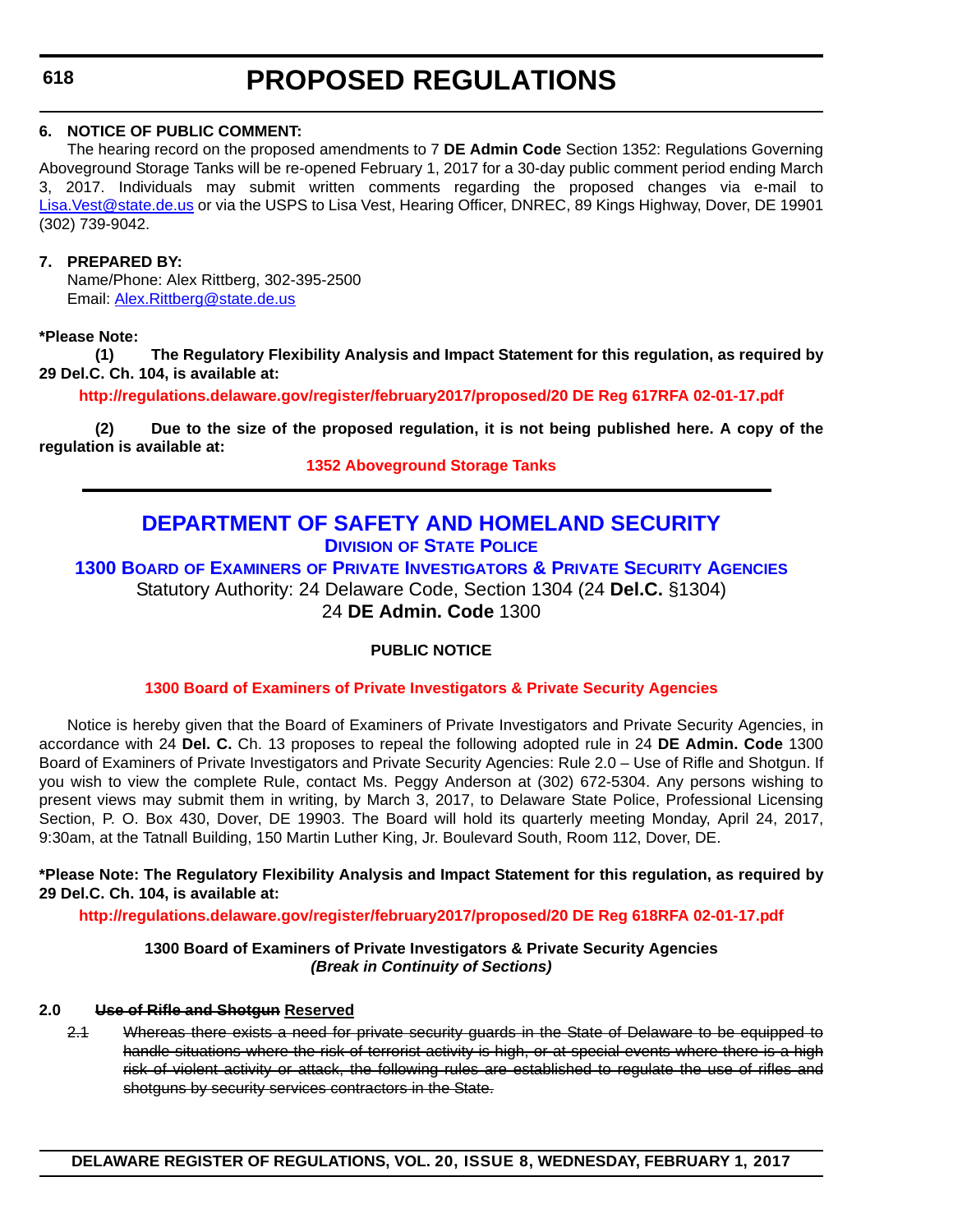- <span id="page-28-0"></span>2.2 The Governor of the State of Delaware, or designee, or the Superintendent of State Police, or designee, may authorize specified security services contractors to deploy security guards with rifles and/or shotguns, as appropriate to the defense of critical infrastructure facilities, or private business facilities and operations reasonably believed to be at risk of violent activity or attack likely to result in injury or significant damage to or loss of property. The situations where such protection would be required would include, but not be limited to:
	- 2.2.1 An increase in the threat level from the Department of Homeland Security to "Imminent Threat Alert", or higher;
	- 2.2.2 Special circumstances where additional protection would be deemed appropriate, including but not limited to:
		- 2.2.2.1 Credible threats to local facilities or operations;
		- 2.2.2.2 Response to natural disasters;
		- 2.2.2.3 Response to biological or chemical threats;
		- 2.2.2.4 Civil unrest.
	- 2.2.3 Any situation where additional trained responders are required to assist in the protection of life and property in the State of Delaware;
	- 2.2.4 An armored car company or agency, as defined by 24 **Del.C.** §1302(1), dealing with a credible threat or genuine risk to life or to property.
- 2.3 Security guards who would be deployed and authorized to use such additional weaponry would be required to:
	- 2.3.1 Be trained by certified firearms instructors pursuant to State of Delaware standards;
	- 2.3.2 Be required to re-qualify with the weapons on a three times per year basis;
	- 2.3.3 Maintain a handgun firearms license through the State;
	- 2.3.4 Be listed by name on a roster of authorized individuals; and
	- 2.3.5 Maintain employment in good standing with their security services contractor employer at all times for inclusion on the list.
- 2.4 Security guards using such firearms would be required to maintain strict compliance with the provisions of 24 **Del.C.** §1321.
- 2.5 Rifles deemed appropriate for use in the State would be .30 caliber weapons, .223 caliber weapons, 9mm rifle type weapons, and other weapons approved by the Superintendent, or designee, as need and technology dictate. Shotguns would be of the 12 gauge law enforcement/military style weapons. All firearms would be subject to the approval of the Superintendent or designee.

**\*Please Note: As the rest of the sections were not amended, they are not being published. A copy of the regulation is available at:**

**[1300 Board of Examiners of Private Investigators & Private Security Agencies](http://regulations.delaware.gov/register/february2017/proposed/20 DE Reg 618 02-01-17.htm)**

# **[DEPARTMENT OF STATE](http://sos.delaware.gov/) DIVISION [OF PROFESSIONAL REGULATION](http://dpr.delaware.gov/)**

# **100 BOARD [OF CHARITABLE GAMING](http://dpr.delaware.gov/boards/gaming/index.shtml)**

Statutory Authority: 28 Delaware Code, Section 1508(a)(2) (28 **Del.C.** §1508(a)(2)) 10 **DE Admin. Code** 101

# **PUBLIC NOTICE**

# **[101 Regulations Governing Bingo](#page-4-0)**

Pursuant to 28 **Del.C.** §1508(a)(2), the Delaware Board of Charitable Gaming has proposed revisions to its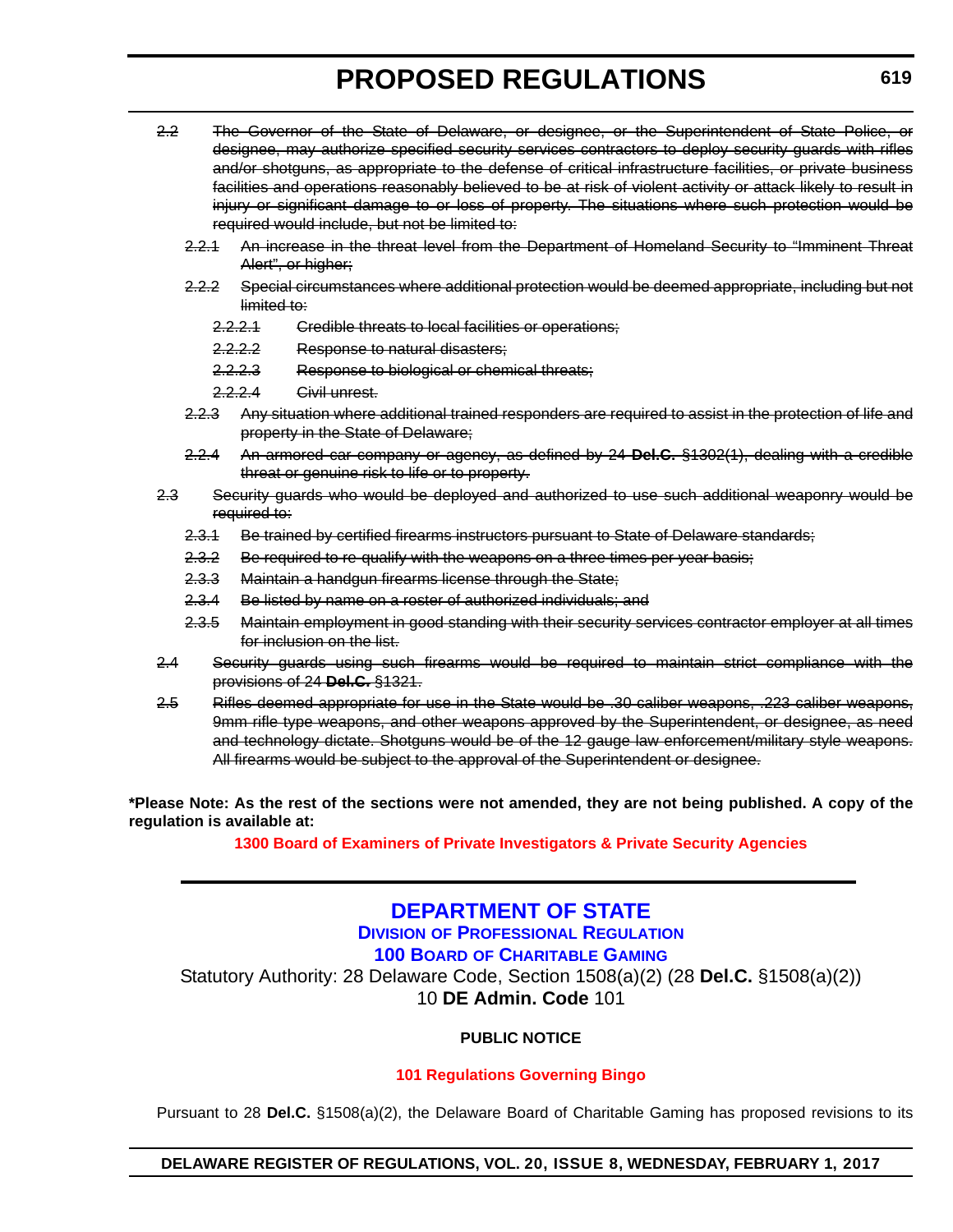rules and regulations. The rules pertaining to bingo and instant bingo are modified to achieve consistency with recent statutory changes. A public hearing will be held on February 22, 2017 at 10:00 a.m. in the second floor conference room B of the Cannon Building, 861 Silver Lake Boulevard, Dover, Delaware, where members of the public can offer comments on the amendments to the rules and regulations. Anyone wishing to receive a copy of the proposed rules and regulations may obtain a copy from the Delaware Board of Charitable Gaming, 861 Silver Lake Boulevard, Dover, Delaware 19904. Persons wishing to submit written comments may forward these to the Board at the above address, "Attention: Meredith Hurley," in accordance with 29 **Del.C.** §10118(a).

# **\*Please Note: The Regulatory Flexibility Analysis and Impact Statement for this regulation, as required by 29 Del.C. Ch. 104, is available at:**

**<http://regulations.delaware.gov/register/february2017/proposed/20 DE Reg 619RFA 02-01-17.pdf>**

# **101 Regulations Governing Bingo**

# **1.0 Definitions**

#### *(Break in Continuity Within Section)*

**"Instant Bingo or sealed game"** A game of chance played with sealed or covered cards which must be opened in some fashion by the holder such that the cards reveal instantly whether the holder has won a prize. This type of game includes but is not limited to games commonly known as "rip-offs" or "Nevada pull-tabs."

#### *(Break in Continuity of Sections)*

#### **3.0 Bingo Licenses**

3.1 Upon receiving an application, the Board shall make an investigation of the merits of the application. The Board shall consider the impact of the approval of any license application on existing licensees within the applicant's geographical location prior to granting any new license. The Board may deny an application if it concludes that approval of the application would be detrimental to existing licensees.

# *(Break in Continuity Within Section)*

# **4.0 Conduct of Bingo**

# *(Break in Continuity Within Section)*

- 4.2 The room where any game is being held, operated, or conducted, or where it is intended that any game shall be held, operated, or conducted, or where it is intended that any equipment be used, shall at all times be open to inspection by the appropriate law enforcement officers and agents of the District in which the premises are situated, and to the Board and its agents and employees. Bingo games shall not be commenced prior to 12:00 p.m. and the operation of a function shall be limited to six hours. Instant bingo is or sealed games are permitted during any event sponsored by the organization that is licensed to conduct it, regardless of the day or time.
- 4.3 No person under the age of eighteen (18) may participate in any bingo game. No person under the age of 18 shall be permitted to participate in any instant bingo or sealed game. Persons between the ages of 16 through 18 may conduct or assist in conducting the bingo game and persons over the age of fourteen (14) may act as waiters and waitresses in the handling of food or drinks at an occasion on which a licensee conducts bingo.

### **\*Please Note: As the rest of the sections were not amended, they are not being published. A copy of the regulation is available at:**

# **[101 Regulations Governing Bingo](http://regulations.delaware.gov/register/february2017/proposed/20 DE Reg 619 02-01-17.htm)**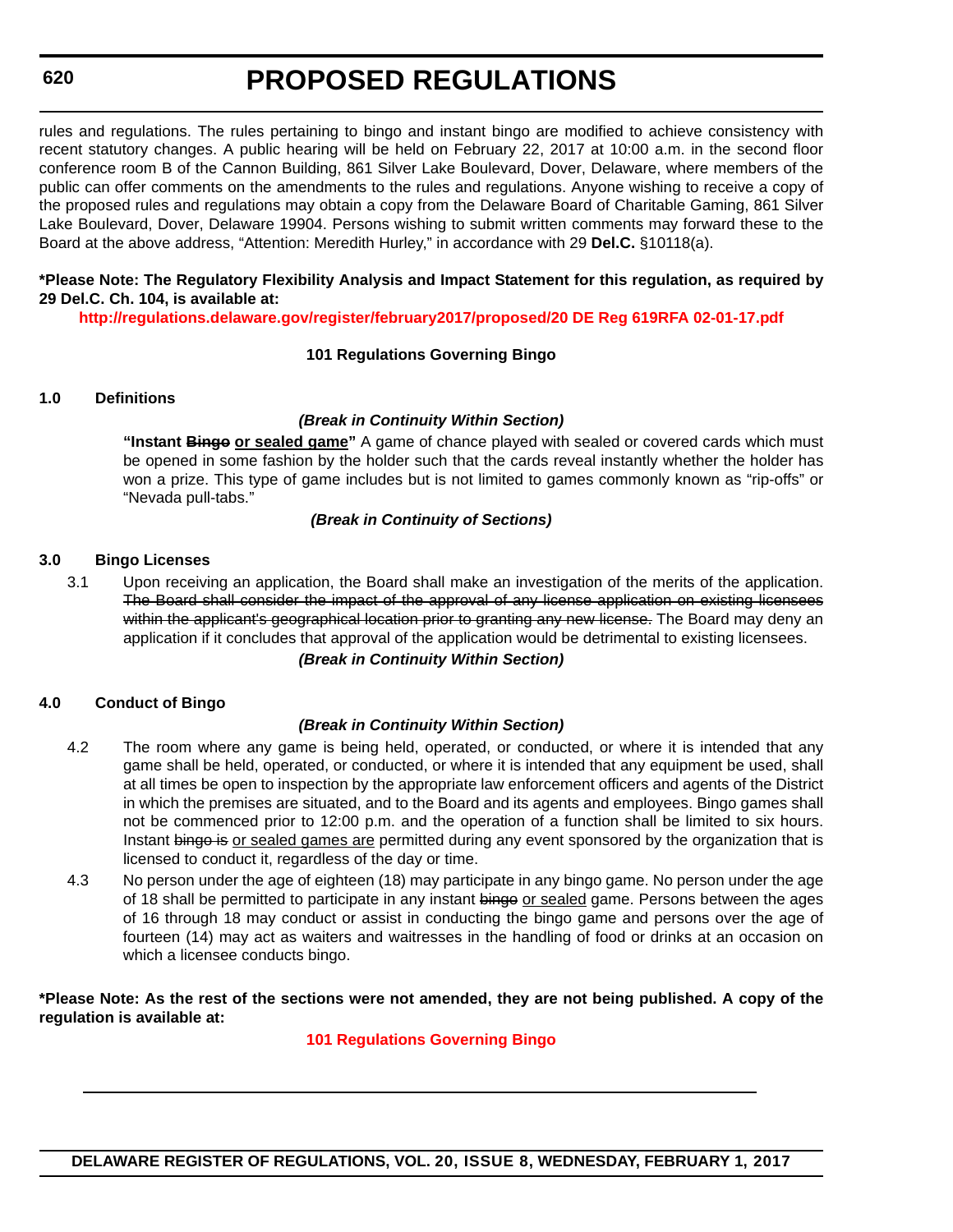# **DIVISION [OF PROFESSIONAL REGULATION](http://dpr.delaware.gov/)**

<span id="page-30-0"></span>Statutory Authority: 24 Delaware Code, Section 1106(a)(1) (24 Del.C. §1106(a)(1)) 24 **DE Admin. Code** 1100

### **PUBLIC NOTICE**

#### **[1100 Board of Dentistry and Dental Hygiene](#page-4-0)**

The Delaware Board of Dentistry and Dental Hygiene, pursuant to 24 **Del.C.** §1106(a)(1), proposes to revise its regulations. The proposed amendments to regulation 8 adds regulatory provisions for inactive status pursuant to 24 **Del.C.** §1126(e). The proposed changes to Regulation 11 eliminates several crimes that are listed as substantially related to the practice of dentistry and dental hygiene, and the proposed addition of Regulation 13 adds provision for the practice of teledentistry pursuant to 24 **Del.C.** §1101(19).

The Board will hold a public hearing on the proposed rule change on March 16, 2017 at 3:00 PM, Second Floor Conference Room A, Cannon Building, 861 Silver Lake Blvd., Dover, DE 19904. Written comments should be sent to Meredith Hurley, Administrator of the Delaware Board of Dentistry and Dental Hygiene, Cannon Building, 861 Silver Lake Blvd., Dover, DE 19904. Written comments will be accepted until April 2, 2017.

#### **\*Please Note:**

**(1) The Regulatory Flexibility Analysis and Impact Statement for this regulation, as required by 29 Del.C. Ch. 104, is available at:**

**<http://regulations.delaware.gov/register/february2017/proposed/20 DE Reg 621RFA 02-01-17.pdf>**

**(2) Due to the size of the proposed regulation, it is not being published here. A copy of the regulation is available at:**

**[1100 Board of Dentistry and Dental Hygiene](http://regulations.delaware.gov/register/february2017/proposed/20 DE Reg 621 02-01-17.htm)**

# **DIVISION [OF PROFESSIONAL REGULATION](http://dpr.delaware.gov/) 1400 BOARD [OF ELECTRICAL](http://dpr.delaware.gov/boards/electrician/index.shtml) EXAMINERS** Statutory Authority: 24 Delaware Code, Section 1406(a)(1) (24 **Del.C.** §1406(a)(1)) 24 **DE Admin. Code** 1400

# **PUBLIC NOTICE**

#### **[1400 Board of Electrical Examiners](#page-4-0)**

Pursuant to 24 **Del.C.** §1406(a)(1), the Delaware Board of Electrical Examiners has proposed revisions to its rules and regulations. The rules pertaining to crimes substantially related to the practice of electrical services are proposed to be amended.

A public hearing will be held on March 1, 2017 at 9:00 a.m. in the second floor conference room A of the Cannon Building, 861 Silver Lake Boulevard, Dover, Delaware, where members of the public can offer comments on the amendments to the rules and regulations. Anyone wishing to receive a copy of the proposed rules and regulations may obtain a copy from the Delaware Board of Electrical Examiners, 861 Silver Lake Boulevard, Dover, Delaware 19904. Persons wishing to submit written comments may forward these to the Board at the above address, "Attention: LaTonya Brown".

In accordance with 29 **Del.C.** §10118(a), the final date to receive written comments will be March 16, 2017, 15 days following the public hearing.

**\*Please Note: The Regulatory Flexibility Analysis and Impact Statement for this regulation, as required by 29 Del.C. Ch. 104, is available at:**

**<http://regulations.delaware.gov/register/february2017/proposed/20 DE Reg 621aRFA 02-01-17.pdf>**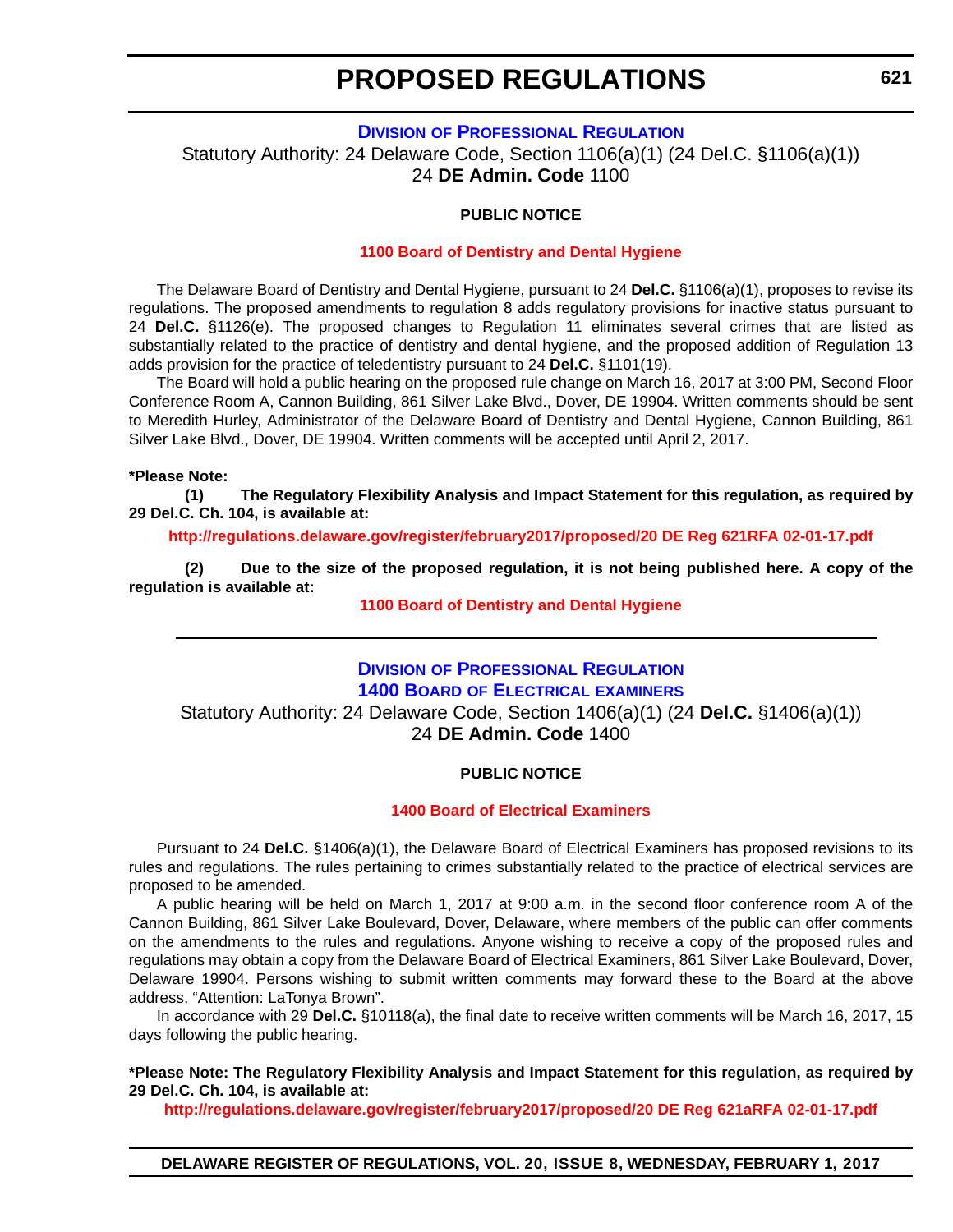# **1400 Board of Electrical Examiners** *(Break in Continuity of Sections)*

# **17.0 Crimes substantially related to work of an Electrician.**

- 17.1 Conviction of any of the following crimes, or of the attempt to commit or of a conspiracy to commit or conceal or the solicitation to commit any of the following crimes, is deemed to be a crime substantially related to the work of an electrician in the State of Delaware without regard to the place of conviction:
	- 17.1.1 Offensive touching. 11 **Del.C.** §601
	- 17.1.21 Menacing (felony). 11 **Del.C.** §602
	- 17.1.32 Reckless endangering in the first degree. 11 **Del.C.** §604
	- 17.1.43 Assault in the second degree.11 **Del.C.** §612
	- 17.1.54 Assault in the first degree.11 **Del.C.** §613
	- 17.1.65 Manslaughter. 11 **Del.C.** §632
	- 17.1.76 Murder by abuse or neglect in the second degree. 11 **Del.C.** §633
	- 17.1.87 Murder by abuse or neglect in the first degree. 11 **Del.C.** §634
	- 17.1.98 Murder in the second degree. 11 **Del.C.** §635
	- 17.1.109 Murder in the first degree. 11 **Del.C.** §636
	- 17.1.1110 Unlawful sexual contact in the second degree. 11 **Del.C.** §768
	- 17.1.1211 Unlawful sexual contact in the first degree. 11 **Del.C.** §769
	- 17.1.1312 Rape in the fourth degree. 11 **Del.C.** §770
	- 17.1.1413 Rape in the third degree. 11 **Del.C.** §771
	- 17.1.1514 Rape in the second degree. 11 **Del.C.** §772
	- 17.1.1615 Rape in the first degree. 11 **Del.C.** §773
	- 17.1.17 Sexual extortion. 11 **Del.C.** §776
	- 17.1.1816 Sex offender unlawful conduct against a child. 11 **Del.C.** §777A
	- 17.1.4917 Sexual abuse of a child by a person in a position of trust, authority or supervision in the first degree. 11 **Del.C.** §778
	- 17.1.2018 Sexual abuse of a child by a person in a position of trust, authority or supervision in the second degree. 11 **Del.C.** §778A
	- 17.1.21 Continuous sexual abuse of a child. 11 **Del.C.** §778
	- 17.1.22 Dangerous crimes against a child. 11 **Del.C.** §779
	- 17.1.23 Unlawful imprisonment in the second degree. 11 **Del.C.** §781
	- 17.1.2419 Unlawful imprisonment in the first degree. 11 **Del.C.** §782
	- 17.1.2520 Kidnapping in the second degree. 11 **Del.C.** §783
	- 17.1.2621 Kidnapping in the first degree.11 **Del.C.** §783A
	- 17.1.2722 Arson in the second degree.11 **Del.C.** §802
	- 17.1.2823 Arson in the first degree.11 **Del.C.** §803
	- 17.1.29 Criminal mischief. 11 **Del.C.** §811
	- 17.1.30 Trespassing with intent to peer or peep into a window or door of another. 11 **Del.C.** §820
	- 17.1.31 Burglary in the third degree. 11 **Del.C.** §824
	- 17.1.3224 Burglary in the second degree.11 **Del.C.** §825
	- 17.1.3325 Burglary in the first degree.11 **Del.C.** §826
	- 17.1.3426 Home invasion. 11 **Del.C.** §826A
	- 17.1.3527 Robbery in the second degree. 11 **Del.C.** §831
	- 17.1.3628 Robbery in the first degree. 11 **Del.C.** §832
	- 17.1.3729 Carjacking in the second degree. 11 **Del.C.** §835
	- 17.1.3830 Carjacking in the first degree. 11 **Del.C.** §836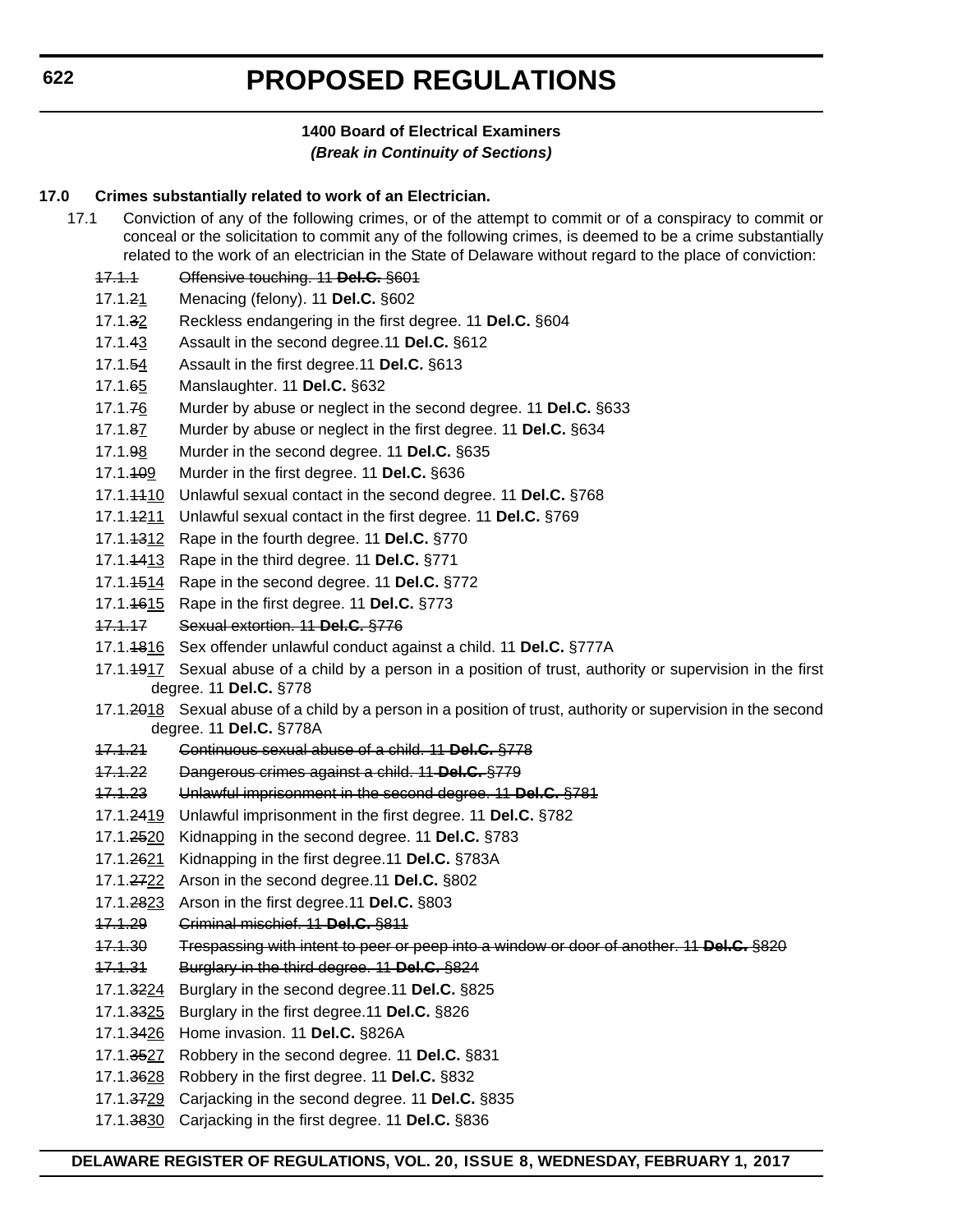|                                         | 17.1.3931 Theft; lost or mislaid property; mistaken delivery (felony). 11 Del.C. §842           |
|-----------------------------------------|-------------------------------------------------------------------------------------------------|
|                                         | 17.1.4032 Theft; false pretense (felony). 11 Del.C. §843                                        |
| <u>17.1.41</u>                          | Theft of services. 11-Del.C. §845                                                               |
|                                         | 17.1.4233 Extortion. 11 Del.C. §846                                                             |
|                                         | 17.1.4334 Theft of rented property (felony). 11 Del.C. §849                                     |
|                                         | 17.1.4435 Use, possession, manufacture, distribution and sale of unlawful telecommunication and |
| access devices (felony). 11 Del.C. §850 |                                                                                                 |
|                                         | 17.1.4536 Receiving stolen property. 11 Del.C. §851                                             |
|                                         | 17.1.4637 Identity theft. 11 Del.C. §854                                                        |
|                                         | 17.1.4738 Forgery. 11 Del.C. §861                                                               |
| <del>17.1.48</del>                      | Falsifying business records. 11 Del.C. §872                                                     |
| <del>17.1.49</del>                      | Tampering with public records in the second degree. 11 Del.C. §873                              |
| <u>17.1.50</u>                          | Offering a false instrument for filing. 11 Del.C. §877                                          |
| 17.1. <del>51</del> 39                  | Issuing a false certificate. 11 Del.C. §878                                                     |
| 17.1. <del>52</del> 40                  | Unlawful use of eredit payment card. 11 Del.C. §903                                             |
| 17.1.53                                 | Deceptive business practices. 11 Del.C. §906                                                    |
| 17.1. <del>54</del> 41                  | Criminal impersonation of a police officer. 11 Del.C. §907B                                     |
| <del>17.1.55</del>                      | Securing execution of documents by deception. 11 Del.C. §909                                    |
|                                         | 17.1.5642 Insurance fraud. 11 Del.C. §913                                                       |
|                                         | 17.1.5743 Home improvement fraud. 11 Del.C. §916                                                |
|                                         | 17.1.5844 New home construction fraud. 11 Del.C. §917                                           |
|                                         | 17.1.5945 Dealing in children. 11 Del.C. §1100A                                                 |
| <del>17.1.60</del>                      | Abandonment of child. 11 Del.C. §1101                                                           |
|                                         | 17.1.6446 Endangering the welfare of a child. 11 Del.C. §1102                                   |
|                                         | 17.1.6247 Crime against a vulnerable adult. 11 Del.C. §1105                                     |
| <del>17.1.63</del>                      | Unlawfully dealing with a child. 11 Del.C. §1106                                                |
| 17.1.64                                 | Endangering children. 11 Del.C. §1107                                                           |
|                                         | 17.1.6548 Possession of child pornography. 11 Del.C. §1111                                      |
| 17.1. <del>66</del> 49                  | Sexual offenders; prohibitions from school zones. 11 Del.C. §1112                               |
|                                         | 17.1.6750 Sexual solicitation of a child. 11 Del.C. §1112A                                      |
|                                         | 17.1.6851 Sexual exploitation of a child. 11 Del.C. §1108                                       |
|                                         | 17.1.6952 Unlawful dealing in child pornography. 11 Del.C. §1109                                |
| <del>17.1.70</del>                      | Sexual solicitation of a child. 11-Del.C. §1112A                                                |
| 17.1.7453                               | Perjury in the second degree. 11 Del.C. §1222                                                   |
|                                         | 17.1.7254 Perjury in the first degree. 11 Del.C. §1223                                          |
| 17.1.73                                 | Falsely reporting an incident. 11 Del.C. §1245                                                  |
|                                         | 17.1.7455 Hate crimes. 11 Del.C. §1304                                                          |
|                                         | 17.1.7556 Stalking. 11 Del.C. §1312                                                             |
| 17.1. <del>76</del> 57                  | Bombs, incendiary devices, Molotov cocktails and explosive devices. 11 Del.C. §1338             |
|                                         | 17.1.7758 Adulteration. 11 Del.C. §1339                                                         |
|                                         | 17.1.7859 Possession of a firearm during a felony. 11 Del.C. §1447                              |
| 17.1. <del>79</del> 60                  | Theft of a firearm.11 Del.C. §1451                                                              |
| 17.1.80                                 | Organized crime and racketeering. 11 Del.C. §1503                                               |
| 17.1. <del>81</del> 61                  | Breaking and entering, etc. to place or remove equipment. 11 Del.C. §2410                       |
|                                         |                                                                                                 |

17.1.8262 Unlicensed practice as an Electrician 24 **Del.C.** §§1407; 1422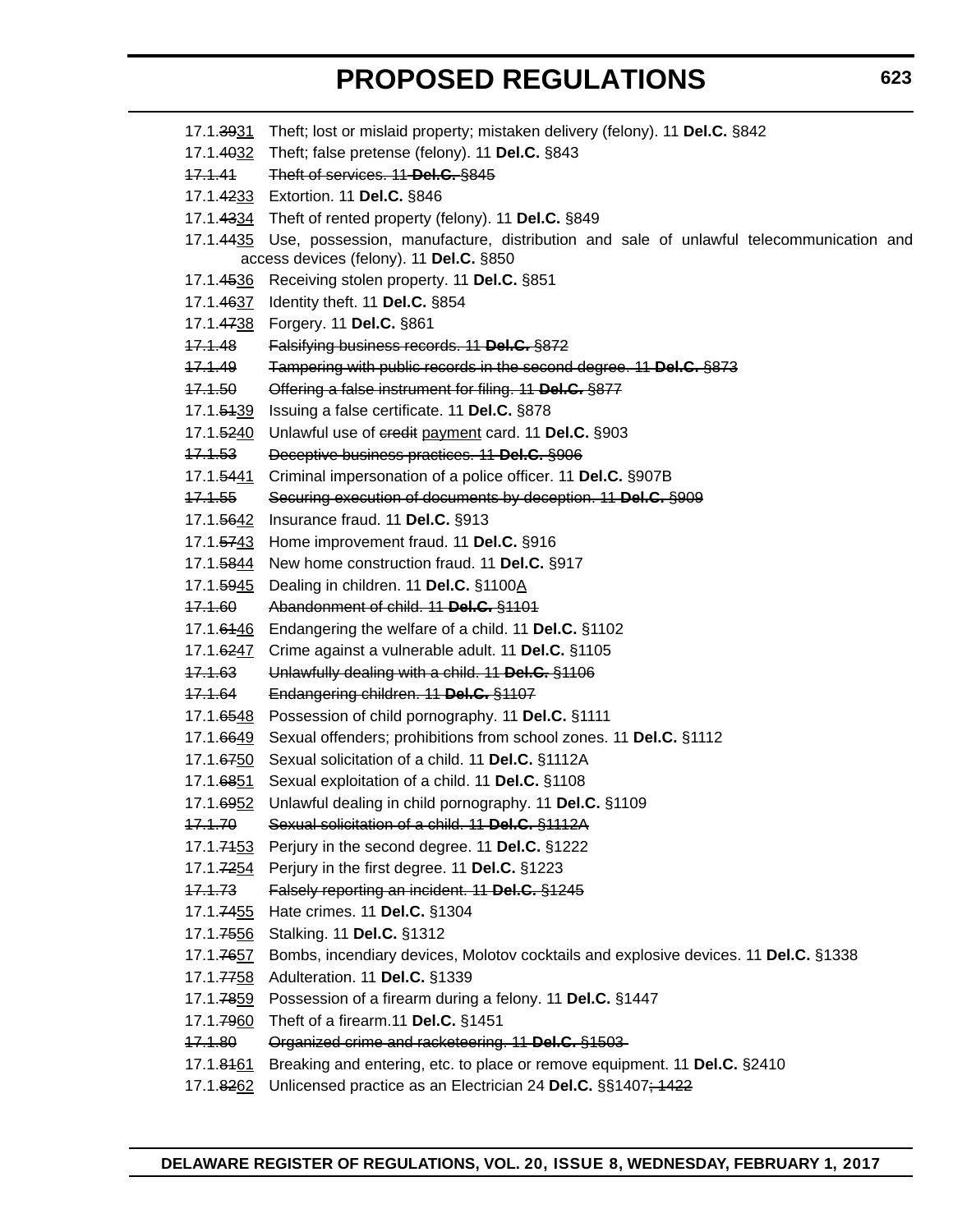<span id="page-33-0"></span>17.2 Crimes substantially related to the work of an electrician shall be deemed to include any crimes under any federal law, state law, or valid town, city or county ordinance, that are substantially similar to the crimes identified in this rule.

**\*Please Note: As the rest of the sections were not amended, they are not being published. A copy of the regulation is available at:**

#### **[1400 Board of Electrical Examiners](http://regulations.delaware.gov/register/february2017/proposed/20 DE Reg 621a 02-01-17.htm)**

# **DIVISION [OF PROFESSIONAL REGULATION](http://dpr.delaware.gov/) 5100 BOARD [OF COSMETOLOGY](http://dpr.delaware.gov/boards/cosmetology/index.shtml) AND BARBERING** Statutory Authority: 24 Delaware Code, Section 5106(a)(1) (24 **Del.C.** §5106(a)(1)) 24 **DE Admin. Code** 5100

#### **PUBLIC NOTICE**

#### **[5100 Board of Cosmetology and Barbering](#page-4-0)**

Pursuant to 24 **Del.C.** §5106(a)(1), the Board of Cosmetology and Barbering ("Board") has proposed revisions to its rules and regulations.

A public hearing will be held on February 27, 2017 at 9:00 a.m. in the second floor conference room A of the Cannon Building, 861 Silver Lake Boulevard, Dover, Delaware, where members of the public can offer comments. Anyone wishing to receive a copy of the proposed rules and regulations may obtain a copy from the Board of Cosmetology and Barbering, 861 Silver Lake Boulevard, Dover, Delaware 19904. Persons wishing to submit written comments may forward these to the Board, "Attention: Melanie Alexander," at the above address. Pursuant to 29 **Del.C.** §10118(a), the final date to receive written comments will be March 14, 2017, which is 15 days following the public hearing. The Board will deliberate on all of the public comments at its next regularly scheduled meeting, at which time the Board will decide whether to adopt the revisions as proposed.

The proposed revisions amend the requirements for temporary permits and apprenticeship licenses. Curricula is added for apprenticeships, for both cosmetologists and barbers, for the 3,000-hour program and the 1,500-hour merged program as set forth in 24 **Del.C.** §5107(a)(3)(c) and (f). Finally, the new Section 18.0 is amended to delete crimes not substantially related to the practice of the professions regulated by the Board thereby removing unnecessary barriers to licensure.

#### **\*Please Note:**

**(1) The Regulatory Flexibility Analysis and Impact Statement for this regulation, as required by 29 Del.C. Ch. 104, is available at:**

**<http://regulations.delaware.gov/register/february2017/proposed/20 DE Reg 624RFA 02-01-17.pdf>**

**(2) Due to the size of the proposed regulation, it is not being published here. A copy of the regulation is available at:**

**[5100 Board of Cosmetology and Barbering](http://regulations.delaware.gov/register/february2017/proposed/20 DE Reg 624 02-01-17.htm)**

# **DIVISION [OF PROFESSIONAL REGULATION](http://dpr.delaware.gov/) [CONTROLLED SUBSTANCE ADVISORY COMMITTEE](http://dpr.delaware.gov/boards/controlledsubstances/index.shtml)** Statutory Authority: 16 Delaware Code, Section 4731(a) (16 **Del.C.** §4731(a))

# **PUBLIC NOTICE**

#### **[Uniform Controlled Substances Act Regulations](#page-4-0)**

Pursuant to 16 **Del.C.** §4731(a), the Delaware Secretary of State ("Secretary") proposes revisions to the

# **DELAWARE REGISTER OF REGULATIONS, VOL. 20, ISSUE 8, WEDNESDAY, FEBRUARY 1, 2017**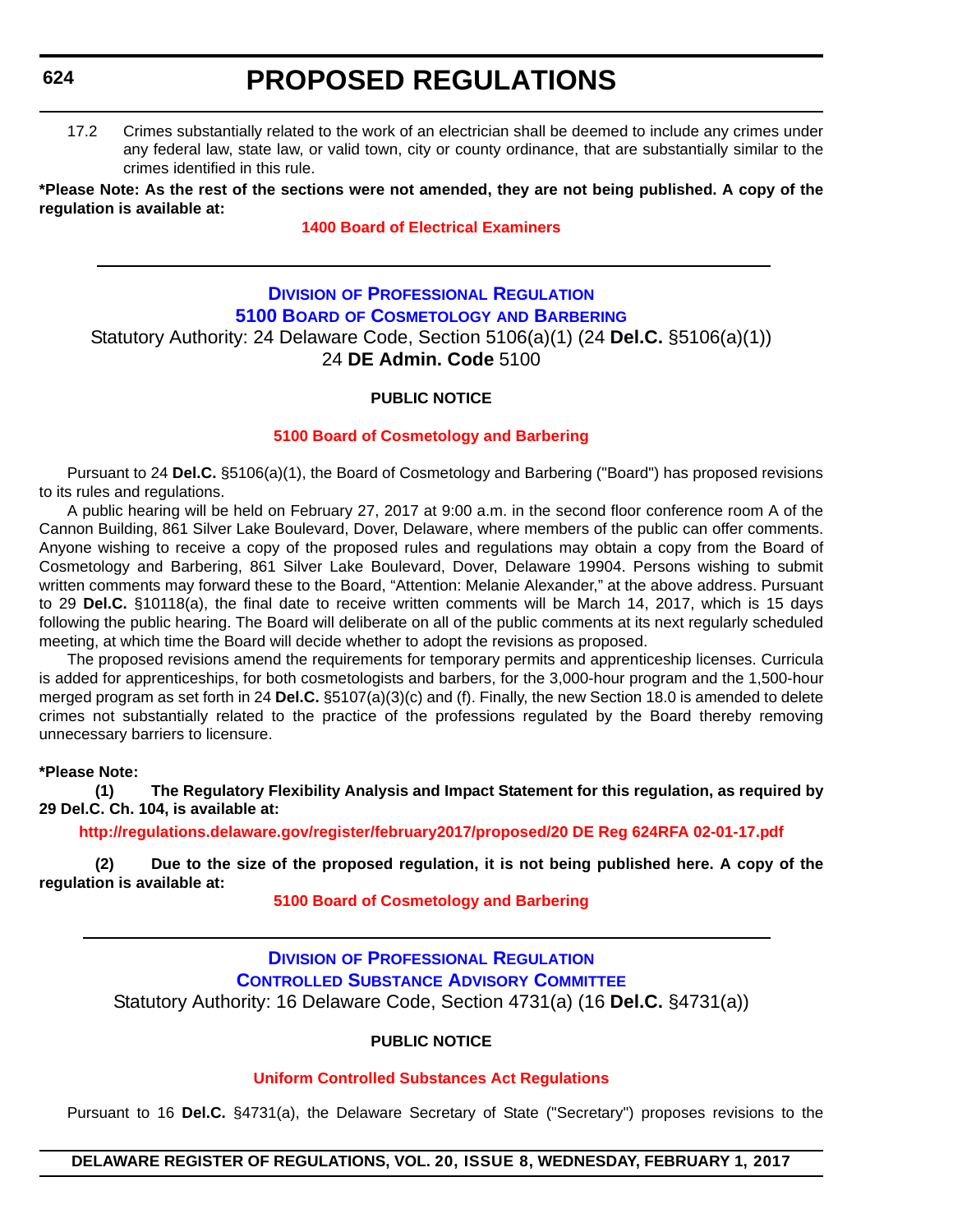Uniform Controlled Substance Act ("UCSA") rules and regulations. The proposed regulation is attached hereto as Exhibit A.

The Secretary has proposed revisions to Section 9.0 pertaining to the safe prescribing of opioid analgesics. Subsection 9.6 sets forth the requirements of the medical evaluation that must be performed by a practitioner before a subsequent prescription is issued. The new subsection 9.7 adds two exemptions to subsection 9.6. These exemptions permit continuity of care for acute pain while ensuring patient safety.

In addition, on December 15, 2016, the Secretary issued a Final Order adopting emergency regulations adding the synthetic opioid known as U-47700 to Schedule I. This Final Order was published in the Delaware *Register of Regulations* on January 1, 2017, Volume 20, Issue 7. Pursuant to the Administrative Procedure Act, the Secretary's Final Order will only be effective for a maximum of 120 days but may be renewed once for an additional period of sixty days. 29 **Del.C.** §10119(3). Therefore, the Secretary has proposed the addition of subsections 10.3.1 and 10.3.1.2 to the UCSA rules and regulations.

Any person who wishes to present written suggestions, testimony, briefs or other written materials concerning the proposed regulation should submit such comments no later than Friday, March 3, 2017 to:

Christine Mast, Administrative Specialist III Office of Controlled Substances Delaware Division of Professional Regulation Cannon Building, Suite 203 861 Silver Lake Blvd. Dover, Delaware 19904 Email: christine.mast@state.de.us Fax: (302) 739-2711.

**\*Please Note: The Regulatory Flexibility Analysis and Impact Statement for this regulation, as required by 29 Del.C. Ch. 104, is available at:**

**<http://regulations.delaware.gov/register/february2017/proposed/20 DE Reg 624aRFA 02-01-17.pdf>**

# **Uniform Controlled Substances Act Regulations** *(Break in Continuity of Sections)*

# **9.0 Safe Prescribing of Opioid Analgesics**

# *(Break in Continuity Within Section)*

9.6 Subsequent prescriptions. Subject to the exemptions set forth in subsection 9.7, Aafter the first time outpatient prescription, or after the patient has been issued outpatient prescription(s) totaling up to a seven day supply, prior to issuing a subsequent prescription for an opioid analgesic for Acute Pain, the practitioner must perform an appropriate evaluation of the patient's medical history and condition, including the following:

# *(Break in Continuity Within Section)*

- 9.7 Exemptions to subsection 9.6:
	- 9.7.1 If a patient has been discharged from an in-patient facility or out-patient surgical center, and, in the professional medical judgment of the practitioner, more than a seven-day supply of an opiate is required to treat the patient's acute medical condition, the practitioner may issue a second prescription for not more than a seven-day supply without satisfying the requirements of subsection 9.6.
	- 9.7.2 If a practitioner satisfies the requirements of subsection 9.6 at the time of the first time prescription, the practitioner may issue a subsequent prescription for not more than a seven-day supply without repeating the requirements of subsection 9.6.
- 9.78 Chronic Pain patients. In addition to the requirements of subsection 9.6, the practitioner must adhere to the following additional requirements for Chronic Pain patients:
	- 9.78.1 Query the PMP at least every six months, more frequently if clinically indicated, or whenever the patient is also being prescribed a benzodiazepine;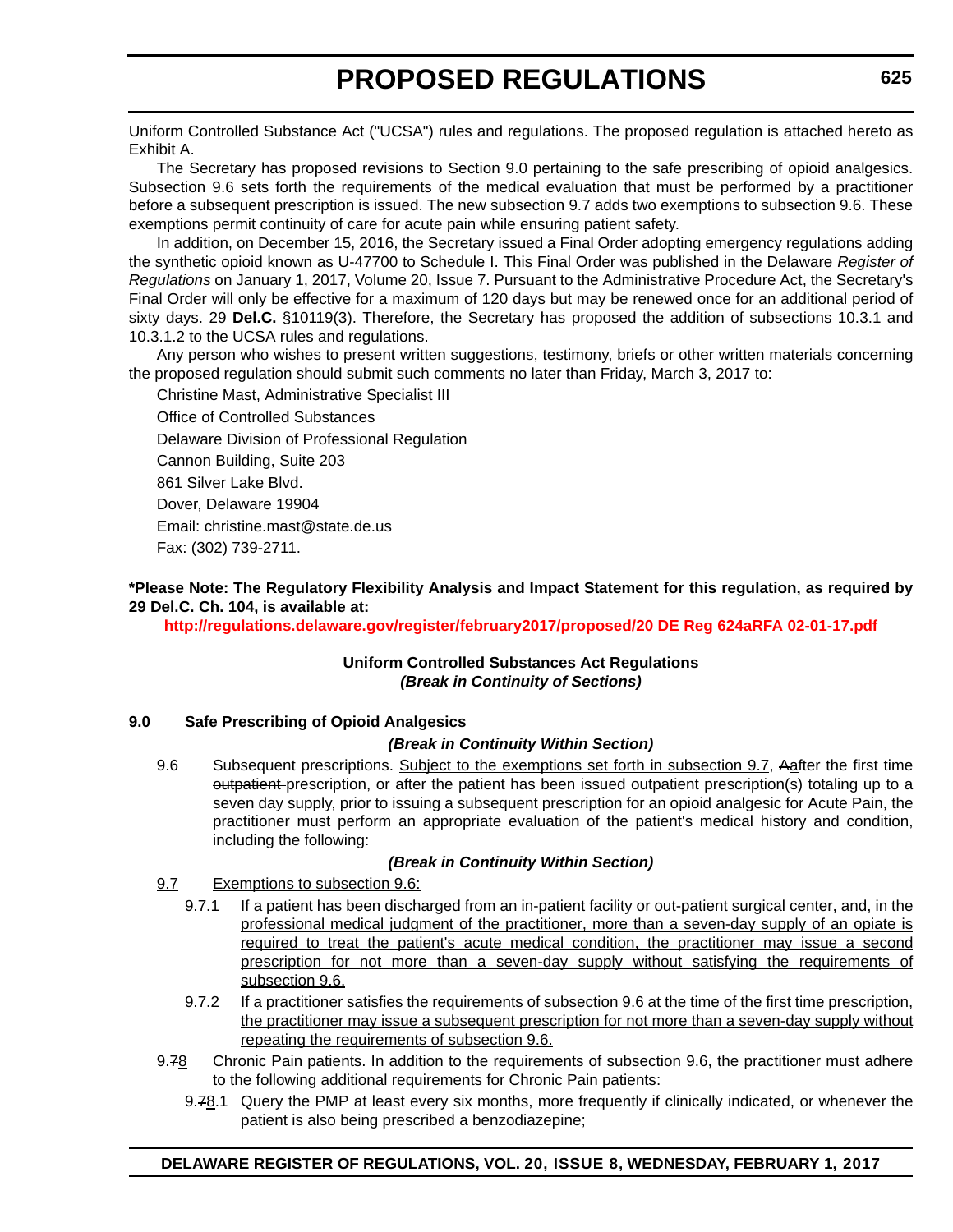- 9.78.2 Query the PMP whenever the patient is assessed to potentially be at risk for substance abuse or misuse or demonstrates such things as loss of prescription(s), requests for early refills or similar behavior;
- 9.78.3 Administer fluid drug screens at least once every six months;
- 9.78.4 Obtain a signed Treatment Agreement, pursuant to subsection 9.3.13;
- 9.78.5 Conduct a Risk Assessment as defined in subsection 9.3.10;
- 9.78.6 Document in the patient's medical record alternative treatment options that have been tried by the patient, including non-pharmacological treatments, and their adequacy with respect to providing sufficient management of pain;
- 9.78.7 Make efforts to address psychiatric and medical comorbidities concurrently, rather than sequentially, when concurrent treatment is clinically feasible; and
- 9.78.8 At the practitioner's discretion, seek a case review and consult with, or otherwise refer the patient to, a state-licensed physician who holds a subspecialty board certification in addiction psychiatry from the American Board of Psychiatry and Neurology or an addiction certification from the American Board of Addiction Medicine or an addiction specialist if any of the following occur:
	- 9.78.8.1 Adulterated drug tests;
	- 9.78.8.2 Diversion of prescribed medications; or
	- 9.78.8.3 The patient has obtained controlled substances elsewhere without disclosure to the physician, as evidenced by PMP data.
- 9.89 Practitioners treating the following patients are exempted from the requirements of this Regulation:
	- 9.89.1 Hospice care patients;
	- 9.89.2 Active cancer treatment patients;
	- 9.89.3 Patients experiencing cancer-related pain;
	- 9.89.4 Terminally ill/palliative care patients; and
	- 9.89.5 Hospital patients, during the hospital stay, including any prescription issued at the time of discharge, so long as that discharge prescription is for a quantity of a 7-day supply or less.

# **10.0 Procedures for Adoption of Regulations**

#### *(Break in Continuity Within Section)*

- 10.3 Emergency Regulations. If the Secretary of State, upon the recommendation of the Committee, finds that an imminent peril to the public health, safety or welfare requires adoption of a regulation upon fewer then twenty (20) days notice and states in writing his/her reasons for that finding, the Secretary of State may proceed without prior notice or hearing or upon any abbreviated notice and hearing he/ she finds practicable, to adopt an emergency regulation. Such rules will be effective for a period not longer than 120 days, but the adoption of an identical rule under the procedures discussed above is not precluded.
	- 10.3.1 Pursuant to 16 **Del.C.** §4713 the Secretary of State finds that the synthetic opioid, 3, 4-dichloro-N- [2-(dimethylamino)cyclohexyl]-N-methylbenzamide (also known as U-47700) and it isomers, esters, ethers, salts and salts of isomers, esters and ethers, has high potential for abuse; has no accepted medical use in treatment in the United States or lacks accepted safety for use in treatment under medical supervision, and therefore:
		- 10.3.1.2 The Secretary of State, as authorized by 16 **Del.C.** §4713, does hereby add by rule 3,4 dichloro-N-[2-(dimethylamino)cyclohexyl]-N-methylbenzamide (also known as U-47700) and it isomers, esters, ethers, salts and salts of isomers, esters and ethers, in Schedule I of the Uniform Controlled Substances Act, 16 **Del.C.** Ch. 47.

**\*Please Note: As the rest of the sections were not amended, they are not being published. A copy of the regulation is available at:**

# **[Uniform Controlled Substances Act Regulations](http://regulations.delaware.gov/register/february2017/proposed/20 DE Reg 624a 02-01-17.htm)**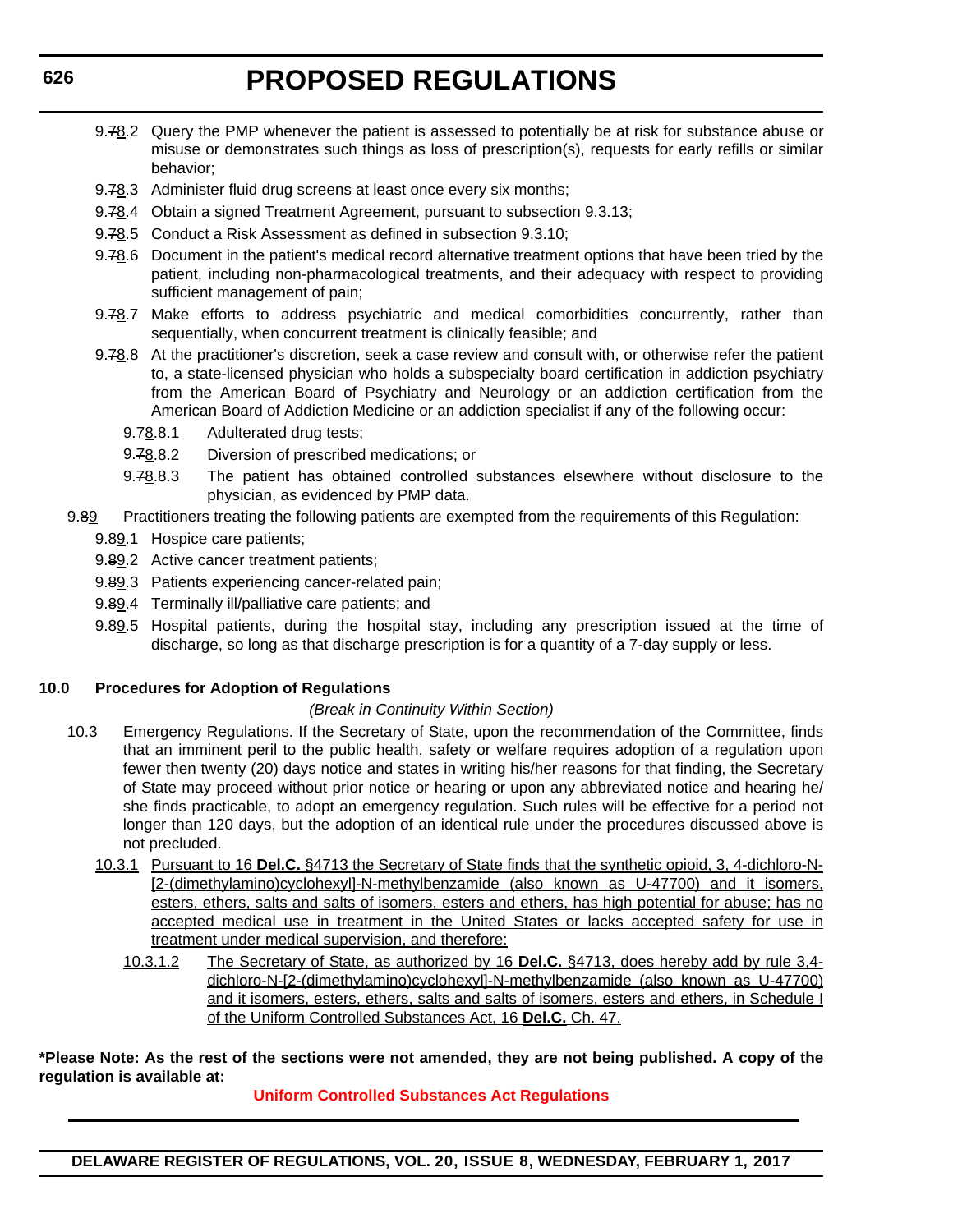### **Symbol Key**

Arial type indicates the text existing prior to the regulation being promulgated. Underlined text indicates new text added at the time of the proposed action. Language which is stricken through indicates text being deleted. **Bracketed Bold language]** indicates text added at the time the final order was issued. **Bracketed bold stricken through]** indicates language deleted at the time the final order was issued.

### **Final Regulations**

The opportunity for public comment shall be held open for a minimum of 30 days after the proposal is published in the *Register of Regulations*. At the conclusion of all hearings and after receipt within the time allowed of all written materials, upon all the testimonial and written evidence and information submitted, together with summaries of the evidence and information by subordinates, the agency shall determine whether a regulation should be adopted, amended or repealed and shall issue its conclusion in an order which shall include: (1) A brief summary of the evidence and information submitted; (2) A brief summary of its findings of fact with respect to the evidence and information, except where a rule of procedure is being adopted or amended; (3) A decision to adopt, amend or repeal a regulation or to take no action and the decision shall be supported by its findings on the evidence and information received; (4) The exact text and citation of such regulation adopted, amended or repealed; (5) The effective date of the order; (6) Any other findings or conclusions required by the law under which the agency has authority to act; and (7) The signature of at least a quorum of the agency members.

The effective date of an order which adopts, amends or repeals a regulation shall be not less than 10 days from the date the order adopting, amending or repealing a regulation has been published in its final form in the *Register of Regulations*, unless such adoption, amendment or repeal qualifies as an emergency under §10119.

## **[DELAWARE RIVER BASIN COMMISSION](http://www.state.nj.us/drbc/)**

#### **ORDER**

### **Notice of Final Rulemaking: Regulatory Program Fees and Water Supply Charges**

#### **[Amendments to the Rules of Practice and Procedure Concerning Regulatory Program Fees and to the](#page-4-0)  Basin Regulations - Water Supply Charges Concerning Rates**

**Proposed:** Delaware *Register of Regulations* (19 **DE Reg.** 1052-1057 (06/01/2016)) on June 1, 2016. **Adopted:** December 14, 2016 by the Delaware River Basin Commission, Pamela M. Bush, Esq., Secretary. **Filed:** December 29, 2016 as a final regulation. **Effective:** January 1, 2017.

**Summary:** The Commission amends the *Rules of Practice and Procedure and the Basin Regulations - Water Supply Charges*, respectively, to adopt a new project review fee structure and provide for automatic inflation adjustments. These changes are also incorporated into the Commission's Comprehensive Plan.

**Contact:** Richard C. Gore, Director of Administration and Finance, 609-883-9500, ext. 201.

#### **Supplementary Information:**

Background. The Delaware River Basin Commission ("DRBC" or "Commission") is a Federal-interstate compact agency charged with managing the water resources of the Delaware River Basin on a regional basis without regard to political boundaries. Its members are the governors of the four basin states - Delaware, New Jersey, New York and Pennsylvania - and on behalf of the federal government, the North Atlantic Division Commander of the U.S. Army Corps of Engineers. The Commission is not subject to the requirements of the Delaware Administrative Procedure Act. The purpose of this notice is to advise the public that duly adopted regulations of the Commission have been filed with the state in accordance with Section 14.2 of the Delaware River Basin Compact.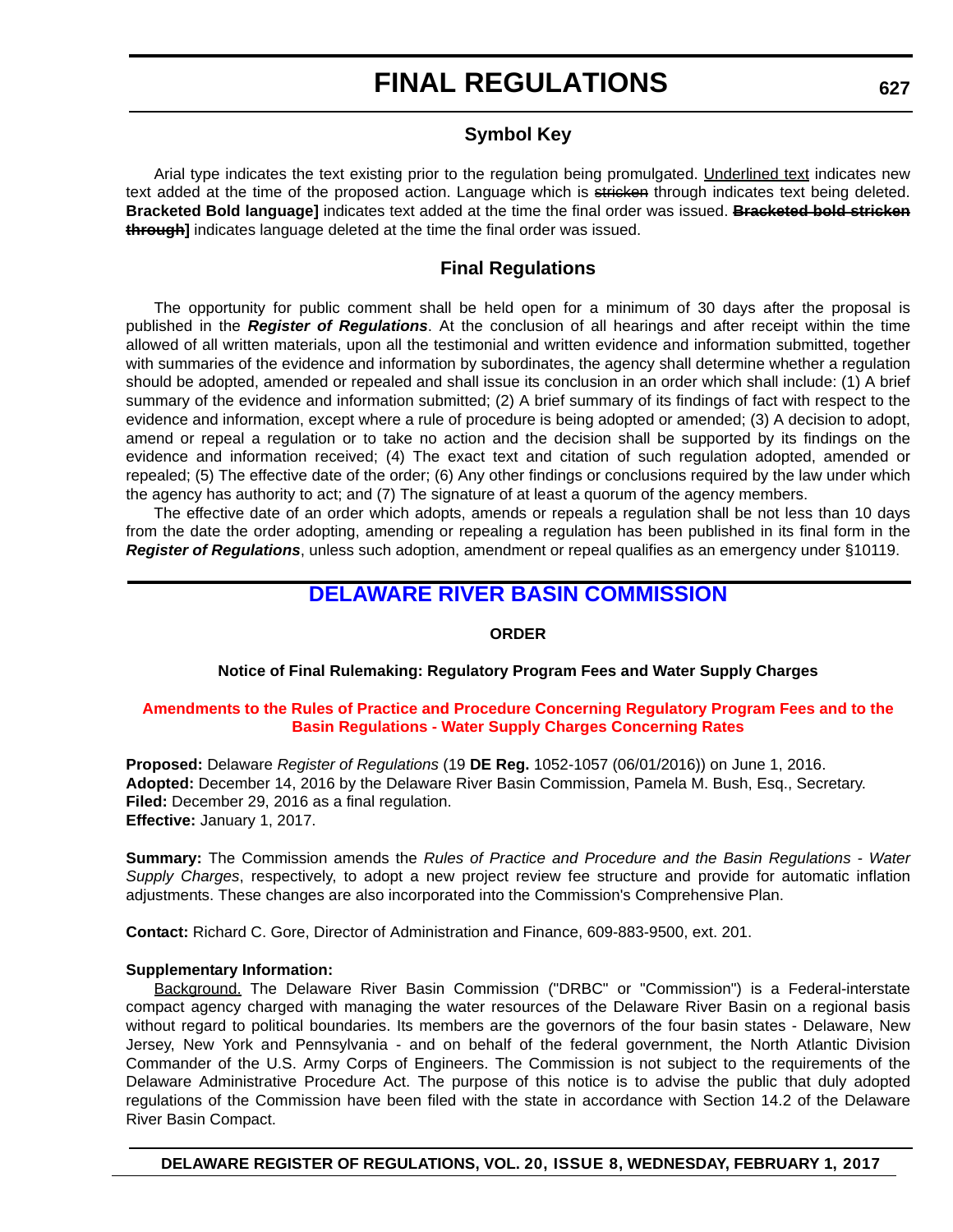By Resolution No. 2016-9 on December 14, 2016 the Commission approved a comprehensive revision of its project review fee structure, including an automatic annual indexed inflation adjustment for most fees. An inflation adjustment was also approved for DRBC's water supply charges rates applicable to consumptive and nonconsumptive surface water withdrawals. The changes to DRBC's regulatory program fees are designed to provide a more predictable and sustainable source of revenues and to close the annual gap in funding needed to support DRBC's project review program. They also adjust the fees program to better align with the One Process/One Permit Program instituted earlier in 2016. The changes to DRBC's water supply charges regulations are designed to help revenues assigned to DRBC's Water Supply Storage Facilities Fund keep pace with inflation.

Public Process. A Notice of Proposed Rulemaking and Public Hearing was posted to the Commission's website on May 9, 2016. A detailed set of questions and answers about the proposal ("FAQs") and a press release accompanied the May 9, 2016 web posting. On May 10, 2016, an email alert, including a link to the notice and supporting documents, was transmitted to all parties subscribed to DRBC's list serve. Notice of the proposed rules was published in the *Federal Register* at 81 FR 35662, June 3, 2016 and appeared in the Delaware *Register of Regulations*, 19 **DE Reg.** 1052, June 1, 2016; *New Jersey Register*, 48 N.J.R. 949, June 6, 2016; *New York State Register*, May 25, 2016 (page 1); and *Pennsylvania Bulletin*, 46 Pa.B. 2967, June 11, 2016. DRBC staff hosted a public informational meeting on the proposal on Wednesday, June 15, 2016 in Washington Crossing, Pa., including presentations by staff and informal questions and answers. The FAQs posted on the Commission's website were thereafter supplemented with questions and responses offered during the informational meeting. A public hearing on the proposed amendments took place at the Commission's office building in West Trenton, N.J. on July 27, 2016 and written comments were accepted through August 12, 2016.

In response to the written and oral comments submitted on the draft rules, staff developed a detailed comment and response document, including modest changes to the rule text. After careful consideration and consultation with staff on the comments and proposed changes to the draft rules, the Commissioners determined that the changes were appropriate, responsive to the public's concerns and a logical outgrowth of the rules as proposed. The changes and the staff response to comments were adopted by unanimous vote of the Commissioners to approve Resolution No. 2016-9 at the Commission's public business meeting on December 14, 2016.

Additional materials. The following additional materials can be found on the Commission's web site, www.drbc.net:

- Resolution No. 2016-9, at http://www.nj.gov/drbc/library/documents/Res2016-09 Fee-Rule.pdf. Attachments to the resolution include a redline version of the regulatory program fees rule text, showing changes between the draft and final versions of the new rule; and a redline version of the schedule of water charges, comparing the text that has been in place since 2011 with the text of this final rule.
- The detailed comment and response document prepared by staff and adopted by the Commission when it approved the final rule on December 14, 2016, at http://www.nj.gov/drbc/library/documents/regs/ CR\_fees-rulemaking121416.pdf.
- A questions and answers document ("FAQs") prepared by staff to explain the purpose and effect of the rule changes, at http://www.nj.gov/drbc/library/documents/FAQ\_fees-charges121416.pdf.
- The Commission's press release dated December 14, 2016, announcing adoption of the project review fees restructuring and amendment of the schedule of water charges, at http://www.nj.gov/drbc/home/ newsroom/news/approved/20161214\_newsrel\_fees.html.
- Updated versions of the *Rules of Practice and Procedure* and the *Basin Regulations Water Supply Charges*, at http://www.nj.gov/drbc/about/regulations/.

For the reasons set forth in the preamble, the Delaware River Basin Commission has amended parts 401 and 420 of title 18 of the Code of Federal Regulations as set forth below:

#### PART 401 – RULES OF PRACTICE AND PROCEDURE

[18 CFR 401 has been amended by a new § 401.43 which reads as follows:]

#### § 401.43 Regulatory program fees.

(a) Purpose. The purpose of this section is to provide an adequate, stable and reliable stream of revenue to cover the cost of the Commission's regulatory program activities, an important means by which the Commission coordinates management of the shared water resources of the Basin. Activities to be covered by the fees include the review of applications for projects that are subject to review under the *Delaware River Basin Compact* and implementing regulations; and ongoing activities associated with such projects, including but not limited to, effluent

### **DELAWARE REGISTER OF REGULATIONS, VOL. 20, ISSUE 8, WEDNESDAY, FEBRUARY 1, 2017**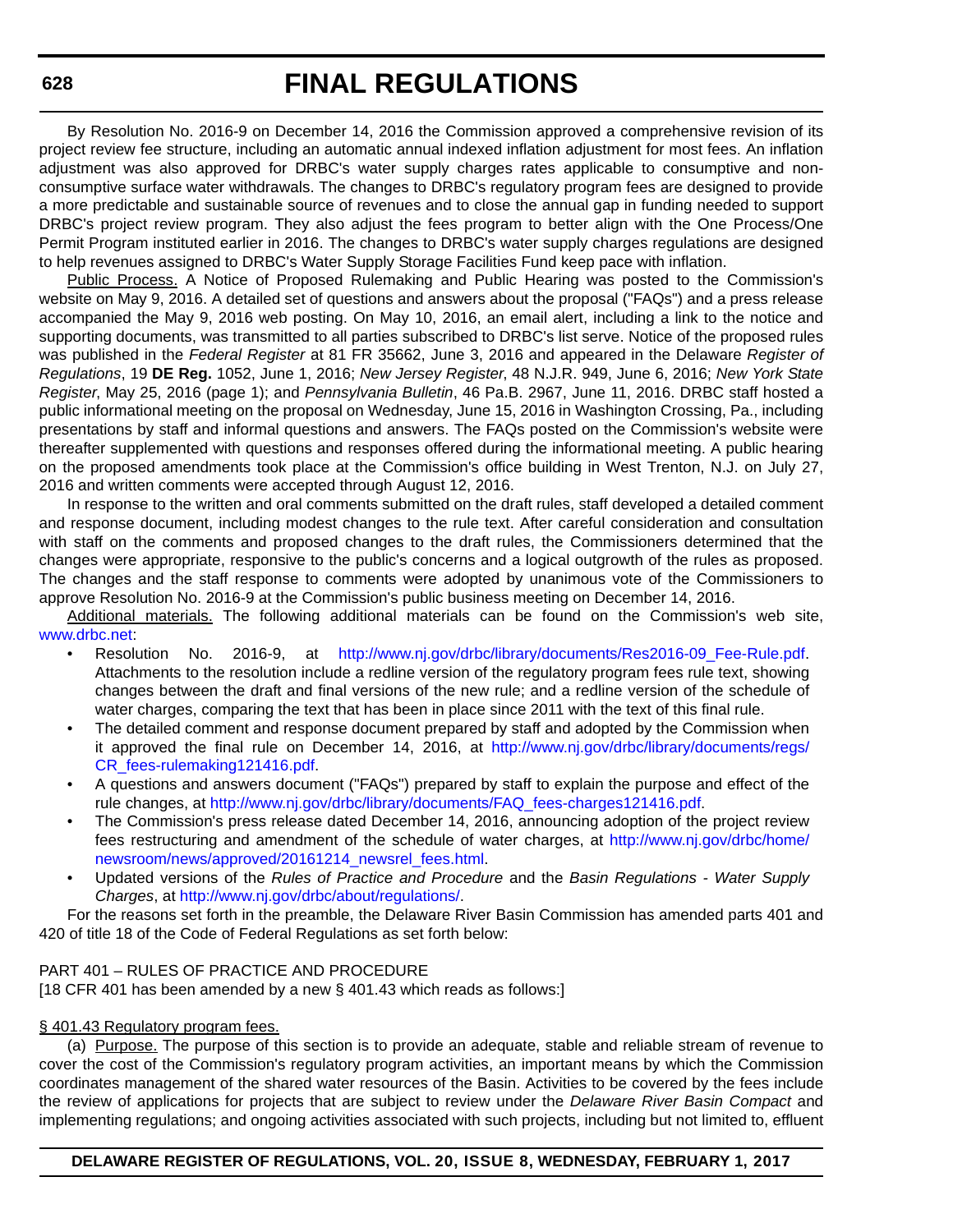and ambient monitoring, data analysis, hydrodynamic and water quality modeling, and coordination with state and federal agencies.

(b) Types of fees. The following types of fees are established by this section:

(1) Docket Application Fee. Except as set forth in paragraph (b)(1)(iii) of this section, the docket application fee shall apply to:

(i) Project requiring a DRBC-issued docket or permit. Any project that, in accordance with the *Delaware River Basin Compact* and DRBC regulations, requires a Commission-issued docket or permit, whether it be a new or existing project for which the Commission has not yet issued an approval or a project for which the renewal of a previous Commission approval is required.

(ii) Project requiring inclusion in the comprehensive plan. Any project that in accordance with section 11 or section 13.1 of the *Delaware River Basin Compact* and DRBC regulations must be added to the Comprehensive Plan (also, "Plan"). In addition to any new project required to be included in the Plan, such projects include existing projects that in accordance with section 13.1 of the *Compact* are required to be included in the Plan and which were not previously added to the Plan. Any existing project that is changed substantially from the project as described in the Plan shall be deemed to be a new and different project for purposes of this section.

(iii) Exemptions. The docket application fee shall not apply to:

(A) Any project for which the Signatory Party Agency serves as lead under the One Permit Program rule (§ 401.42), unless such project must be added by the Commission to the Comprehensive Plan.

(B) Any project for which an agency, authority or commission of a signatory to the *Compact* is the primary sponsor. Projects sponsored by political subdivisions of the signatory states shall not be included in this exemption. For purposes of this section "political subdivisions" shall include without limitation municipalities, municipal utility authorities, municipal development corporations, and all other entities not directly under the budgetary and administrative control of the Commission's members.

(2) Annual monitoring and coordination fee. -- (i) Except as provided in paragraph (ii) below, an annual monitoring and coordination fee shall apply to each active water allocation or wastewater discharge approval issued pursuant to the *Compact* and implementing regulations, regardless of whether the approval was issued by the Commission in the form of a docket, permit or other instrument, or by a Signatory Party Agency under the One Permit Program rule (§ 401.42). The fee shall be based on the amount of a project's approved monthly water allocation and/or approved daily discharge capacity.

(ii) For any withdrawal or diversion covered in part by a certificate of entitlement issued pursuant to 18 CFR § 420.31-32 of the water supply charges regulations, the annual monitoring and coordination fee shall be based on the allocated amount, if any, in excess of the quantity specified in the entitlement.

(3) Alternative Review Fee. In instances where the Commission's activities and related costs associated with the review of an existing or proposed project are expected to involve extraordinary time and expense, an alternative review fee equal to the Commission's actual costs may be imposed. The Executive Director shall inform the project sponsor in writing when the alternative review fee is to be applied and may require advance payment in the amount of the Commission's projected costs. Instances in which the alternative review fee may apply include, but are not limited to, matters in which:

(i) DRBC staff perform a detailed pre-application review, including but not limited to the performance or review of modeling and/or analysis to identify target limits for wastewater discharges.

(ii) DRBC staff perform or review complex modeling in connection with the design of a wastewater discharge diffuser system.

(iii) DRBC manages a public process for which the degree of public involvement results in extraordinary effort and expense, including but not limited to, costs associated with multiple stakeholder meetings, special public hearings, and/or voluminous public comment.

(iv) DRBC conducts or is required to engage third parties to conduct additional analyses or evaluations of a project in response to a court order.

(4) Additional fees. -- (i) Emergency approval. A request for an emergency certificate under § 401.40 to waive or amend a docket condition shall be subject to a minimum fee in accordance with paragraph (e) of this section. An alternative review fee also may be charged in accordance with paragraph (b)(3) of this section.

(ii) Late filed renewal application. Any renewal application submitted fewer than 120 calendar days in advance of the expiration date or after such other date specified in the docket or permit or letter of the Executive Director for filing a renewal application shall be subject to a late filed renewal application charge in excess of the otherwise applicable fee.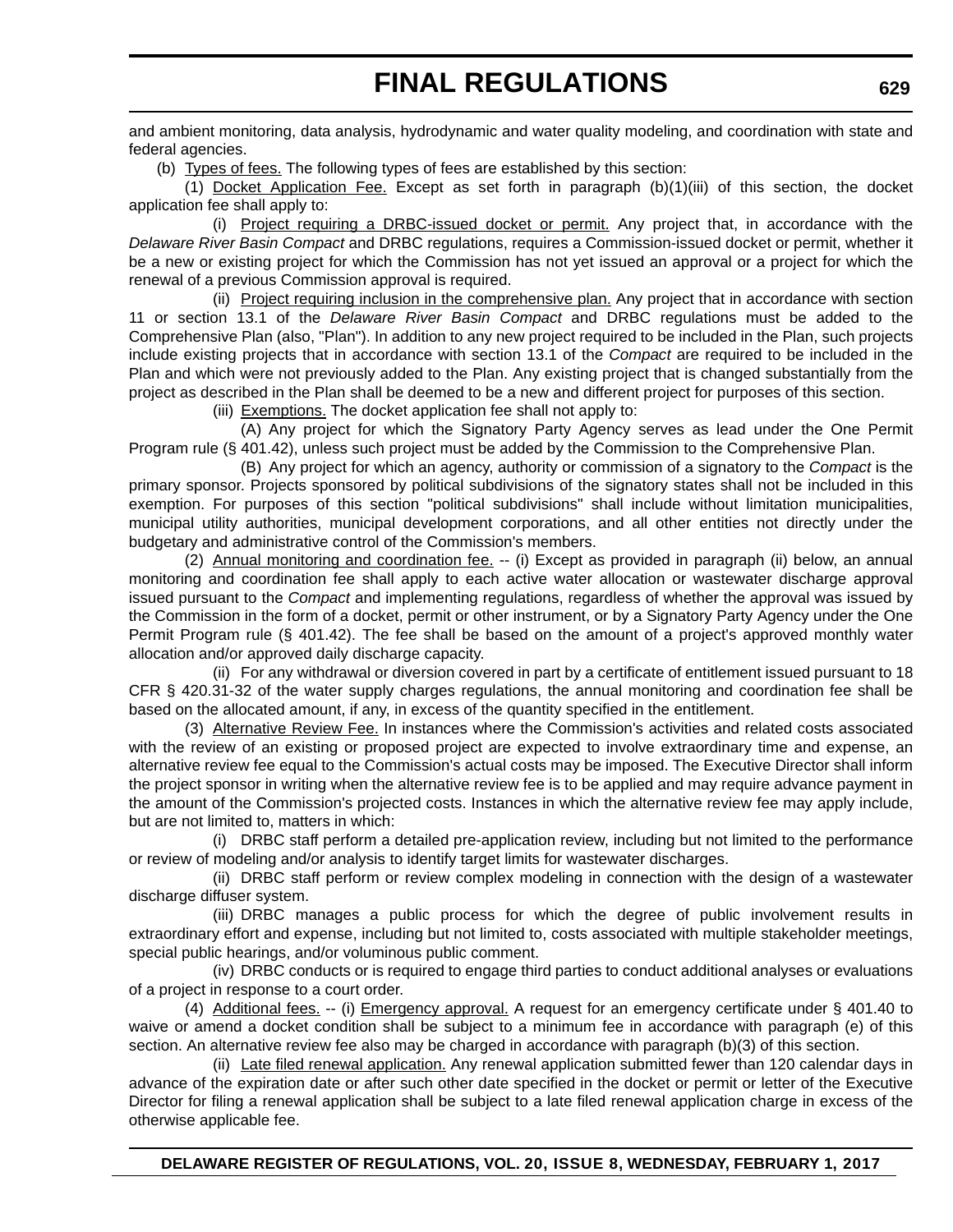# **FINAL REGULATIONS**

(iii) Modification of a DRBC approval. Following Commission action on a project, each project revision or modification that the Executive Director deems substantial shall require an additional docket application fee calculated in accordance with paragraph (e) of this section and subject to an alternative review fee in accordance with paragraph (b)(3) of this section.

(iv) Name change. Each project with a docket or permit issued by the DRBC or by a Signatory Party Agency pursuant to the One Permit Program rule (§ 401.42) will be charged an administrative fee as set forth in paragraph (e) of this section.

(v) Change of ownership. Each project that undergoes a "change in ownership" as that term is defined at 18 CFR 420.31(e)(2) will be charged an administrative fee as set forth in paragraph (e) of this section.

(c) Indexed adjustment. On July 1 of every year, beginning July 1, 2017, all fees established by this section will increase commensurate with any increase in the annual April 12-month Consumer Price Index (CPI) for Philadelphia, published by the U.S. Bureau of Labor Statistics during that year.<sup>1</sup> In any year in which the April 12month CPI for Philadelphia declines or shows no change, the docket application fee and annual monitoring and coordination fee will remain unchanged. Following any indexed adjustment made under this paragraph (c), a revised fee schedule will be published in the Federal Register by July 1 and posted on the Commission's website. Interested parties may also obtain the fee schedule by contacting the Commission directly during business hours.

<sup>1</sup> Consumer Price Index – U / Series ID: CWURA102SA0 / Not Seasonally Adjusted / Area: Philadelphia-Wilmington-Atlantic City, PA-NJ-DE-MD / Item: All items / Base Period: 1982-84=100.

(d) Late payment charge. When any fee established by this section remains unpaid 30 calendar days after the payment due date provided on the Commission's invoice, an incremental charge equal to 2% of the amount owed shall be automatically assessed. Such charge shall be assessed every 30 days thereafter until the total amount owed, including any late payment charges has been paid in full.

(e) Fee schedules. The fees described in this section shall be as follows.

| Project Type            | <b>Docket Application Fee</b>                                                                                                                                     | Fee Maximum                                                         |
|-------------------------|-------------------------------------------------------------------------------------------------------------------------------------------------------------------|---------------------------------------------------------------------|
| <b>Water Allocation</b> | \$400 per million gallons/month<br>of allocation <sup>1</sup> , not to exceed<br>$$15,0001$ .<br>Fee is doubled for any portion to<br>be exported from the basin. | Greater of: $$15,0001$ or<br><b>Alternative Review Fee</b>          |
| Wastewater Discharge    | Private projects: \$1,000 <sup>1</sup><br>\$500 <sup>1</sup><br>Public projects:                                                                                  | <b>Alternative Review Fee</b>                                       |
| Other                   | 0.4% of project cost up to<br>\$10,000,000 plus<br>0.12% of project cost above<br>\$10,000,000 (if applicable), not to<br>exceed \$75,000 <sup>1</sup>            | Greater of:<br>\$75,000 <sup>1</sup> or Alter-<br>native Review Fee |

### TABLE 1 TO §401.43--DOCKET APPLICATION FILING FEE

<sup>1</sup> Subject to annual adjustment in accordance with paragraph (c) of this section.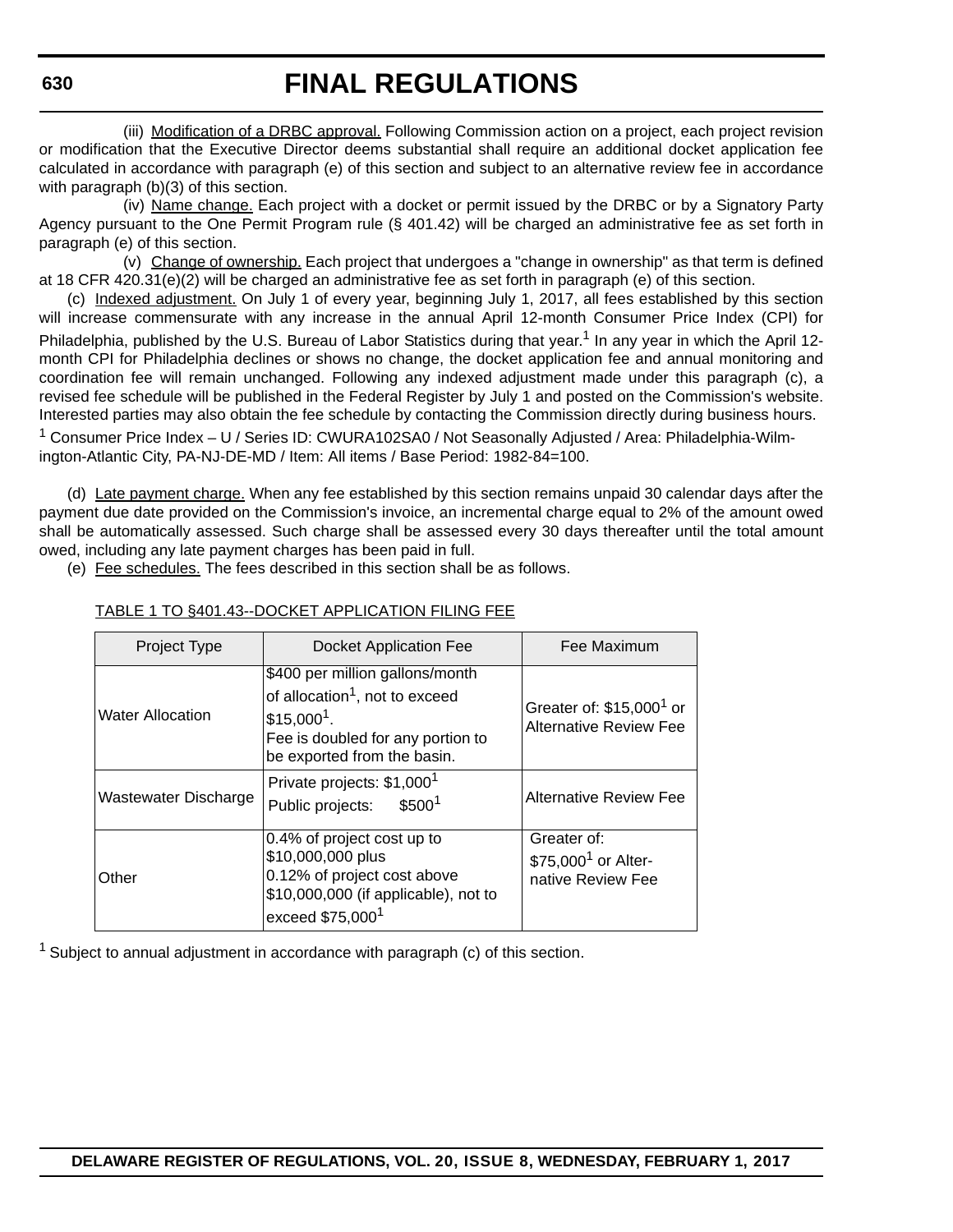| <b>Water Allocation</b> | Annual Fee           | Allocation                       |
|-------------------------|----------------------|----------------------------------|
|                         | \$300 <sup>1</sup>   | $< 4.99$ mgm                     |
|                         | \$450 <sup>1</sup>   | 5.00 to 49.99 mgm                |
|                         | \$650 <sup>1</sup>   | 50.00 to 499.99 mgm              |
|                         | $$825^1$             | 500.00 to 9,999.99 mgm           |
|                         | \$1,000 <sup>1</sup> | $>$ or = to 10,000 mgm           |
| Wastewater Discharge    | <b>Annual Fee</b>    | <b>Discharge Design Capacity</b> |
|                         | \$300 <sup>1</sup>   | $< 0.05$ mgd                     |
|                         | \$610 <sup>1</sup>   | 0.05 to 1 mgd                    |
|                         | \$820 <sup>1</sup>   | 1 to 10 $mgd$                    |
|                         | \$1,000 <sup>1</sup> | $>10$ mgd                        |
|                         |                      |                                  |

TABLE 2 to §401.43--ANNUAL MONITORING AND COORDINATION FEE

<sup>1</sup> Subject to annual adjustment in accordance with paragraph (c) of this section.

### TABLE 3 to §401.43--ADDITIONAL FEES

| <b>Proposed Action</b>                            | Fee                                                                                                                       | Fee Maximum                   |
|---------------------------------------------------|---------------------------------------------------------------------------------------------------------------------------|-------------------------------|
| Emergency Approval \$5,000<br>Under 18 CFR 401.40 |                                                                                                                           | <b>Alternative Review Fee</b> |
| Late Filed Renewal \$2,000<br>Surcharge           |                                                                                                                           |                               |
| Modification of a DRBC<br>Approval                | At Executive Director's discretion,<br>Docket Application Fee for the Alternative Review Fee<br>appropriate project type. |                               |
| Name change                                       | \$1,000 <sup>1</sup>                                                                                                      |                               |
| Change of Ownership                               | \$1,500 <sup>1</sup>                                                                                                      |                               |

 $1$  Subject to annual adjustment in accordance with paragraph (c) of this section.

PART 420 – BASIN REGULATIONS – WATER SUPPLY CHARGES

[18 CFR § 420.41 has been revised to read as follows:]

#### § 420.41Schedule of water charges.

The schedule of water charges established in accordance with § 420.22 shall be as follows:

(a) \$80 per million gallons for consumptive use, subject to paragraph (c) of this section; and

(b) \$0.80 per million gallons for non-consumptive use, subject to paragraph (c) of this section.

(c) On July 1 of every year, beginning July 1, 2017, the rates established by this section will increase commensurate with any increase in the annual April 12-month Consumer Price Index (CPI) for Philadelphia, published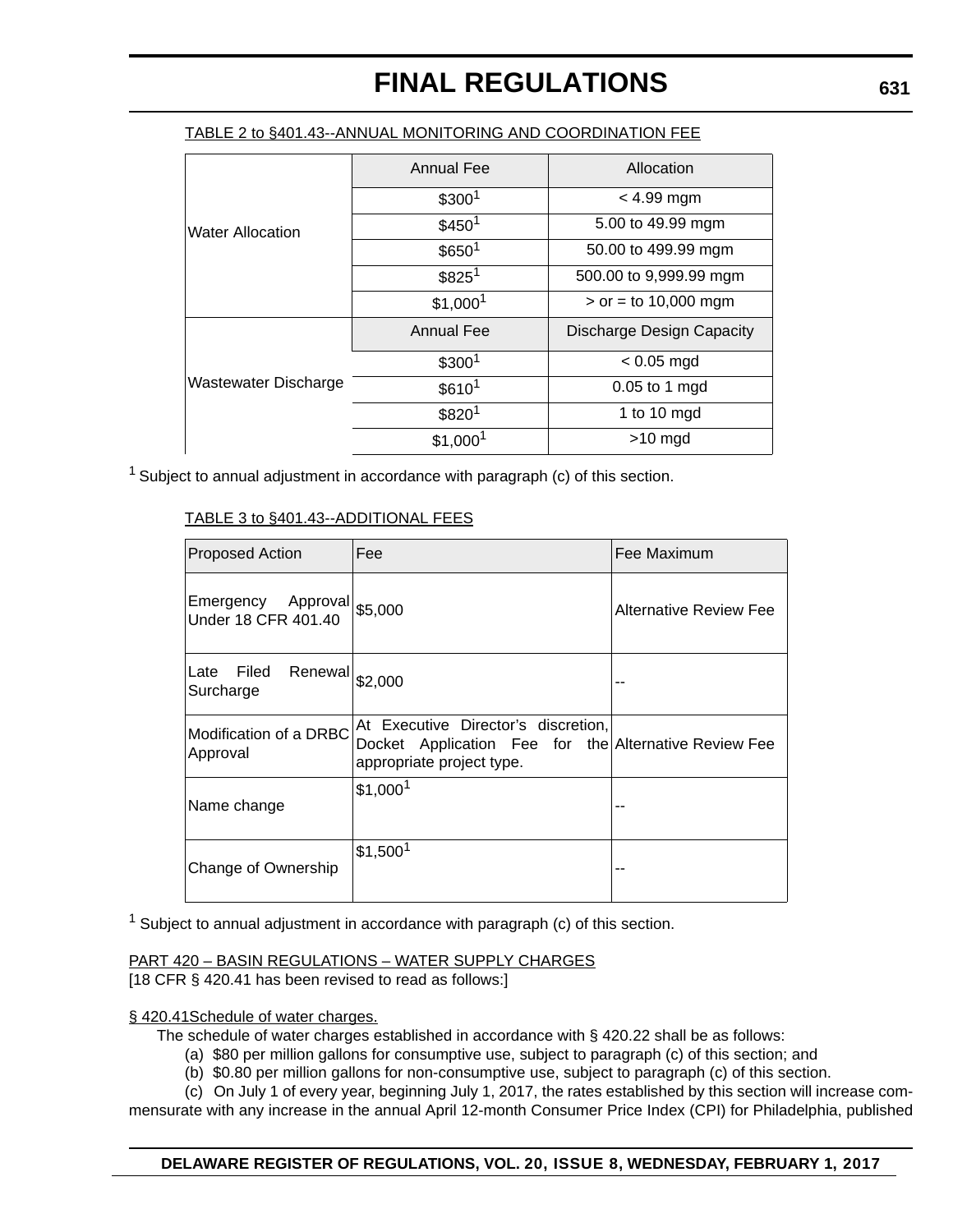# **FINAL REGULATIONS**

by the U.S. Bureau of Labor Statistics during that year.<sup>1</sup> In any year in which the April 12-month CPI for Philadelphia declines or shows no change, the water charges rates will remain unchanged. Following any indexed adjustment made under this paragraph (c), revised consumptive and non-consumptive use rates will be published in the Federal Register by July 1 and posted on the Commission's website. Interested parties may also obtain the rates by contacting the Commission directly during business hours.

<sup>1</sup> Consumer Price Index – U / Series ID: CWURA102SA0 / Not Seasonally Adjusted / Area: Philadelphia-Wilmington-Atlantic City, PA-NJ-DE-MD / Item: All items / Base Period: 1982-84=100.

Dated: December 29, 2016

Pamela M. Bush, Commission Secretary

## **[DEPARTMENT OF EDUCATION](http://www.doe.k12.de.us/)**

**OFFICE OF [THE SECRETARY](https://pubapps.doe.k12.de.us/EducationalDirectoryPublic/pages/DDOE/Branches.aspx?page=branches&BID=1)**

Statutory Authority: 14 Delaware Code, Section 122(b) (14 **Del.C.** §122(b))

14 **DE Admin. Code** 260

### **REGULATORY IMPLEMENTING ORDER**

### **[260 General Administrative Review Procedures for the Child and Adult Care Food Programs of the United](#page-4-0)  States Department of Agriculture CACFP/USDA**

### **I. SUMMARY OF THE EVIDENCE AND INFORMATION SUBMITTED**

The Secretary of Education intends to repeal 14 **DE Admin. Code** 260 General Administrative Review Procedures for the Child and Adult Care Food Programs of the United States Department of Agriculture CACFP/ USDA. This regulation is being repealed as it is outdated and determined to be no longer needed. Districts and charter schools participating in these child nutrition programs are required to follow federal law governing these programs (known as Healthy, Hunger-Free Kids Act of 2010, 42 U.S.C. § 1751, et seq.). This federal law creates a high standard for program requirements that exceed the current regulation.

Notice of the proposed regulation repeal was published in the *News Journal* and the *Delaware State News* on December 1, 2016, in the form hereto attached as Exhibit "A". No comments were received.

### **II. FINDINGS OF FACTS**

The Secretary finds that it is appropriate to repeal 14 **DE Admin. Code** 260 General Administrative Review Procedures for the Child and Adult Care Food Programs of the United States Department of Agriculture CACFP/ USDA as it is outdated and determined to be no longer needed.

### **III. DECISION TO AMEND THE REGULATION**

For the foregoing reasons, the Secretary concludes that it is appropriate to repeal 14 **DE Admin. Code** 260 General Administrative Review Procedures for the Child and Adult Care Food Programs of the United States Department of Agriculture CACFP/USDA. Therefore, pursuant to 14 **Del.C.** §122, 14 **DE Admin. Code** 260 General Administrative Review Procedures for the Child and Adult Care Food Programs of the United States Department of Agriculture CACFP/USDA attached hereto as Exhibit "B" is hereby repealed.

### **IV. TEXT AND CITATION**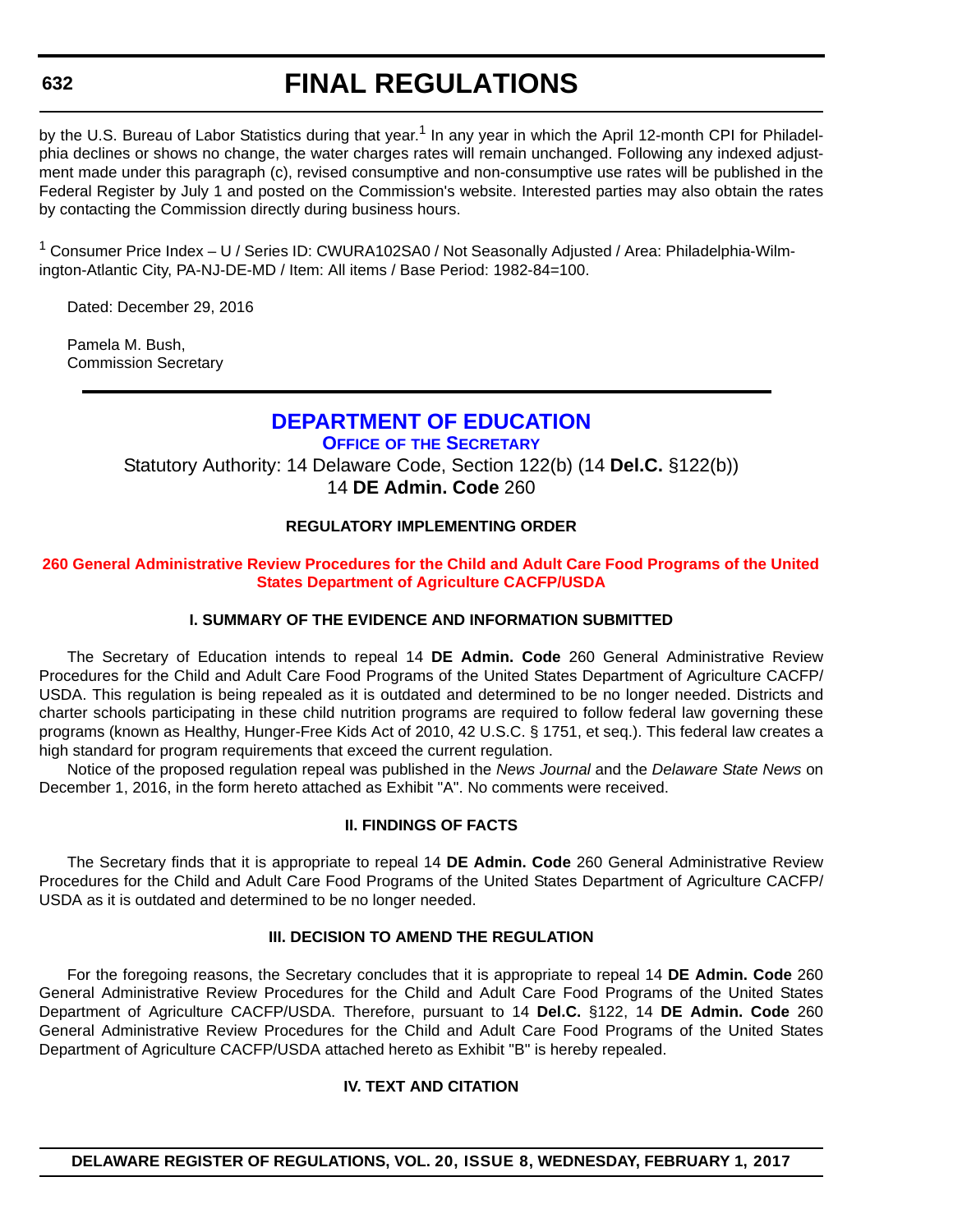The text of 14 **DE Admin. Code** 260 General Administrative Review Procedures for the Child and Adult Care Food Programs of the United States Department of Agriculture CACFP/USDA in the form attached hereto as Exhibit "B" is hereby repealed.

### **V. EFFECTIVE DATE OF ORDER**

The actions hereinabove referred to were taken by the Secretary pursuant to 14 **Del.C.** §122 on January 19, 2017. The effective date of this Order shall be ten (10) days from the date this Order is published in the Delaware *Register of Regulations*.

**IT IS SO ORDERED** the 19<sup>th</sup> day of January 2017.

**Department of Education** Steven H. Godowsky, Secretary of Education Approved this 19<sup>th</sup> day of January 2017.

**\*Please note that no changes were made to the regulation as originally proposed and published in the December 2016 issue of the** *Register* **at page 396 (20 DE Reg. 396). Therefore, the final regulation is not being republished. A copy of the final regulation is available at:**

**[260 General Administrative Review Procedures for the Child and Adult Care Food Programs of the United](http://regulations.delaware.gov/register/february2017/final/20 DE Reg 632 02-01-17.htm)  States Department of Agriculture CACFP/USDA**

> **OFFICE OF [THE SECRETARY](https://pubapps.doe.k12.de.us/EducationalDirectoryPublic/pages/DDOE/Branches.aspx?page=branches&BID=1)** Statutory Authority: 14 Delaware Code, Section 122(b) (14 **Del.C.** §122(b)) 14 **DE Admin. Code** 262

### **REGULATORY IMPLEMENTING ORDER**

### **262 General Administrative Appeal Procedures for National School Lunch Programs (NSLP), the School [Breakfast Program \(SBP\) and the After School Snack Program \(ASSP\) of the United States Department of](#page-4-0)  Agriculture (USDA) Fiscal Action**

### **I. SUMMARY OF THE EVIDENCE AND INFORMATION SUBMITTED**

The Secretary of Education intends to repeal 14 **DE Admin. Code** 262 General Administrative Appeal Procedures for National School Lunch Program (NSLP), the School Breakfast Program (SBP) and the After School Snack Program (ASSP) of the United States Department of Agriculture (USDA) Fiscal Action. This regulation is being repealed as it is outdated and determined to be no longer needed. Districts and charter schools participating in these child nutrition programs are required to follow federal law governing these programs (known as Healthy, Hunger-Free Kids Act of 2010, 42 U.S.C. § 1751, et seq.). This federal law creates a high standard for program requirements that exceed the current regulation.

Notice of the proposed regulation repeal was published in the *News Journal* and the *Delaware State News* on December 1, 2016, in the form hereto attached as Exhibit "A". No comments were received.

### **II. FINDINGS OF FACTS**

The Secretary finds that it is appropriate to repeal 14 **DE Admin. Code** 262 General Administrative Appeal Procedures for National School Lunch Program (NSLP), the School Breakfast Program (SBP) and the After School Snack Program (ASSP) of the United States Department of Agriculture (USDA) Fiscal Action as it is outdated and determined to be no longer needed.

### **III. DECISION TO AMEND THE REGULATION**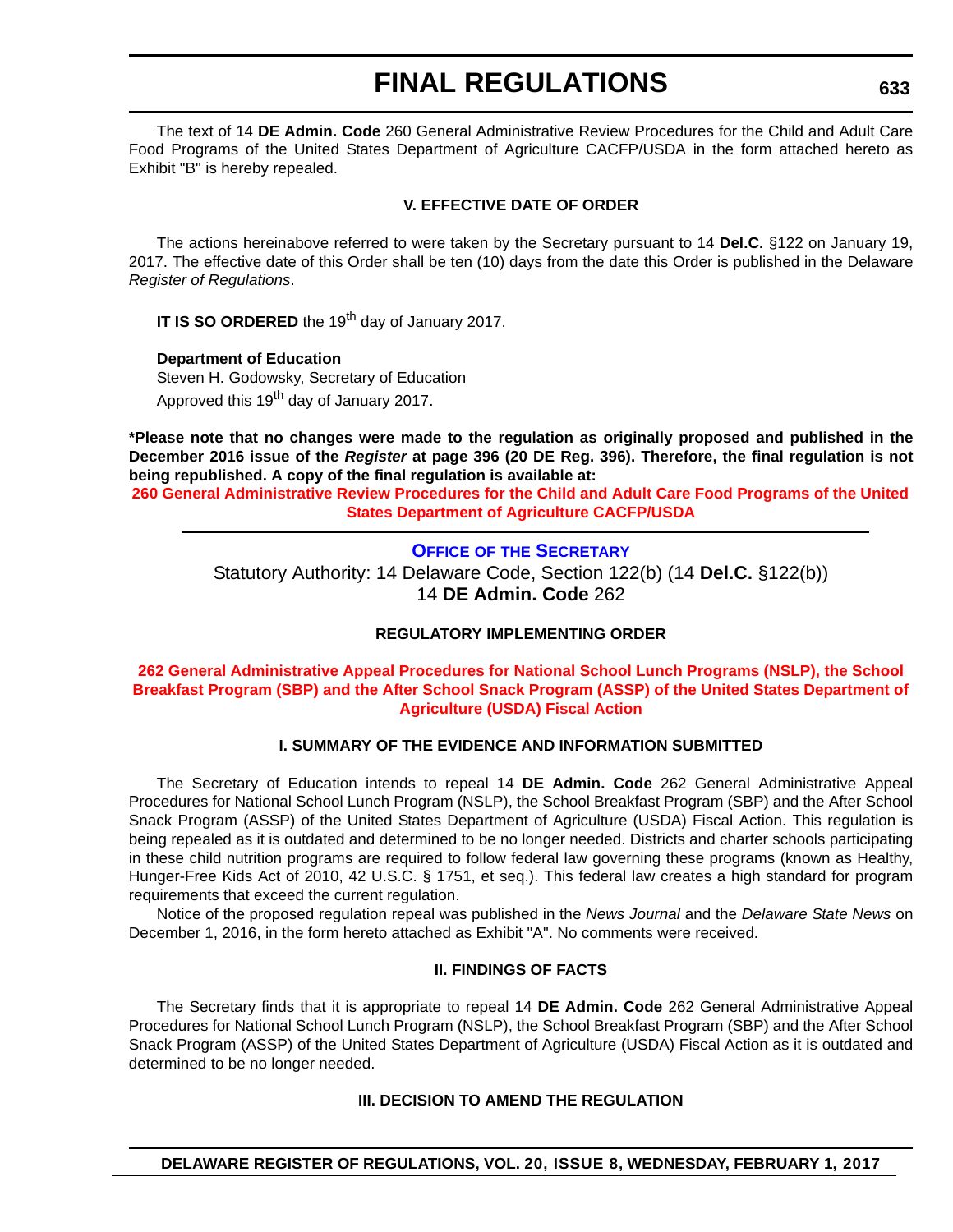## **FINAL REGULATIONS**

For the foregoing reasons, the Secretary concludes that it is appropriate to repeal 14 **DE Admin. Code** 262 General Administrative Appeal Procedures for National School Lunch Program (NSLP), the School Breakfast Program (SBP) and the After School Snack Program (ASSP) of the United States Department of Agriculture (USDA) Fiscal Action. Therefore, pursuant to 14 **Del.C.** §122, 14 **DE Admin. Code** 262 General Administrative Appeal Procedures for National School Lunch Program (NSLP), the School Breakfast Program (SBP) and the After School Snack Program (ASSP) of the United States Department of Agriculture (USDA) Fiscal Action attached hereto as Exhibit "B" is hereby repealed.

#### **IV. TEXT AND CITATION**

The text of 14 **DE Admin. Code** 262 General Administrative Appeal Procedures for National School Lunch Program (NSLP), the School Breakfast Program (SBP) and the After School Snack Program (ASSP) of the United States Department of Agriculture (USDA) Fiscal Action in the form attached hereto as Exhibit "B" is hereby repealed.

### **V. EFFECTIVE DATE OF ORDER**

The actions hereinabove referred to were taken by the Secretary pursuant to 14 **Del.C.** §122 on January 19, 2017. The effective date of this Order shall be ten (10) days from the date this Order is published in the Delaware *Register of Regulations*.

**IT IS SO ORDERED** the 19<sup>th</sup> day of January 2017.

**Department of Education** Steven H. Godowsky, Secretary of Education Approved this 19<sup>th</sup> day of January 2017.

**\*Please note that no changes were made to the regulation as originally proposed and published in the December 2016 issue of the** *Register* **at page 399 (20 DE Reg. 399). Therefore, the final regulation is not being republished. A copy of the final regulation is available at:**

**262 General Administrative Appeal Procedures for National School Lunch Programs (NSLP), the School [Breakfast Program \(SBP\) and the After School Snack Program \(ASSP\) of the United States Department of](http://regulations.delaware.gov/register/february2017/final/20 DE Reg 633 02-01-17.htm)  Agriculture (USDA) Fiscal Action**

> **OFFICE OF [THE SECRETARY](https://pubapps.doe.k12.de.us/EducationalDirectoryPublic/pages/DDOE/Branches.aspx?page=branches&BID=1)** Statutory Authority: 14 Delaware Code, Section 122(b) (14 **Del.C.** §122(b)) 14 **DE Admin. Code** 264

### **REGULATORY IMPLEMENTING ORDER**

**[264 General Administrative Appeal Procedures for the Summer Food Service Programs of the United](#page-4-0)  States Department of Agriculture CACFP/USDA**

#### **I. SUMMARY OF THE EVIDENCE AND INFORMATION SUBMITTED**

The Secretary of Education intends to repeal 14 **DE Admin. Code** 264 General Administrative Appeal Procedures for the Summer Food Service Programs of the United States Department of Agriculture CACFP/USDA. This regulation is being repealed as it is outdated and determined to be no longer needed. Districts and charter schools participating in these child nutrition programs are required to follow federal law governing these programs (known as Healthy, Hunger-Free Kids Act of 2010, 42 U.S.C. § 1751, et seq.). This federal law creates a high standard for program requirements that exceed the current regulation.

Notice of the proposed regulation repeal was published in the *News Journal* and the *Delaware State News* on December 1, 2016, in the form hereto attached as Exhibit "A". No comments were received.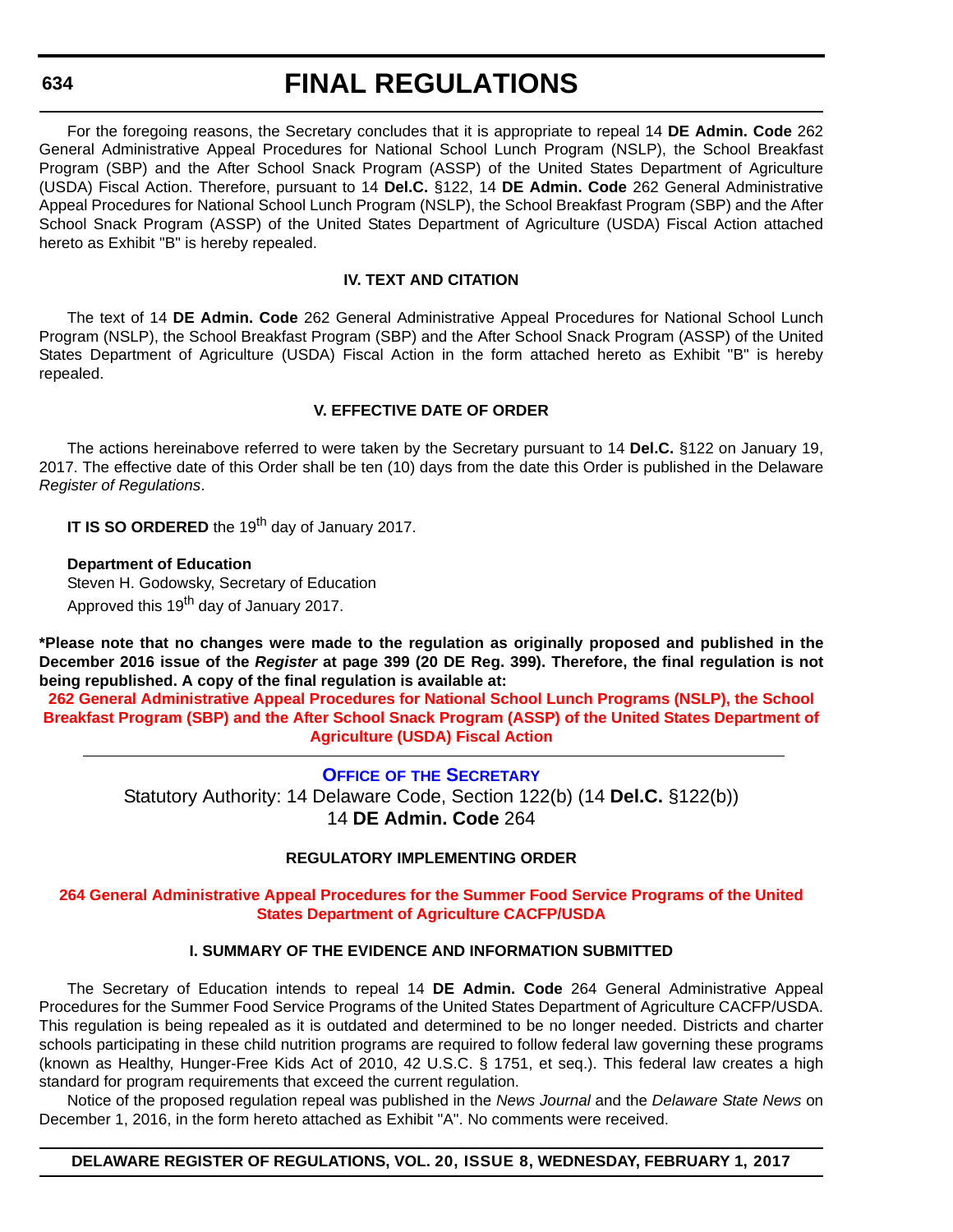### **II. FINDINGS OF FACTS**

The Secretary finds that it is appropriate to repeal 14 **DE Admin. Code** 264 General Administrative Appeal Procedures for the Summer Food Service Programs of the United States Department of Agriculture CACFP/USDA as it is outdated and determined to be no longer needed.

#### **III. DECISION TO AMEND THE REGULATION**

For the foregoing reasons, the Secretary concludes that it is appropriate to repeal 14 **DE Admin. Code** 264 General Administrative Appeal Procedures for the Summer Food Service Programs of the United States Department of Agriculture CACFP/USDA. Therefore, pursuant to 14 **Del.C.** §122, 14 **DE Admin. Code** 264 General Administrative Appeal Procedures for the Summer Food Service Programs of the United States Department of Agriculture CACFP/USDA attached hereto as Exhibit "B" is hereby repealed.

#### **IV. TEXT AND CITATION**

The text of 14 **DE Admin. Code** 264 General Administrative Appeal Procedures for the Summer Food Service Programs of the United States Department of Agriculture CACFP/USDA in the form attached hereto as Exhibit "B" is hereby repealed.

### **V. EFFECTIVE DATE OF ORDER**

The actions hereinabove referred to were taken by the Secretary pursuant to 14 **Del.C.** §122 on January 19, 2017. The effective date of this Order shall be ten (10) days from the date this Order is published in the Delaware *Register of Regulations*.

**IT IS SO ORDERED** the 19<sup>th</sup> day of January 2017.

#### **Department of Education**

Steven H. Godowsky, Secretary of Education Approved this 19<sup>th</sup> day of January 2017.

**\*Please note that no changes were made to the regulation as originally proposed and published in the December 2016 issue of the** *Register* **at page 402 (20 DE Reg. 402). Therefore, the final regulation is not being republished. A copy of the final regulation is available at:**

**[264 General Administrative Appeal Procedures for the Summer Food Service Programs of the United](http://regulations.delaware.gov/register/february2017/final/20 DE Reg 634 02-01-17.htm)  States Department of Agriculture CACFP/USDA**

## **OFFICE OF [THE SECRETARY](https://pubapps.doe.k12.de.us/EducationalDirectoryPublic/pages/DDOE/Branches.aspx?page=branches&BID=1)** Statutory Authority: 14 Delaware Code, Section 122(b) (14 **Del.C.** §122(b)) 14 **DE Admin. Code** 852

### **REGULATORY IMPLEMENTING ORDER**

### **[852 Child Nutrition](#page-4-0)**

### **I. SUMMARY OF THE EVIDENCE AND INFORMATION SUBMITTED**

The Secretary of Education intends to repeal 14 **DE Admin. Code** 852 Child Nutrition. This regulation is being repealed as it is outdated and determined to be no longer needed. Districts and charter schools participating in these child nutrition programs are required to follow federal law governing these programs (Healthy, Hunger-Free Kids Act of 2010, 42 U.S.C. § 1751, et seq.). This federal law creates a high standard for program requirements that exceed the current regulation.

**DELAWARE REGISTER OF REGULATIONS, VOL. 20, ISSUE 8, WEDNESDAY, FEBRUARY 1, 2017**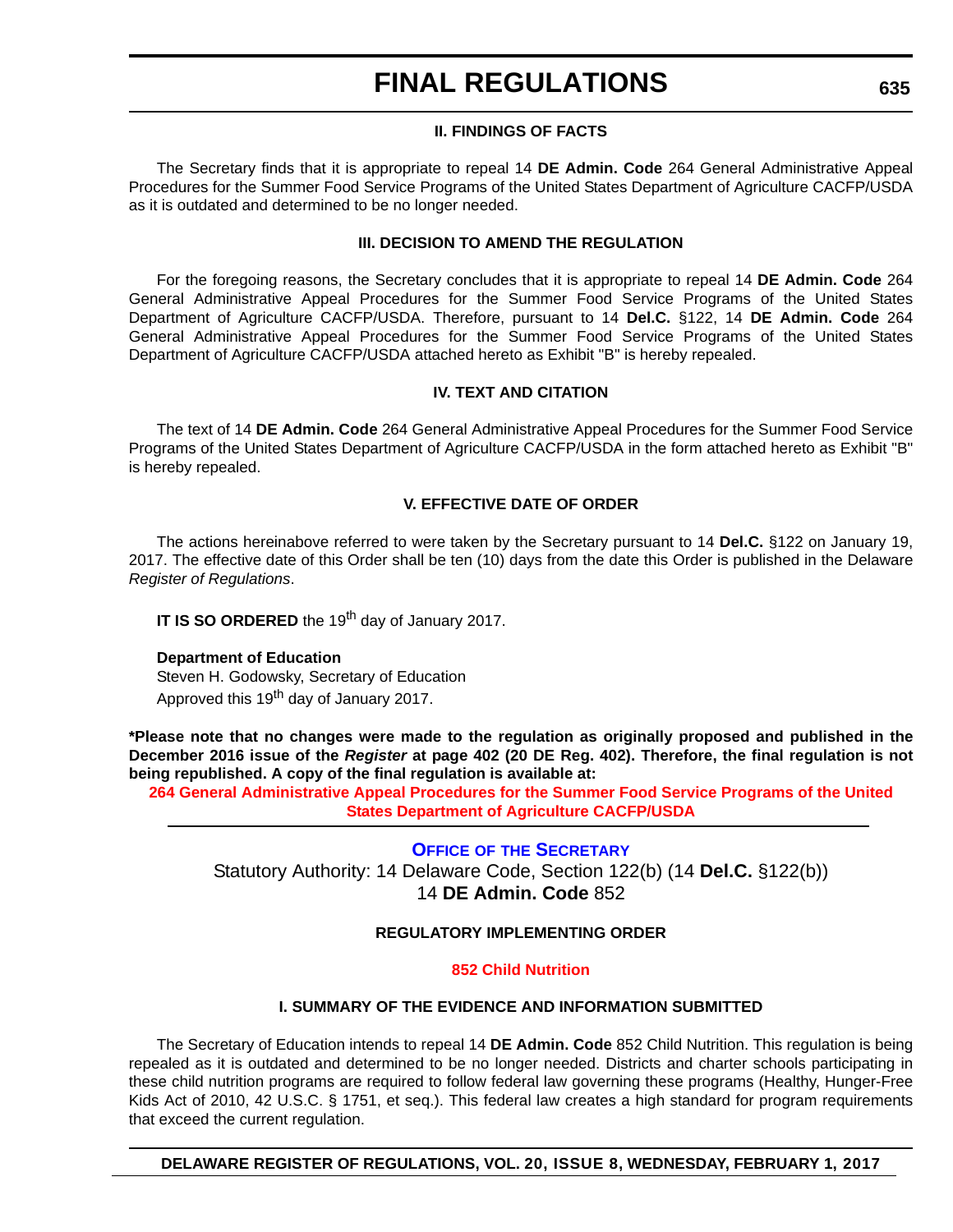## **FINAL REGULATIONS**

Notice of the proposed regulation repeal was published in the *News Journal* and the *Delaware State News* on December 1, 2016, in the form hereto attached as Exhibit "A". No comments were received.

#### **II. FINDINGS OF FACTS**

The Secretary finds that it is appropriate to repeal 14 **DE Admin. Code** 852 Child Nutrition as it is outdated and determined to be no longer needed.

#### **III. DECISION TO AMEND THE REGULATION**

For the foregoing reasons, the Secretary concludes that it is appropriate to repeal 14 **DE Admin. Code** 852 Child Nutrition. Therefore, pursuant to 14 **Del.C.** §122, 14 **DE Admin. Code** 852 Child Nutrition attached hereto as Exhibit "B" is hereby repealed.

### **IV. TEXT AND CITATION**

The text of 14 **DE Admin. Code** 852 Child Nutrition in the form attached hereto as Exhibit "B" is hereby repealed.

#### **V. EFFECTIVE DATE OF ORDER**

The actions hereinabove referred to were taken by the Secretary pursuant to 14 **Del.C.** §122 on January 19, 2017. The effective date of this Order shall be ten (10) days from the date this Order is published in the Delaware *Register of Regulations*.

**IT IS SO ORDERED** the 19<sup>th</sup> day of January 2017.

**Department of Education** Steven H. Godowsky, Secretary of Education Approved this 19<sup>th</sup> day of January 2017

**\*Please note that no changes were made to the regulation as originally proposed and published in the December 2016 issue of the** *Register* **at page 405 (20 DE Reg. 405). Therefore, the final regulation is not being republished. A copy of the final regulation is available at:**

**[852 Child Nutrition](http://regulations.delaware.gov/register/february2017/final/20 DE Reg 635 02-01-17.htm)**

## **[DEPARTMENT OF HEALTH AND SOCIAL SERVICES](http://www.dhss.delaware.gov/dhss/index.html)**

**DIVISION OF MEDICAID [AND MEDICAL ASSISTANCE](http://www.dhss.delaware.gov/dhss/dmma/)**

Statutory Authority: 31 Delaware Code, Section 512 (31 **Del.C.** §512)

**ORDER**

#### **[Chiropractors' Services](#page-5-0)**

IN THE MATTER OF:  $\blacksquare$ 

REVISION OF THE REGULATION | OF DELAWARE'S TITLE XIX MEDICAID STATE PLAN Attachment 3.1-A Page 3, | Attachment 3.1-A Page 3 Addendum, and | Attachment 4.19-B Page 26 |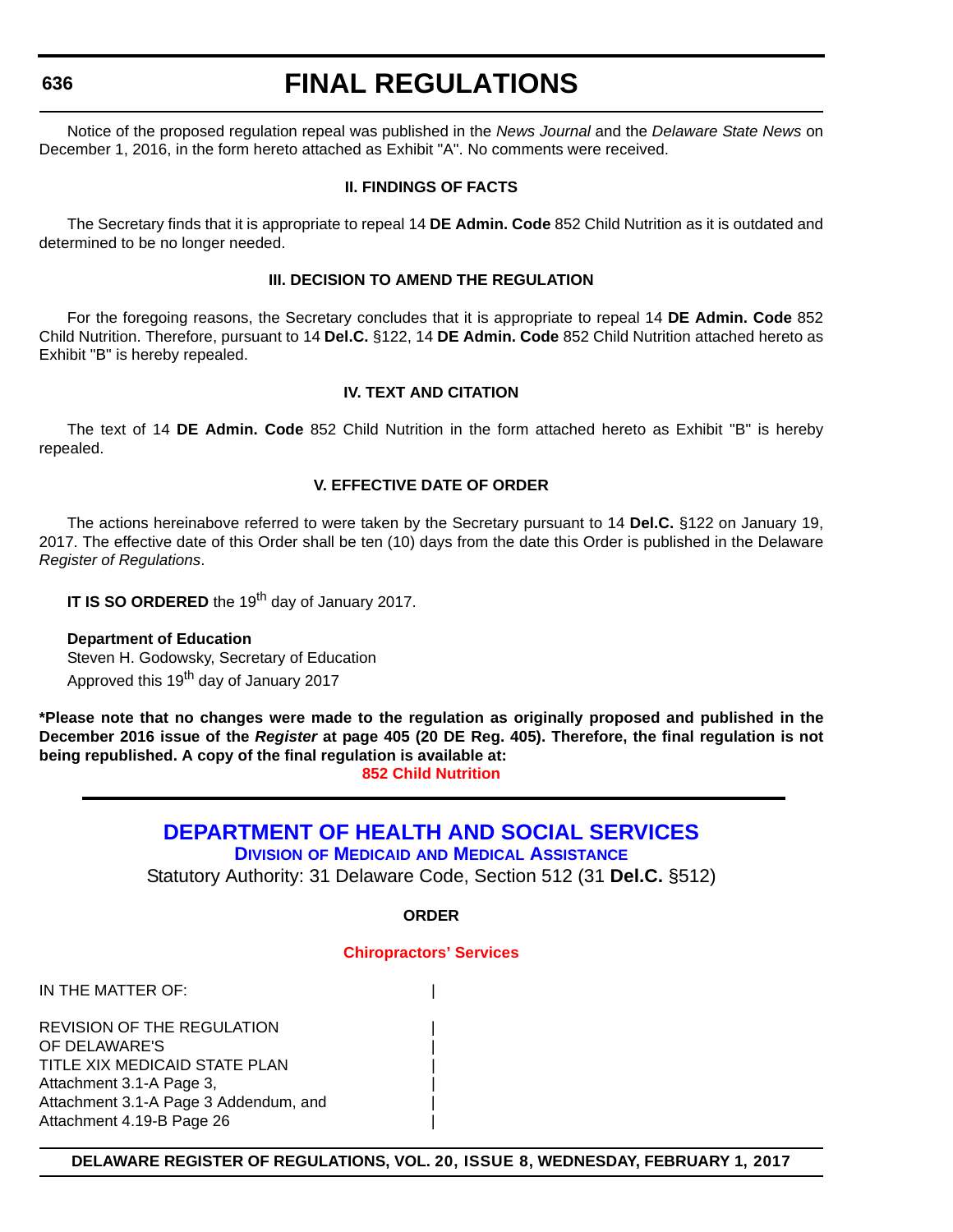#### **NATURE OF THE PROCEEDINGS:**

Delaware Health and Social Services ("Department") / Division of Medicaid and Medical Assistance initiated proceedings to amend the Title XIX Medicaid State Plan regarding Medical and other types of Remedial Care, specifically, *to establish coverage and reimbursement methodologies for chiropractors' services*. The Department's proceedings to amend its regulations were initiated pursuant to 29 Delaware Code Section 10114 and its authority as prescribed by 31 Delaware Code Section 512.

The Department published its notice of proposed regulation changes pursuant to 29 Delaware Code Section 10115 in the December 2016 Delaware *Register of Regulations*, requiring written materials and suggestions from the public concerning the proposed regulations to be produced by January 2, 2017 at which time the Department would receive information, factual evidence and public comment to the said proposed changes to the regulations.

#### **SUMMARY OF PROPOSAL**

The purpose of this notice is to advise the public that Delaware Health and Social Services (DHSS)/Division of Medicaid and Medical Assistance (DMMA) is proposing to amend the Title XIX Medicaid State Plan regarding Medical and other types of Remedial Care, specifically, t*o establish coverage and reimbursement methodologies for chiropractors' services*.

#### **Statutory Authority**

- §1905(a)(6) of the Social Security Act, *Medical care furnished by licensed practitioners*
- §1905(g) of the Social Security Act, *State plan provision of chiropractors'' services*
- 42 CFR §440.60, *Medical or remedial care provided by licensed practitioners*
- 42 CFR §440.225, *State plan optional services*
- 42 CFR §447.205, *Public notice of changes in statewide methods and standards for setting payment rates*
- 42 CFR §440, *Subpart C, Benchmark benefit and benchmark equivalent coverage*

#### **Background**

As a result of the Affordable Care Act, states were required to expand Medicaid eligibility to low-income adults beginning January 1, 2014, under section 1937 of the Social Security Act (hereafter referred to as the Act). Enacted as part of the Deficit Reduction Act of 2005, section 1937 of the Act provides states with significant flexibility to design Medicaid benefit packages under the State plan. As a result, State Medicaid programs have the option to provide certain groups of Medicaid enrollees with "benchmark" or "benchmark-equivalent" coverage based on one of three commercial insurance products, or a fourth, "Secretary-approved" coverage option through an Alternative Benefit Plan. "Benchmark" means that the benefits are at least equal to one of the statutorily specified benchmark plans; "benchmark-equivalent" means that the benefits include certain specified services, and the overall benefits are at least actuarially equivalent to one of the statutorily specified benchmark coverage packages. These section 1937 benchmark options are minimum standards and states can augment coverage with additional benefits.

In May of 2014, the Center for Medicaid Services (CMS) approved Delaware Health and Social Services (DHSS)/Division of Medicaid and Medical Assistance (DMMA) submitted Delaware's Alternative Benefit Plan (ABP) with an effective date of January 1, 2014. The ABP included benchmarks and benchmark equivalent services reflective of the current Medicaid State Plan. Additionally, DMMA added chiropractors' services to the ABP for this newly eligible low-income, adult population. Previously, Delaware's Medicaid State Plan only covered chiropractors' services for children under the authority of 42 CFR §441 Subpart B, Early and Periodic Screening, Diagnostic, and Treatment (EPSDT) of Individuals under Age 21. However, DMMA would like to extend coverage of chiropractors' services to all Delaware Medicaid beneficiaries in an effort to increase the quality of care, as well as reduce long-term costs of treating chronic pain.

Pain is a leading cause of disability and a major contributor to healthcare utilization. Musculoskeletal pain disorders include a wide range of acute and chronic injuries or inflammatory conditions that cause pain in the body's joints; ligaments; muscles; nerves; tendons; and structures that support the limbs, neck, and back. Conventional medical treatment for chronic musculoskeletal pain (e.g., nonsteroidal anti-inflammatory drugs and surgery) and use of opioids often lack long-term benefit or subject patients to other risks, such as medication side

### **DELAWARE REGISTER OF REGULATIONS, VOL. 20, ISSUE 8, WEDNESDAY, FEBRUARY 1, 2017**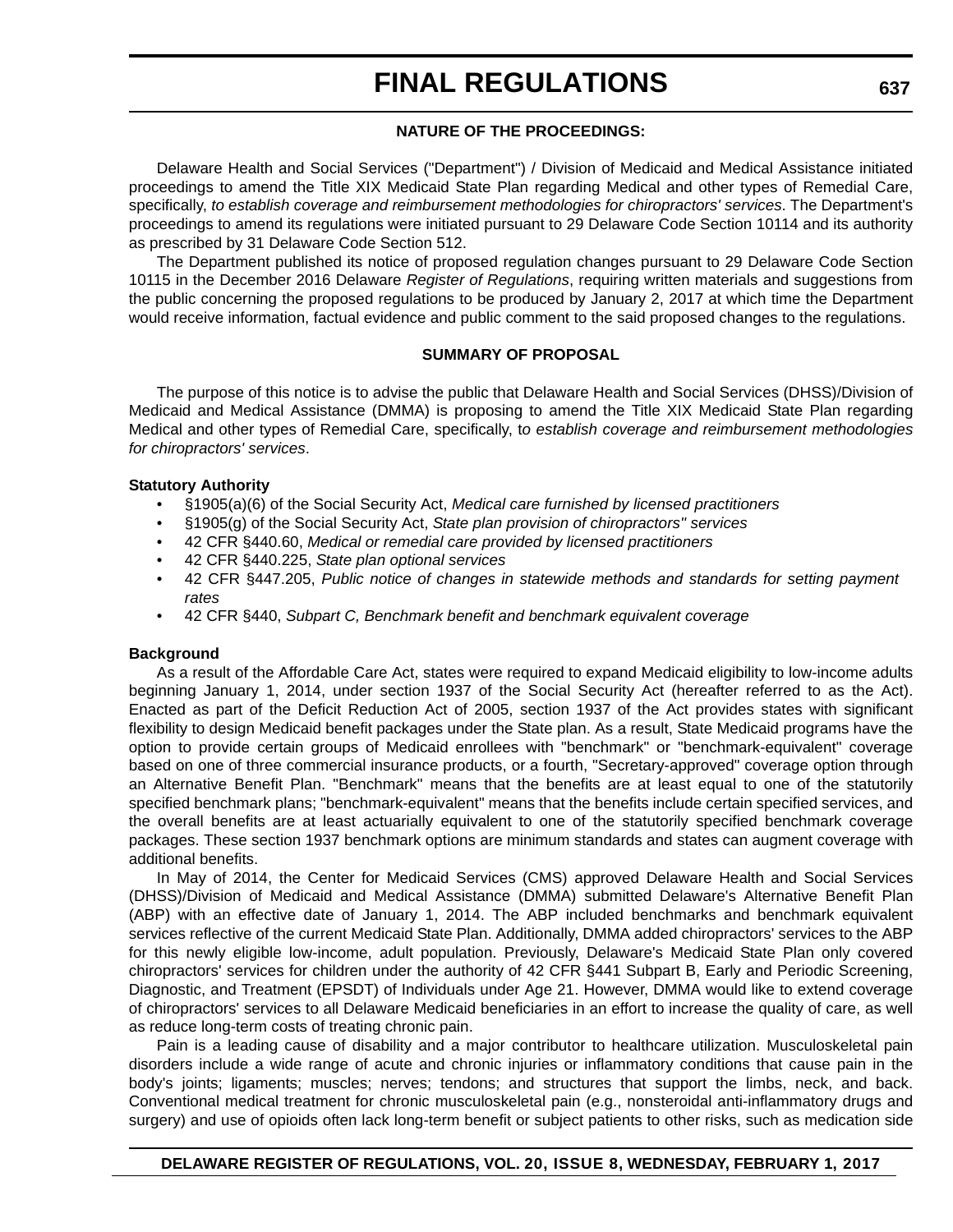## **FINAL REGULATIONS**

effects and opioid dependency. It is also costly to the United States, not just in terms of health care expenses and disability compensation, but with respect to lost productivity and employment, reduced incomes, lost school days, and decreased quality of life. According to the National Health Statistics Report, No. 98, issued on October 12, 2016, "Use of Complementary Health Approaches for Musculoskeletal Pain Disorders Among Adults: United States, 2012," there is increasing clinical trial evidence for the efficacy of some complementary health approaches in treating specific musculoskeletal pain disorders, such as chiropractic care and other functional medicine techniques.

#### **Summary of Proposal**

#### *Purpose*

The purpose of this proposed regulation is to expand coverage and allow reimbursement for chiropractors' services for all Medicaid eligible individuals.

#### *Summary of Proposed Changes*

Effective for services provided on and after January 1, 2017 Delaware Health and Social Services/Division of Medicaid and Medical Assistance (DHSS/DMMA) proposes to amend Attachment 3.1-A Page 3, Attachment 3.1-A Page 3 Addendum, and 4.19-B Page 26 of the Medicaid State Plan to expand coverage and allow reimbursement for chiropractors' services for all Medicaid eligible individuals.

#### *Public Notice*

In accordance with the *federal* public notice requirements established at Section 1902(a)(13)(A) of the Social Security Act and 42 CFR 447.205 and the state public notice requirements of Title 29, Chapter 101 of the Delaware Code, Delaware Health and Social Services (DHSS)/Division of Medicaid and Medical Assistance (DMMA) gives public notice and provides an open comment period for thirty (30) days to allow all stakeholders an opportunity to provide input to the establish coverage and reimbursement methodologies for chiropractors services. Comments must be received by 4:30 p.m. on December 31, 2016.

#### *Centers for Medicare and Medicaid Services Review and Approval*

The provisions of this state plan amendment (SPA) relating to coverage and payment methodology for services are subject to approval by the Centers for Medicare and Medicaid Services (CMS). The draft SPA page(s) may undergo further revisions before and after submittal to CMS based upon public comment and/or CMS feedback. The final version may be subject to significant change.

#### *Provider Manuals Update*

Also, upon CMS approval, the applicable Delaware Medical Assistance Program (DMAP) Provider Policy Specific Manuals will be updated. Manual updates, revised pages or additions to the provider manual are issued, [as required, for new policy, policy clarification, and/or revisions to the DMAP program. Provider billing guidelines or](http://www.dmap.state.de.us/home/index.html) instructions to incorporate any new requirement may also be issued. A newsletter system is utilized to distribute new or revised manual material and to provide any other pertinent information regarding manual updates. DMAP provider manuals and official notices are available on the DMAP website: http://www.dmap.state.de.us/home/ index.html

#### **Fiscal Impact**

The expansion of chiropractic services is proposed as a cost effective alternative to traditional pain treatment and management services. There is no estimated fiscal impact.

#### **Summary of Comments Received with Agency Response and Explanation of Changes**

No public comments were received for this regulation.

The Department finds that the proposed changes as set forth in the December 2016 *Register of Regulations* should be adopted.

THEREFORE, IT IS ORDERED, that the proposed regulation to amend the Title XXI Delaware Healthy Children Program State Plan and the Division of Social Services Manual (DSSM) regarding Medical and other types of Remedial Care, specifically, *to establish coverage and reimbursement methodologies for chiropractors'*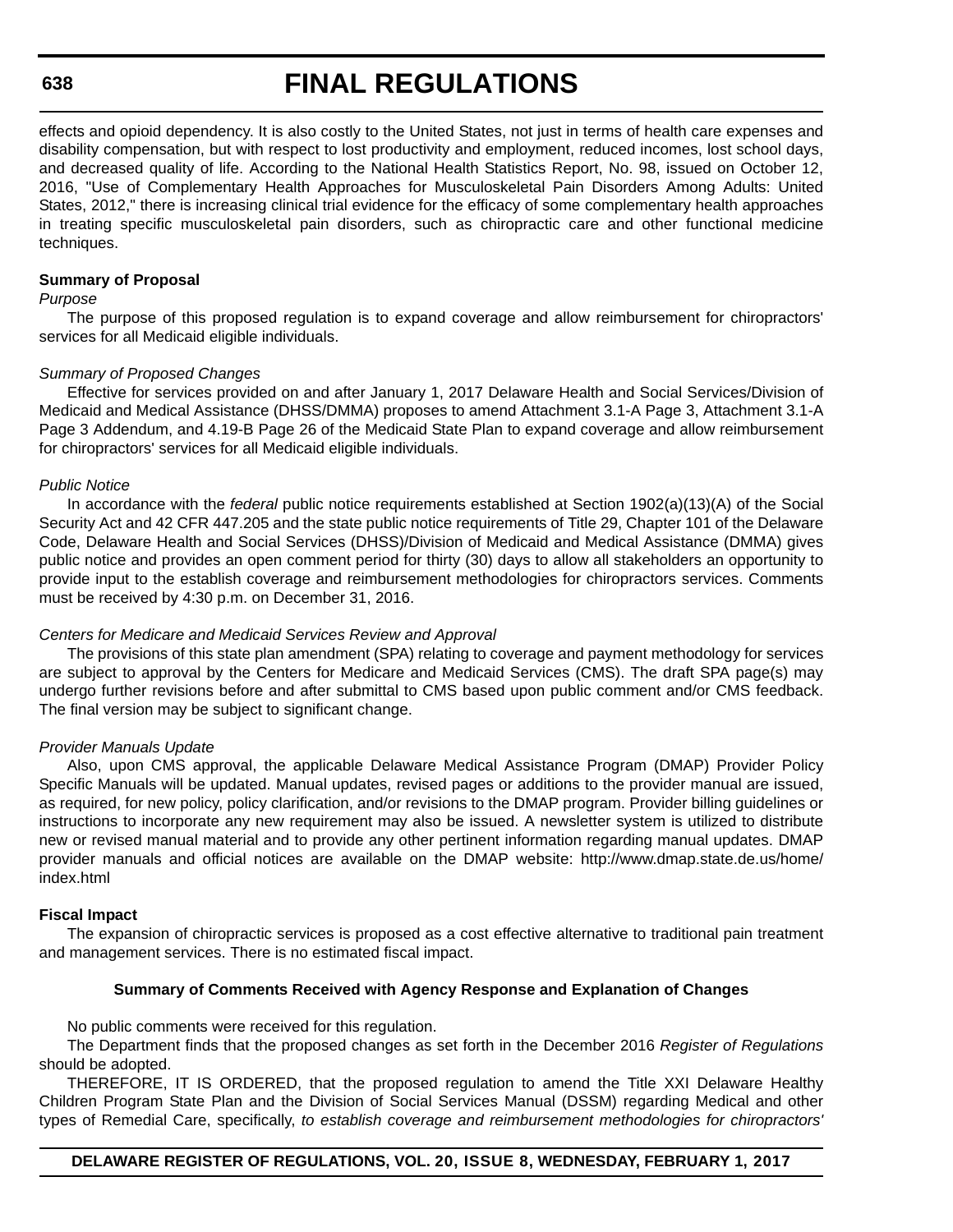*services*, is adopted and shall be final effective February 11, 2017.

Rita M. Landgraf, Secretary, DHSS 1/17/2017

**\*Please note that no changes were made to the regulation as originally proposed and published in the December 2016 issue of the** *Register* **at page 407 (20 DE Reg. 407). Therefore, the final regulation is not being republished. A copy of the final regulation is available at:**

**[Chiropractors' Services](http://regulations.delaware.gov/register/february2017/final/20 DE Reg 636 02-01-17.htm)**

### **DIVISION OF MEDICAID [AND MEDICAL ASSISTANCE](http://www.dhss.delaware.gov/dhss/dmma/)** Statutory Authority: 31 Delaware Code, Section 512 (31 **Del.C.** §512)

#### **ORDER**

**[Title XXI Delaware Healthy Children Program State Plan - Premium Requirements](#page-5-0)**

IN THE MATTER OF:  $\qquad \qquad \Box$ 

REVISION OF THE REGULATION | OF DELAWARE'S TITLE XXI DELAWARE HEALTHY CHILDREN | PROGRAM STATE PLAN SECTIONS 8.21 AND 8.5 DIVISION OF SOCIAL SERVICES MANUAL 18700 |

#### **NATURE OF THE PROCEEDINGS:**

Delaware Health and Social Services ("Department") / Division of Medicaid and Medical Assistance initiated proceedings to amend the Title XXI Delaware Healthy Children Program State Plan and the Division of Social Services Manual (DSSM) regarding Cost Sharing and Payment, specifically, *Premium Requirements*. The Department's proceedings to amend its regulations were initiated pursuant to 29 Delaware Code Section 10114 and its authority as prescribed by 31 Delaware Code Section 512.

The Department published its notice of proposed regulation changes pursuant to 29 Delaware Code Section 10115 in the December 2016 Delaware *Register of Regulations*, requiring written materials and suggestions from the public concerning the proposed regulations to be produced by January 2, 2017 at which time the Department would receive information, factual evidence and public comment to the said proposed changes to the regulations.

#### **SUMMARY OF PROPOSAL**

The purpose of this notice is to advise the public that Delaware Health and Social Services (DHSS)/Division of Medicaid and Medical Assistance (DMMA) is proposing to amend the Title XXI Delaware Healthy Children Program State Plan and the Division of Social Services Manual (DSSM) regarding Cost Sharing and Payment, specifically, *Premium Requirements*.

#### **Statutory Authority**

- Patient Protection and Affordable Care Act (Pub. L. No. 111-148 as amended by the Health Care and Education Reconciliation Act of 2010 (Pub. L. No. 111-152)), together known as the Affordable Care Act
- Title XXI of the Social Security Act, *State Children's Health Insurance Program*
- 42 CFR Part 457, *State Children's Health Insurance Programs (SCHIPs)*
- 16 Delaware Code, Section 9909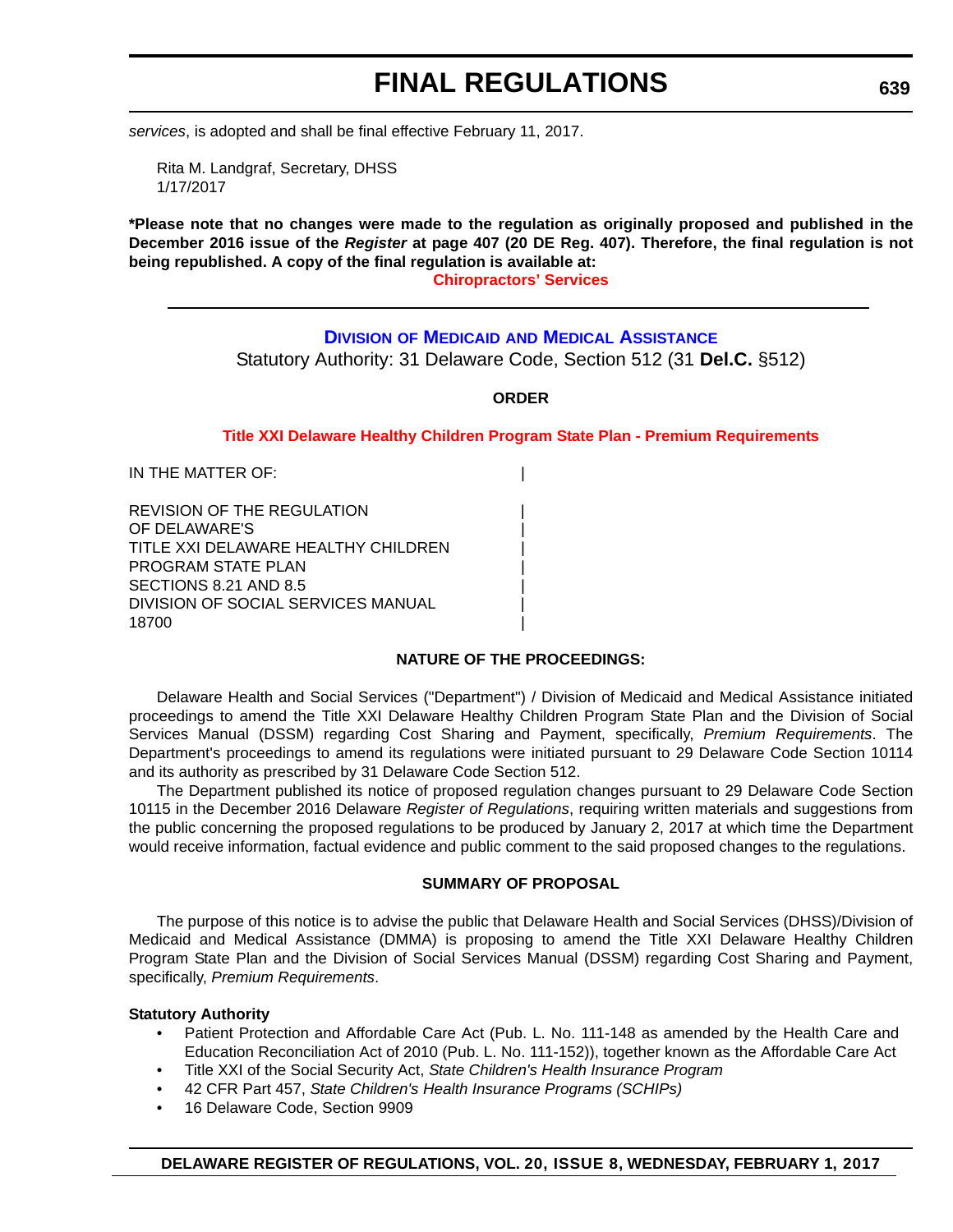#### **Background**

The Balanced Budget Act of 1997, enacted on August 5, 1997, established the "State Children's Health Insurance Program (SCHIP)" by adding Title XXI to the Social Security Act. The purpose of this program is to provide funds to States to enable them to initiate and expand the provision of child health assistance to uninsured, low-income children in an effective and efficient manner that is coordinated with other sources of health benefits coverage for children. Delaware's SCHIP program called the Delaware Healthy Children Program (DHCP) is authorized under Title 19, Chapter 99, and Section 9905 of the Delaware Code.

#### *Modified Adjusted Gross Income (MAGI) Conversion Plan*

Under the Affordable Care Act, to complete the transition to the MAGI-based methodology, states developed MAGI-based income eligibility standards for the applicable eligibility groups that "are not less than the effective income levels" that were used to determine Medicaid and CHIP income eligibility as of the enactment of the Affordable Care Act. The conversion of current income eligibility standards to equivalent MAGI-based income eligibility standards account for any income disregards now used. Finally, under section 1902(e)(14)(E) of the Act, each state must submit to the Secretary for approval its proposed MAGI-equivalent income eligibility standards and the methodologies and procedures that support those proposed standards, for each applicable eligibility group. This submission is referred to as the state's "MAGI Conversion Plan". Delaware's conversion plan was approved on September 17, 2013.

The conversion to MAGI-based income eligibility standards impacts the percentages of the Federal Poverty Level (FPL) used to set the premium levels under CHIP. The Centers for Medicare and Medicaid Services (CMS) advised Delaware that the State needed to amend the Delaware's Children's Health Insurance Program (CHIP) State Plan to update the premium levels to account for the MAGI-based conversion standards. Therefore, Delaware Health and Social Services (DHSS)/Division of Medicaid and Medical Assistance (DMMA) drafted a proposed CHIP State Plan Amendment (SPA) to change the percentages of the Federal Poverty Level (FPL) applied to the premium levels and to describe the incentives for pre-payment of premiums. The proposed regulation was published in the September 2014 Delaware *Register of Regulations* for public comment. The final regulation was published in the November 2014 Delaware *Register of Regulations* and the SPA was submitted to CMS on December 17, 2014. DMMA worked with CMS over the course of two (2) years to re-work the language in Delaware's CHIP State Plan to reflect the new ACA requirements, and update the CHIP family premium cost sharing amounts to be consistent with the state's approved Modified Gross Income conversion plan. The SPA was approved on May 19, 2016.

### **Summary of Proposal**

Effective July 1, 2014, CHIP families have been required to pay monthly premiums according to federal poverty level (FPL) as detailed below:

- 1. The ten dollar (\$10.00) per family per month premium for families with incomes between 101% and 133% of the Federal Poverty Level (FPL) is obsolete. Children in these families transitioned to Medicaid effective January 1, 2014.
- 2. The conversion to MAGI-based standards results in a premium of fifteen dollars (\$15.00) per family per month for families with incomes ranging from 143% to 176% of the FPL, and \$25 PFPM for families with incomes ranging from 177% to 212% of the FPL (refer to CHIP MAGI State Plan Page CS21 for information on the effect of non-payment of premiums). This was a change from the original premium of fifteen dollars (\$15.00) per family per month for families with incomes between 134% and 166% of the FPL and a premium of twenty-five dollars (\$25.00) per family per month for families with incomes between 167% and 212% of the FPL that was proposed in September 2014.

Section 8 of the DHCP State Plan and Section 18700 of the Division of Social Services Manual (DSSM) have been amended to reflect the above-referenced change to the premium levels.

In addition, based on agency review, DHSS/DMMA amended the DHCP state plan at section 8.2.1 to update the language regarding incentives for pre-payment of premiums. The updated language reflects incentives for prepayment of premiums that have been in practice since the inception of Delaware's CHIP program. These incentives are described at Section 18700 of the Division of Social Services Manual (DSSM).

The following regulations show the changes from the final version that was published in the December 2014 register to those that CMS approved on May 19, 2016.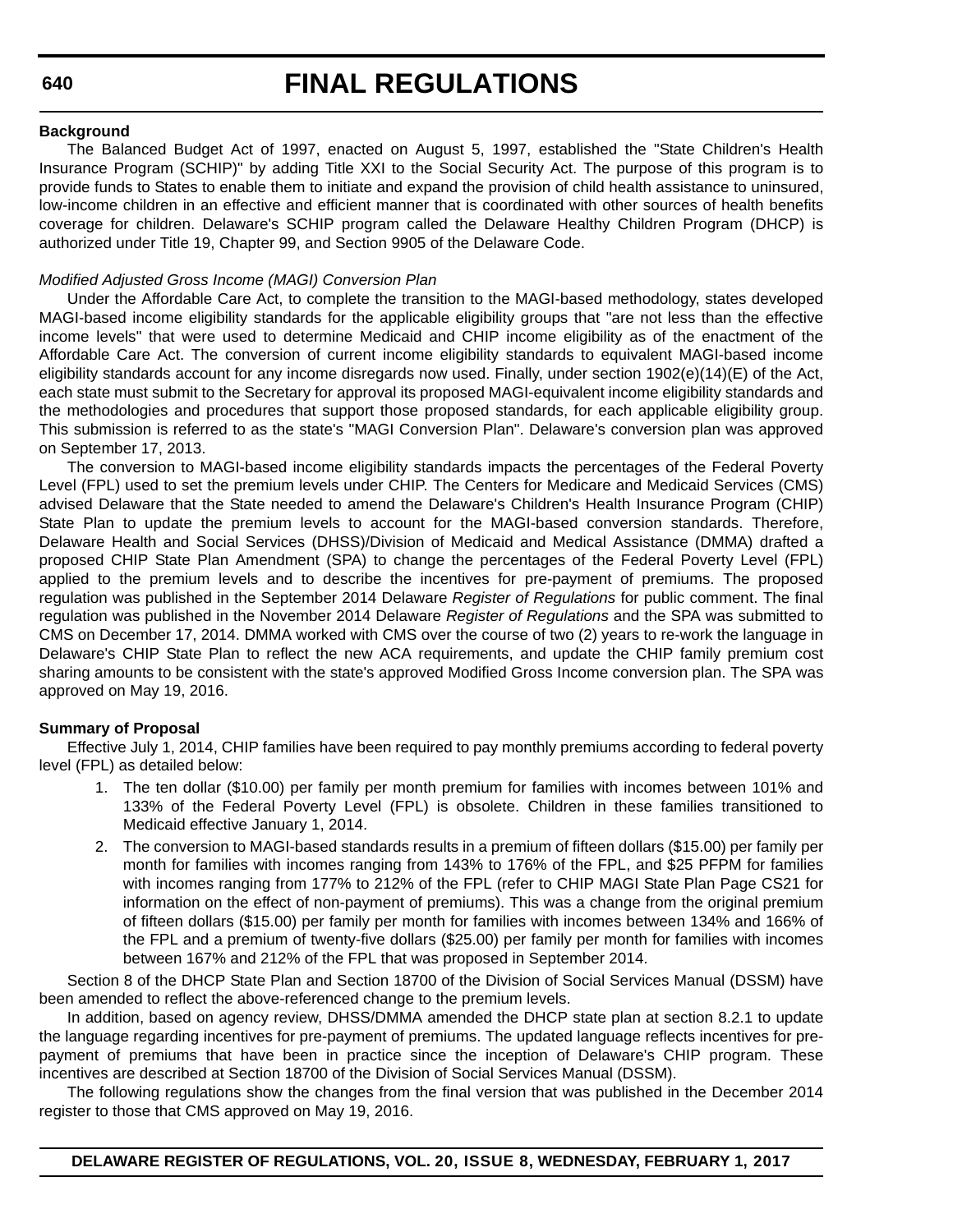#### *Public Notice*

In accordance with the *federal* public notice requirements established at Section 1902(a)(13)(A) of the Social Security Act and 42 CFR 447.205 and the state public notice requirements of Title 29, Chapter 101 of the Delaware Code, Delaware Health and Social Services (DHSS)/Division of Medicaid and Medical Assistance (DMMA) gives public notice and provides an open comment period for thirty (30) days to allow all stakeholders an opportunity to provide input regarding these required changes made at the direction of the Center for Medicare and Medicaid Services (CMS). Comments were to have been received by 4:30 p.m. on January 2, 2017.

#### *Provider Manuals Update*

Applicable Delaware Medical Assistance Program (DMAP) Provider Policy Specific Manuals will be updated. Manual updates, revised pages or additions to the provider manual are issued, as required, for new policy, policy clarification, and/or revisions to the DMAP program. Provider billing guidelines or instructions to incorporate any new requirement may also be issued. A newsletter system is utilized to distribute new or revised manual material and to provide any other pertinent information regarding manual updates. DMAP provider manuals and official notices are available on the DMAP website:<http://www.dmap.state.de.us/home/index.html>

#### **Fiscal Impact Statement**

These regulations are being published to share changes made as a result of CMS feedback and direction. Current practice is not changing; therefore, there is no fiscal impact.

#### **Summary of Comments Received with Agency Response and Explanation of Changes**

The State Council for Persons with Disabilities (SCPD) offered the following summarized observations:

SCPD did not identify any shortfalls with the proposed standards. They uniformly benefit families since they raise the thresholds which trigger the premium requirement. For example, the \$15/month premium previously applied to families with countable income at or above 143% of the Federal Poverty Level. That threshold has been raised to families with countable income at or above 177% of the Federal Poverty level.

SCPD endorsed the proposed regulation since the changes are being prompted by CMS and benefit families. *Agency Response***:** DMMA appreciates SCPD's endorsement.

No changes were made to the regulation as a result of these public comments.

The Department finds that the proposed changes as set forth in the December 2016 *Register of Regulations* should be adopted.

THEREFORE, IT IS ORDERED, that the proposed regulation to amend the Title XXI Delaware Healthy Children Program State Plan and the Division of Social Services Manual (DSSM) regarding Cost Sharing and Payment, specifically, Premium Requirements, is adopted and shall be final effective February 11, 2017.

Rita M. Landgraf, Secretary, DHSS 1/17/2017

**\*Please note that no changes were made to the regulation as originally proposed and published in the December 2016 issue of the** *Register* **at page 416 (20 DE Reg. 416). Therefore, the final regulation is not being republished. A copy of the final regulation is available at:**

**[Title XXI Delaware Healthy Children Program State Plan - Premium Requirements](http://regulations.delaware.gov/register/february2017/final/20 DE Reg 639 02-01-17.htm)**

### **DIVISION [OF PUBLIC HEALTH](http://www.dhss.delaware.gov/dhss/dph/index.html)**

Statutory Authority: 16 Delaware Code, Section 3103 (16 **Del.C.** §3103) 16 **DE Admin. Code** 4205

**ORDER**

### **[4205 Vital Statistics](#page-5-0)**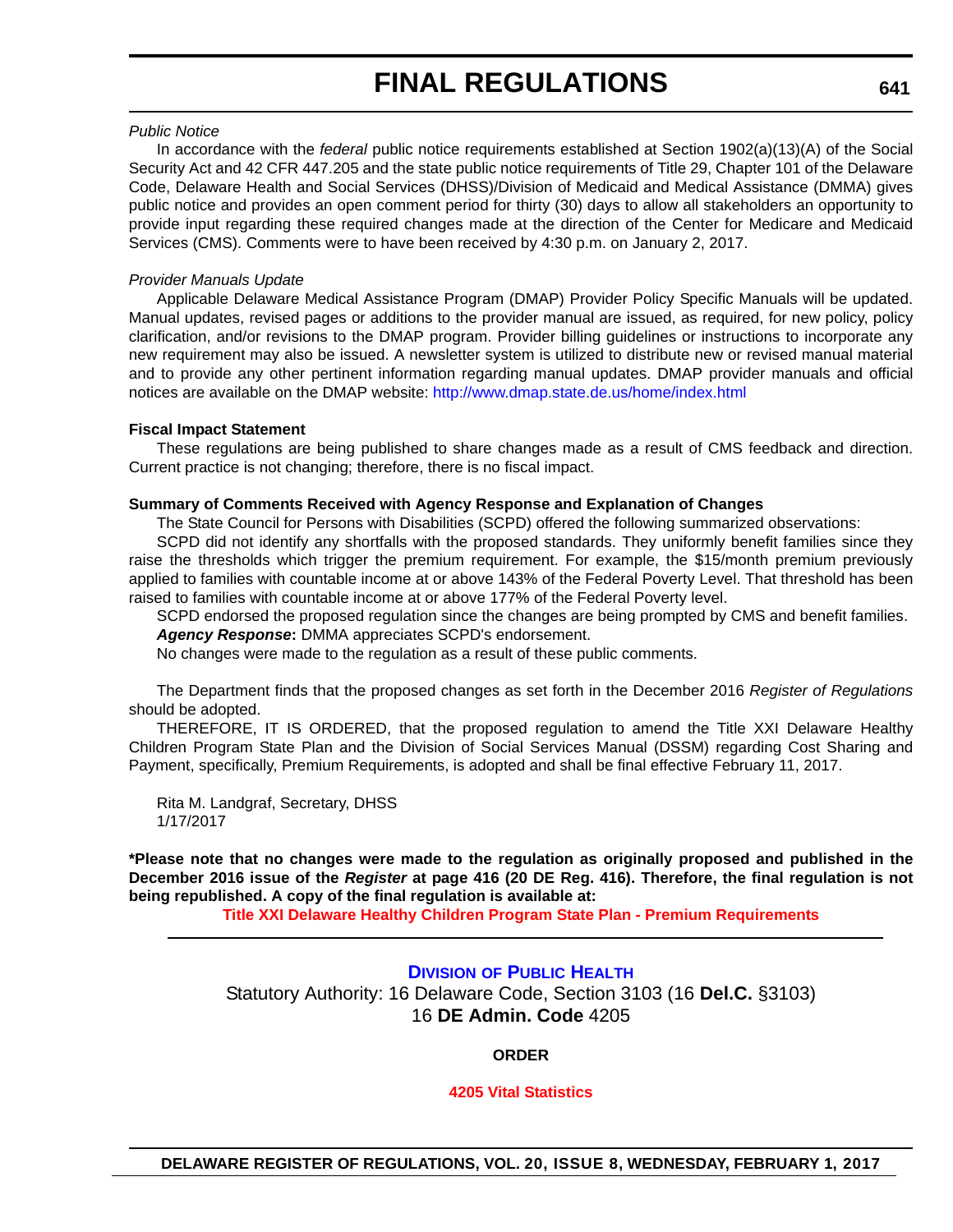#### **NATURE OF THE PROCEEDINGS:**

Delaware Health and Social Services ("DHSS") initiated proceedings to adopt the State of Delaware Regulations Governing Vital Statistics. The DHSS proceedings to adopt regulations were initiated pursuant to 29 Delaware Code Chapter 101 and authority as prescribed by 16 Delaware Code, Section 3104.

On November 1, 2016 (Volume 20, Issue 5), DHSS published in the Delaware *Register of Regulations* its notice of proposed regulations, pursuant to 29 **Del.C.** §10115. It requested that written materials and suggestions from the public concerning the proposed regulations be delivered to DHSS by December 12, 2016, after which time the DHSS would review information, factual evidence and public comment to the said proposed regulations.

Written comments were received during the public comment period and evaluated. The results of that evaluation are summarized in the accompanying "Summary of Evidence."

### **SUMMARY OF EVIDENCE**

In accordance with Delaware Law, public notices regarding proposed Department of Health and Social Services (DHSS) Regulations Governing Home Health Agencies - Aide Only (Licensure) were published in the Delaware *Register of Regulations*. Written comments were received on the proposed regulations during the public comment period (November 1, 2016 through December 12, 2016).

Entities offering written comments include:

- ACLU of Delaware, Kathleen MacRae, Executive Director
- Equality Delaware, Inc., Lisa Goodman, President and Equality Delaware Foundation, Mark Purpura, President
- National Center for Transgender Equality, Arli Christian, State Policy Counsel

#### **Comment from the Delaware ACLU**

I write in support of the proposed amendments to 16 Del. Admin. Code 4205 (the "Regulation") that were published in the Delaware *Register of Regulations* on November 1, 2016.

The proposed amendments to the Regulation are necessary updates to the requirements for amending a birth certificate based on gender identity in order to align the birth certificate amendment process with contemporary medical standards. Currently, the Regulation requires both gender transition surgery and a court order confirming the surgery to be provided in order to amend a person's birth certificate to accurately reflect the person's gender identity. The proposed amendments to the Regulation would replace those requirements with an affidavit of gender identity by the person seeking to amend their birth certificate, along with an affidavit of a licensed medical or mental health professional stating that the individual seeking the birth certificate amendment has undergone appropriate treatment for that individual for the purpose of gender transition. The ACLU of Delaware is pleased that the proposed amendments to the Regulation recognize that contemporary medical standards do not require any particular blanket form of treatment for gender transition, and are based on assessments of appropriate treatment for gender transition on an individualized basis. The flexibility afforded by the proposed amendments is consistent with contemporary medical standards and will allow more transgender individuals to have legitimate access to the birth certificate amendment process.

It is vitally important to the well-being of transgender individuals that they be permitted to have identity documents that accurately reflect their gender identity. In addition, it is also vitally important that transgender individuals have the ability to present identity documents that are consistent in terms of gender identity. Similar updates to the requirements for changing the gender marker on drivers licenses was implemented by the State of Delaware a number of years ago. The proposed amendments to the Regulation will allow more transgender individuals to have identity documents (drivers license, passport, etc.) that consistently match in terms of gender identity.

We thank the Office of Vital Statistics for their work in promulgating the proposed amendments to the Regulation, and urge the Office of Vital Statistics to enact the proposed amendments to the Regulation as published as soon as possible.

#### **Comments from Equality Delaware**

On behalf of Equality Delaware, Inc. and Equality Delaware Foundation, and the thousands of Delawareans who are members or supporters of our organizations, we write in support of the proposed amendments to 16 Del.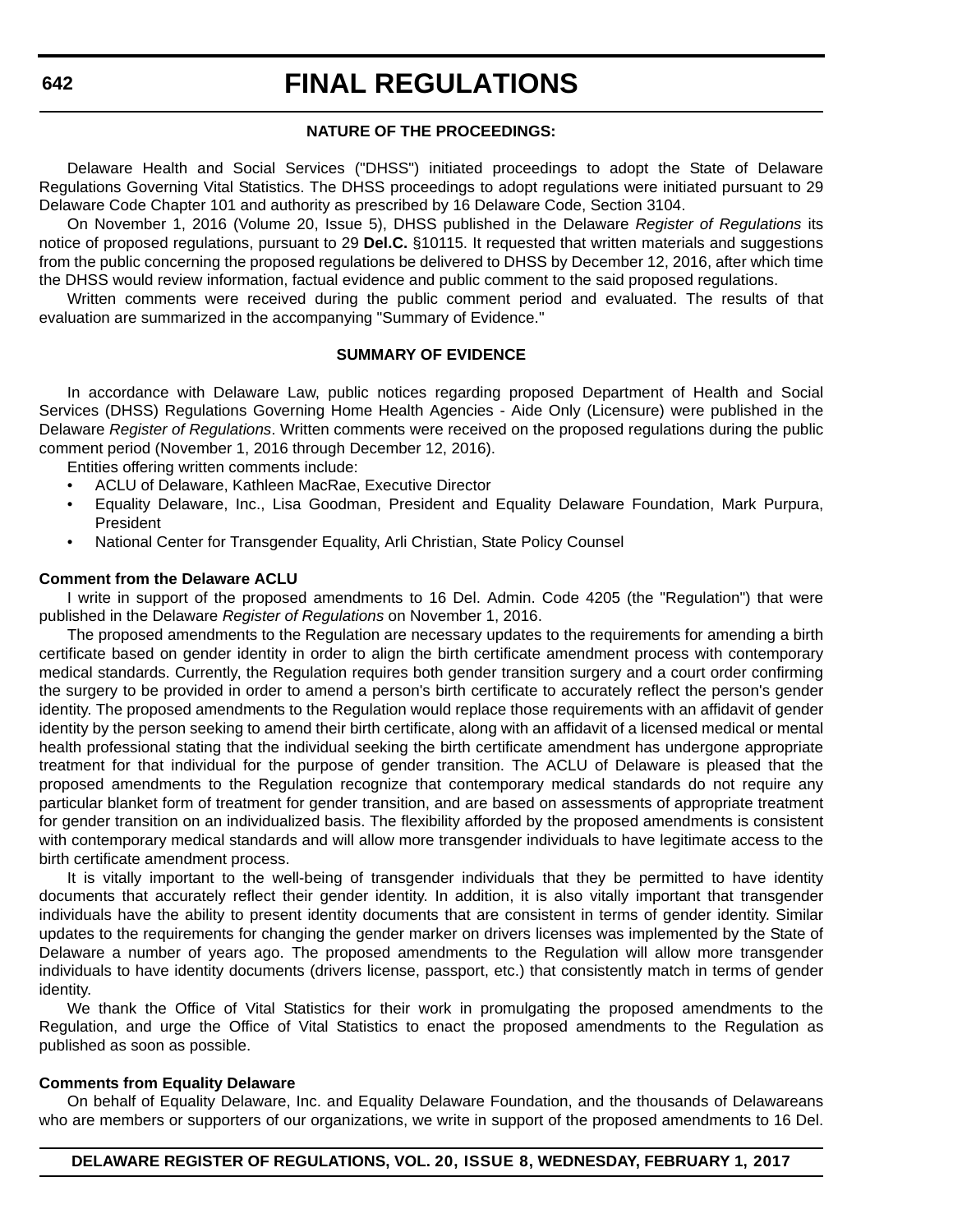Admin. Code 4205 (the "Regulation") that were published in the Delaware *Register of Regulations* on November 1, 2016.

The proposed amendments to the Regulation are necessary updates to the requirements for amending a birth certificate based on gender identity in order to align the birth certificate amendment process with contemporary medical standards. Currently, the Regulation requires both gender transition surgery and a court order confirming the surgery to be provided in order to amend a person's birth certificate to accurately reflect the person's gender identity. The proposed amendments to the Regulation would replace those requirements with an affidavit of gender identity by the person seeking to amend their birth certificate, along with an affidavit of a licensed medical or mental health professional stating that the individual seeking the birth certificate amendment has undergone appropriate treatment for that individual for the purpose of gender transition. We are pleased that the proposed amendments to the Regulation recognize that contemporary medical standards do not require any particular blanket form of treatment for gender transition, and are based on assessments of appropriate treatment for gender transition on an individualized basis. The flexibility afforded by the proposed amendments is consistent with contemporary medical standards and will allow more transgender individuals to have legitimate access to the birth certificate amendment process.

It is vitally important to the well-being of transgender individuals that they be permitted to have identity documents that accurately reflect their gender identity. In addition, it is also vitally important that transgender individuals have the ability to present identity documents that are consistent in terms of gender identity. Similar updates to the requirements for changing the gender marker on drivers licenses was implemented by the State of Delaware a number of years ago. The proposed amendments to the Regulation will allow more transgender individuals to have identity documents (drivers license, passport, etc.) that consistently match in terms of gender identity.

We thank the Office of Vital Statistics for their work in promulgating the proposed amendments to the Regulation, and urge the Office of Vital Statistics to enact the proposed amendments to the Regulation as published as soon as possible.

#### **Comments from the National Center for Transgender Equality**

NCTE submits these comments in support of proposed revisions to the regulations governing Vital Statistics in Title 16 Section 4205 of the Delaware Administrative Code. On behalf of NCTE constituents born in Delaware and in the interest of improving government policies for transgender people everywhere, NCTE is excited to see this modernization in progress. Under these proposed regulations, applicants can obtain new certificates of birth to amend their gender marker by submitting an affidavit from the applicant along with an affidavit from a licensed medical or mental health professional attesting to appropriate treatment for gender transition. This is a great improvement from the previous regulation that required applicants to obtain a court order indicating their sex had been changed by surgical procedure. Below we provide additional information to support why transgender people may need updated birth certificates, why proof of surgery should not be required, and why requiring a court order is unnecessarily burdensome.

Thank you so much for your work on these proposed revisions, and please accept these comments in full support of approval of these revisions to the DE Administrative Code Vital Statistics section.

#### **Transgender People May Need to Amend the Gender Marker on Their Birth Certificates For Practical, Personal, and Safety Reasons**

Birth certificates are a critical identity document used in many settings to verify an individual's identity, and having the correct gender marker is important for many practical reasons, in addition to validating a person's intrinsic dignity. Birth certificates are often requested for purposes related to employment, education, and family law, and are a critical identity document used in many settings to verify an individual's identity, and specifically to verify their citizenship. Even in settings where birth certificates themselves are not required, other identity documents based on birth certificates are often required. In order to avoid discrimination in these situations, transgender individuals need access to birth certificates that accurately reflect their gender.

Medical professionals have long recognized the importance of updated identity documents as an intrinsic part of gender transition. The American Psychological Association encourages "legal and social recognition of transgender individuals consistent with their gender identity and expression, including access to identity documents consistent with their gender identity and expression which do not involuntarily disclose their status as transgender for transgender people who permanently socially transition to another gender role."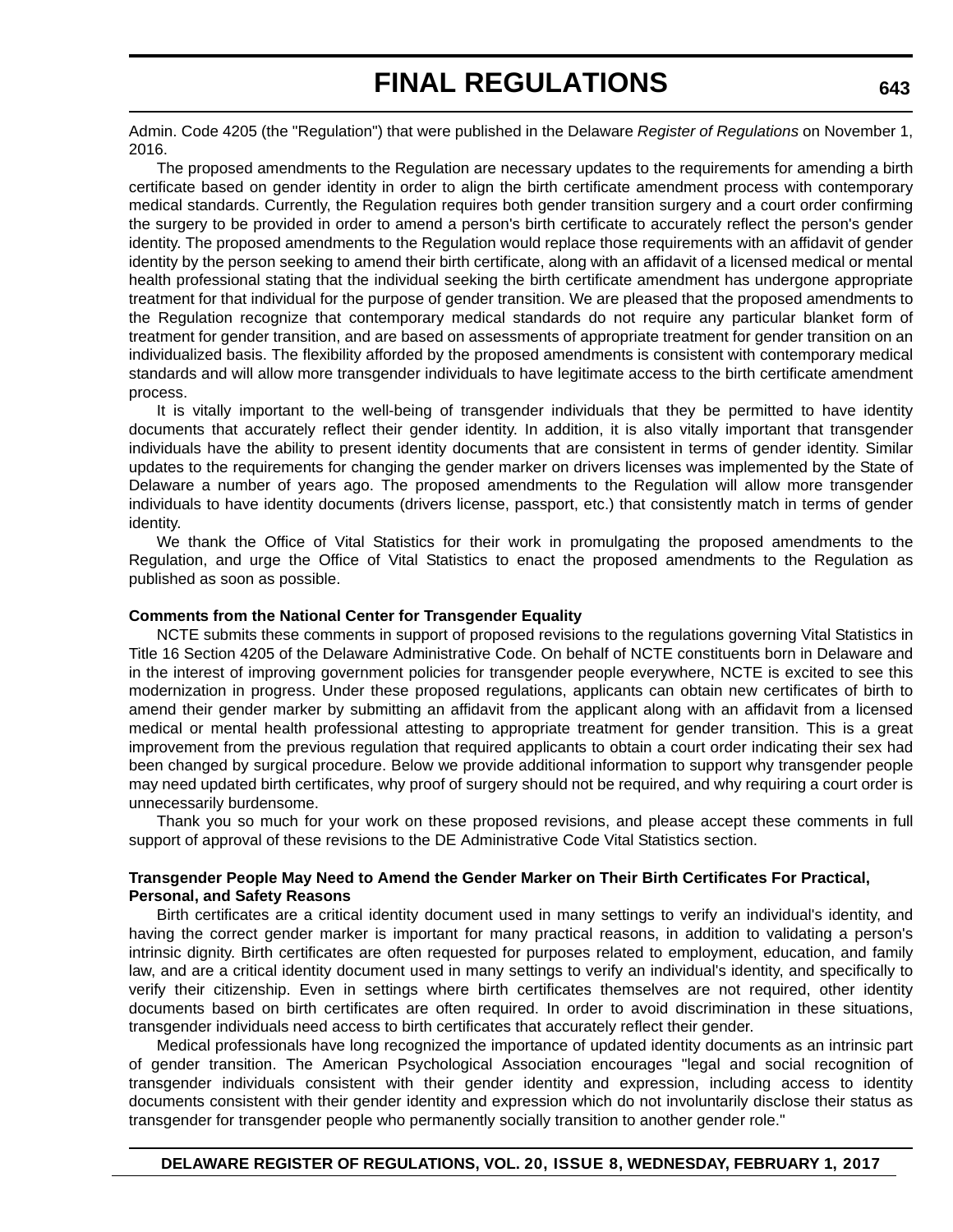## **FINAL REGULATIONS**

Amending the gender marker on a birth certificates is important to help avoid discrimination and bias against transgender people. Data from the National Transgender Discrimination Survey shows that a lack of proper identification greatly contributes to discrimination. 40% of transgender people who have shown identification that has a gender marker different than their gender presentation have experienced harassment because of this discrepancy. Another 15% were denied entry or denied service. Three percent (3%) reported being assaulted because of mismatched IDs.2 As a result, it is critically important that transgender people be able to provide official documents to potential and current employers that correspond to their gender identity without having to "out" themselves as transgender.

#### **Gender Change Policies Should not Require Surgery or Any Specific Medical Treatment Because Gender Transition Varies**

Surgical requirements do not comport with contemporary health care standards, which recognize that gender transition is an individualized process that is not the same for all transgender people.3 Many transgender people cannot undergo surgery for a number of reasons, including fear of complications, the cost of surgery,4 inability to take time off school or work for the recovery period, and medical conditions that make surgery impossible. Furthermore, some people choose not to have surgery because they simply do not require it to feel comfortable in their new gender. The World Professional Association for Transgender Health (WPATH), an evidence-based international medical society devoted to understanding and properly treating transgender people, urged "governments and other authoritative bodies to move to eliminate requirements for identity recognition that require surgical procedures."

Removing the surgery requirement allows transgender people and their healthcare providers to choose the correct course of treatment for each individual without compelling people to undergo any unnecessary, inappropriate, or simply impossible treatment. Additionally, removing a surgery requirement from updating the gender marker on a birth certificate is important for individuals born with intersex conditions. "Intersex" is a general term used for a variety of conditions in which a person is born with a reproductive or sexual anatomy that doesn't seem to fit the typical definitions of female or male. Many intersex individuals may not require or desire surgery, but may have a gender marker on their birth certificate that does not align with who they are.

In the proposed Delaware regulations the requirement for proof of surgery is replaced by an affidavit attesting that the individual has had "surgical, hormonal, psychological, or other treatment appropriate for the individual for the purpose of gender transition." This attestation captures the range of treatments that may be appropriate, in each individual case, to facilitate gender transition, and makes updated gender markers accessible for many more transgender people.

#### **Court Order Requirements are an Unnecessary Burden on Registrants**

Removing the requirement for a court order avoids putting unnecessary burden on registrants. Court petitions are expensive and complicated, and not all individuals can access the court process. Moreover, not all courts and judges issue court orders for gender change, and even if they do, the standards vary greatly among judges. The majority of courts do not have a clear process or standard for issuing court orders for gender change, and thus some people are granted a petition for gender change while others are denied, often depending on that particular judge's level of education and understanding of transgender issues. Transgender individuals applying for a court order are left to determine how to submit a petition, what documentation a judge will request, what personal medical information they will have to divulge in the courtroom, and whether the judge will treat them with respect. Many transgender people navigate the process without access to legal assistance or financial support.

The court order process also poses many privacy issues as it requires transgender individuals to publicly reveal private medical information. Forcing people to discuss their gender identity and medical treatment they have undergone in open court can cause significant discomfort and psychological trauma. Even if the hearing is done in judge's chambers, and does not require an attorney, the hearing can be extremely intimidating. Additionally, public records of the proceeding can make the person more vulnerable to discrimination, and could expose transgender individuals to physical harm in some communities.

Because of these barriers, allowing an applicant to go directly to the Department of Vital Statistics to request an updated gender marker on their birth certificate is a more efficient and reliable process. The administrative option allows individuals to bypass the expensive and complicated process of obtaining a court order. An administrative procedure also streamlines the application process and ensures uniform access to updated birth certificates.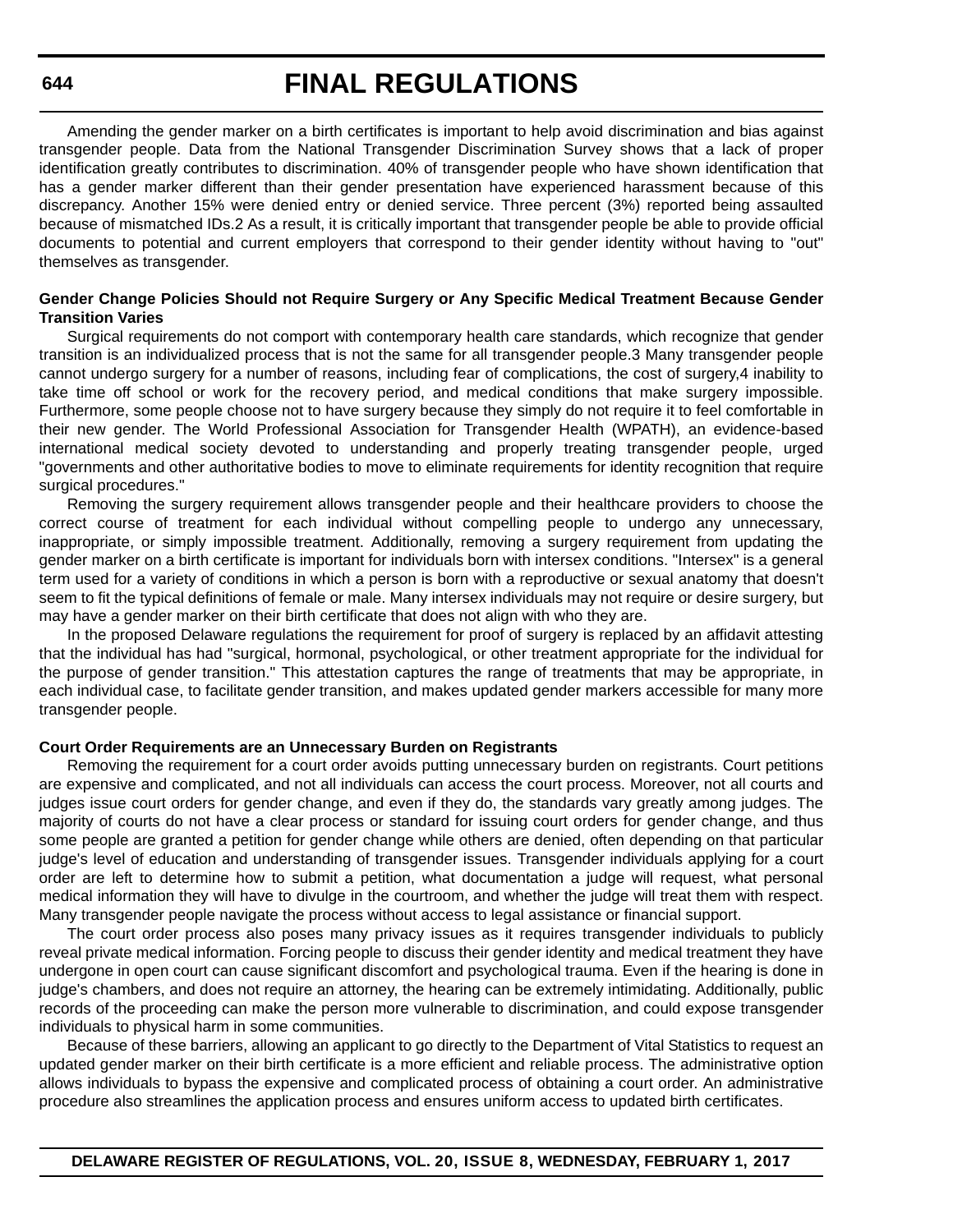#### **Conclusion: We Applaud and Support the Proposed Revisions to the DE Administrative Code 4205 Vital Statistics Section 10.7**

We fully support and approve the revisions to the DE Administrative Code Vital Statistics pertaining to Amendment of Sex. These proposed regulations align with transgender people's needs to update the gender marker on their birth certificates. The revisions also reaffirm the contemporary healthcare standards while making the gender marker amendment process much more accessible for registrants.

#### **FINDINGS OF FACT:**

No changes were made to the regulations based on the comments received. The Department finds that the proposed regulations, as set forth in the attached copy should be adopted in the best interest of the general public of the State of Delaware.

THEREFORE, IT IS ORDERED, that the proposed State of Delaware Regulations Governing Vital Statistics is adopted and shall become effective February 11, 2017, after publication of the final regulation in the Delaware *Register of Regulations*.

Rita M. Landgraf, **Secretary** 1/13/2017

**\*Please note that no changes were made to the regulation as originally proposed and published in the November 2016 issue of the** *Register* **at page 346 (20 DE Reg. 346). Therefore, the final regulation is not being republished. A copy of the final regulation is available at:**

**[4205 Vital Statistics](http://regulations.delaware.gov/register/february2017/final/20 DE Reg 641 02-01-17.htm)**

## **[DEPARTMENT OF INSURANCE](http://insurance.delaware.gov/)**

#### **OFFICE OF [THE COMMISSIONER](http://insurance.delaware.gov/divisions/)**

Statutory Authority: 18 Delaware Code, Sections 3370A, and 3571S (18 **Del.C.** §§3370A & 3571S)

#### **ORDER Docket No. 3252-2016**

#### **[1317 Network Disclosure and Transparency](#page-5-0)**

Proposed Regulation 1317 relating to Network Disclosure and Transparency was initially published in the Delaware *Register of Regulations* on September 1, 2016, and re-published on December 1, 2016. The initial comment period remained open until October 3, 2016, and the second comment period remained opened until January 3, 2017. There was no public hearing on proposed Regulation 1317. Public notices of the proposed Regulation 1317 were published in the *Register of Regulations* in conformity with Delaware law.

### **SUMMARY OF THE EVIDENCE AND INFORMATION SUBMITTED**

Comments were received on the proposed Regulation 1317 after the initial publication on September 1, 2016 from:

- Delaware Department of Justice, Consumer Protection Unit Christian Douglas Wright, Director
- Quest Diagnostics, Incorporated Deirdre Flannery, Director of Government Affairs
- America's Health Insurance Plans (AHIP) Joshua Keepes, J.D., Regional Director

Following the initial publication of proposed Regulation 1317 on September 1, 2016, the Department changed the Delaware Code references for §3371 to §3370A; modified Section 1.0 and subsections 3.1, 3.4, 4.1, 4.3, and 6.3; inserted a new Section 5.0; renumbered original Sections 5.0, 6.0, 7.0, and 8.0; modified Appendix 1, paragraph 6; and added a new Appendix 2, in response to certain of the comments, and re-published the proposed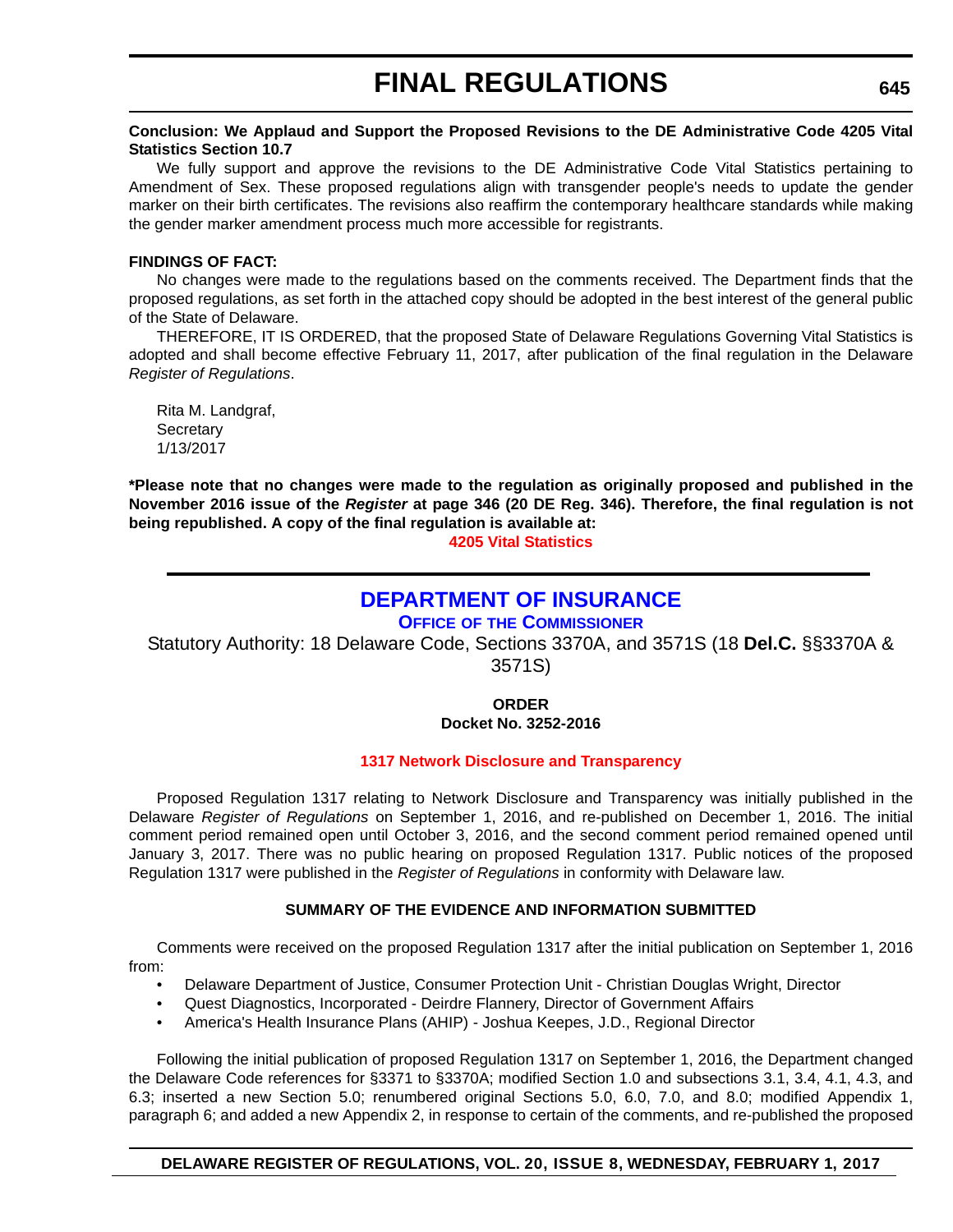## **FINAL REGULATIONS**

Regulation 1317 on December 1, 2016, as modified.

Comments were received on the proposed Regulation 1317 after the second publication on December 1, 2016 from:

• The Delaware Healthcare Association ("DHA")- Wayne A. Smith, President & CEO

DHA requested changes to Sections 3.1 and 4.1 of proposed Regulation 1317 to change the timing of the provision of the out-of-network disclosures to within five business days preceding the performance of the procedure. The Department has determined not to accept this proposed change, as the language currently reflected in Regulation 1317 provides consumers with the benefit of the additional time to review and consider any cost information related to a scheduled procedure. The current language in the Regulation 1317 allows a provider to provide an additional out-of-network disclosure at a later date if the insurance status of the covered person has changed. DHA also proposed adding language to the end of these two sections to give providers the authority to determine whether a particular encounter should be treated as an emergency. The Department has determined to reject this proposal. The authority to determine what constitutes an emergency was not expressly provided for in the statute and there are other provisions in the Insurance Code that define what constitutes an "emergency medical condition."

DHA requested changes to Section 5.0 to expand the provision to all diagnostic services. The Department has determined to reject this proposal. The Department has recognized the unique nature of laboratory services and the necessity to highlight the procedure for laboratory services that do not require an in-person visit to that laboratory (for instance, when labs or cultures are drawn at the health care provider's office and sent to the laboratory for processing). Other diagnostic services that are incidental to an in-patient or ambulatory surgery visit are contemplated in the disclosures required under Sections 3.1 and 4.1 of Regulation 1317.

DHA requested a revision to Appendices 1 and 2 to clearly state that a parent or guardian is the signature for a child. The Department has added a "Relationship to Patient" line on these Appendices in response to that comment. I have determined these changes to be non-substantive and, therefore, no further re-proposal of the regulation is required.

DHA requested that Appendices 1 and 2 be revised so that they are appropriate for a wider range of reading levels. The Department has determined to reject this proposal. The language in the Appendices mirrors the language of the statutes pursuant to which Regulation 1317 is promulgated.

DHA requested that Appendix 1, paragraph 6 be revised because it joins separate time periods for the provision of the out-of-network disclosures and the provider responsibility to provide an estimate of charges. The Department has revised Appendix 1, paragraph 6 to correct a typographical error. The language in that paragraph was intended to define the timeliness of an out-of-network provider providing an estimate of the range of charges a covered person might incur as set forth in Section 3.4 of Regulation 1317. I have determined these changes to be non-substantive and, therefore, no further re-proposal of the regulation is required.

DHA requested clarity as to whether the out-of-network disclosure/consent could be provided verbally with signed documentation provided by the patient at the time of admission. The Department has determined that such a clarification within the regulation is not necessary. The express language of 18 **Del.C.** §§3370A and 3571S requires timely written notice. Initially providing these disclosures verbally would not satisfy the requirements of the law.

The Department has determined that no further modifications will be made to the proposed Regulation 1317.

### **FINDINGS OF FACT**

Based on Delaware law and the record in this docket, I make the following findings of fact:

- 1. 18 **Del.C.** §§3370A and 3571S require a regulation to set forth rules and procedural requirements which the Commissioner deems necessary to carry out the provisions of the Code.
- 2. The requirements of proposed Regulation 1317 best serve the interests of the public and of insurers and comply with Delaware law.

#### **DECISION AND EFFECTIVE DATE**

Based on the provisions of 18 **Del.C.** §§3370A and 3571S; and 29 **Del.C.** Ch. 101, and the record in this docket, I hereby adopt proposed Regulation 1317 as may more fully and at large appear in the version attached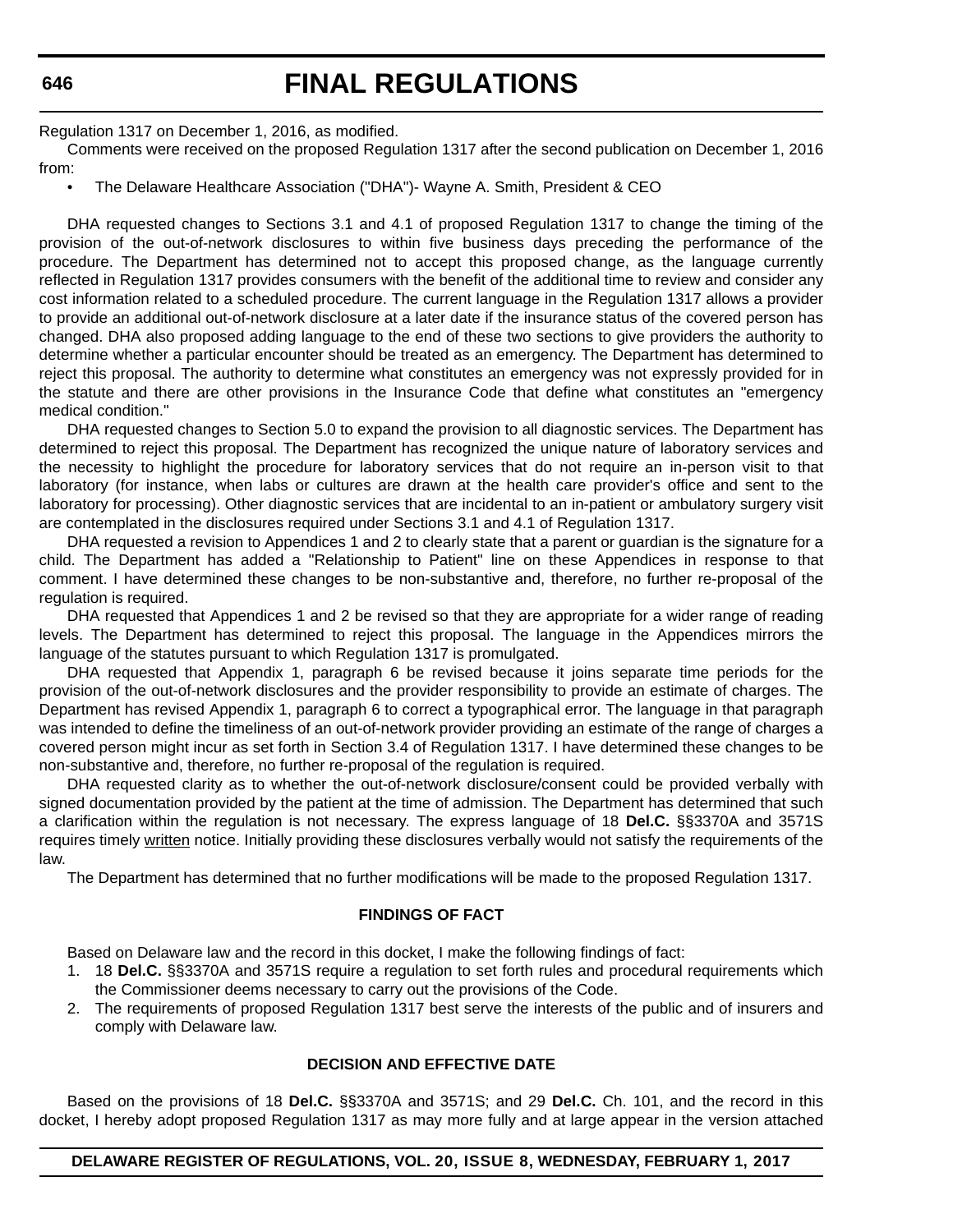hereto to be effective 10 days after being published as final.

### **TEXT AND CITATION**

The text of proposed Regulation 1317 last appeared in the *Register of Regulations* Vol. 20, Issue 6, pages 420- 421.

IT IS SO ORDERED this 17<sup>th</sup> day of January 2017.

Trinidad Navarro Insurance Commissioner

### **1317 Network Disclosure and Transparency** *(Break in Continuity of Sections)*

APPENDIX 1 – FORM OF FACILITY-BASED PROVIDER DISCLOSURE

### Network Disclosure Statement for [Insert Facility Name]

### PLEASE RETURN THIS FORM TO [INSERT FACILITY NAME] ON OR PRIOR TO YOUR DATE OF SERVICE

This Facility-Based Provider Disclosure is designed to help ensure that patients receiving medical care from [Insert Facility Name] or any of its facility-based providers have the necessary information to make an informed decision about their medical benefits and care. "Facility-based provider" means a provider who provides health care services to covered persons who are in an in-patient or ambulatory facility, including services such as pathology, anesthesiology, or radiology.

In connection with your upcoming scheduled appointment, [Insert Facility Name] hereby provides the following disclosures:

### *(Break in Continuity Within Section)*

6. An estimate of the range of charges charged by an out-of-network provider for any out-of-network services for which you may be responsible may be requested from, and will be timely provided by, the out-of-network provider. The provision of the **[facility-based provider disclosure estimate of range of charges]** shall be considered timely if it is provided to the covered person within three (3) business days **[after such procedure is scheduled of such request]** if the medical necessity of a procedure allows such time, and if not, in as timely a manner as possible.

*(Break in Continuity of Sections)*

### PATIENT ACKNOWLEDGEMENT/CONSENT

I hereby acknowledge that a provider rendering services to me may be an out-of-network provider and that the services provided by that out-of-network provider may not be covered by my insurance policy. I further acknowledge that I have been informed of my right to request from the out-of-network providers an estimate of the range of charges for any out-of-network services for which I may be responsible. **I AFFIRMATIVELY ELECT TO OBTAIN THE SERVICES AND AGREE TO ACCEPT AND PAY THE CHARGES FOR THE OUT-OF-NETWORK SERVICES NOT COVERED BY MY INSURANCE POLICY.**

| Name of Patient:                                   |  |
|----------------------------------------------------|--|
| Signature of Patient or Authorized Representative: |  |
| [Relationship to Patient:                          |  |
| Date:                                              |  |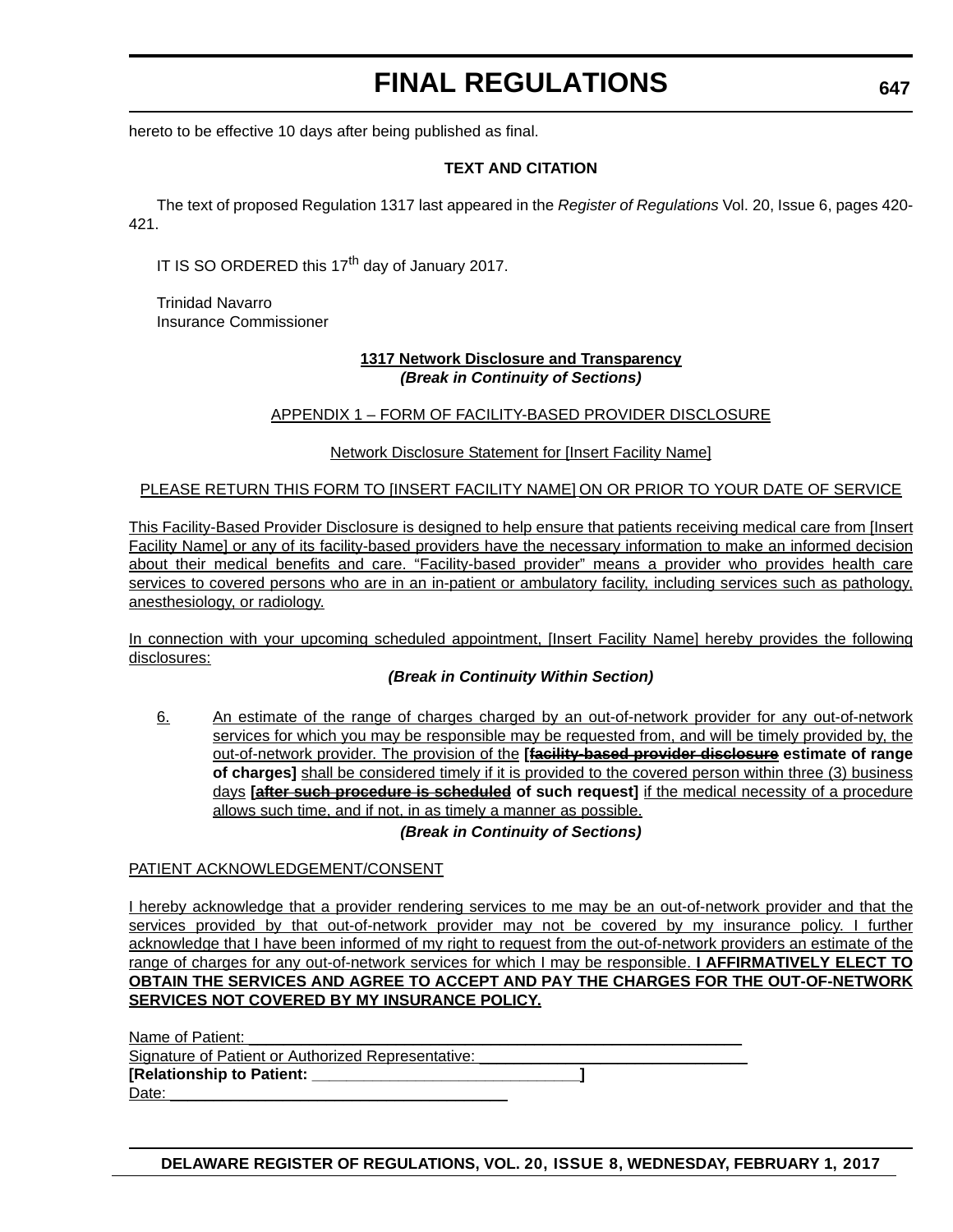#### APPENDIX 2 – FORM OF HEALTH CARE PROVIDER DISCLOSURE

Network Disclosure Statement for [Health Care Provider] *(Break in Continuity Within Section)*

#### PATIENT ACKNOWLEDGEMENT/CONSENT

I hereby acknowledge that [Insert Health Care Provider Name] may be an out-of-network provider and that the services provided by [Insert Health Care Provider Name] may not be covered by my insurance policy. I further acknowledge receipt of the range of charges for any out-of-network services for which I may be responsible. **I AFFIRMATIVELY ELECT TO OBTAIN THE SERVICES AND AGREE TO ACCEPT AND PAY THE CHARGES FOR THE OUT-OF-NETWORK SERVICES NOT COVERED BY MY INSURANCE POLICY.**

| Name of Patient:                                   |  |
|----------------------------------------------------|--|
| Signature of Patient or Authorized Representative: |  |
| [Relationship to Patient:                          |  |
| Date:                                              |  |

**\*Please note that no additional changes were made to the regulation as originally proposed and published in the December 2016 issue of the** *Register* **at page 420 (20 DE Reg. 420). Therefore, the final regulation is not being republished here in its entirety. A copy of the final regulation is available at: [1317 Network Disclosure and Transparency](http://regulations.delaware.gov/register/february2017/final/20 DE Reg 645 02-01-17.htm)**

## **[DEPARTMENT OF NATURAL RESOURCES AND ENVIRONMENTAL](http://www.dnrec.delaware.gov/Pages/Portal.aspx)  CONTROL**

**DIVISION OF WASTE [AND HAZARDOUS SUBSTANCES](http://www.dnrec.delaware.gov/dwhs/Pages/default.aspx)** Statutory Authority: 7 Delaware Code, Chapter 60; (7 **Del.C.** Ch. 60) 7 **DE Admin. Code** 1305

**Secretary's Order No. 2017-WH-0002**

**Date of Issuance: January 17, 2017 Effective Date of Regulation Adoption: February 21, 2017**

### **[1305 Universal Recycling Regulations](#page-5-0)**

Under the authority vested in the Secretary of the Department of Natural Resources and Environmental Control ("Department") pursuant to 7 **Del.C.** §§6006, 6010, 29 **Del.C.** §§10101 *et seq.* and any other relevant authority, the Department issues the following findings of fact, reasons and conclusions as an Order of the Secretary to adopt proposed regulations as final regulations.

#### **BACKGROUND AND PROCEDURAL HISTORY**

This Order considers proposed regulations, *Universal Recycling Regulations,* 7 **DE Admin. Code** 1305 ("Regulation 1305"), which will assist the Department in administering its duties under the Universal Recycling Law ("URL"), *Subchapter III of* 7 **Del.C.** §§6051-59*.* The URL sets recycling goals by 2020, which will require increased recycling, particularly from the commercial and multi-family residential sectors.

The Department's Division of Waste and Hazardous Substances, Solid and Hazardous Waste Management Section ("SHWMS") is responsible for the Department's regulation of solid waste recycling. The SHWMS obtained the Department's approval to commence the regulatory development process with Start Action Notice 2016-03 signed April 18, 2016 to develop proposed regulations. The SHWMS thereafter drafted the proposed regulations and held public workshops in Bear, Lewes, and Dover on September 6, 7, and 14, 2016, respectively. The SHWMS

### **DELAWARE REGISTER OF REGULATIONS, VOL. 20, ISSUE 8, WEDNESDAY, FEBRUARY 1, 2017**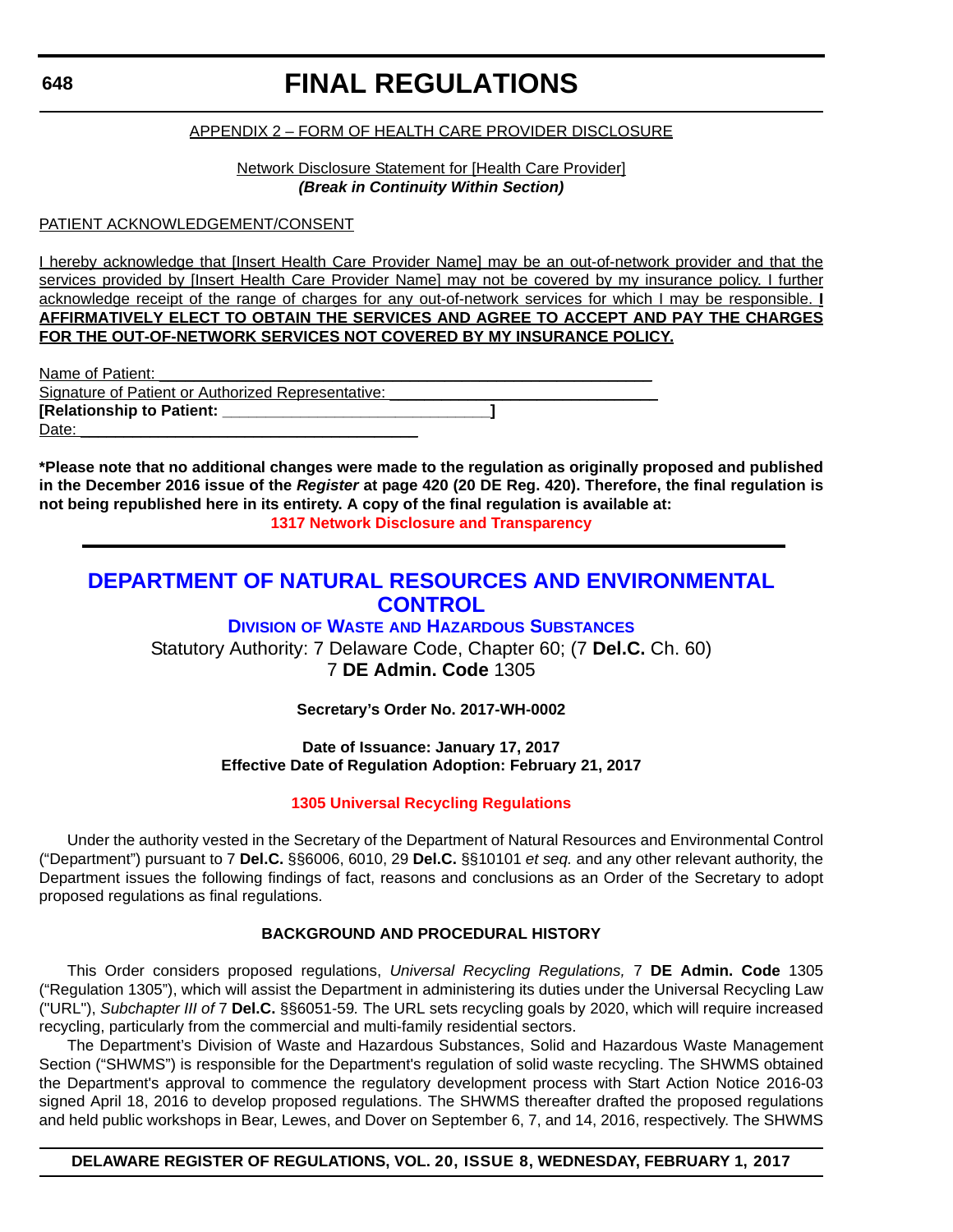also kept the Recycling Public Advisory Council<sup>1</sup> ("RPAC") informed of the regulatory developments. The SHWMS prepared the required Regulatory Flexibility Act forms, and submitted them along with the proposed Regulation 1305 and a public notice of a November 21, 2016 public hearing for publication in the November 1, 2016 issue of the Delaware *Register of Regulations.* In addition, on October 30, 2016, the SHWMS had published public notices of the proposed Regulation 1305 and the Department's public hearing in *The News Journal* and the *Delaware State News*.

The Department's hearing officer, Robert P. Haynes, presided over the public hearing held at the Department's offices at 89 Kings Highway, Dover on November 21, 2016, at 4:00. The Department received public comments at the public hearing and written comments following the public hearing. The public comment period closed on December 9, 2016. The public comments were on the proposed requirement on the type and location of containers provided for recycling and the possible liability for picking up recycling containers that had solid waste commingled in them. Overall, the public comments supported adopting proposed Regulation 1305.

The SHWMS provided Mr. Haynes with its Technical Response Memorandum ("TRM"), which recommended that the Department adopt the proposed Regulation 1305 without any change.

Mr. Haynes prepared the attached Hearing Officer's Report ("Report"), which established the record, recommended findings and provided reasons in support of the recommended approval of the proposed Regulation 1305 without any change.

#### **FINDINGS OF FACT**

The Department finds that the record, as established in the Report, supports adopting proposed Regulation 1305 as Final Regulations attached hereto in Appendix A. The Final Regulations are the same as proposed Regulation 1305.

The Final Regulations will allow the Department to improve recycling by providing definitions for "waste service provider," "commercial sector," "property managers," and "marketplace." Theses definitions will improve the regulation of recycling and set forth the responsibilities and duties for waste service providers, property managers, and the commercial sector.

The Final Regulations' responsibilities and duties for waste service providers prohibit them from intentionally commingling source-separated recyclables with other waste. The Department recognizes that waste service providers, often called "haulers," contract with customers to collect trash and recyclables, and that their customers may often place trash into the haulers containers that are to receive only recyclable materials. The Final Regulations require that haulers should not commingle sorted recyclable materials with trash. The Final Regulations prohibit any intentional commingling, and places responsibility on the haulers to take steps to end commingling by their customers. The haulers are in the best position to enforce this prohibition in its contracts with customers, in educating and providing notices to customers, and in providing conveniently located and sufficient containers that will encourage their proper use for recycling.

The Final Regulations require haulers to provide notice to customers at least annually of their single stream recycling services, with instruction on participating. The Department finds that this notice requirement is an important mechanism to improve recycling. Notice and instructions should be effective to promote proper recycling and to increase participation in recycling by changing users' behavior. If a user of containers is unaware of the proper use of the haulers' containers, then they are more likely to use recycling containers to dispose of trash, which will commingle and contaminate the recycling containers.

The Final Regulations do not prescribe how haulers may avoid accepting commingled materials, and such methods are best left to the hauler to decide based upon their customers and circumstances. The Department finds that notice and instruction may be the best possible method to get users to recycle properly; i.e., use the correct containers for recyclables and trash. Haulers may determine that in order to avoid commingling that they should provide more frequent notices and instructions on the containers in order to increase users' awareness of proper recycling that will reduce commingling and increase recycling.

The Final Regulations also require the haulers to provide multi-family residential customers with single stream recyclable containers that are located adjacent, or as close as possible, to the complex's waste disposal containers, and so that recycling access is at least as convenient as waste disposal. Again, the Department finds

<sup>1. &</sup>quot;[a]dvise the Department... on all aspects of recycling." 7 **Del.C.** §6058(c).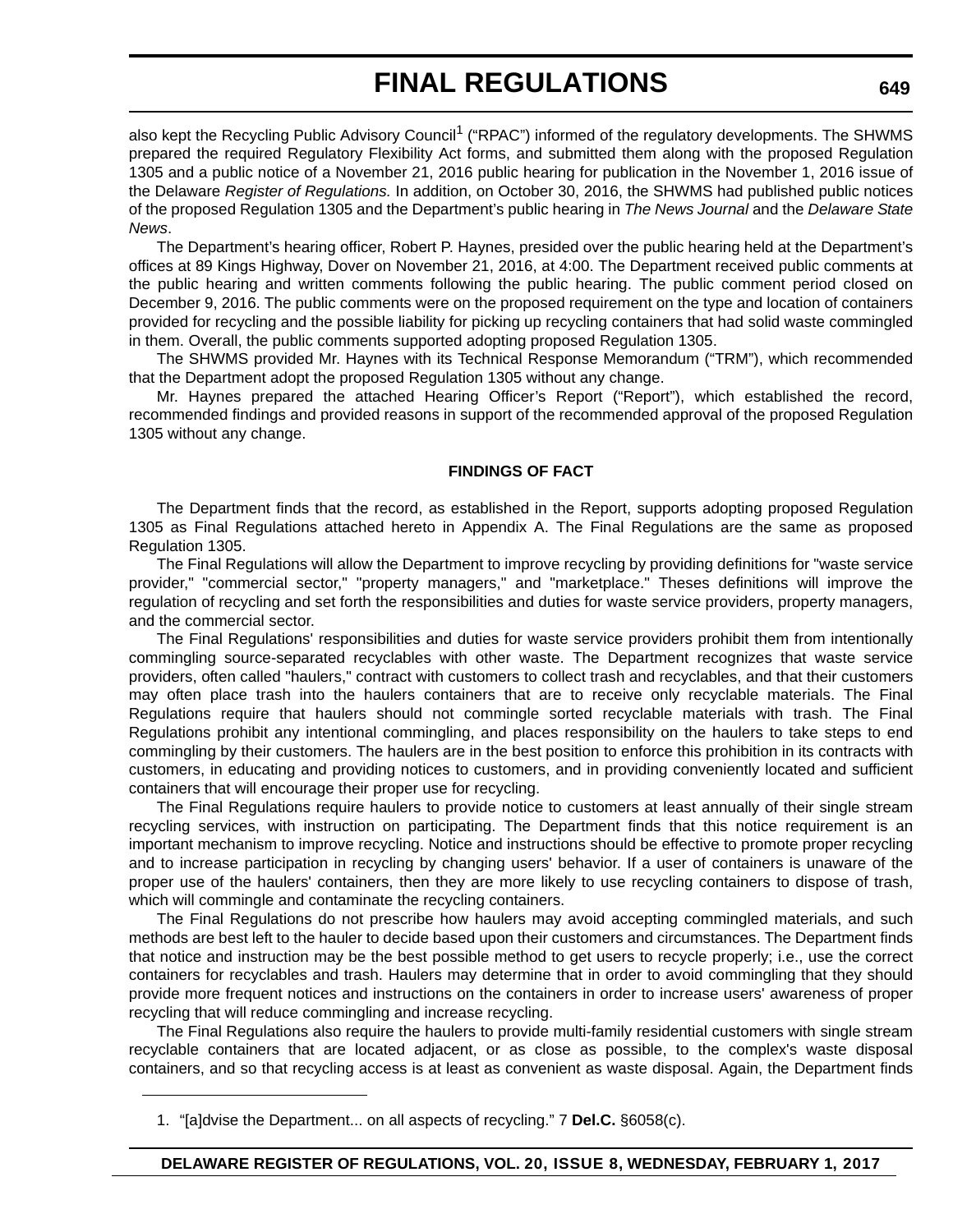this requirement reasonable to increase recycling. The Department finds that any inconvenience imposed on using recycling containers will decrease recycling. If haulers are unable to locate containers in compliance with the Final Regulations, then, as noted in the SHWMS TRM and in the Report, the URL provides a procedure to seek relief of the location requirements from the Department based upon the submission of a written justification and the Department's approval of it.

The Final Regulations also regulate property managers in single or multi-family residential sectors by requiring that their tenants have single stream recycling services. The property managers can make single stream recycling available to their tenants by contracting with a hauler. The Department finds it reasonable to regulate property managers, which includes owners and their surrogates. Property managers determine where their complex's waste and recycling containers should be located. In addition, property managers may be able to establish rules governing the conduct of their tenants, which can include rules for proper use of recycling and trash containers to prohibit commingling. The property managers also are appropriate to communicate with tenants, and the URL and the Final Regulations require at least annual notices to tenants. The Department anticipates that more frequent notices may be required to get the users properly recycling, and, as noted in the comments, property managers can send notices when a tenant moves in and thereafter until a tenant properly recycles.

The Final Regulations also set forth the commercial sector's duties to participate in the comprehensive recycling program and to report on its recycling, which the Department can review to determine if sufficient under the URL and the Final Regulations.

The members of the public who attended the public hearing were from the regulated community of haulers and one representative from a recycling center. There were comments on the proposed requirement to locate recycling containers in multi-family residential complexes. The SHWMS TRM and the Report fully address these public comments, and explain that the Final Regulations are consistent with the URL and its intent to make recycling as convenient as waste disposal. The Department anticipates that both the SHWMS and the persons regulated by the Final Regulations will work in good faith to resolve any implementation problems.

The Department's interpretation of the law is that the General Assembly intended that recycling should be encouraged by offering single stream recycling to the residential single family, the multi-family residential and the commercial sectors and that it should be just as easy for users to recycle as it is to dispose of trash. The Final Regulations allow property managers and haulers discretion on how they will stop the commingling and thereby increase recycling, particularly within the multi-family residential and commercial sectors.

The Department finds that the Final Regulations are a reasonable regulatory effort to increase recycling to achieve the goals set forth in the law, which requires by January 1, 2015 the diversion of disposal of 72% of solid waste and 50% of municipal solid waste. 7 **Del.C.** §6056. The law requires annual reporting and the last report submitted, which showed that the recycling rates were 72% for solid waste and 42.6% for municipal waste in 2015 and imposes further increases in recycling by 2020, which the Final Regulations should help achieve.

#### **Reasons and Conclusions**

Based on the record developed by the Department's experts and established by the Hearing Officer's Report, the Department finds that SHWMS has supported the Final Regulations as reasonable and consistent with the law, which requires increased recycling to meet the law's goals. The Department hereby approves the Final Regulations and directs that they be sent to the Delaware *Register of Regulations* for publication in the next available issue with an effective date eleven days after their publication. The Report is hereby adopted to the extent it is consistent with this Order.

The adoption of these Final Regulations will allow Delaware to (1) provide greater environmental protection and reduce human health risks associated with solid waste disposal at landfills; (2) allow the Department to administer the recycling law with regulations designed to promote more recycling, particularly by those who live in multi-family residential apartment complexes and commercial sectors that share with others containers for waste disposal and recycling; and (3) provide notice and reporting requirements that will improve the understanding of recycling and to evaluate the implementation of the Final Regulations.

In conclusion, the Department enters the following ordering paragraphs:

1. Pursuant to 7 **Del.C.** Chapter 6010, the Department has the statutory authority to adopt this Order approving the Final Regulations to promote recycling consistent with 7 **Del.C.** §§6051-59;

2. The Department considered the record developed to support the Final Regulations, as established in the Report, and finds that it supports the adoption of the Final Regulations as a reasonable method to increase

#### **DELAWARE REGISTER OF REGULATIONS, VOL. 20, ISSUE 8, WEDNESDAY, FEBRUARY 1, 2017**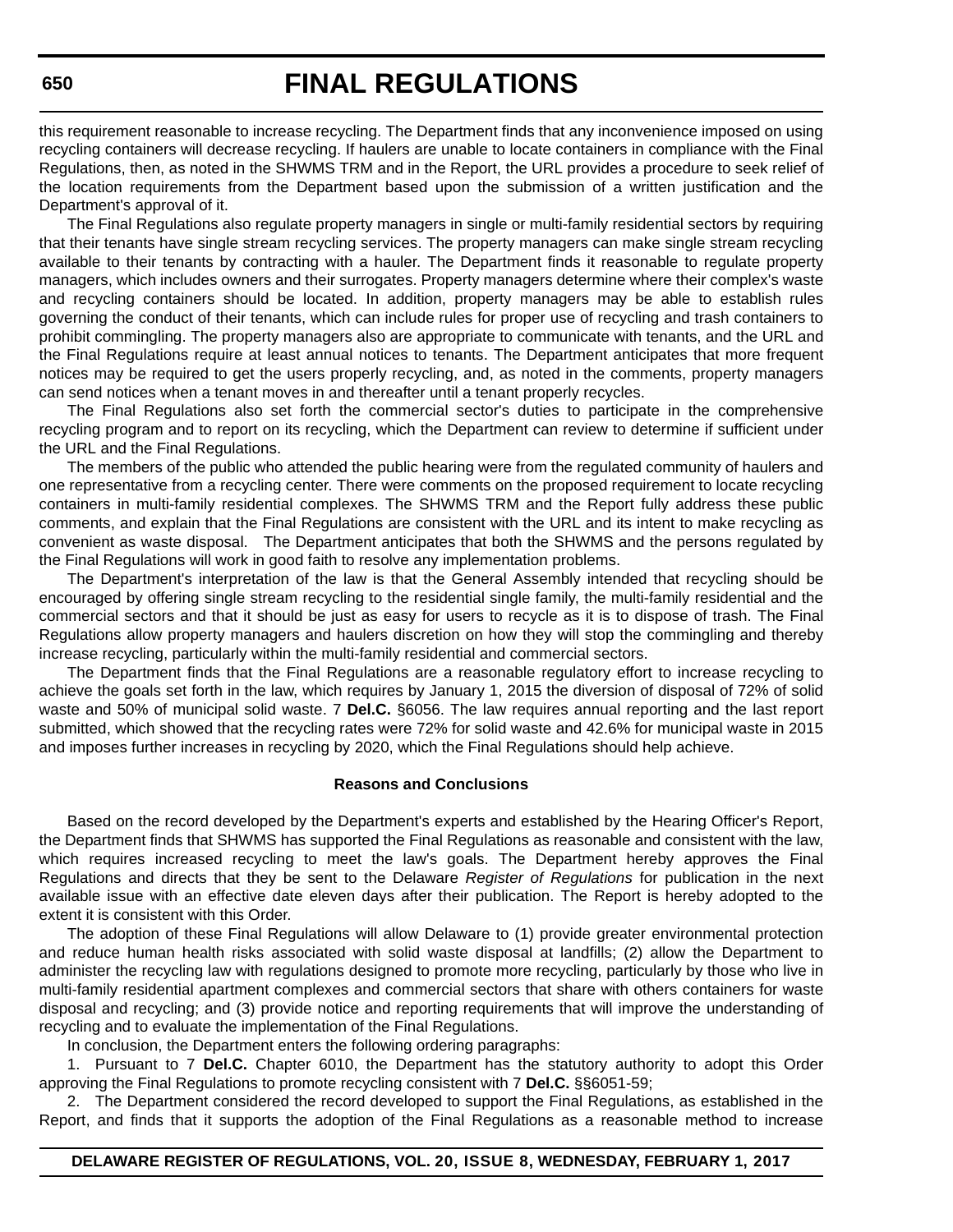recycling to meet the goals set forth in 7 **Del.C.** §6056;

3. The Department provided proper public notices of the proposed regulations and of the public hearing, and the Department properly allowed the public the opportunity to comment on the proposed regulation beginning November 1, 2016 and ending December 9, 2016, including at a November 21, 2016 public hearing, in compliance with the public comment period required by the law;

4. The Report established the record for this decision and recommended adoption of the Final Regulations set forth in Appendix "A" hereto, which also provides additional reasons and findings supporting this Order;

5. The Final Regulations will: (a) encourage greater use of source separated recycling so that recyclable materials are not included with solid waste disposed in landfills; (b) specify that waste service providers and property managers shall provide at least annual notice to their customers and tenants of the availability of recycling at single or multi-family residential apartments and commercial entities; (c) regulate how property managers provide single stream recycling collection services; (d) implement improved recycling in a manner that does not unduly interfere with small businesses, multi-family residential apartment complexes and commercial entities; and (e) to clarify the requirements for commercial sector entities;

6. The Department has reviewed the Final Regulations in the light of the Regulatory Flexibility Act, 29 **Del.C.** Ch. 104, and determines that they are lawful, feasible and desirable, and shall apply to all Delaware citizens equally;

7. The Final Regulations, as set forth in Appendix "A" hereto, are the same as published in the Delaware *Register of Regulations* and shall go into effect by operation of law not less than ten days after their publication in the next available issue of the Delaware *Register of Regulations*; and

8. The Department shall submit this Order approving the Final Regulations as 7 **DE Admin. Code** 1305: *Universal Recycling Regulations*, to the Delaware *Register of Regulations* for publication in its next available issue, and provide such other notice as the law and the Department's regulations require and as the Department determines is appropriate.

David S. Small **Secretary** 

**\*Please note that no changes were made to the regulation as originally proposed and published in the November 2016 issue of the** *Register* **at page 353 (20 DE Reg. 353). Therefore, the final regulation is not being republished. A copy of the final regulation is available at:**

**[1305 Universal Recycling Regulations](http://regulations.delaware.gov/register/february2017/final/20 DE Reg 648 02-01-17.htm)**

## **[DEPARTMENT OF STATE](http://sos.delaware.gov/)**

**DIVISION [OF PROFESSIONAL REGULATION](http://dpr.delaware.gov/) 1100 BOARD OF DENTISTRY [AND DENTAL HYGIENE](http://dpr.delaware.gov/boards/dental/index.shtml)** Statutory Authority: 24 Delaware Code, Section 1106(a)(1) (24 Del.C. §1106(a)(1)) 24 **DE Admin. Code** 1100

#### **ORDER**

#### **[1100 Board of Dentistry and Dental Hygiene](#page-5-0)**

On February 1, 2016, the Delaware Board of Dentistry and Dental Hygiene published proposed changes to its regulations in the Delaware *Register of Regulations*, Volume 19, Issue 8. This notice further indicated that written comments would be accepted by the Board for thirty days, a public hearing would be held, and written comments would be accepted for fifteen days thereafter. After due notice in the *Register of Regulations* and two Delaware newspapers, a public hearing was held on March 16, 2016 at a regularly scheduled meeting of the Delaware Board of Dentistry and Dental Hygiene to receive verbal comments regarding the Board's proposed amendments to its regulations. As a result of the public comments received at that meeting, the Board amended the proposed regulations and re-proposed the regulations on July 1, 2016 and September 1, 2016 for an October 20, 2016 hearing. This notice further indicated that written comments would be accepted by the Board for thirty days, and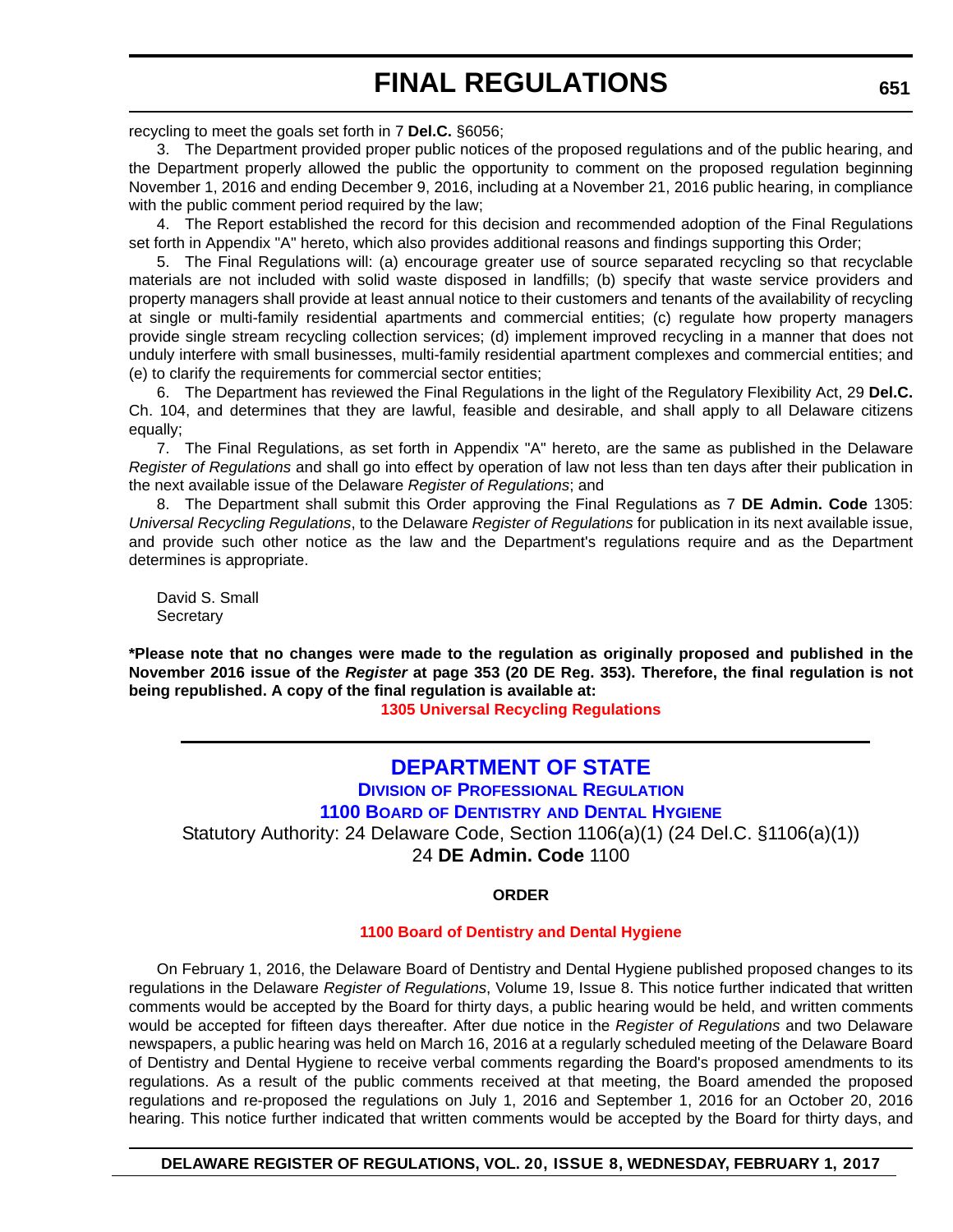written comments would be accepted for fifteen days thereafter. After due notice in the *Register of Regulations* and two Delaware newspapers, a public hearing was held on October 20, 2016, 2016 at a regularly scheduled meeting of the Delaware Board of Dentistry and Dental Hygiene to receive verbal comments regarding the Board's proposed amendments to its regulations. No comments were submitted at that time.

#### **SUMMARY OF THE EVIDENCE AND INFORMATION SUBMITTED**

At the time of the deliberations, the Board considered the following documents:

**Board Exhibit 1** - Affidavit of publication of the public hearing notice in the *News Journal*;

**Board Exhibit 2** - Affidavit of publication of the public hearing notice in the *Delaware State News*;

**Board Exhibit 3** - March 10, 2016 letter from Dr. Robert Director regarding the proposed education regulation; and

**Board Exhibit 4** - Letter from the Delaware State Dental Society regarding the proposed kickback regulation.

There was no verbal testimony given at the public hearing on October 20, 2016. No written comments were received by the Board during the initial thirty-day public comment period; nor were any written comments received after the public hearing during the fifteen day 29 **Del.C.** §10118(a) second public comment period.

#### **FINDINGS OF FACT AND CONCLUSIONS**

1. The public was given notice and an opportunity to provide the Board with comments in writing and by testimony at the public hearing on the proposed amendments to the Board's regulations.

2. There were no public comments provided to the Board during the two written public comment periods, or the public hearing.

3. Pursuant to 24 **Del.C.** §1106(a)(1) the Board has statutory authority to promulgate rules and regulations clarifying specific statutory sections of its statute.

4. The proposed changes to Board regulations 4.0 and 4.1 seek to clarify that the statutory requirement set forth at 24 **Del.C.** §1122(a)(1) requiring dental candidates to have "received a degree in dentistry from an accredited dental college or university accredited by the Commission on Dental Accreditation of the American Dental Association" may obtain such a degree through either a pre-doctoral dental education program or a postdoctoral dental program of at least 24 months in any specialty that includes a clinical component, and the proposed changes to 12.0, et. seq. seek to clarify that fee-splitting is a basis for discipline of a Delaware dentist or dental hygienist.

5. The public was given notice and an opportunity to provide the Board with comments in writing and by testimony at the public hearing on the proposed changes to the Board's rules and regulations.

6. Having received no public comments, the Board finds no reason to amend the regulations as proposed.

### **DECISION AND ORDER CONCERNING THE REGULATIONS**

NOW THEREFORE, pursuant to 24 **Del.C.** §1106(a)(1) and for the reasons set forth above, the Board of Dentistry and Dental Hygiene does hereby ORDER that the regulations be, adopted and promulgated as set forth in the Delaware *Register of Regulations*. The effective date of this Order is ten days from the date of its publication in the Delaware *Register of Regulations*, pursuant to 29 **Del.C.** §10118(g).

The new regulations are attached hereto as Exhibit A.

**SO ORDERED** this 15<sup>th</sup> day of December, 2016.

### **BOARD OF DENTISTRY AND DENTAL HYGIENE**

Thomas A. Mercer, DMD, President **Brian McAllister, DDS, Secretary** Ryan Barhart, DDS Buffy Parker, RDH, Hygiene Rozi Berberian, Public Member (absent) Mary Trinkle, RDH, Hygiene Advisory

Carol Argo, RDH **Rumiko Nelson, RDH, Hygiene Advisory (absent)** Rumiko Nelson, RDH, Hygiene Advisory (absent)

### **DELAWARE REGISTER OF REGULATIONS, VOL. 20, ISSUE 8, WEDNESDAY, FEBRUARY 1, 2017**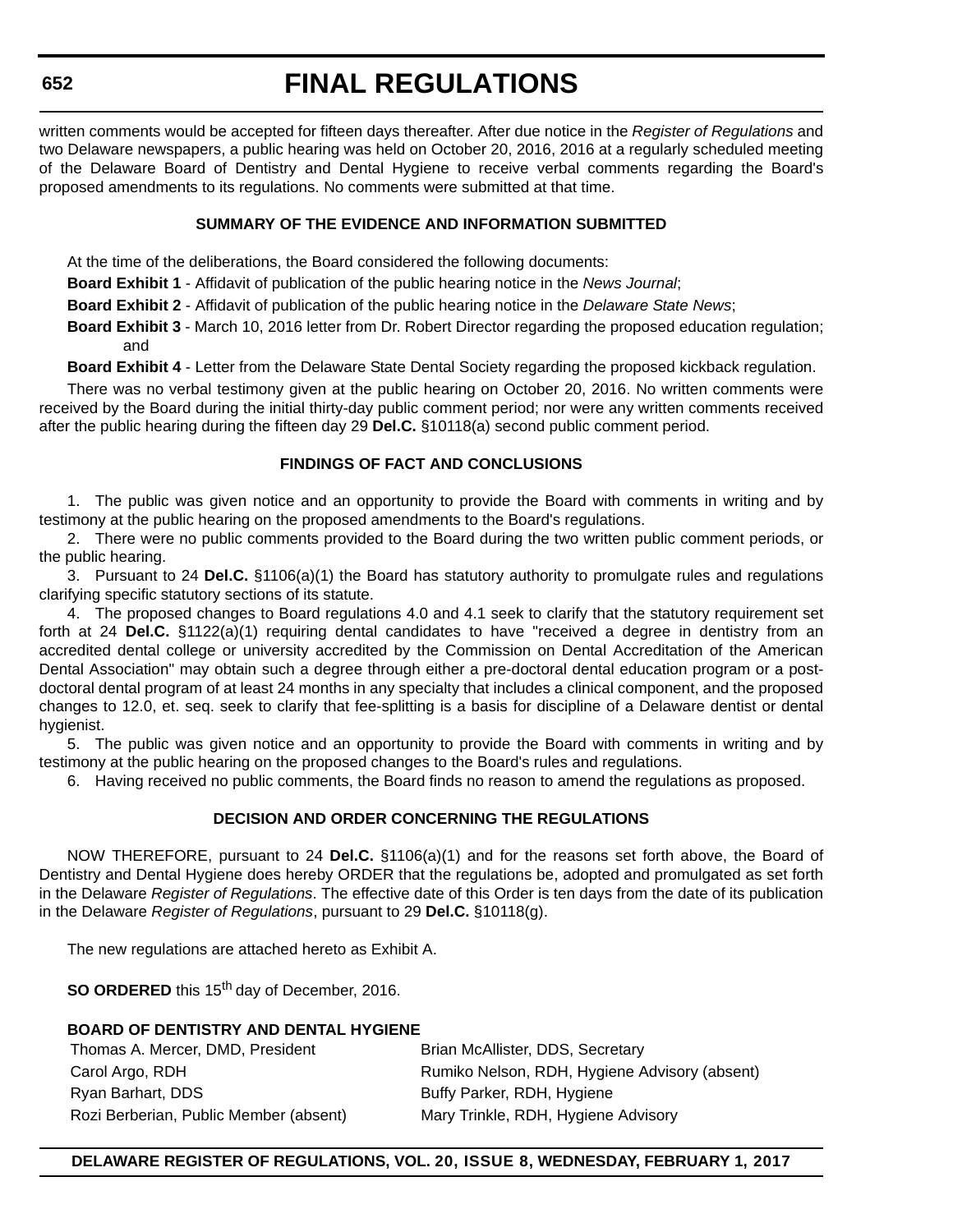June Ewing, Public Member (absent) Sharon Welsh, DDS Nathaniel Gibbs, Public Member (absent) Bruce Mathews, DDS

**\*Please note that no changes were made to the regulation as originally proposed and published in the July 2016 issue of the** *Register* **at page 23 (20 DE Reg. 23). Therefore, the final regulation is not being republished. A copy of the final regulation is available at:**

### **[1100 Board of Dentistry and Dental Hygiene](http://regulations.delaware.gov/register/february2017/final/20 DE Reg 651 02-01-17.htm)**

### **DIVISION [OF PROFESSIONAL REGULATION](http://dpr.delaware.gov/) [2900 REAL ESTATE COMMISSION](http://dpr.delaware.gov/boards/realestate/index.shtml)** Statutory Authority: 24 Delaware Code, Section 2906(a)(1) (24 **Del.C.** §2906(a)(1)) 24 **DE Admin. Code** 2900

### **ORDER**

### **[2900 Real Estate Commission](#page-5-0)**

After due notice in the Delaware *Register of Regulations* and two Delaware newspapers, a public hearing was held on December 8, 2016 at a scheduled meeting of the Delaware Real Estate Commission ("Commission") to receive comments regarding proposed amendments to the Commission's Rules and Regulations. The Commission proposed revisions to provide that licensees are required to update their addresses with the Division of Professional Regulation, and a licensee's failure to provide an updated address will not excuse that licensee from discipline for continuing education violations. Section 15.0 has been amended to remove crimes not related to the practice of real estate and thereby eliminate unjustified obstacles to licensure. Finally, certain changes were proposed in the interests of clarity.

The proposed changes to the Rules and Regulations were published in the *Register of Regulations*, Volume 20, Issue 5, on November 1, 2016. Notice of the December 8, 2016 hearing was published in the *News Journal* (Exhibit 1) and the *Delaware State News*. Exhibit 2. Pursuant to 29 **Del.C.** §10118(a), the date to receive final written comments was December 23, 2016, 15 days following the public hearing. The Commission deliberated on the proposed revisions at its regularly scheduled meeting on January 12, 2017.

### **Summary of the Evidence and Information Submitted**

The following exhibits were made a part of the record:

Commission Exhibit 1: *News Journal* Affidavit of Publication.

Commission Exhibit 2: *Delaware State News* Affidavit of Publication.

There was no verbal testimony given at the public hearing on December 8, 2016. Further, no written comments were received by the Commission.

### **Findings of Fact and Conclusions**

The public was given notice and an opportunity to provide the Commission with comments in writing and by testimony on the proposed amendments to the Commission's Rules and Regulations. There were no public comments provided to the Board either in writing or during the public hearing.

Pursuant to 24 **Del.C.** §2906(a)(1), the Commission has the statutory authority to promulgate Rules and Regulations.

Having received no public comments, the Commission finds no reason to amend the Rules and Regulations as proposed.

### **Decision and Effective Date**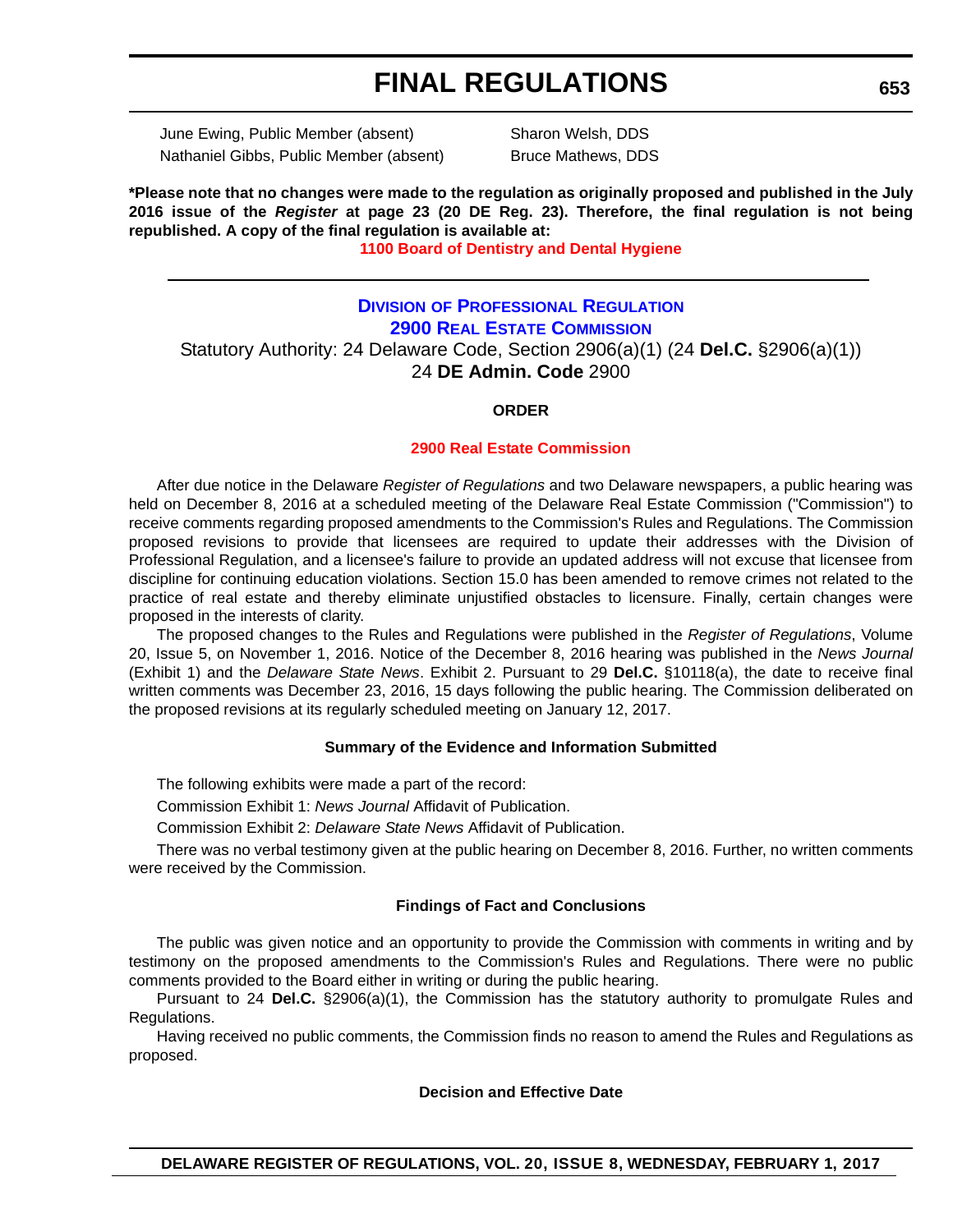## **FINAL REGULATIONS**

The Commission hereby adopts the changes to the Rules and Regulations as proposed, to be effective 10 days following publication of this order in the *Register of Regulations*. The new Rules and Regulations are attached hereto as Exhibit A.

**IT IS SO ORDERED** this 12<sup>th</sup> day of January, 2017.

### **DELAWARE REAL ESTATE COMMISSION**

Jason Giles, Professional Member, Chairperson Michael Harrington, Sr., Professional Member Lynette Scott, Professional Member, Vice Chairperson Justin Healy, Professional Member (absent) Lynn Rogers, Public Member, Secretary Nikki Lane, Professional Member Nathaniel Gibbs, Public Member **Joseph F. McCann, Public Member** Joseph F. McCann, Public Member

**\*Please note that no changes were made to the regulation as originally proposed and published in the November 2016 issue of the** *Register* **at page 357 (20 DE Reg. 357). Therefore, the final regulation is not being republished. A copy of the final regulation is available at:**

**[2900 Real Estate Commission](http://regulations.delaware.gov/register/february2017/final/20 DE Reg 653 02-01-17.htm)**

#### **OFFICE OF [THE STATE BANK COMMISSIONER](http://banking.delaware.gov/)**

Statutory Authority: 5 Delaware Code, Section 121(b); (5 **Del.C.** §121(b)) 5 **DE Admin. Code** 1103, 1104, 1105, 1106, 1107, 1108, 1109, 1110, 1111, 1112 and 1114

**ORDER**

#### **1103 Instructions for Preparation of Franchise Tax 1104 Estimated Franchise Tax Report 1105 Final Franchise Tax Report [1106 Instructions for Preparation of Franchise Tax for Federal Savings Banks Not Headquartered in this](#page-5-0)  State but Maintaining Branches in this State 1107 Estimated Franchise Tax Report Federal Savings Banks Not Headquartered in Delaware 1108 Final Franchise Tax Report Federal Savings Banks Not Headquartered in Delaware 1109 Instructions for Calculation of Employment Tax Credits 1110 Instructions for Preparation of Franchise Tax for Resulting Branches in this State of Out-of-State Banks 1111 Estimated Franchise Tax Report for Resulting Branches in this State of Out-of-State Banks 1112 Final Franchise Tax Report for Resulting Branches in this State of Out-of-State Banks 1114 Alternative Franchise Tax**

IT IS HEREBY ORDERED, this 11th day of January, 2017, that amended Regulations 1103, 1104, 1105, 1106, 1107, 1108, 1109, 1110, 1111, 1112 and 1114 are adopted as Regulations of the State Bank Commissioner. The effective date of each of these Regulations is February 11, 2017. These Regulations are adopted by the State Bank Commissioner in accordance with Title 5 of the Delaware Code and pursuant to the requirements of Chapters 11 and 101 of Title 29 of the Delaware Code, as follows:

1. Notice of the proposed amended Regulations and their text was published in the December 1, 2016 issue of the Delaware *Register of Regulations*. The Notice also was mailed to all persons who had made a timely written request to the Office of the State Bank Commissioner for advance notice of its regulation-making proceedings. The Notice included, among other things, a summary of the proposed amended Regulations and invited interested persons to submit written comments to the Office of the State Bank Commissioner on or before January 4, 2017. The Notice further stated that the proposed amended Regulations were available for inspection during regular business hours at the Office of the State Bank Commissioner, 555 E. Loockerman Street, Suite 210, Dover, Delaware 19901, and that copies were available upon request.

2. No written comments concerning the proposed amended Regulations were received on or before January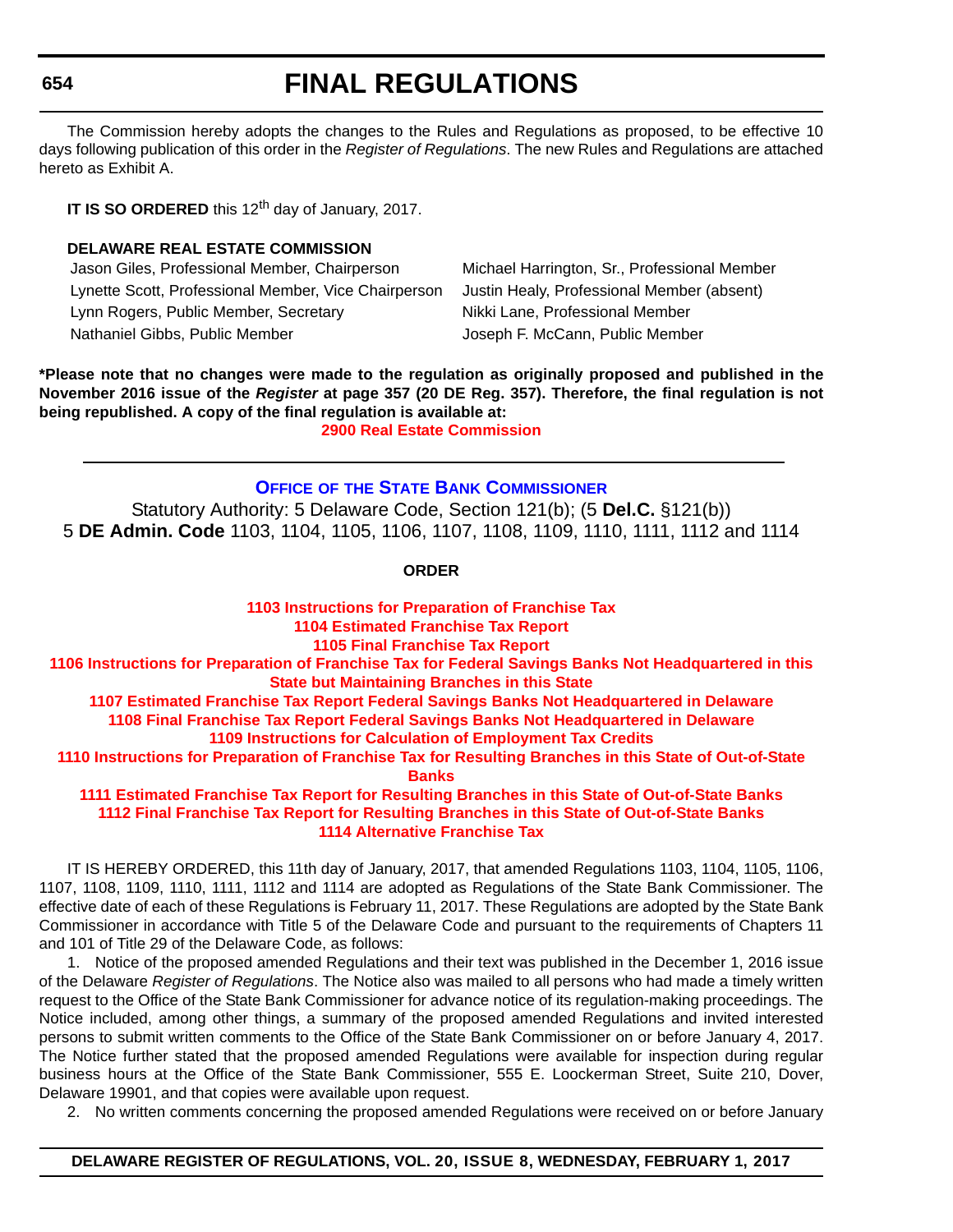4, 2017.

3. After review and consideration, the State Bank Commissioner hereby adopts amended Regulations 1103, 1104, 1105, 1106, 1107, 1108, 1109, 1111, 1112 and 1114 as proposed. These amended Regulations were published as proposed amended Regulations in the December 1, 2016 issue of the Delaware *Register of Regulations* and are incorporated herein by reference.

4. After further review and consideration, the State Bank Commissioner hereby adopts amended Regulation 1110 as proposed, with further minor technical and conforming amendments to amended subsections 3.3 and 3.4 of that Regulation. The State Bank Commissioner has determined that these further amendments are not substantive, for purposes of Section 10118(c) of Title 29 of the Delaware Code. The final version of amended Regulation 1110 is attached hereto and incorporated herein by reference.

Robert A. Glen State Bank Commissioner

#### **1110 Instructions for Preparation of Franchise Tax for Resulting Branches in this State of Out-of-State Banks**

5 **Del.C**. Ch. 11

Formerly Regulation No.: 5.1101etal.0009 Effective Date: September 11, 2001 **[Proposed February 11, 2017]** *(Break in Continuity of Sections)*

#### **3.0 Estimated Franchise Tax**

#### *(Break in Continuity Within Section)*

- 3.1.2 3.3 Penalty for late filing. A late filing penalty shall be assessed against the taxpayer in the amount of \$25 for each day after the due date that the taxpayer fails to file the estimated franchise tax report required above in subsection **[3.1.1 3.2]**, unless the State Bank Commissioner is satisfied that such failure was not willful.
- 3.1.3 3.4 Form. The estimated franchise tax report shall be in the form set out in Regulation 1111 **[(formerly No. 5.1101etal.0010)]**;.

**\*Please note that no additional changes were made to the regulations as originally proposed and published in the December 2016 issue of the** *Register* **at page 423 (20 DE Reg. 423). Therefore, the final regulations are not being republished here in their entirety. A copy of the final regulations is available at: [Banking Regulations](http://regulations.delaware.gov/register/february2017/final/20 DE Reg 654 02-01-17.htm)**

## **[EXECUTIVE DEPARTMENT](http://dedo.delaware.gov/)**

**[DELAWARE ECONOMIC DEVELOPMENT AUTHORITY](http://dedo.delaware.gov/)**

Statutory Authority: 29 Delaware Code, Section 5053(k), (29 **Del.C.** §5053(k)) 1 **DE Admin. Code** 401

**ORDER**

### **[401 Procedures Regarding Non-State Guaranteed Bonds](#page-5-0)**

Pursuant to 29 **Del.C.** §5053(k), The Delaware Economic Development Authority (the "Authority") is authorized to prescribe such regulations as may be necessary to carry out the purposes of the act creating the Authority, 29 **Del.C.** Ch. 50 (the "Act"). The purpose of this Regulation is to regulate the administration of the Act, including, but not limited to, regulation of the process for applying to the Authority for the issuance of Bonds and the Authority's approval of such applications. Having provided due public notice, the Authority adopts the attached Regulation published in the November 1, 2016 edition of the Delaware *Register of Regulations* for the reasons that follow.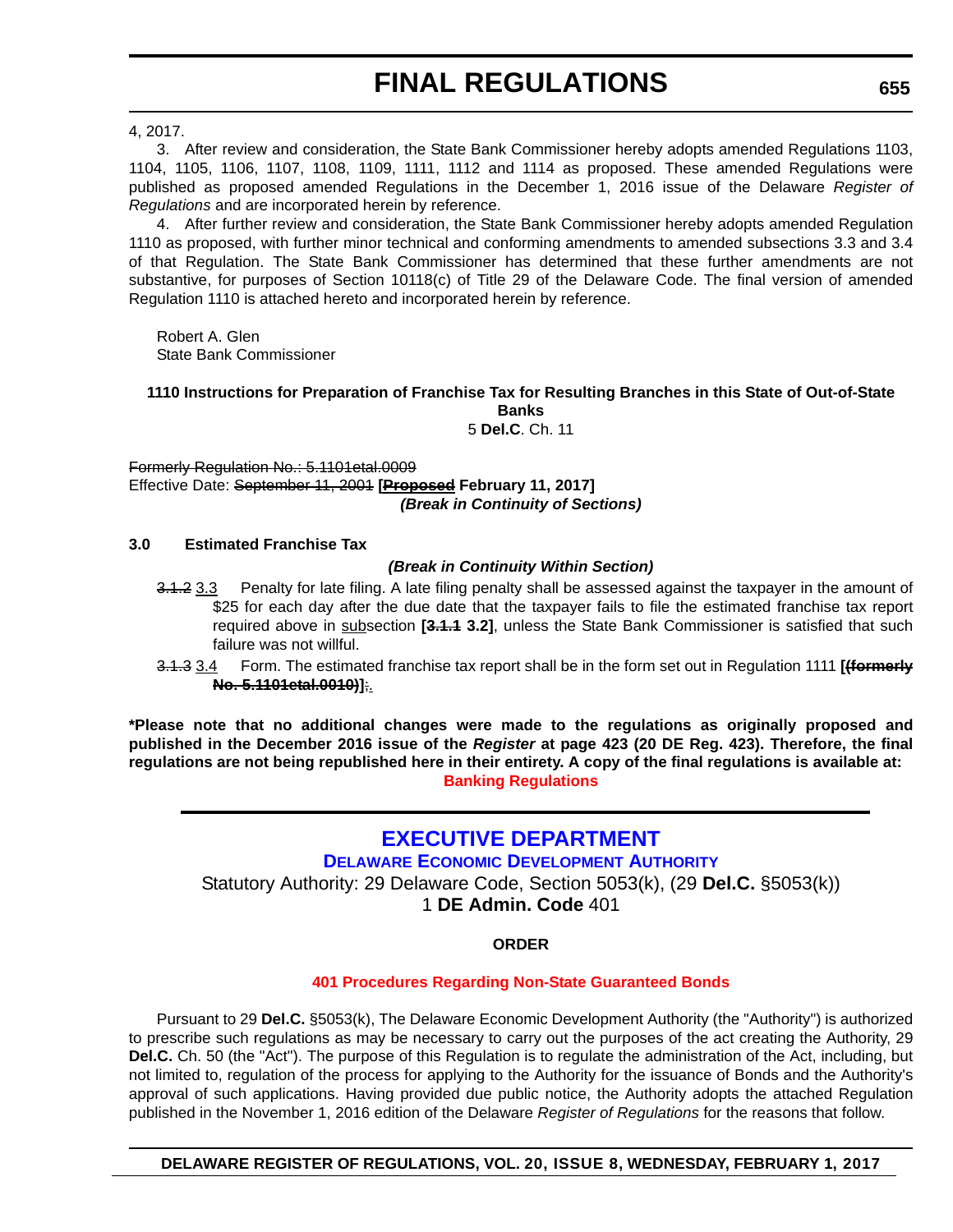#### **SUMMARY OF THE EVIDENCE**

1. The Authority has considered increasing requests for Non-Guaranteed State Bond financing such as revenue bonds for charter school financing. The Authority, in consultation with the Delaware Council on Development Finance (the "Council"), identified a need to improve the preparation of Non-Guaranteed State Bond applications for submission to the Council for review and recommendation.

2. As a result of these issues, the Authority issued guidelines for the review of Non-State Guaranteed Bond offerings to protect the financial integrity of the State's authority to issue non-guaranteed and general obligation financing.

3. This amendment focuses on non-rated or below investment grade Non-State Guaranteed Bond offerings. The regulation amends 17 **DE Reg.** 90 (07/01/13) to require the Authority to consult a qualified independent investment advisor to assess the financial viability of applications for bonds. However, the Chairperson of the Authority retains discretion to waive this requirement if the proposed bond offering is projected or rated above BBBby a nationally recognized rating agency, or a bank is underwriting the offering.

4. The Authority issued and duly noticed the amended Regulation in accordance with the Delaware Administrative Procedures Act, 29 **Del.C.** Ch. 101.

5. The proposed Regulation was published in the *Register of Regulations* on November 1, 2016. For a period of thirty (30) days following publication, the public had the opportunity to offer written comment.

6. No written comments were received by the Authority during the public comment period.

#### **FINDINGS OF FACT AND CONCLUSIONS OF LAW**

1. The public was given notice and an opportunity to provide the Authority with comments in writing on the proposed Regulation.

2. There were no public comments provided to the Authority during the public comment period.

3. A regulation requiring the authority to consult a qualified independent investment advisor to assess the financial viability of applications for Non-Guaranteed State Bonds in the event that the proposed bond offering is non-rated or is rated below investment grade protects the financial integrity of the State's authority to issue nonguaranteed and general obligation financing.

4. The Regulation provides discretion to waive this requirement in circumstances where the bond offering is projected or rated above BBB- by a nationally recognized rating agency or a bank is underwriting the offering in order that the State ability to issue necessary Non-Guaranteed Bond financially will not be impeded.

5. This Regulation is promulgated under the authority granted to the Authority by 29 **Del.C.** §5053(k) and the Delaware Administrative Procedures Act, 29 **Del.C.** Ch. 101.

#### **DECISION AND ORDER CONCERNING THE REGULATIONS**

Having found that the proposed changes to the regulations are necessary as outlined herein, the Authority finds that the Regulation shall be adopted as final in the form as proposed. The exact text of the regulations as appeared in the Delaware *Register of Regulations* is attached to this order. These changes will become effective ten days following publication of this order in the Delaware *Register of Regulations* in February 2017.

**IT IS SO ORDERED** this 5<sup>th</sup> day of January 2017 by the Delaware Economic Development Authority.

Bernice Whaley, CHAIRPERSON, DELAWARE ECONOMIC DEVELOPMENT AUTHORITY

**\*Please note that no changes were made to the regulation as originally proposed and published in the November 2016 issue of the** *Register* **at page 362 (20 DE Reg. 362). Therefore, the final regulation is not being republished. A copy of the final regulation is available at:**

**[401 Procedures Regarding Non-State Guaranteed Bonds](http://regulations.delaware.gov/register/february2017/final/20 DE Reg 655 02-01-17.htm)**

**DELAWARE REGISTER OF REGULATIONS, VOL. 20, ISSUE 8, WEDNESDAY, FEBRUARY 1, 2017**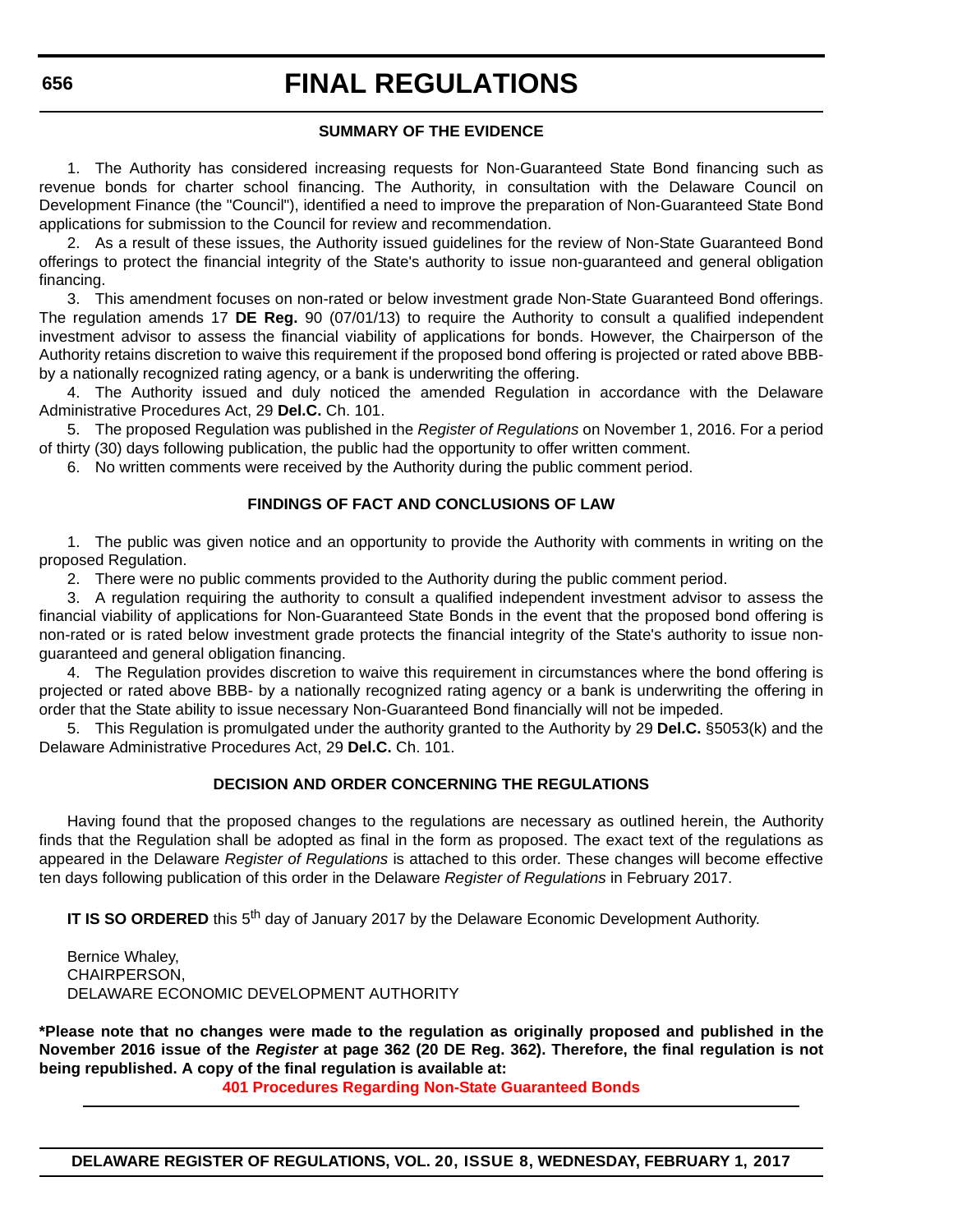### **[DELAWARE ECONOMIC DEVELOPMENT AUTHORITY](http://dedo.delaware.gov/)** Statutory Authority: 29 Delaware Code, Section 5053(k), (29 **Del.C.** §5053(k)) 1 **DE Admin. Code** 476

### **ORDER**

#### **[476 Energy Alternatives Program Regulation](#page-5-0)**

The Delaware Economic Development Office (DEDO) conducted public hearings in Kent, New Castle and Sussex counties as part of the Governor's Executive Order 36 designed to re-assess the need for the agency's regulations. Based on the public hearings and internal agency review of its regulations, DEDO proposes that Title 1, Section 476 (Energy Alternatives Program Regulation) of the Delaware Administrative Code, 5 **DE Reg.** 1529 (1/ 1/02), should be deleted because the programs no longer exist or the authorizing statute has been repealed. The Delaware Economic Development Authority (the "Authority") and DEDO are authorized to prescribe such regulations as may be necessary to carry out the purposes of the act creating the Authority, 29 **Del.C.** Ch. 50 (the "Act"). The purpose of this action is to foster governmental efficiency by eliminating unnecessary regulation and bureaucracy. Having provided due public notice, the Authority adopts the attached repeal of the Regulation as published in the November 1, 2016 edition of the Delaware *Register of Regulations* for the reasons that follow.

#### **SUMMARY OF THE EVIDENCE**

1. After internal review of its regulations DEDO has proposed the elimination of Title 1, Section 476 (Energy Alternatives Program Regulation) of the Delaware Administrative Code, 5 **DE Reg.** 1529 (1/1/02) in that the underlying programs or statutory authorization no longer exist.

2. In furtherance of the purpose of the Governor's Executive Order 36 to streamline the operation of government and eliminate burdensome regulation, the Energy Alternatives Program regulation should be deleted from the administrative code because the program no longer exists. Maintaining the regulation in the code could create confusion for potential grant applicants.

3. The Authority issued and duly noticed the repeal of the Regulation in accordance with the *Delaware Administrative Procedures Act*, 29 **Del.C.** Ch. 101.

4. The proposed repeal of the Regulation was published in the *Register of Regulations* on November 1, 2016.

For a period of thirty (30) days following publication, the public had the opportunity to offer written comment. 5. No written comments were received by the Authority during the public comment period.

### **FINDINGS OF FACT AND CONCLUSIONS OF LAW**

1. The public was given notice and an opportunity to provide the Authority with comments in writing on the proposed Regulation.

2. There were no public comments provided to the Authority during the public comment period.

3. The elimination of Title 1, Section 476 (Energy Alternatives Program Regulation) of the Delaware Administrative Code, 5 **DE Reg.** 1529 (1/1/02) is necessary because the program no longer is operative and continuing the reference in the administrative could create confusion for potential applicants and the public. The repeal of this Regulation is consistent with the purpose of the Governor's Executive Order to eliminate unnecessary regulation.

4. This repeal of this Regulation is authorized by 29 **Del.C.** §5005(11), 5053(k) and the Delaware Administrative Procedures Act, 29 **Del.C.** Ch. 101.

### **DECISION AND ORDER CONCERNING THE REGULATIONS**

Having found that the proposed changes to the regulations are necessary as outlined herein, the Authority finds that the repeal of the Regulation shall be adopted as final in the form as proposed. The exact text of the repeal of the regulation as appeared in the Delaware *Register of Regulations* is attached to this order. These changes will become effective ten days following publication of this order in the Delaware *Register of Regulations*

**DELAWARE REGISTER OF REGULATIONS, VOL. 20, ISSUE 8, WEDNESDAY, FEBRUARY 1, 2017**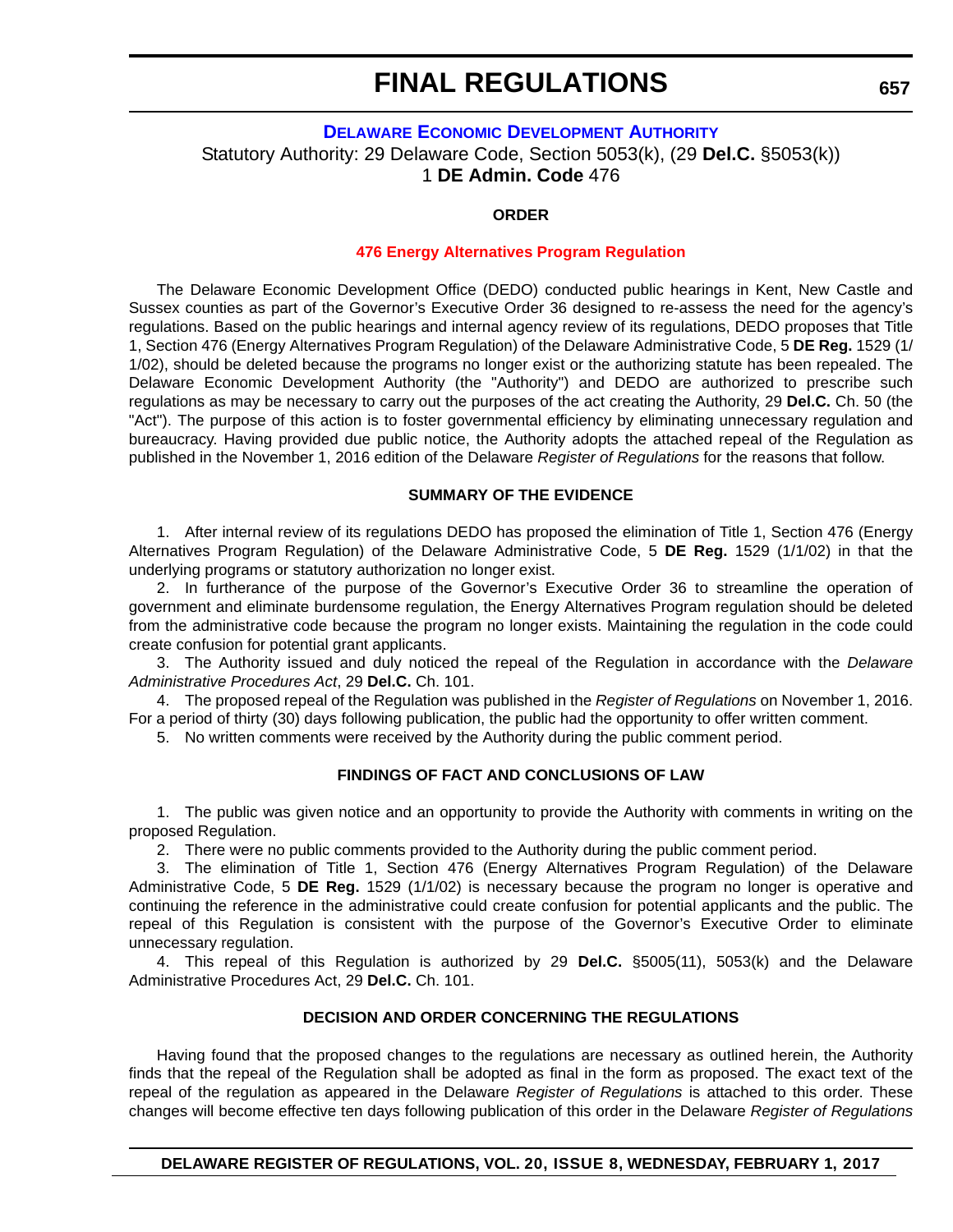## **FINAL REGULATIONS**

in February 2017.

**IT IS SO ORDERED** this 5<sup>th</sup> day of January 2017 by the Delaware Economic Development Authority.

Bernice Whaley, CHAIRPERSON, DELAWARE ECONOMIC DEVELOPMENT AUTHORITY

**\*Please note that no changes were made to the regulation as originally proposed and published in the November 2016 issue of the** *Register* **at page 364 (20 DE Reg. 364). Therefore, the final regulation is not being republished. A copy of the final regulation is available at:**

**[476 Energy Alternatives Program Regulation](http://regulations.delaware.gov/register/february2017/final/20 DE Reg 657 02-01-17.htm)**

### **[DELAWARE ECONOMIC DEVELOPMENT AUTHORITY](http://dedo.delaware.gov/)**

Statutory Authority: 29 Delaware Code, Section 5053(k), (29 **Del.C.** §5053(k)) 1 **DE Admin. Code** 477

### **ORDER**

### **[477 Information Technology Training Grant Program Regulation](#page-5-0)**

The Delaware Economic Development Office (DEDO) conducted public hearings in Kent, New Castle and Sussex counties as part of the Governor's Executive Order 36 designed to re-assess the need for the agency's regulations. Based on the public hearings and internal agency review of its regulations, DEDO proposes that Title 1, Section 477 (Information Technology Training Grant Program), 5 **DE Reg.** 2145 (5/1/02), should be deleted from the administrative code for administrative efficiency. The Delaware Economic Development Authority (the "Authority") and DEDO are authorized to prescribe such regulations as may be necessary to carry out the purposes of the act creating the Authority, 29 **Del.C.** Ch. 50 (the "Act"). Having provided due public notice, the Authority does not adopt the attached repeal of the Regulation as published in the November 1, 2016 edition of the Delaware *Register of Regulations* for the reasons that follow.

### **SUMMARY OF THE EVIDENCE**

1. After internal review of its regulations DEDO proposed the elimination of Title 1, Section 477 (Information Technology Training Grant Program), 5 **DE Reg.** 2145 (5/1/02) to further administrative efficiency.

2. Upon further review by the agency, it was determined that it is in the best interests of the State to maintain this regulation in that the program is still operative and the Regulation provides constructive guidance to any participants.

3. The Authority issued and duly noticed the repeal of the Regulation in accordance with the Delaware Administrative Procedures Act, 29 **Del.C.** Ch. 101.

4. The proposed repeal of the Regulation was published in the *Register of Regulations* on November 1, 2016.

For a period of thirty (30) days following publication, the public had the opportunity to offer written comment.

5. No written comments were received by the Authority during the public Comment period.

### **FINDINGS OF FACT AND CONCLUSIONS OF LAW**

1. The public was given notice and an opportunity to provide the Authority with comments in writing on the proposed Regulation.

2. There were no public comments provided to the Authority during the public comment period.

3. DEDO concludes that Title 1, Section 477 (Information Technology Training Grant Program), 5 **DE Reg.** 2145 (5/1/02) should be maintained because the program is still operative and the Regulation provides constructive guidance to any participants.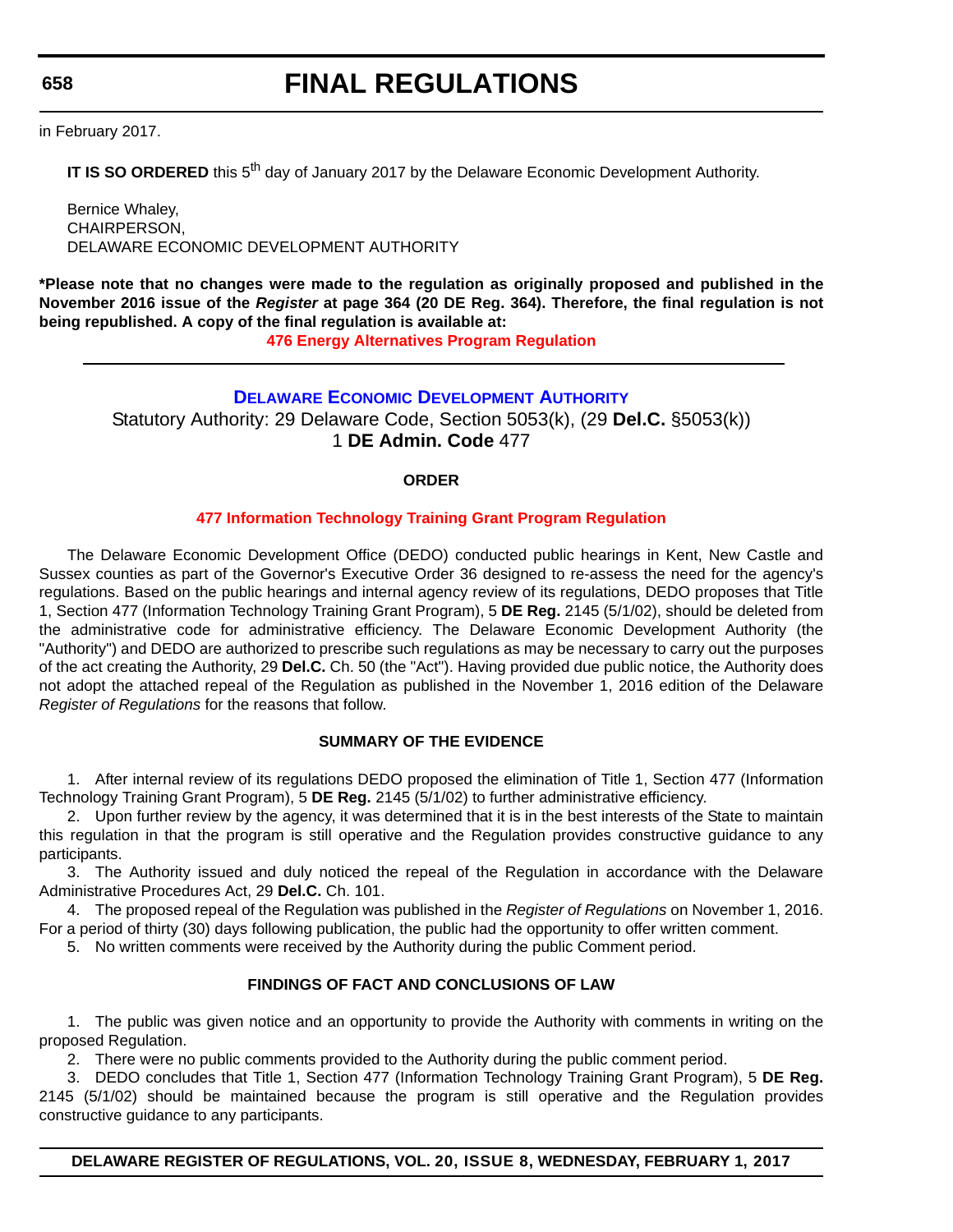4. The authority to reject repeal of this Regulation is found in 29 **Del.C.** §5005(11), 5053(k) and the Delaware Administrative Procedures Act, 29 **Del.C.** Ch. 101.

#### **DECISION AND ORDER CONCERNING THE REGULATIONS**

Having found that the proposed changes to the regulations are not necessary as outlined herein, the Authority elects not to repeal the Regulation as proposed; therefore, no changes in this Regulation will become effective ten days following publication of this order in the Delaware *Register of Regulations* in February 2017 and this Regulation will have full force and effect.

**IT IS SO ORDERED** this 5<sup>th</sup> day of January 2017 by the Delaware Economic Development Authority.

Bernice Whaley, CHAIRPERSON, DELAWARE ECONOMIC DEVELOPMENT AUTHORITY

**\*Please Note: Due to the decision of the Delaware Economic Development Authority to reject the proposed repeal of this regulation, it appears here as it does in the current Administrative Code available at: http://regulations.delaware.gov/AdminCode/title1/400/477.shtml#TopOfPage**

### **[DELAWARE ECONOMIC DEVELOPMENT AUTHORITY](http://dedo.delaware.gov/)**

Statutory Authority: 29 Delaware Code, Section 5053(k), (29 **Del.C.** §5053(k)) 1 **DE Admin. Code** 478

### **FINAL**

#### **ORDER**

#### **[478 Neighborhood Assistance Act Tax Credit Program Regulation](#page-5-0)**

The Delaware Economic Development Office (DEDO) conducted public hearings in Kent, New Castle and Sussex counties as part of the Governor's Executive Order 36 designed to re-assess the need for the agency's regulations. Based on the public hearings and internal agency review of its regulations, DEDO proposes that Title 1, Section 478 (Neighborhood Assistance Act Tax Credit Program), 6 **DE Reg.** 1368 (4/1/03), should be deleted from the administrative code because the programs do not exist or the authorizing statute has been repealed. The Delaware Economic Development Authority (the "Authority") and DEDO are authorized to prescribe such regulations as may be necessary to carry out the purposes of the act creating the Authority, 29 **Del.C.** Ch. 50 (the "Act"). The purpose of this action is to foster governmental efficiency by eliminating unnecessary regulation and bureaucracy. Having provided due public notice, the Authority adopts the attached repeal of the Regulation as published in the November 1, 2016 edition of the Delaware *Register of Regulations* for the reasons that follow.

#### **SUMMARY OF THE EVIDENCE**

1. After internal review of its regulations DEDO has proposed the elimination of Title 1, Section 478 (Neighborhood Assistance Act Tax Credit Program), 6 **DE Reg.** 1368 (4/1/03), in that the underlying programs or statutory authorization no longer exist.

2. In furtherance of the purpose of the Governor's Executive Order 36 to streamline the operation of government and eliminate burdensome regulation, the Neighborhood Assistance Act Tax Credit Program regulation should be deleted from the administrative code because the program no longer exists. Maintaining the regulation in the code could create confusion for potential grant applicants.

3. The Authority issued and duly noticed the repeal of the Regulation in accordance with the Delaware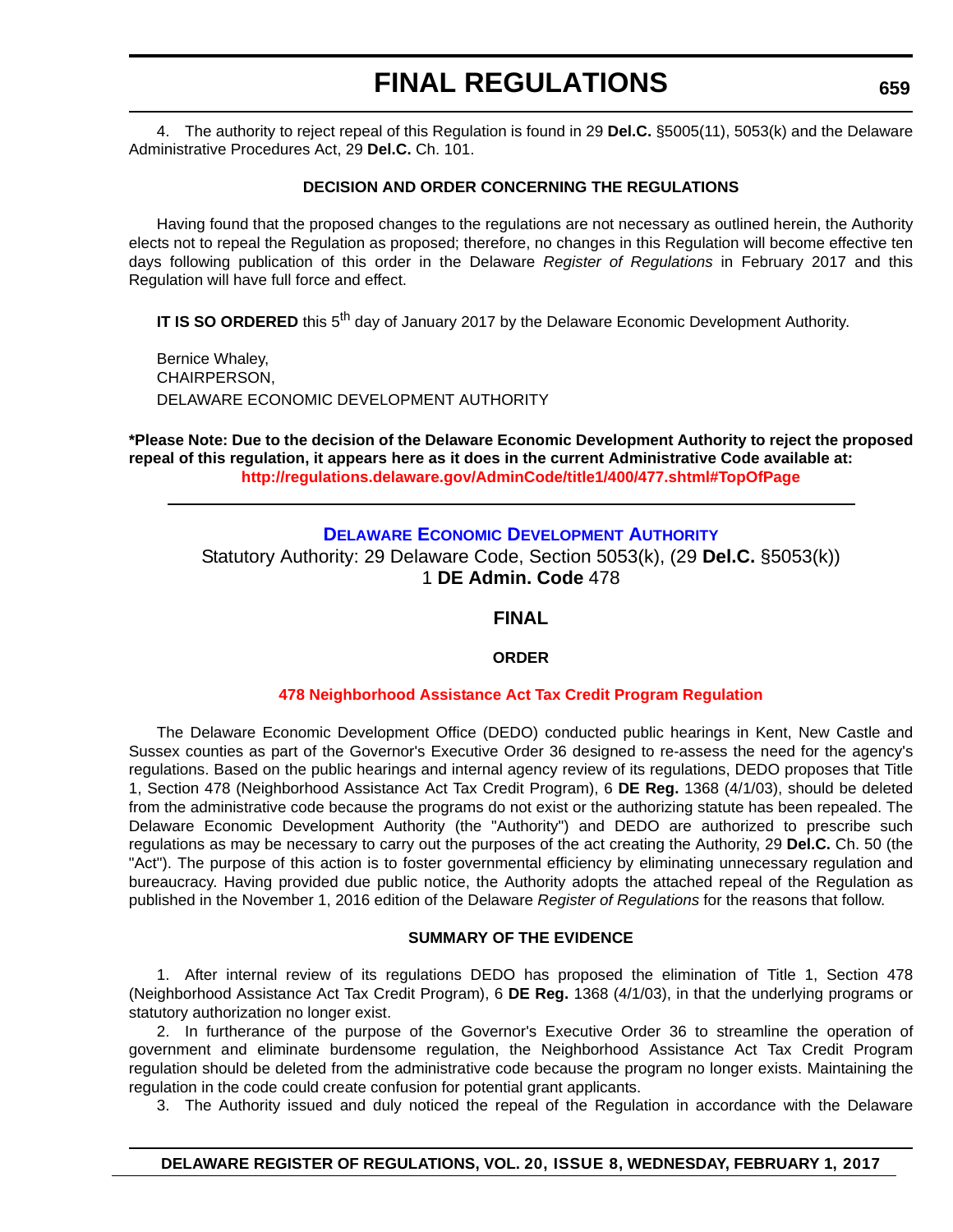## **FINAL REGULATIONS**

Administrative Procedures Act, 29 **Del.C.** Ch. 101.

4. The proposed repeal of the Regulation was published in the *Register of Regulations* on November 1, 2016. For a period of thirty (30) days following publication, the public had the opportunity to offer written comment.

5. No written comments were received by the Authority during the public comment period.

### **FINDINGS OF FACT AND CONCLUSIONS OF LAW**

1. The public was given notice and an opportunity to provide the Authority with comments in writing on the proposed Regulation.

2. There were no public comments provided to the Authority during the public comment period.

3. The elimination of Title 1, Section 478 (Neighborhood Assistance Act Tax Credit Program), 6 **DE Reg.** 1368 (4/1/03), is necessary because the program no longer is operative and continuing the reference in the administrative could create confusion for potential applicants and the public. The repeal of this Regulation is consistent with the purpose of the Governor's Executive Order 36 to eliminate unnecessary regulation.

4. This repeal of this Regulation is authorized by 29 **Del.C.** §5005(11), 5053(k) and the Delaware Administrative Procedures Act, 29 **Del.C.** Ch. 101.

### **DECISION AND ORDER CONCERNING THE REGULATIONS**

Having found that the proposed changes to the regulations are necessary as outlined herein, the Authority finds that the repeal of the Regulation shall be adopted as final in the form as proposed. The exact text of the repeal of the regulation as appeared in the Delaware *Register of Regulations* is attached to this order. These changes will become effective ten days following publication of this order in the Delaware *Register of Regulations* in February 2017.

**IT IS SO ORDERED** this 5<sup>th</sup> day of January 2017 by the Delaware Economic Development Authority.

Bernice Whaley, CHAIRPERSON, DELAWARE ECONOMIC DEVELOPMENT AUTHORITY

**\*Please note that no changes were made to the regulation as originally proposed and published in the November 2016 issue of the** *Register* **at page 364 (20 DE Reg. 364). Therefore, the final regulation is not being republished. A copy of the final regulation is available at:**

**[478 Neighborhood Assistance Act Tax Credit Program Regulation](http://regulations.delaware.gov/register/february2017/final/20 DE Reg 659 02-01-17.htm)**

## **OFFICE [OF MANAGEMENT](http://omb.delaware.gov/) AND BUDGET STATEWIDE BENEFITS OFFICE** Statutory Authority: 29 Delaware Code, Section 5256 (29 **Del.C.** §5256) 19 **DE Admin. Code** 2007

### **ORDER**

### **[2007 Disability Insurance Program Rules and Regulations](#page-5-0)**

As the Statewide Benefits Office moved to a new location in December 2016, during its public meeting on Monday, January 23, 2017 at the Tatnall Building in Dover, Delaware, the State Employee Benefits Committee (SEBC) approved a change in the address reflected in the Disability Insurance Program (DIP) Rules & Regulations to be published in the February 2017 *Register of Regulations*. Epilogue language referenced below from Section 25 of Senate Bill No. 285 (148th General Assembly) allows the SEBC to amend the Disability Insurance Program (DIP) Rules & Regulations. The attached version of the regulation is effective February 1, 2017.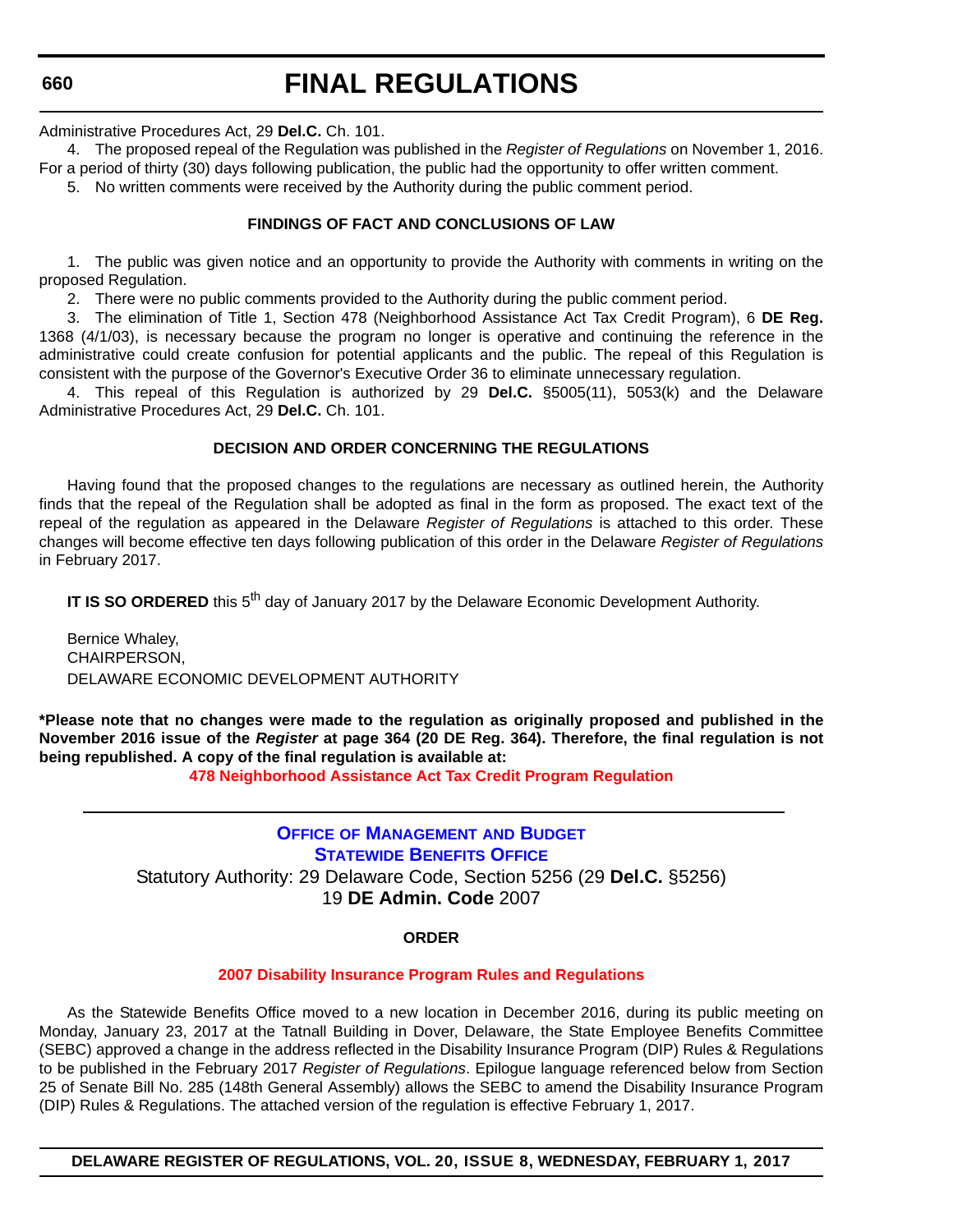"**Section 25**. Notwithstanding the provisions of the Administrative Procedures Act, 29 **Del.C.** c. 101 or any other laws to the contrary, the State Employee Benefits Committee is authorized to amend the rules for Employees Eligible to Participate in the State Group Health Insurance Program and the State Disability Insurance Program by approving such amendments and causing the amendments to be published in the *Register of Regulations* with such amendments to be effective as of the date of such publication unless otherwise specified by the State Employee Benefits Committee."

#### **2007 Disability Insurance Program Rules and Regulations Effective July 1, 2016 February 1, 2017** *(Break in Continuity of Sections)*

#### **11.0 Appeals - STD Claim Determinations**

#### *(Break in Continuity Within Section)*

11.3 Pursuant to 29 **Del.C.** §5258, within 20 days of the postmark date of the DIP insurance carrier and/or Administrator's determination of benefits being appealed, a claimant may file a second level appeal by filing a written petition setting forth with particularity the grounds for second appeal to the Appeals Administrator at the Statewide Benefits Office, who shall conduct an informal review, and who shall have the authority to reverse all or any part of the decision of the DIP insurance carrier and/or Administrator to deny benefits. The claimant's written appeal should be addressed and mailed to:

> Appeals Administrator RE: DISABILITY APPEAL Statewide Benefits Office 500 W. Loockerman Street, Suite 320 97 Commerce Way, Suite 201 Dover, DE 19904 Tel: (302) 739-8331 Fax: (302) 739-8339

The Appeals Administrator or designee, shall issue a final written decision and shall mail it to the claimant by certified mail, return receipt requested, within 30 days of speaking with the claimant.

**\*Please Note: As the rest of the sections were not amended, they are not being published. A copy of the regulation is available at:**

**[2007 Disability Insurance Program Rules and Regulations](http://regulations.delaware.gov/register/february2017/final/20 DE Reg 660 02-01-17.htm)**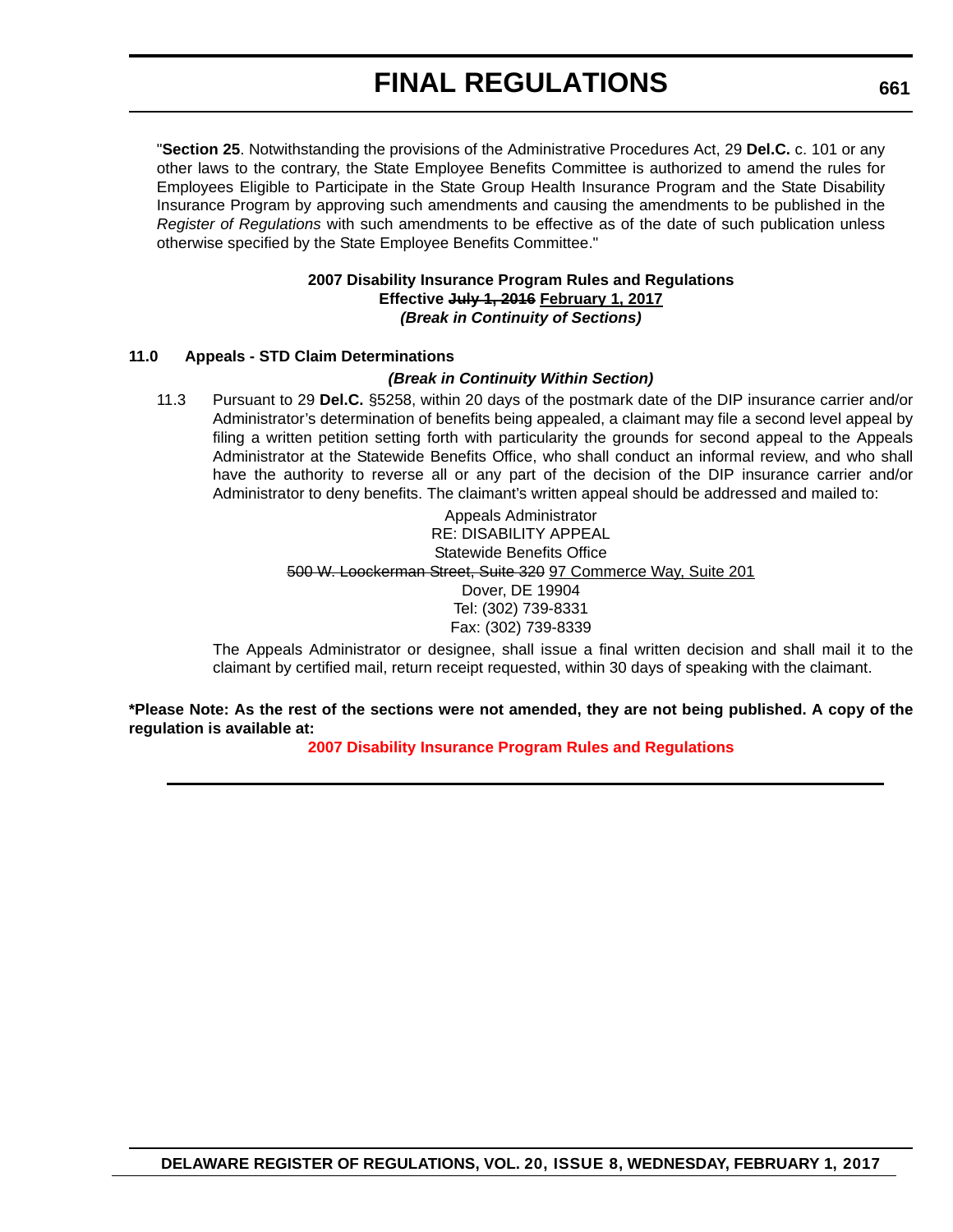## **GENERAL NOTICES**

## **[DEPARTMENT OF HEALTH AND SOCIAL SERVICES](http://www.dhss.delaware.gov/dhss/dms/index.html)**

**DIVISION OF MANAGEMENT SERVICES**

Statutory Authority: 16 Delaware Code, Sections 210-218 (16 **Del.C.** §§210-218)

### **[Birth to Three Early Intervention](#page-5-0)**

#### **Summary**

Birth to Three Early Intervention is required to update policies in order to be in compliance with Individuals with Disabilities Education Act of 2004 (IDEA) Part C regulations. These policies, while already in place, have been formalized, and they are required to go out for public participation and public hearing prior to submission of the FFY 2018 Part C grant application. The policies include:

1. Birth to Three System of Payments Policy

2. Interagency Agreement, including Child Abuse Prevention and Treatment Act (CAPTA) policy and procedures.

#### **Background**

Part C of the IDEA, regulations were revised in 2011, and outline requirements for State lead agencies to identify and coordinate available funding resources, put in place methods that define the financial responsibility of each agency providing Part C services, and submit a System of Payments policy with the State's IDEA Part C grant application. This includes the coordination of Medicaid, private insurance, and Part C funds. Part C of the IDEA also requires States to determine how children referenced in section 106(b)(2)B)(xxi) of The Child Abuse Prevention and Treatment Act (CAPTA) are to be screened, and referred to Part C (IDEA regulations 34 CFR §§303.120(b), 303.202, 303.510, 303.511(a)(2) and (b), 303.520, 303.521, 303.522, 303.523, 303.524, 303,525, 303.526, 303.527, and 303.528).

#### **Notice of Public Comment**

There will be two public hearings as required by the Public Participation policy:

Herman Holloway Campus Milford Child Development Watch Main Administration Building, Room 198 18 North Walnut Street 1901 North Dupont Highway Milford, DE 19963 New Castle, DE 19720

January 18, 2017, 4:30 - 6:30 p.m. January 19, 2017, 10:00 a.m. - 12:00 noon

Copies of the proposed policies are available for review by contacting the Birth to Three office at 302-255-9134 (call collect from Kent and Sussex). Send your written comments to Birth to Three, DMS/DHSS, Main Building, Room H105, 1901 N. DuPont Hwy, New Castle, DE 19720 or fax to 302-255-4407.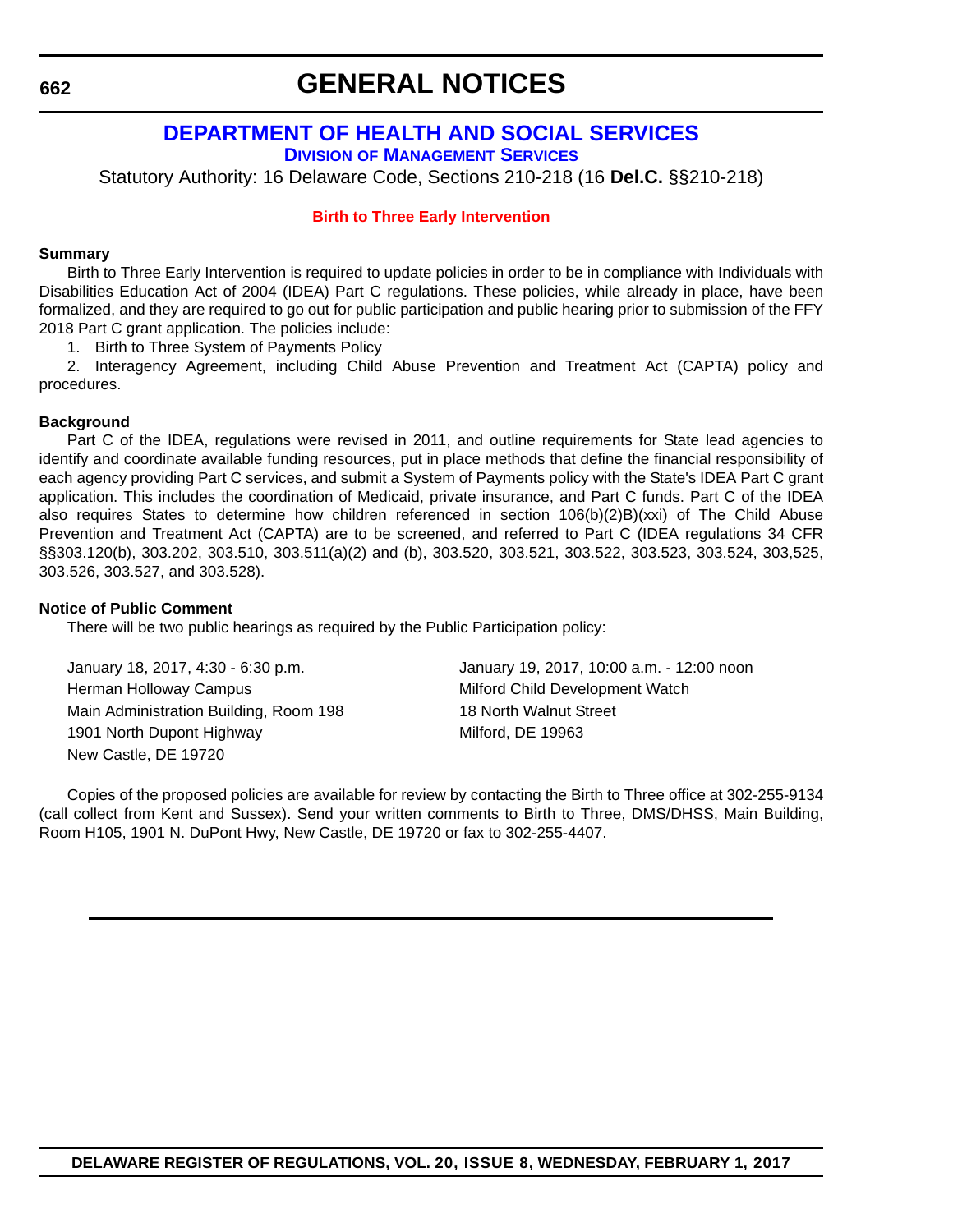## **CALENDAR OF EVENTS/HEARING NOTICES**

## **[DELAWARE RIVER BASIN COMMISSION](http://www.state.nj.us/drbc/) [PUBLIC NOTICE](#page-5-0)**

The Delaware River Basin Commission will hold a public hearing on **Wednesday, February 15, 2017** beginning at 1:30 p.m. A business meeting will be held the following month on **Wednesday, March 15, 2017** beginning at 10:30 a.m. The hearing and meeting are open to the public and will be held at the Washington Crossing Historic Park Visitor Center, 1112 River Road, Washington Crossing, Pennsylvania. For more information, visit the DRBC web site at www.drbc.net or contact Pamela M. Bush, Commission Secretary and Assistant General Counsel, at 609-883-9500 extension 203 and pamela.bush@drbc.nj.gov.

### **[DEPARTMENT OF EDUCATION](http://www.doe.k12.de.us/) [PUBLIC NOTICE](#page-5-0)**

The State Board of Education will hold its monthly meeting on Thursday, February 16, 2017 at 1:00 p.m. in the Townsend Building, Dover, Delaware.

## **[DEPARTMENT OF HEALTH AND SOCIAL SERVICES](http://www.dhss.delaware.gov/dhss/dmma/) DIVISION OF MEDICAID AND MEDICAL ASSISTANCE [PUBLIC NOTICE](#page-5-0)**

### **Delaware Healthy Children Program State Plan – Health Services Initiative: Vision to Learn**

In compliance with the State's Administrative Procedures Act (APA - Title 29, Chapter 101 of the Delaware Code), 42 CFR §447.205, and under the authority of Title 31 of the Delaware Code, Chapter 5, Section 512, Delaware Health and Social Services (DHSS) / Division of Medicaid and Medical Assistance is proposing to amend the Title XXI Delaware Healthy Children Program State Plan regarding health service initiatives, specifically, *to increase access for low-income children to needed vision services and glasses.*

Any person who wishes to make written suggestions, compilations of data, testimony, briefs or other written materials concerning the proposed new regulations must submit same to: Planning, Policy and Quality Unit, Division of Medicaid and Medical Assistance, 1901 North DuPont Highway, P.O. Box 906, New Castle, Delaware 19720-0906, Attention: Kimberly Xavier; by email to Kimberly.xavier@state.de.us; or by fax to 302-255-4425 by March 3, 2017. Please identify in the subject line: CHIP – Health Services Initiative: Vision to Learn.

The action concerning the determination of whether to adopt the proposed regulation will be based upon the results of Department and Division staff analysis and the consideration of the comments and written materials filed by other interested persons.

#### **DIVISION OF MEDICAID [AND MEDICAL ASSISTANCE](http://www.dhss.delaware.gov/dhss/dmma/) [PUBLIC NOTICE](#page-5-0)**

#### **Elderly and Disabled Waiver Provider Policy Manual**

In compliance with the State's Administrative Procedures Act (APA - Title 29, Chapter 101 of the Delaware Code), 42 CFR §447.205, and under the authority of Title 31 of the Delaware Code, Chapter 5, Section 512, Delaware Health and Social Services (DHSS) / Division of Medicaid and Medical Assistance (DMMA) is proposing to amend the Elderly and Disabled Waiver Provider Policy Manual, specifically, as it relates to Home and Community-Based Services Settings.

Any person who wishes to make written suggestions, compilations of data, testimony, briefs or other written materials concerning the proposed new regulations must submit same to: Planning, Policy and Quality Unit, Division of Medicaid and Medical Assistance, 1901 North DuPont Highway, P.O. Box 906, New Castle, Delaware 19720-0906, Attention: Kimberly Xavier; by email to Kimberly.xavier@state.de.us; or by fax to 302-255-4425 by 4:30 PM on March 3, 2017. Please identify in the subject line: Elderly and Disabled Waiver Provider Policy Manual

The action concerning the determination of whether to adopt the proposed regulation will be based upon the

#### **DELAWARE REGISTER OF REGULATIONS, VOL. 20, ISSUE 8, WEDNESDAY, FEBRUARY 1, 2017**

**663**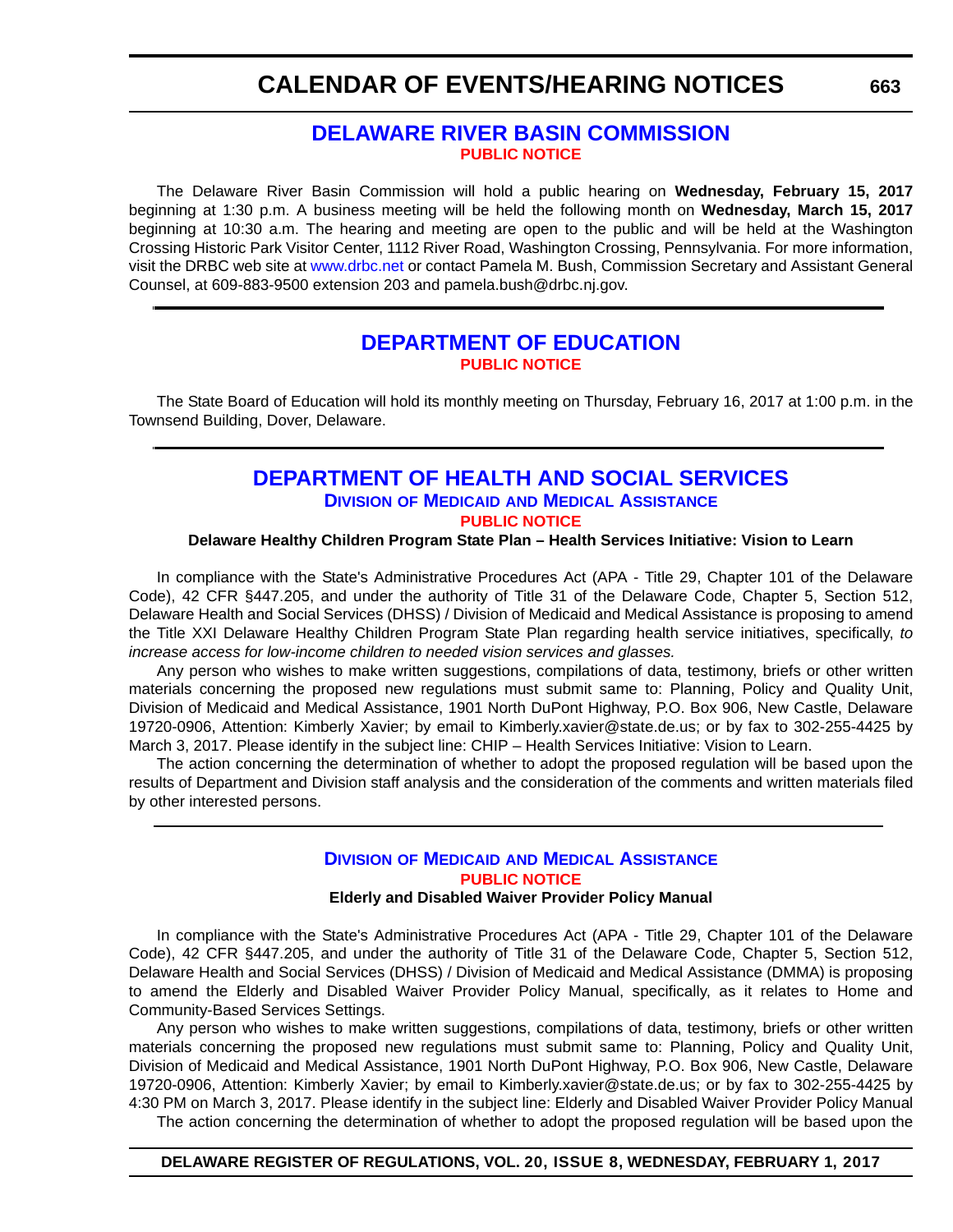**664**

# **CALENDAR OF EVENTS/HEARING NOTICES**

results of Department and Division staff analysis and the consideration of the comments and written materials filed by other interested persons.

#### **DIVISION [OF SOCIAL SERVICES](http://www.dhss.delaware.gov/dhss/dss/) [PUBLIC NOTICE](#page-5-0) Purchase of Care (POC) - Licensed Exempt Providers**

In compliance with the State's Administrative Procedures Act (APA - Title 29, Chapter 101 of the Delaware Code), 42 CFR §447.205, and under the authority of Title 31 of the Delaware Code, Chapter 5, Section 512, Delaware Health and Social Services (DHSS) / Division of Social Services (DSS) proposes to amend the Delaware Social Services Manual (DSSM) regarding child care licensing requirements, specifically, to revise the definition of licensed exempt child care providers receiving Purchase of Care (POC) funding.

Any person who wishes to make written suggestions, compilations of data, testimony, briefs or other written materials concerning the proposed new regulations must submit same to: Planning, Policy and Quality Unit, Division of Medicaid and Medical Assistance, 1901 North DuPont Highway, P.O. Box 906, New Castle, Delaware 19720-0906, Attention: Kimberly Xavier; by email to Kimberly.xavier@state.de.us; or by fax to 302-255-4425 by 4:30pm on March 3. 2017. Please identify in the subject line: Purchase of Care (POC) - Licensed Exempt **Providers** 

The action concerning the determination of whether to adopt the proposed regulation will be based upon the results of Department and Division staff analysis and the consideration of the comments and written materials filed by other interested persons.

## **[DEPARTMENT OF NATURAL RESOURCES AND ENVIRONMENTAL](http://www.dnrec.delaware.gov/dwhs/Pages/default.aspx)  CONTROL**

## **DIVISION OF WASTE AND HAZARDOUS SUBSTANCES**

## **[REGISTER NOTICE](#page-5-0)**

#### **1352 Aboveground Storage Tanks**

The DNREC-Tank Management Section has revised the proposed amendments to Delaware Administrative Code 1352: Regulations Governing Aboveground Storage Tanks (AST Regulations) following a thorough review. The proposed amendments to the AST Regulations were published in the November 1, 2016 Delaware *Register of Regulations*. These revisions to the proposed amendments to the AST Regulations address sections and language inadvertently excluded by both DNREC and the Registrar. The revisions also include amendments by DNREC resulting from comments received at the public hearing held December 6, 2016 and throughout the initial public comment period which ended December 21, 2016.

The hearing record on the proposed amendments to 7 **DE Admin Code** Section 1352: Regulations Governing Aboveground Storage Tanks will be re-opened February 1, 2017 for a 30-day public comment period ending March 3, 2017. Individuals may submit written comments regarding the proposed changes via e-mail to [Lisa.Vest@state.de.us](mailto:Lisa.Vest@state.de.us) or via the USPS to Lisa Vest, Hearing Officer, DNREC, 89 Kings Highway, Dover, DE 19901 (302) 739-9042.

## **[DEPARTMENT OF SAFETY AND HOMELAND SECURITY](http://dsp.delaware.gov/) DIVISION OF STATE POLICE**

#### **1300 BOARD OF EXAMINERS OF PRIVATE INVESTIGATORS & PRIVATE SECURITY AGENCIES [PUBLIC NOTICE](#page-5-0)**

Notice is hereby given that the Board of Examiners of Private Investigators and Private Security Agencies, in accordance with 24 **Del. C.** Ch. 13 proposes to repeal the following adopted rule in 24 **DE Admin. Code** 1300 Board of Examiners of Private Investigators and Private Security Agencies: Rule 2.0 – Use of Rifle and Shotgun. If

**DELAWARE REGISTER OF REGULATIONS, VOL. 20, ISSUE 8, WEDNESDAY, FEBRUARY 1, 2017**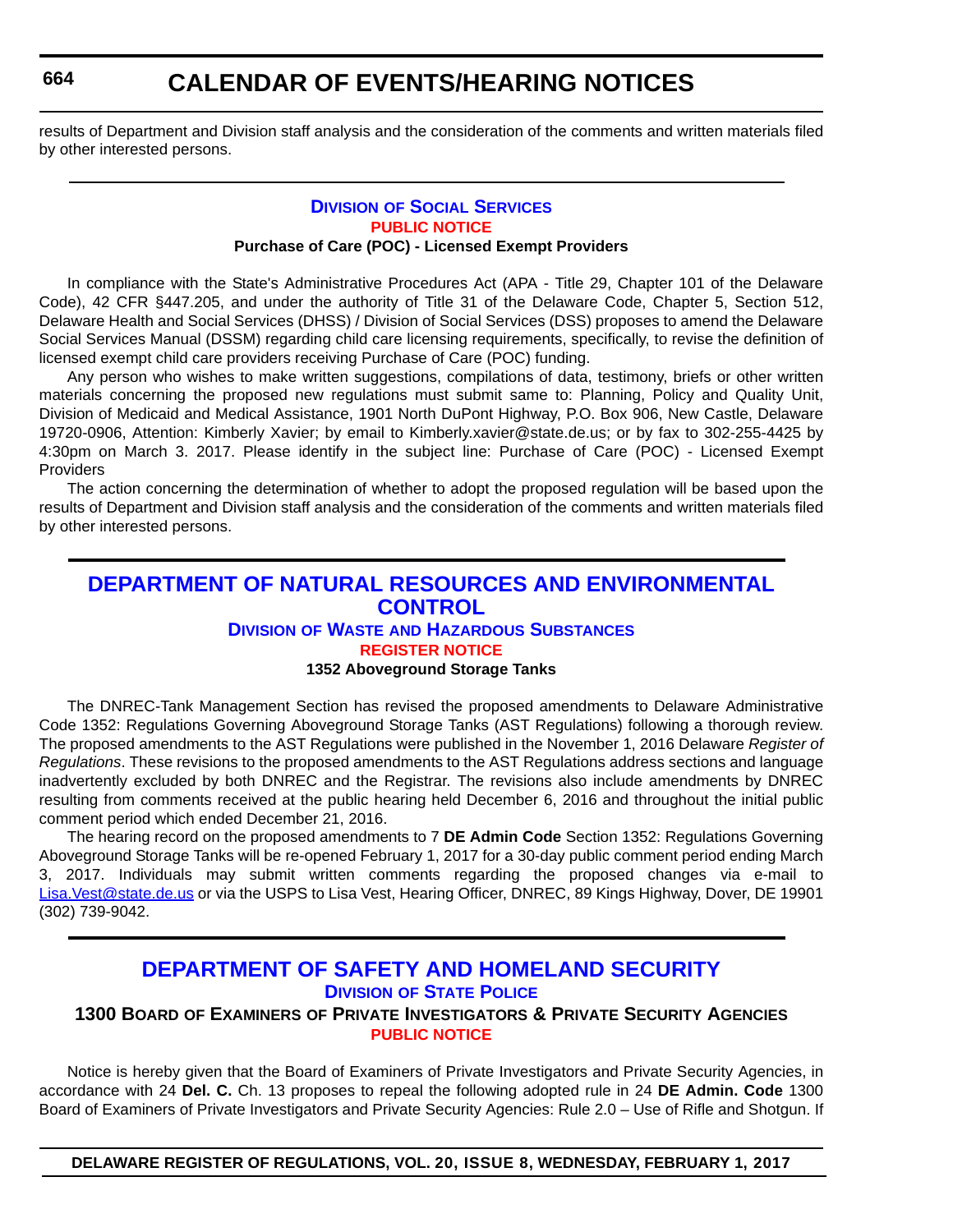# **CALENDAR OF EVENTS/HEARING NOTICES**

you wish to view the complete Rule, contact Ms. Peggy Anderson at (302) 672-5304. Any persons wishing to present views may submit them in writing, by March 3, 2017, to Delaware State Police, Professional Licensing Section, P. O. Box 430, Dover, DE 19903. The Board will hold its quarterly meeting Monday, April 24, 2017, 9:30am, at the Tatnall Building, 150 Martin Luther King, Jr. Boulevard South, Room 112, Dover, DE.

### **[DEPARTMENT OF STATE](http://dpr.delaware.gov/) DIVISION OF PROFESSIONAL REGULATION 100 BOARD OF CHARITABLE GAMING [PUBLIC NOTICE](#page-5-0) 101 Regulations Governing Bingo**

Pursuant to 28 **Del.C.** §1508(a)(2), the Delaware Board of Charitable Gaming has proposed revisions to its rules and regulations. The rules pertaining to bingo and instant bingo are modified to achieve consistency with recent statutory changes. A public hearing will be held on February 22, 2017 at 10:00 a.m. in the second floor conference room B of the Cannon Building, 861 Silver Lake Boulevard, Dover, Delaware, where members of the public can offer comments on the amendments to the rules and regulations. Anyone wishing to receive a copy of the proposed rules and regulations may obtain a copy from the Delaware Board of Charitable Gaming, 861 Silver Lake Boulevard, Dover, Delaware 19904. Persons wishing to submit written comments may forward these to the Board at the above address, "Attention: LaTonya Brown," in accordance with 29 **Del.C.** §10118(a).

### **DIVISION [OF PROFESSIONAL REGULATION](http://dpr.delaware.gov/) 1100 BOARD OF DENTISTRY AND DENTAL HYGIENE [PUBLIC NOTICE](#page-5-0)**

The Delaware Board of Dentistry and Dental Hygiene, pursuant to 24 **Del.C.** §1106(a)(1), proposes to revise its regulations. The proposed amendments to regulation 8 adds regulatory provisions for inactive status pursuant to 24 **Del.C.** §1126(e). The proposed changes to Regulation 11 eliminates several crimes that are listed as substantially related to the practice of dentistry and dental hygiene, and the proposed addition of Regulation 13 adds provision for the practice of teledentistry pursuant to 24 **Del.C.** §1101(19).

The Board will hold a public hearing on the proposed rule change on March 16, 2017 at 3:00 PM, Second Floor Conference Room A, Cannon Building, 861 Silver Lake Blvd., Dover, DE 19904. Written comments should be sent to Meredith Hurley, Administrator of the Delaware Board of Dentistry and Dental Hygiene, Cannon Building, 861 Silver Lake Blvd., Dover, DE 19904. Written comments will be accepted until April 2, 2017

### **DIVISION [OF PROFESSIONAL REGULATION](http://dpr.delaware.gov/) 1400 BOARD OF ELECTRICAL EXAMINERS [PUBLIC NOTICE](#page-5-0)**

Pursuant to 24 **Del.C.** §1406(a)(1), the Delaware Board of Electrical Examiners has proposed revisions to its rules and regulations. The rules pertaining to crimes substantially related to the practice of electrical services are proposed to be amended.

A public hearing will be held on March 1, 2017 at 9:00 a.m. in the second floor conference room A of the Cannon Building, 861 Silver Lake Boulevard, Dover, Delaware, where members of the public can offer comments on the amendments to the rules and regulations. Anyone wishing to receive a copy of the proposed rules and regulations may obtain a copy from the Delaware Board of Electrical Examiners, 861 Silver Lake Boulevard, Dover, Delaware 19904. Persons wishing to submit written comments may forward these to the Board at the above address, "Attention: LaTonya Brown".

In accordance with 29 **Del.C.** §10118(a), the final date to receive written comments will be March 16, 2017, 15 days following the public hearing.

**DELAWARE REGISTER OF REGULATIONS, VOL. 20, ISSUE 8, WEDNESDAY, FEBRUARY 1, 2017**